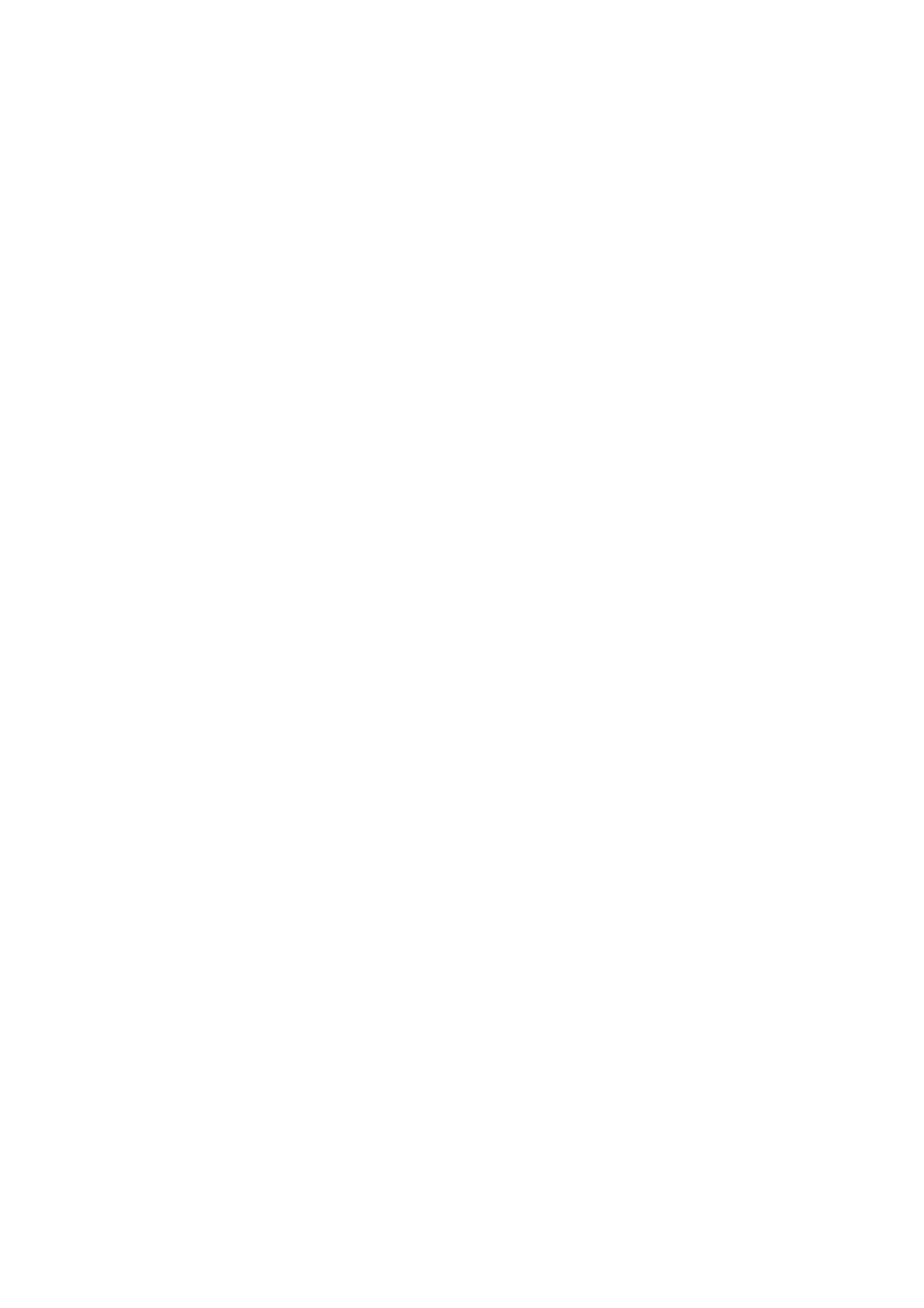# **Table of Contents**

| 1. |              |                                                                                             |  |
|----|--------------|---------------------------------------------------------------------------------------------|--|
|    | 1.1          |                                                                                             |  |
|    | 1.2          |                                                                                             |  |
|    | 1.3          |                                                                                             |  |
|    | 1.4          |                                                                                             |  |
|    | 1.5          | IST Work Programme 2005-06: continued focus on a limited set of Strategic Objectives  7     |  |
|    | 1.6          |                                                                                             |  |
|    | 1.7          |                                                                                             |  |
|    | 1.8          |                                                                                             |  |
|    | 1.9<br>calls | Small and medium-sized enterprises (SMEs): building on lessons learned from the first<br>10 |  |
|    | 1.10         |                                                                                             |  |
|    | 1.11         |                                                                                             |  |
|    |              |                                                                                             |  |
|    |              |                                                                                             |  |
|    |              |                                                                                             |  |
|    |              |                                                                                             |  |
|    |              |                                                                                             |  |
|    |              |                                                                                             |  |
|    |              |                                                                                             |  |
|    |              |                                                                                             |  |
|    |              |                                                                                             |  |
|    |              |                                                                                             |  |
|    |              |                                                                                             |  |
|    |              |                                                                                             |  |
|    |              |                                                                                             |  |
|    |              |                                                                                             |  |
|    |              |                                                                                             |  |
|    |              |                                                                                             |  |
|    |              |                                                                                             |  |
|    |              |                                                                                             |  |
|    |              |                                                                                             |  |
|    |              |                                                                                             |  |
|    |              |                                                                                             |  |
|    |              |                                                                                             |  |
|    |              |                                                                                             |  |
|    |              |                                                                                             |  |
|    |              |                                                                                             |  |
|    |              |                                                                                             |  |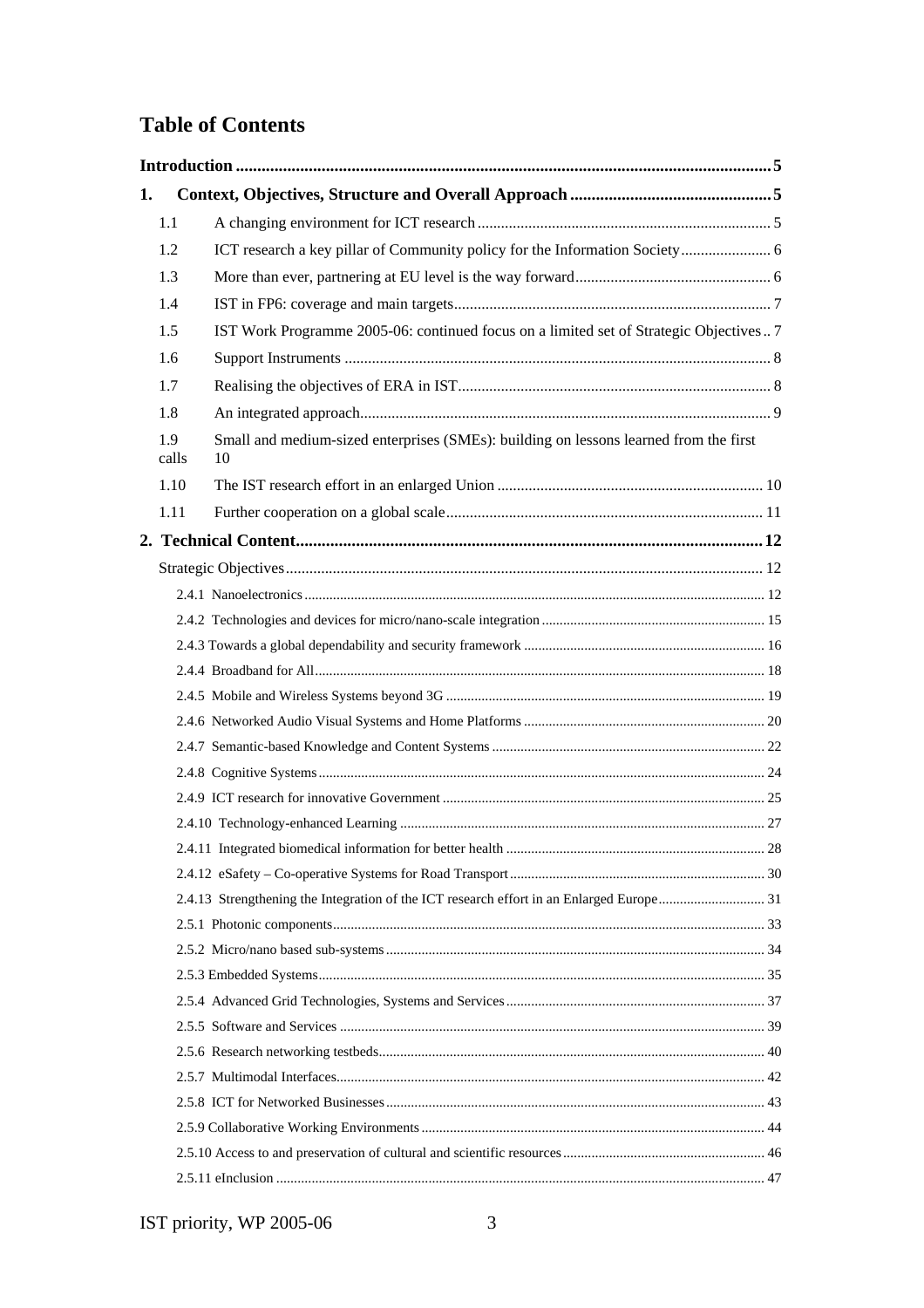| 4.2 Nanoelectronics and Technologies and Devices for Micro/Nano-Scale Integration  60 |  |
|---------------------------------------------------------------------------------------|--|
|                                                                                       |  |
|                                                                                       |  |
|                                                                                       |  |
|                                                                                       |  |
|                                                                                       |  |
|                                                                                       |  |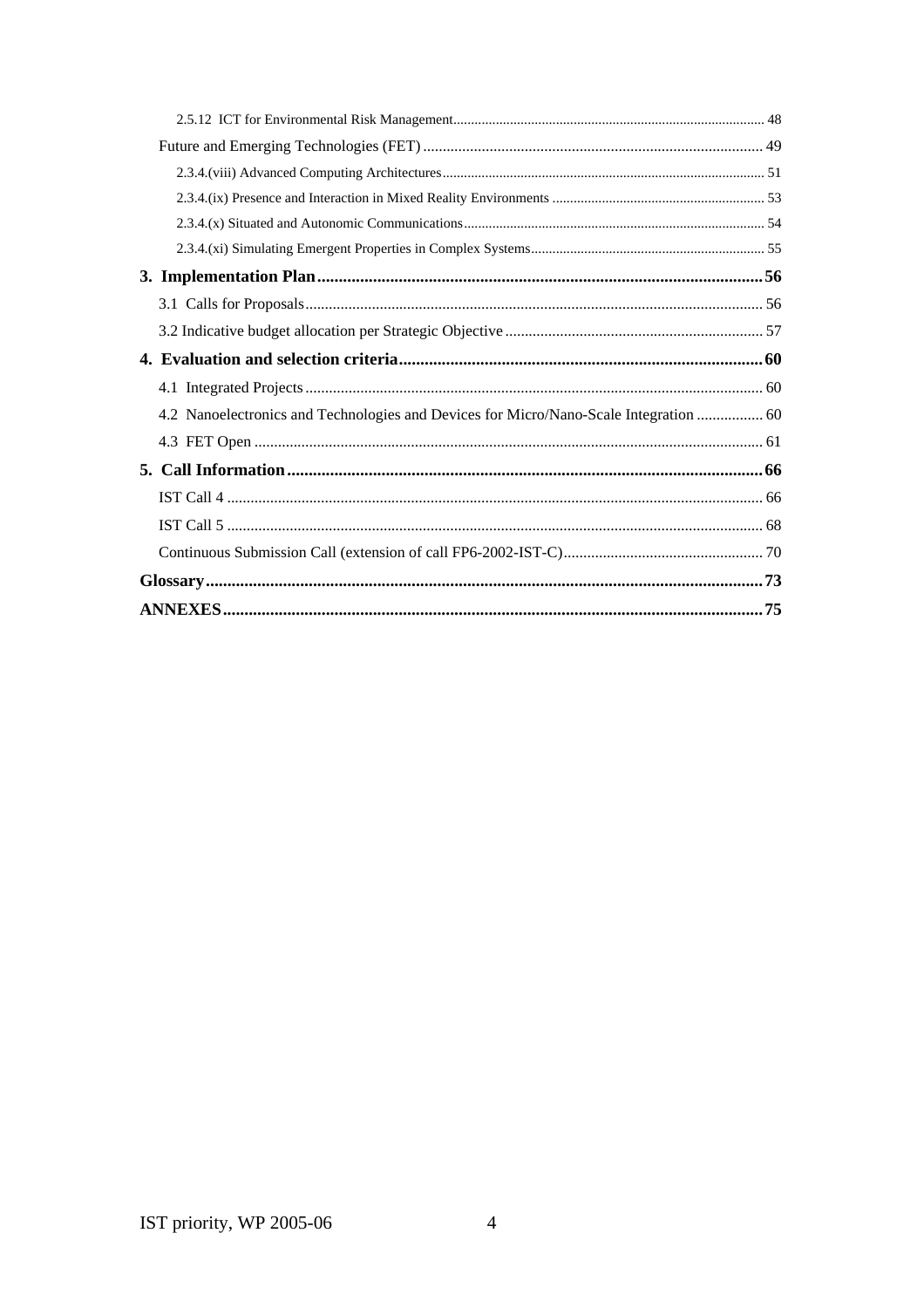# **Introduction**

The Information Society Technologies (IST) Work Programme sets out in greater detail the objectives and scientific and technological priorities of the IST priority thematic area of the FP6 Specific Programme for "integrating and strengthening the European Research Area"  $(SP1<sup>1</sup>)$ . It defines the objectives and technical content of calls for proposals, the implementation plan and the criteria that will be used for evaluating proposals responding to these calls.

The priorities reflect input received from a series of consultation meetings, workshops and web-based consultations<sup>2</sup>, from the IST Advisory Group<sup>3</sup> (ISTAG), and from the IST Programme Committee. They also reflect the lessons learned from the first IST Calls that were launched in 2002, 2003 and 2004. This has led to a strong focus of the Work Programme on a limited set of Strategic Objectives that need to be addressed at a European level.

# **1. Context, Objectives, Structure and Overall Approach**

# **1.1 A changing environment for ICT research**

The Strategic Objectives for 2005-06 have been defined in a changing environment for undertaking research in Information and Communication Technologies (ICT):

- − ICT research is increasingly organised on an international scale, as firms seek to relocate their R&D activities in the face of accelerating competition in global markets,
- innovation processes are more open, with wider and faster exchange of ideas, people and resources,
- technology chains are increasingly complex, making it more difficult for any single player to establish industrial leadership in any ICT field,
- new promising fields are emerging at the cross-over between ICT and other disciplines such as biotechnologies, materials and cognitive sciences.

At the same time, ICT are becoming more pervasive: we see their growing impact all around us, in the way we live, work, play and interact with each other. New ways of using ICT are at the origin of innovations in most products, services and processes.

For the economy, ICT are central to boosting productivity and improving the competitiveness of all businesses and industries. The ICT industry itself is one of Europe's largest economic sectors, and ICT innovations underpin progress in all other major science fields. In the public sector, ICT enable services to be delivered more efficiently, as well as new services that correspond to people's evolving needs. For

 $^{1}$  OI L 294, 29, 10, 2002.

<sup>&</sup>lt;sup>2</sup> See http://www.cordis.lu/ist/workprogramme/wp0506-consultation.htm  $\frac{3}{3}$  See http://www.cordis.lu/ist/isteg.htm

 $3$  See http://www.cordis.lu/ist/istag.htm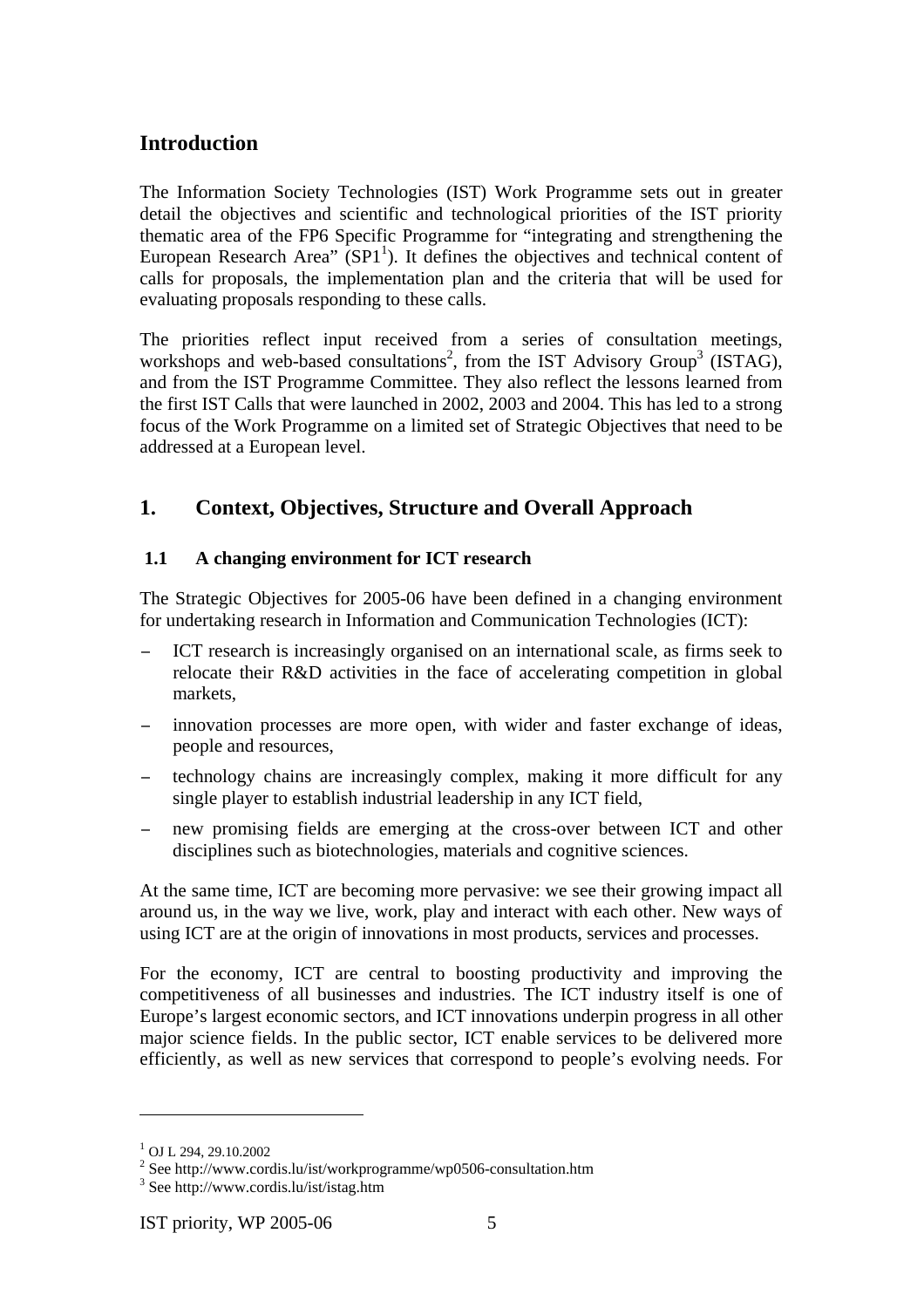society at large, ICT offer new solutions to meet societal demands. ICT is one of the few technologies - if not the only technology - with such a far reaching impact.

# **1.2 ICT research a key pillar of Community policy for the Information Society**

To fully exploit the uniqueness of ICT, three conditions need to be fulfilled. First, we have to stimulate research and development of ICT so as to master the technologies that will drive future innovation and growth. Second, we have to promote the widest and best possible use of ICT-based products and services<sup>4</sup> by all citizens. Third, we have to create the right regulatory environment: one that ensures fair competition and eliminates obstacles to the adoption of ICT. We also have to make sure that ICTbased products and services are trustful and comply with the requirements for public health, safety, consumer and environmental protection, and that risk assessment is part of technology life cycles.

The European Union's (EU's) ICT policy is built on these interlinked pillars. By addressing these aspects through a coherent strategy, EU policy aims to enable Europe to take full advantage of ICT.

The process is ongoing. Over recent years, more than half of the productivity gains are explained by advances in ICT and their impact on organisations, business processes and markets.

We have only just begun tapping into the opportunities opened by the development of ICT. Today different technology trends are converging and bringing a new generation of ICT applications and services.

Research is the key to unlocking this potential. An indigenous research capacity is essential in being able to assimilate technology and to exploit it to economic and social advantage. This is particularly true for ICT, where innovation moves at an ever faster pace and the frontiers of research are increasingly broad. Today, mastering ICT is essential to technological innovation in all fields.

# **1.3 More than ever, partnering at EU level is the way forward**

In face of the competition in research from all major and emerging economies, Europe needs not only to increase its public research effort but also to improve its attractiveness to private investment in research. It is the EU as a whole that can offer to companies the best pooling of high quality research resources.

Progress in ICT requires the mastery of increasingly complex technology chains spanning a range of components, devices, infrastructures and services. It is very rare that any one organisation or country in the EU today can afford the costs and cover the know-how, capabilities and skills needed to master the complete range. Partnering is essential to be able to compete and lead world wide.

<sup>&</sup>lt;sup>4</sup> See eEurope: http://europa.eu.int/information\_society/eeurope/2005/index\_en.htm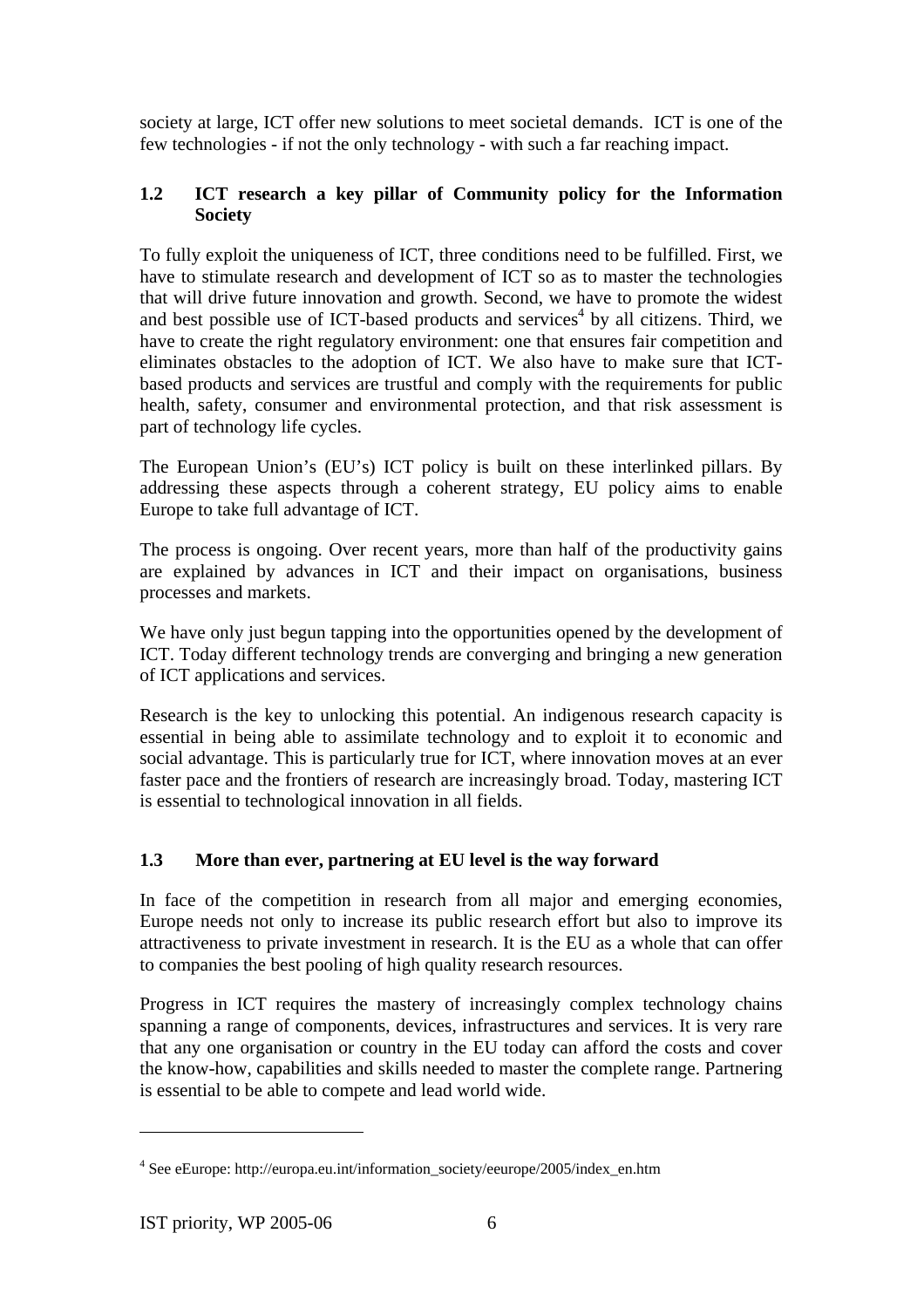The exploitation of ICT research results implies also their integration in services and solutions to be applied across countries and regions. Partnering at European level helps ensure that research results and solutions are applicable across Europe and beyond; it enables consensus building and the development of EU- and world-wide standards and interoperable solutions.

# **Thus, in today's world, partnering in research has become the norm. It is through cooperation and coordination on a European scale that critical mass can be created, that leadership can be built and that common goals can be pursued.**

Community supported research provides a stable institutional framework for rapid partnership development. Experience has shown that in the ICT areas where a focused research effort was undertaken at European level, successes were achieved such as in microelectronics and mobile systems. Europe's approach to ICT research today needs to build on these successes.

# **1.4 IST in FP6: coverage and main targets**

The European Community (EC) support for IST in FP6 will help mobilise the industrial and research community around high-risk long term goals. It should facilitate the aggregation of public and private research effort on a European scale and enable the development of a European Research Area (ERA) in IST.

The focus of IST in FP6 is on the future generation of technologies in which computers and networks will be integrated into the everyday environment, rendering accessible a multitude of services and applications through easy-to-use human interfaces. This vision of "ambient intelligence"5 places the user, the individual, at the centre of future developments for an inclusive knowledge-based society for all.

Realising the vision requires a coherent and integrated research effort that addresses the major societal and economic challenges and ensures the co-evolution of technologies and their applications.

# **1.5 IST Work Programme 2005-06: continued focus on a limited set of Strategic Objectives**

While helping realise the above vision, Work Programme (WP) 2005-06 aims also at aligning research in a way that responds to the emerging policy and market contexts and puts Europe in a position to exploit future opportunities. It covers the areas indicated in the IST priority for the Specific Programme on Integrating and Strengthening the European Research Area<sup>6</sup> and, in particular, puts more emphasis on:

− mastering complexity by pioneering new approaches to cope with the infinitely small as well as the very large. Examples include research into System on Chip

<sup>5</sup> ISTAG report: Ambient Intelligence scenarios for 2010, www.cordis.lu/ist

<sup>6</sup> See "Integrating and Strengthening the European Research Area" (SP1), OJ L 294, 29.10.2002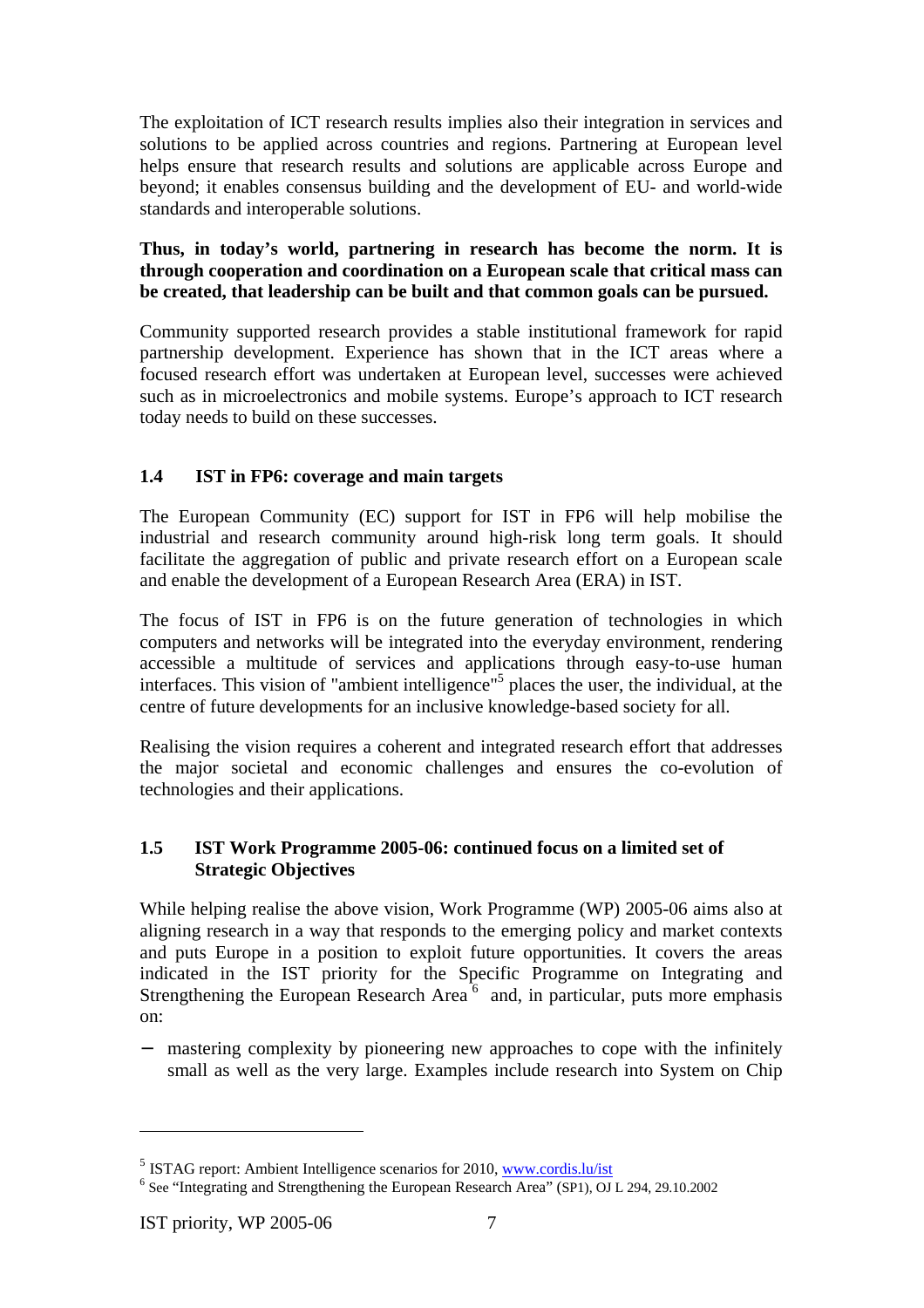(SoC) in nanoelectronics, complexity in software development, broadband communications and Grids,

- − exploring multidisciplinary fields combining ICT with other science and technology fields: this is done across the Work Programme such as in micro and nanosystems, in ICT for Health, in Cognitive systems and in Future and Emerging Technologies (FET),
- − promoting innovation from ICT use by bringing services and technology developments closer together. This is the case for example for mobile communications and for micro and nano systems.

In order to ensure concentration of effort and critical mass, the IST Work Programme 2005-06 continues to focus on a limited set of Strategic Objectives that are essential to realise the IST goals in FP6. The distribution of resources between the Strategic Objectives aims also at reinforcing European strengths in areas where Europe has established leadership whilst seizing new opportunities and ensuring the co-evolution of technologies and applications.

# **1.6 Support Instruments**

The FP6 instruments<sup>7</sup> aim at the integration of various research activities from knowledge generation and technology development to their application and transfer. They provide an opportunity to combine, as appropriate, applied and generic technology research. This will help pull technology developments with applications and services addressing the socio-economic challenges.

Integrated Projects (IPs) will be used as a priority means, when appropriate, to realise the IST priorities of FP6. Specific Targeted Research Projects (STREPs) will be used to address specific parts of the technology or value chain or to explore new ideas. Networks of Excellence (NoEs) will be used to structure research in specific IST domains. Other instruments such as Coordination Actions (CAs) and Specific Support Actions (SSAs) will be also used.

The instruments and in particular IPs will help integrate research activities, bringing together European and national actions in the context of creating the European Research Area.

# **1.7 Realising the objectives of ERA in IST**

Experience has shown that the development of common visions and consensus building is a key element of European success in IST. This will require different types of sustained effort and timescales according to the field. Links and articulation of Community contribution with Member and Associated States activities and

<sup>&</sup>lt;sup>7</sup> See annex III of "Integrating and Strengthening the European Research Area" (SP1), OJ L 294, 29.10.2002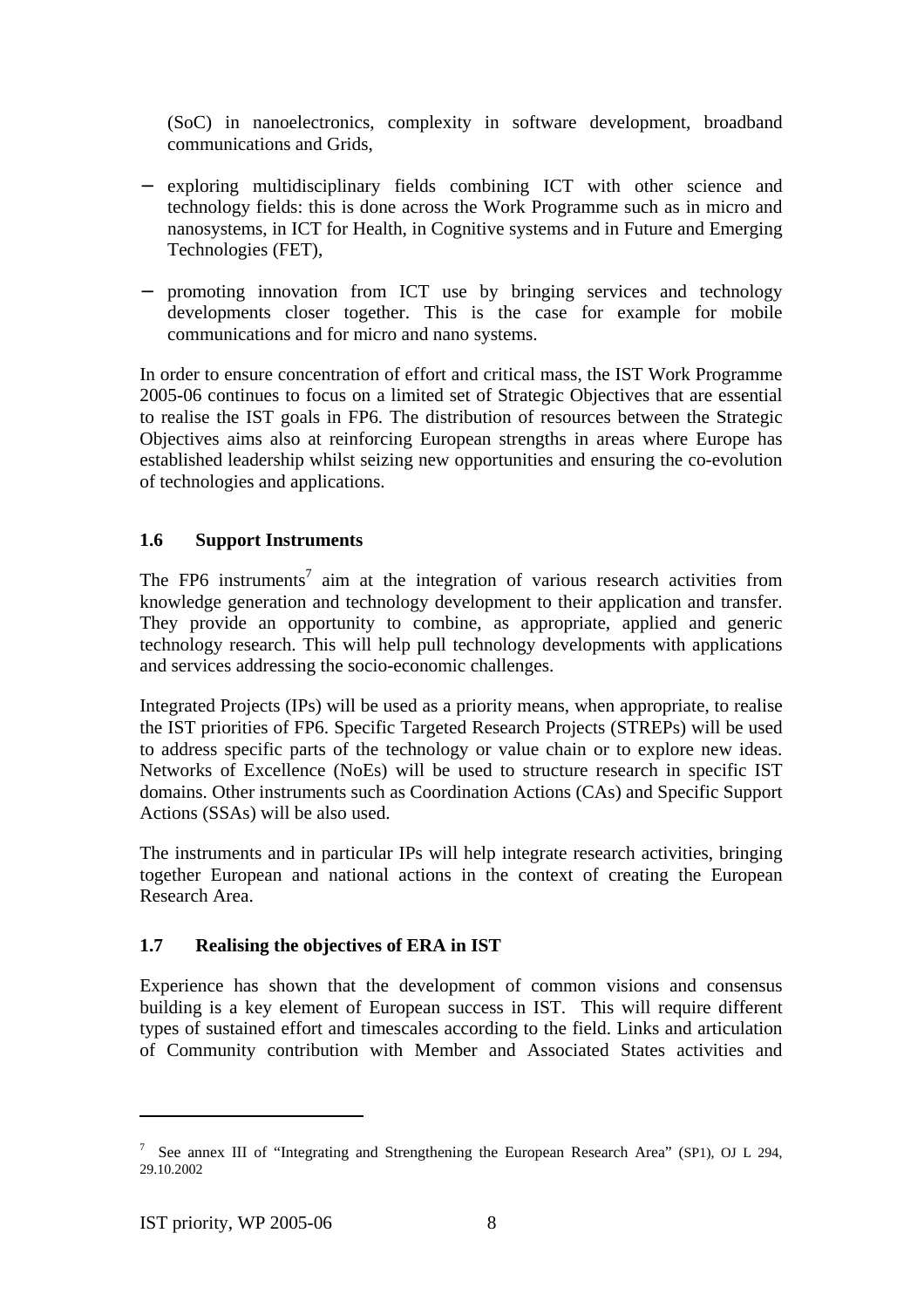EUREKA, including in particular the funding of complementary research, will therefore be sought in all activities.

For each of the objectives, the Community support will focus only on the work that is essential to be done at European level and that requires a collaborative effort involving the research actors across the Union and Associated States. The Community effort will therefore be considered systematically as part of a wider European approach to address these objectives.

The detailed description of the Strategic Objectives in the next chapter is organised in a way that highlights this approach. It identifies for each Strategic Objective, the specific focus of the research that will be supported with Community funding and the coordination mechanisms that need to be established with Member and Associated States and other private efforts in Europe.

The Work Programme also provides indications on how the instruments will be used to achieve the objectives including higher integration and structuring of European research. The aim is to ensure the incremental build-up of Europe-wide approaches to research in the key IST fields and to help establish an IST European Research Area.

In addition, the IST priority will support the further development of the research networking infrastructure as well as computing and knowledge Grids that play an essential role in the building of ERA. A specific effort will therefore be devoted to test beds on research networking and to Grid-based technologies. This will be done in collaboration with the Research Infrastructure part of the Specific Programme on "Structuring the European Research Area"  $(SP2<sup>8</sup>)$ .

# **1.8 An integrated approach**

The Strategic Objectives address technology components, their integration into systems and platforms as well as the development of innovative applications and services. They are therefore interlinked and should not be seen as separate isolated activities. A proposal addressing a specific Strategic Objective would cover all the research that is necessary to achieve its goals. This could span the value chain from technology components to applications and services.

A key component of this integrated approach is the need to bring together different types of communities from the IST user and supply industries, from academic research laboratories and from large and small companies. IST in FP6 will therefore help establish solid frameworks for collaboration both within and across industrial and technology sectors.

There are several issues that are important to all parts of the Work Programme<sup>9</sup>. These include notably the needs of small and medium-sized enterprises (SMEs), integration of the IST research effort in an enlarged Union, the involvement of

<sup>8</sup> OJ L 294, 29.10.2002, p.44

<sup>&</sup>lt;sup>9</sup> These issues are addressed in the General Introduction to the SP1 work programme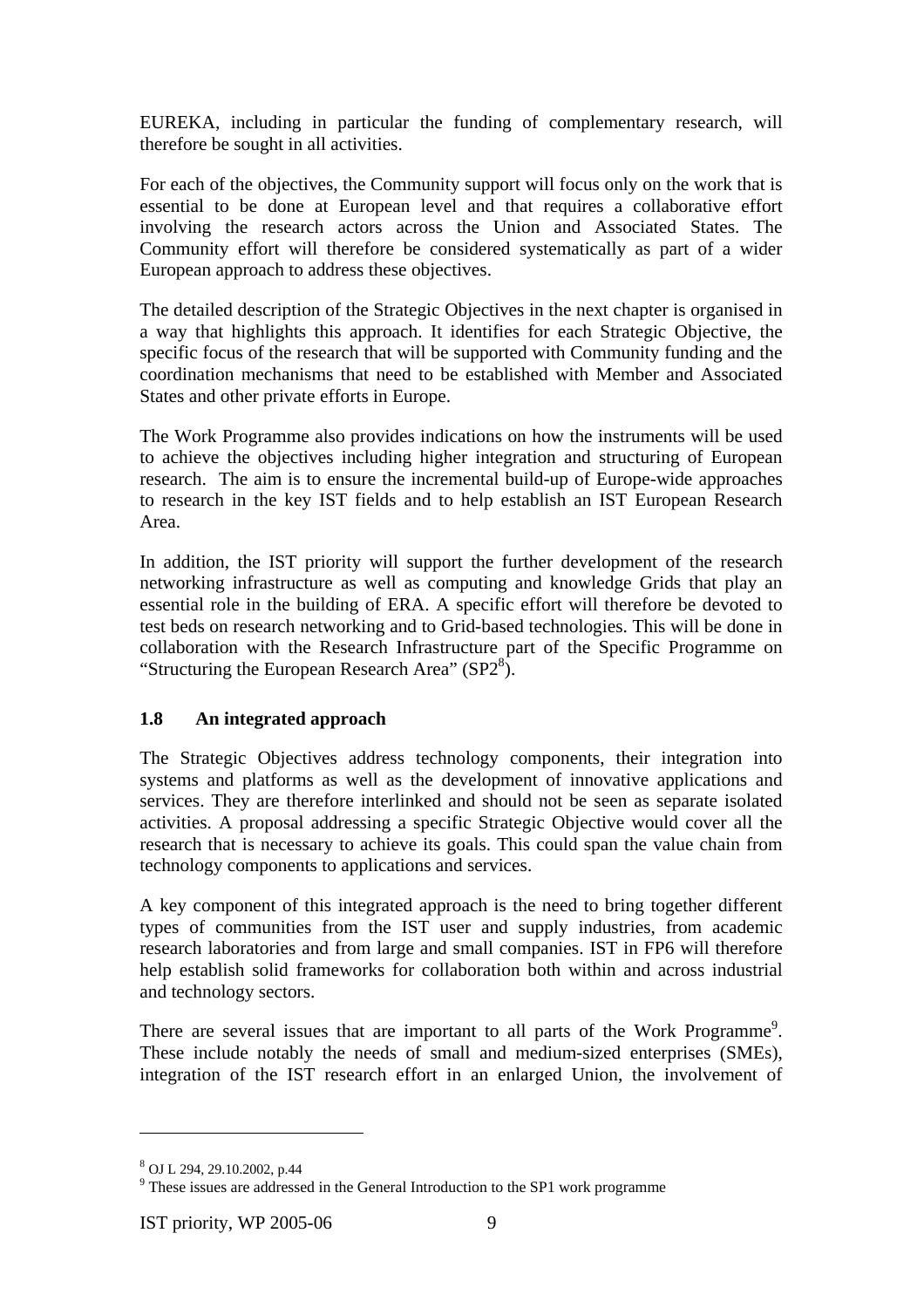Associated Candidate Countries and Associated States, and the international cooperation dimension.

# **1.9 Small and medium-sized enterprises (SMEs): building on lessons learned from the first calls**

The participation of SMEs in IST research activities is essential given their role in promoting innovation in this field. SMEs play a vital role in the development and nurturing of new visions in IST and transforming them into business assets. A significant involvement of SMEs is expected, both as suppliers and as users of knowledge and technologies.

The first calls have shown that SMEs are slower in adapting to the changes introduced in FP6 and in particular to the new instruments. Their participation increased between the two first IST calls but more can be done to further facilitate their participation. This is why WP 2005-06 includes several measures aiming at eliminating, when needed, the barriers for SME participation:

- − the balance between the traditional support instruments of the Framework Programme and the new instruments introduced in FP6 has been revised domain by domain. The aim is to ensure that in areas where SMEs are key drivers for innovation, their participation in projects reflect their role,
- − specific measures have been introduced in several Strategic Objectives to support the involvement of SMEs such as in microelectronics, Microsystems and eBusiness.

The ambition is to reach a participation of SMEs in IST research activities approaching the level achieved in IST under the previous Framework Programme.

# **1.10 The IST research effort in an enlarged Union**

Also learning from the first two calls, it is clear that the integration of the research effort in ICT in an enlarged Union requires additional attention and an effort at Community level and within the Member States. The participation of organisations from the Member States that joined the Union in May 2004 has increased between the first IST calls. WP 2005-06 includes specific measures to further strengthen partnership and collaboration in ICT research in an enlarged Union.

For that, a specific objective aimed at strengthening the integration in an enlarged Union is included covering areas of research where all Member States are active and using STREPs as a support instrument. This should help bring together small as well as large research entities and companies across Europe.

Proposers based in Associated States take part in the IST research activities on the same footing and with the same rights and obligations as those based in EU member states. In addition, this Work Programme underlines the importance of involving Associated Candidate Countries in the Community's research policy and in the European Research Area.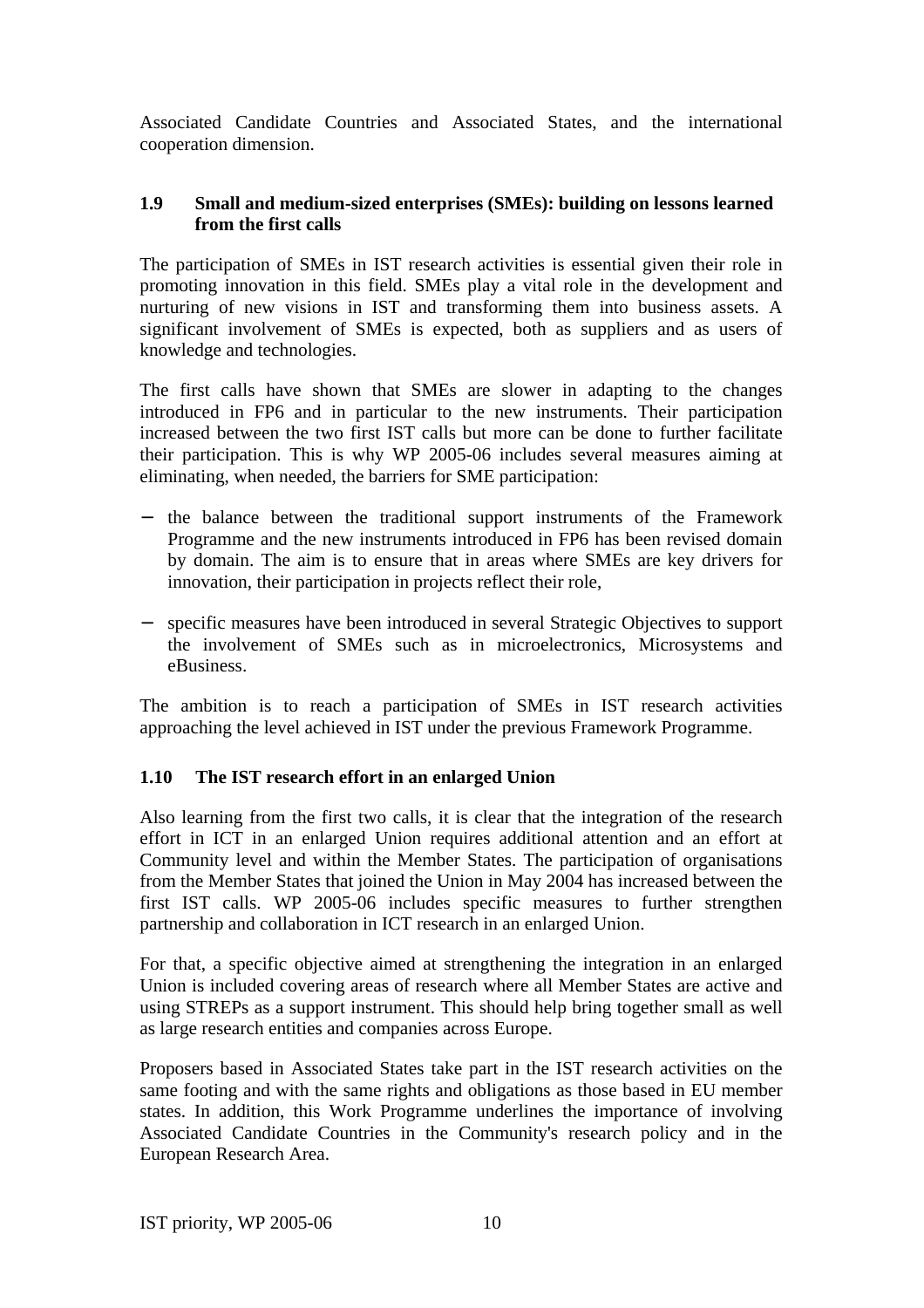### **1.11 Further cooperation on a global scale**

International co-operation represents an important dimension of FP6. Collaboration with non-EU research teams is essential to enable European researchers to access knowledge, skills, technology and facilities available outside the EU, to strengthen Europe's participation in international R&D activities and accompanying measures, and to exploit R&D and policy complementarities so as to explore the mutual benefits of the cooperation and to increase access to market opportunities.

Participants from third countries and from international organisations may take part in all IST research activities. Funding is available for the participation of researchers, teams and institutions from developing countries, Mediterranean partner countries, Western Balkan countries, as well as Russia and the new independent states (see Annex C). Other third country participants can also be funded in those areas where the relevant part of this Work Programme makes reference to this possibility or if it is essential for carrying out the research activity.

Several Strategic Objectives in WP2005-06 call for specific activities to support international cooperation. Other activities in support of intentional cooperation are planned to be introduced in the further update of this Work Programme.

Specific international co-operation activities include the Human Frontier Science Program<sup>10</sup> that results from intergovernmental agreements and relates in part to the IST priority. The Program, implemented by the International Human Frontier Science Program Organization, will continue to benefit from IST support and grants at a level foreseen to be 1.5 M€ per year in 2004, 2005 and 2006. The total indicative EC contribution to the Programme, including the IST contribution, is expected to amount to 3 M€ in 2004, 3.278 M€ in 2005 and 3.581 M€ in 2006.

<sup>10</sup> See http://www.hfsp.org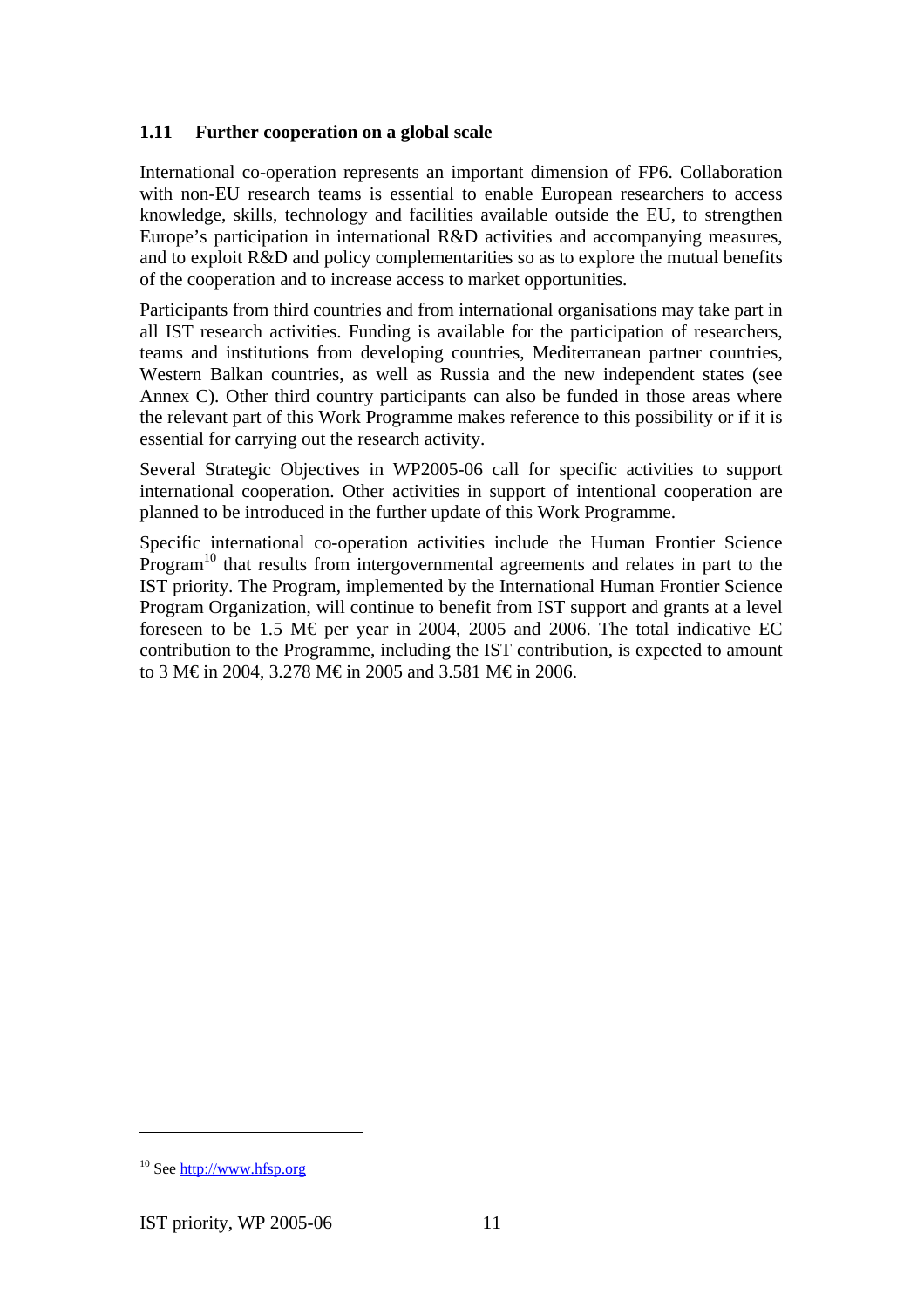# **2. Technical Content**

This section sets out the IST Strategic Objectives (SO) and the actions under Future and Emerging Technologies (FET).

For each SO and for the FET Proactive Initiatives, the objectives and the focus are described, together with a specification of the instruments to be used, the indicative budget and its breakdown, and information about the call for proposals covering the SO.

# **Strategic Objectives**

#### **Strategic Objectives addressed in Call 4**

- 2.4.2 Technologies and devices for micro/nano-scale integration
- 2.4.3 Towards a global dependability and security framework
- 2.4.4 Broadband for All
- 2.4.5 Mobile and Wireless Systems and Platforms Beyond 3G
- 2.4.6 Networked Audio Visual Systems and Home Platforms
- 2.4.7 Semantic-based Knowledge and Content Systems
- 2.4.8 Cognitive Systems
- 2.4.9 ICT Research for Innovative Government
- 2.4.10 Technology-enhanced Learning
- 2.4.11 Integrated biomedical information for better health
- 2.4.12 eSafety Co-operative Systems for Road Transport
- 2.4.13 Strengthening the Integration of the ICT research effort in an Enlarged Europe

#### **2.4.1 Nanoelectronics**

#### **Objectives**

The technical goals are to reduce the transistor size deep into the nano-scale, to radically transform the process technologies through the integration of a large number of new materials, and to master the design technologies for achieving competitive systems-on-chip and systems-in-package with increasing functionality, performance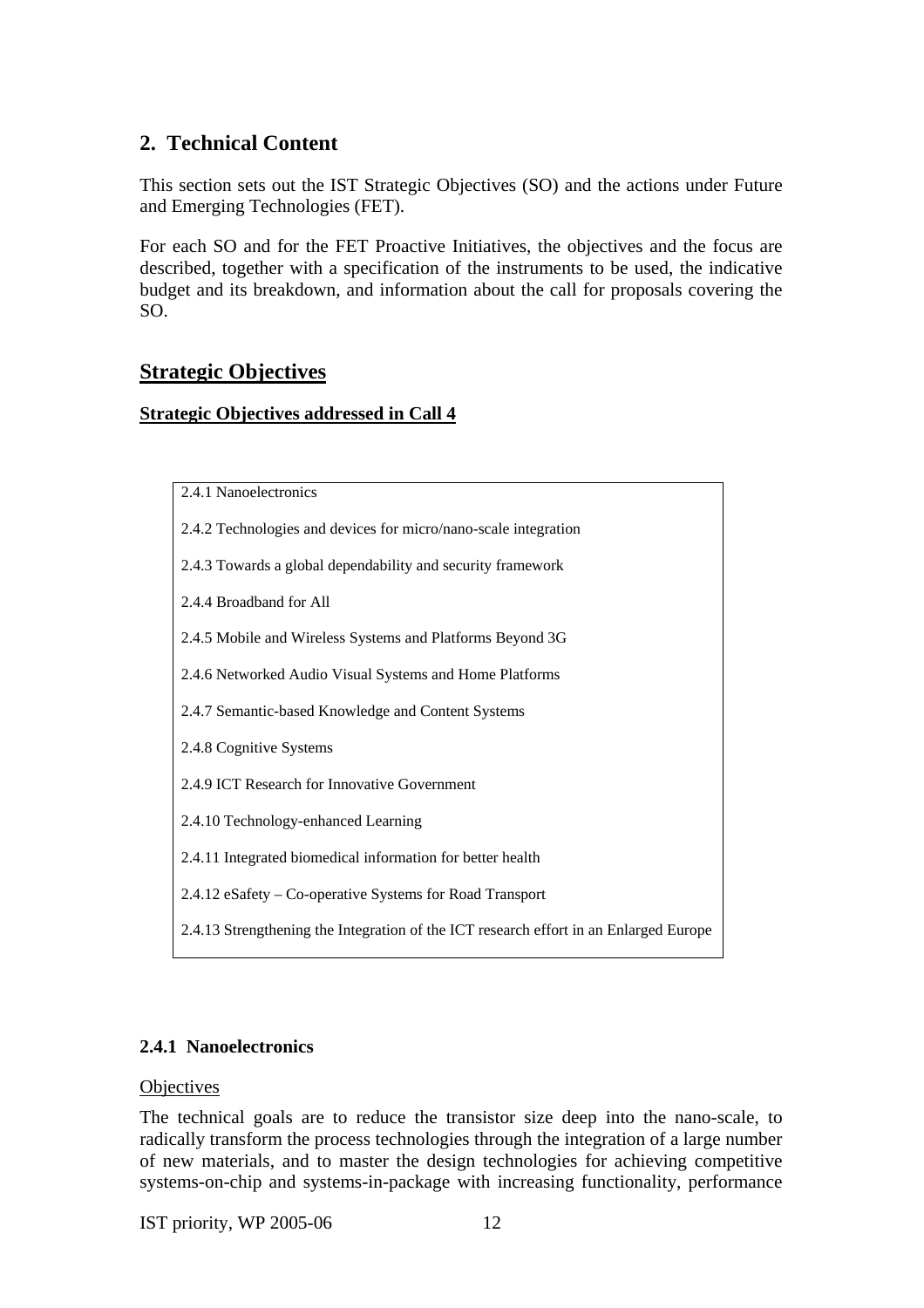and complexity. This should be obtained without compromising on reliability, energy consumption and costs of such systems. The aim is also to secure the necessary design skills and stimulate the use of technologies in areas where these are insufficiently used. The work supports, and is in line with the orientations proposed by the Technology Platform<sup>11</sup> on nanoelectronics.

#### Focus

The SO covers research work on *process and device technologies* and on *design technologies* of nanoelectronics integrated circuits.

- − For *process and* device *technologies*, the focus is on:
	- 1. New materials integration and the related innovative processes to improve miniaturisation, performance, and cost of the next generations of nonconventional silicon-based devices (mid-term and long-term) for generic logics, memories, analogue, RF and high power platforms.

These tasks are to be addressed by means of IPs and/or STREPs enabling strong collaboration and complementarity between academia and industry.

2. Equipment and materials R&D activities (short-term and mid-term) and *assessment actions* (innovation activities with specific evaluation criteria)<sup>12</sup> for the manufacturing of the next generations of chips. Lithography has already been adequately covered in previous FP6 calls for proposals.

These tasks are to be addressed by means of IPs with strong collaboration between users and suppliers, and significant involvement of SMEs.

- − *Design* technologies cover methods, tools and architectures for designing advanced nanoelectronic circuits within economical and technical constraints. The focus is on research for :
	- 1. Mastering the design complexity and increasing the design productivity for system-on-chip (SoC) or system-in-package (SiP). This notably involves work on application and design platforms, Intellectual Property reuse, verification and post-fabrication tests, reconfigurable structures, system-on-chip architectures and design flows.
	- 2. Mastering the technological shortcomings of nanoelectronics such as unreliable device behaviour, dispersion of circuit parameters, parasitic and interconnect effects, and leakage currents.

<sup>&</sup>lt;sup>11</sup> Information about the European Technology Platform for Nanoelectronics is available from http://www.cordis.lu/ist/eniac

<sup>&</sup>lt;sup>12</sup> Assessment actions are a specific type of IP. They deal with the assessment of prototype equipment and materials in state-of-the-art manufacturing processes, shall be led by the user organisations carrying out the assessments, and may set aside a budget for adding further assessments that have not been identified at proposal stage. Such proposals should be clearly identified as an "assessment action" in the proposal sub-title and in the keyword box of the form A1. The IP's "S&T excellence" subcriterion of "clear progress beyond the current state-of-the-art" will be evaluated as "the extent of innovation in manufacturing processes"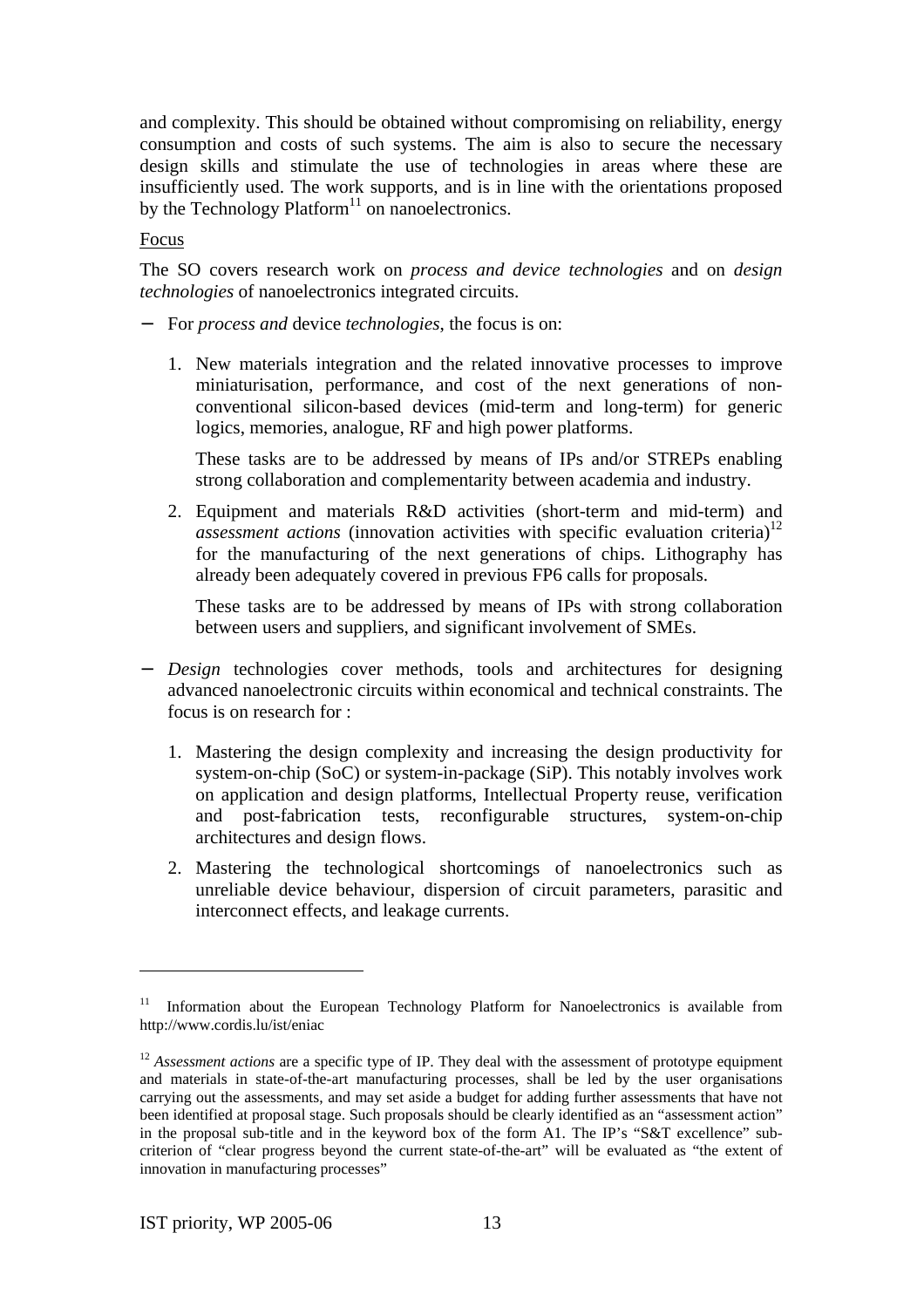3. Addressing specific "high value" design and test competences that are essential for the strategic European application areas. These include for example analogue and mixed signal, high frequency and RF circuits, smart power and low power.

The three tasks above are to be addressed by means of IPs and STREPs both with involvement of users. Participation of SMEs is encouraged.

In addition there is a need for complementary measures, in particular:

- 1. *Access services* supporting academic research on design as well as university education of qualified designers through access to industrial design tools and multi-project wafers. *Access services* are to be addressed by means of SSAs.
- 2. *Stimulation actions*<sup>13</sup> aim at increasing the interest of students and improving the quality of education in SoC design. This will be done through IPs that emphasize research carried out by, and training of, students in SoC design.

It is expected that *stimulation actions* and in particular *access services* are to a significant extent financed through own resources or receipts from third parties.

3. *Use actions*<sup>14</sup> should promote the integration and use of micro- and nanoelectronics technologies (limited to reconfigurable systems) in SME products and in application and/or geographical areas where these technologies are insufficiently used. They cover awareness actions, the development and evaluation of industrial test cases, and the dissemination of results for replication.

IPs will be the instrument for *use actions*.

4. SSAs and CAs can be used to promote joint work with national programmes and Eureka, to support the work of the Technology Platform on Nanoelectronics, to define future research agendas, or to identify emerging topics and research groups world-wide.

With regard to *design technologies*, the SO focuses on chip design including SoC and SiP, and is complementary to the SO "Embedded Systems" which focuses on system design.

Instruments: see above.

Indicative budget: IPs: 80%; STREPs, CAs, SSAs: 20%

Up to 50% of the total pre-allocated budget for this strategic objective may be devoted to design-related activities provided that projects of high quality are submitted.

Call information: IST Call 4

 $\overline{a}$ 

<sup>&</sup>lt;sup>13</sup> *Stimulation actions* are a specific type of IP. Such proposals should be clearly identified as "stimulation action" in the proposal sub-title and in the keyword box of the form A1. The IP's "S&T excellence" sub-criterion of "clear progress beyond the current state-of-the-art" will be evaluated as "the extent of increase of knowledge and skills"

<sup>&</sup>lt;sup>14</sup> *Use actions* are a specific type of IP. Such proposals should be clearly identified as "use action" in the proposal sub-title and in the keyword box of the form A1. The "S&T excellence" subcriterion of "clear progress beyond the current state-of-the-art" will be evaluated as "the extent of product innovation by using the technology"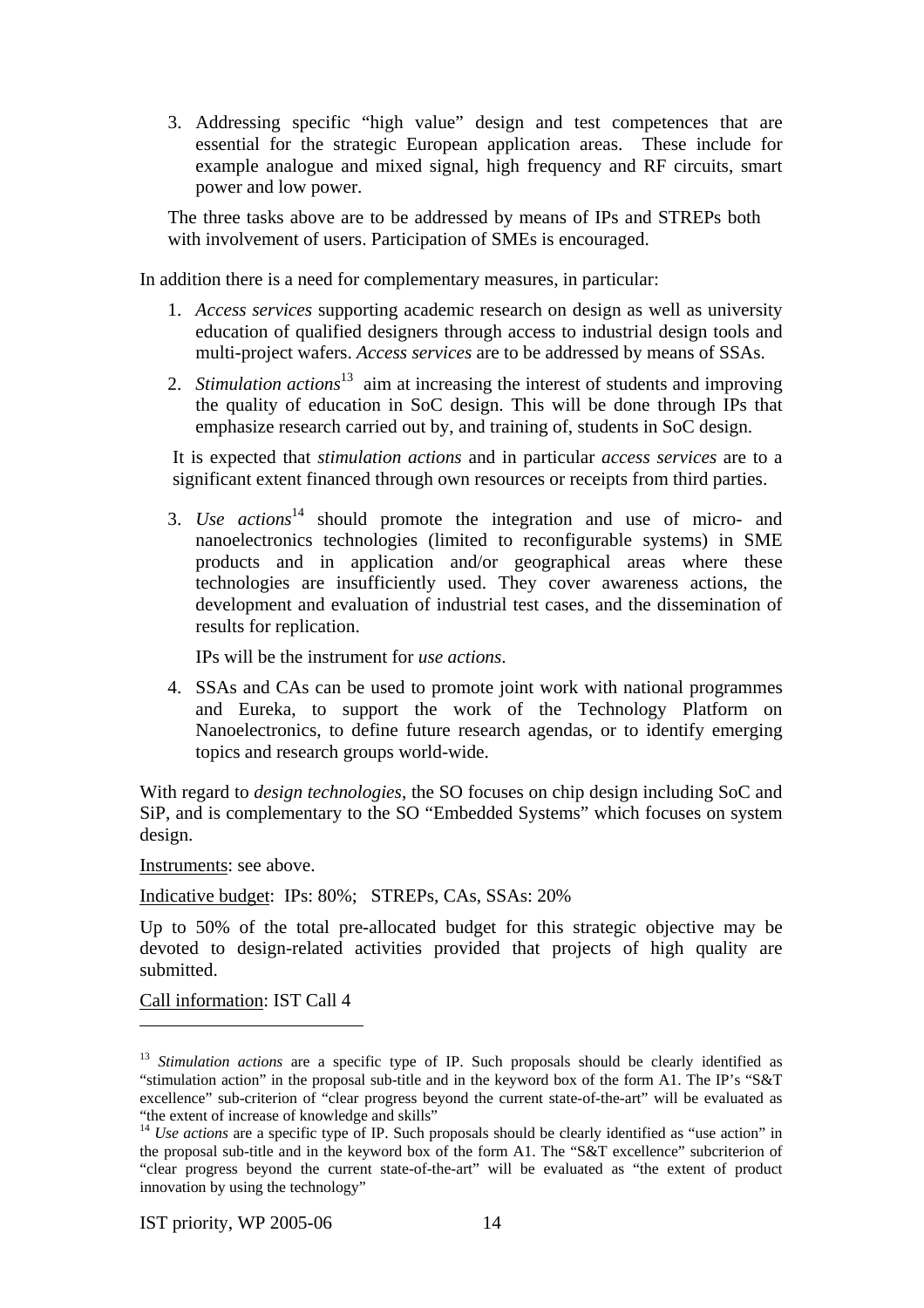# **2.4.2 Technologies and devices for micro/nano-scale integration**

#### **Objectives**

To push the limits of integrated micro/nano systems through research on a family of mixed technologies (combining for instance micro-nano-technology, ICT and biotechnology) and integration technologies for very high density or for integrating micro/nano devices in various materials and into large surfaces. Validation and demonstration of maturing silicon-based and polymer-based technologies, manufacturing and design issues are also targeted.

#### Focus

1. *Heterogeneous technologies and devices for mixed-technology micro/nano systems* (eg microfluidic/ICT/micro-nano, bio/ICT/micro-nano, chemical/ICT/micro-nano combined). Activities include research at the boundary and integration between different scientific and engineering disciplines, e.g. the combination of silicon and non-silicon technologies and multi-functional integrated micro/nano systems combining information technology with nano-biology, nano-chemistry and combining micro-fluidics and nano-chemistry.

These tasks are to be addressed through IPs and STREPS.

2. *Technology for very high density hybrid integration (towards e-grains, e-dust)*. Research activities are to address a family of integration and interfacing technologies aiming at very high densities, unifying heterogeneous technologies including 3-dimensional vertical integration and very thin technologies. Integration of wireless communication interfaces, antennae, power provision and new functionalities into a very small volume/area is also envisaged.

These tasks are to be addressed through IPs and STREPs.

3. *Integrating micro/nano devices in various materials and in or on large surfaces*. Research activities aim at integrating micro/nano components and devices in different materials. Activities include sensing, actuating, interfacing, power control, processing and intelligent devices added to polymers, to plastics, to textiles, and to very large surfaces and very large area display technology and large area electronics. Research includes interfacing nano-to-nano; nano-tomicro-to-macro components; and connecting nano and micro devices to new materials (including connections to organic molecules, living cells).

These tasks are to be addressed through IPs and STREPs*.*

4. *Manufacturing and design of mixed technology-based micro/nano systems*. Focus of research activities is on flexible manufacturing and new processes, design and business or service concepts for combining different technologies requiring multi-competencies. In addition to research, *service actions* supporting academic research, feasibility design, prototyping, training and education through access to advanced tools, multi-project fabrication and design competency are called for.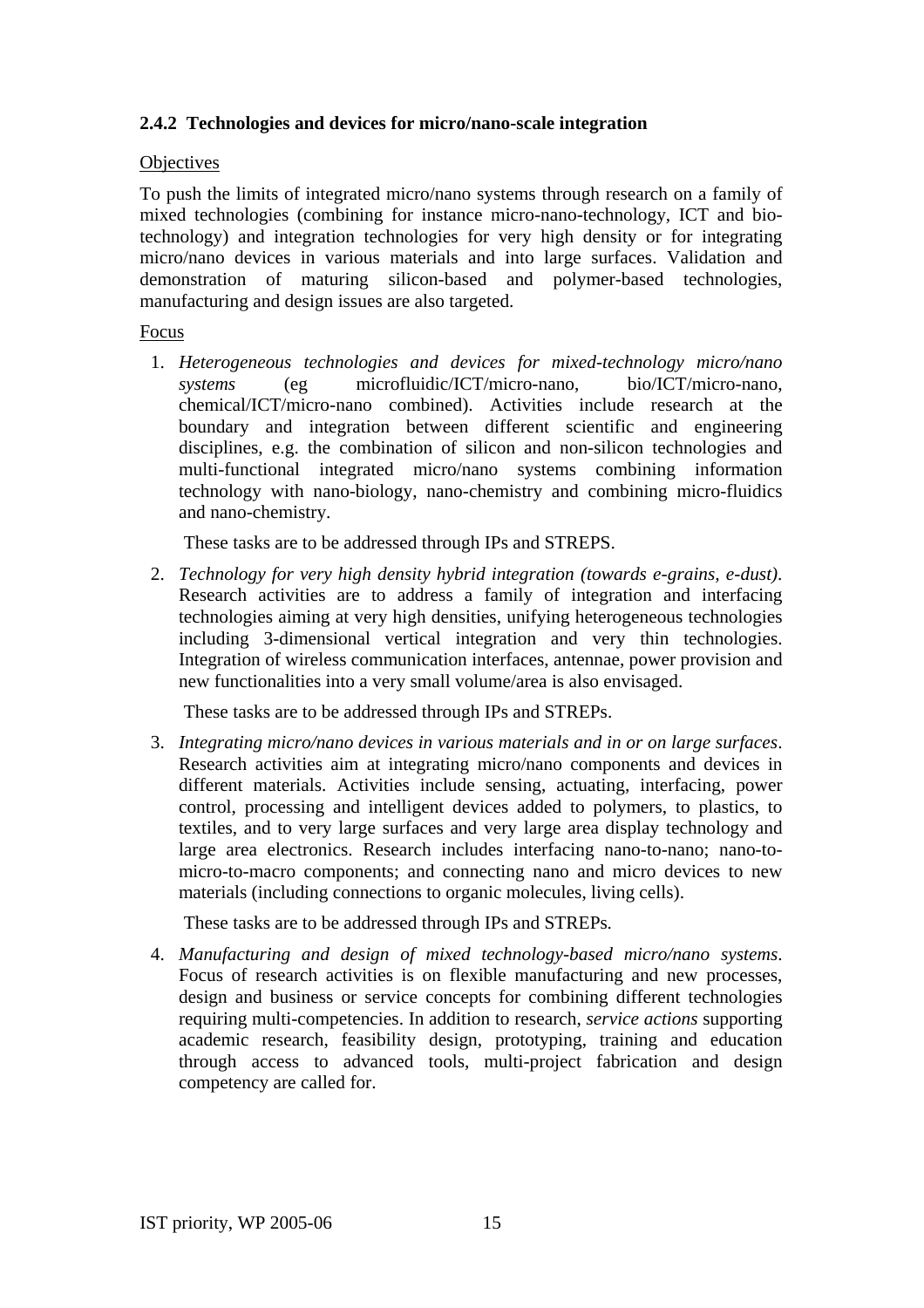These tasks are to be addressed through IPs (training with specific evaluation criteria) $15$ .

*5. Validation and demonstration* of networked *micro/nano systems* and their use to address problems and opportunities in a holistic manner combining device, system, information management and application competencies. Application sectors emphasized are environment, the home, food and agriculture and healthcare.

These tasks are to be addressed through IPs.

6. *Roadmaps, specific coordination and support activities* to prepare for a research agenda and to build the research community in order to define major trends and to address the ICT-bio-micro-nano-technology combined field, their technologies and their applications and emphasizing multidisciplinarity and addressing research and innovation at the boundaries of different sciences.

These tasks are to be addressed through SSAs and CAs.

Instruments: see above.

Indicative budget: IPs: 60 %; STREPs, CAs, SSAs: 40%

Call information: IST Call 4

# **2.4.3 Towards a global dependability and security framework**

#### **Objectives**

This Strategic Objective aims at building technical and scientific excellence, as well as European industrial strength in security, dependability and resilience of systems, services and infrastructures, whilst meeting European demands for privacy and trust. This will also seek to strengthen the interplay between research and policy development in line with the eEurope objectives both within the EU and world-wide, and contribute to standardisation activities in network and information security. It will give particular attention to involving all members of the enlarged Europe in a coherent EU security RTD strategy.

#### Focus

 $\overline{a}$ 

Security and dependability challenges will arise from complexity, ubiquity and autonomy of computing and communications as well as from the need for resilience, self-healing, mobility, dynamic content and volatile environments. In addition, the advent of new societal applications will lead to new policy challenges in areas like protection of citizens against cyber threats, privacy, identification and authentication for service access, interoperable content and digital rights management, for which strategic and solid research on security and trust is required.

<sup>&</sup>lt;sup>15</sup> *Service actions* are specific types of IP. Such proposals should be clearly identified as "Service" actions" in the proposal sub-title and in the keyword box of the form A1. The IP's "S&T excellence" sub-criterion of "clear progress beyond the current state-of-the-art" will not be evaluated for service actions. It is expected that a significant part of the costs are financed through receipts from third parties or through own resources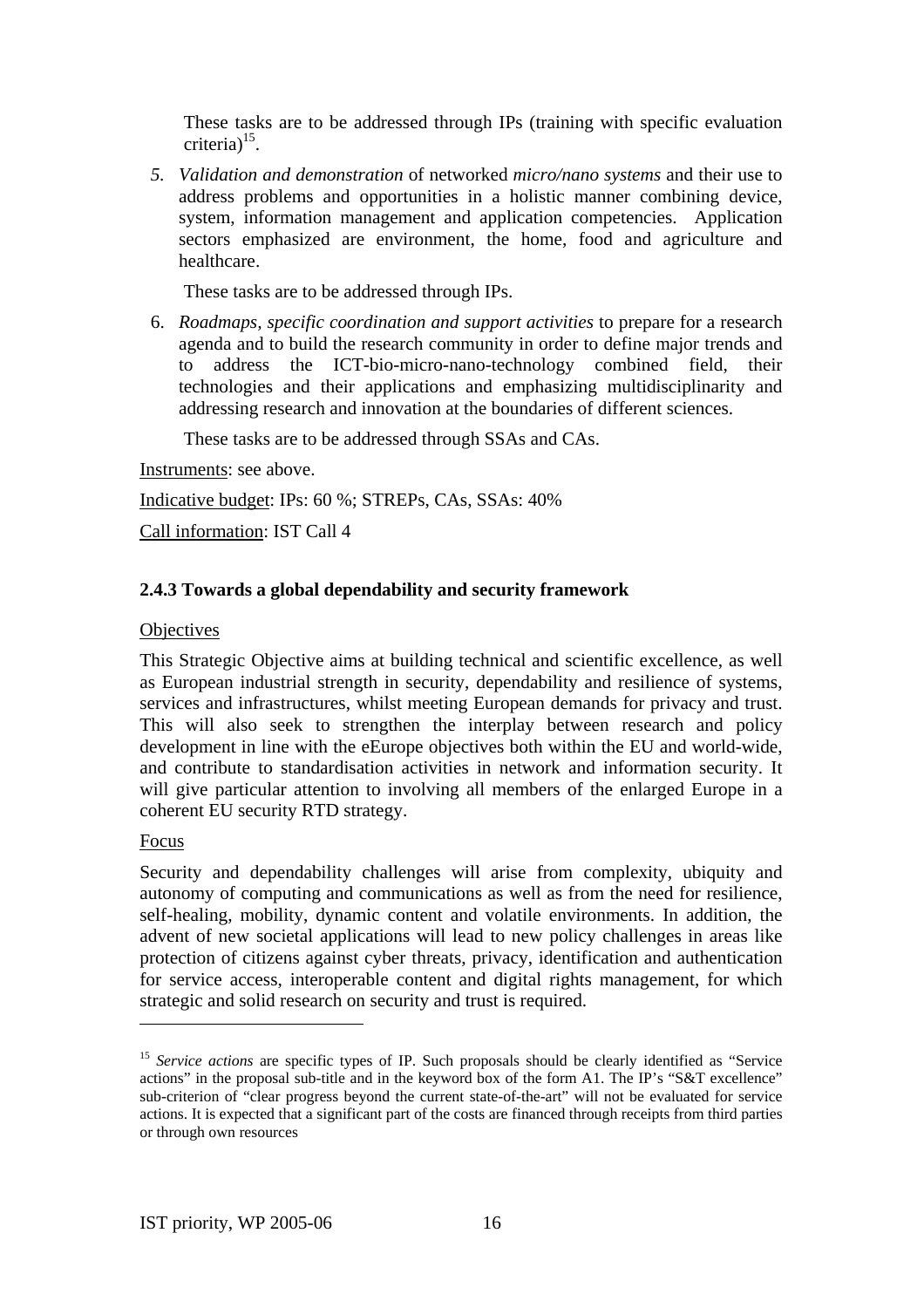This Strategic Objective will give priority to the following areas:

1. Development of integrated interdisciplinary frameworks and related technologies for the provision of resilience, dependability and security in complex interconnected and heterogeneous communication networks and information infrastructures that underpin our economy and society.

Instruments: IPs, NoEs, STREPs, CAs

2. Development of novel modelling/simulation techniques and synthetic environments for critical infrastructure protection to understand ICT-related interdependencies, for prevention and limitation of threats and vulnerabilities propagation, and for recovery and continuity in critical scenarios.

Instruments: IPs, NoEs, STREPs, CAs

3. Development, testing and verification of technologies and architectures for secure computing as well as interoperable management and trustworthy sharing of digital assets across different platforms and within dynamic (open and closed) communities.

Instruments: IPs, STREPs

4. Multidisciplinary research on secure and interoperable biometrics and its applications including due consideration of the social and operational issues, in particular with respect to privacy and data protection.

Instruments: IPs, STREPs

5. Development of security and privacy technologies and architectures for future wireless and mobile application and service provisioning scenarios, leading to ambient intelligence.

Instruments: STREPs

6. Development of European capabilities on security assurance and certification of complex networked systems and infrastructures leading to mutual recognition as well as support of network forensics to combat cyber-crime.

Instruments: STREPs, SSAs

Integrated and comprehensive approaches involving all relevant stakeholders of the value chain are needed to address these issues at different levels and from different perspectives.

Where STREPs are invited these are particularly aimed at strengthening and complementing work performed in existing IPs and NoEs. Targeted international collaboration should be fostered in the areas of dependability, critical infrastructure protection and interdependencies.

Instruments: see above.

Indicative budget: IPs, NoEs: 70%; STREPS, CAs and SSAs: 30%

Call information: IST Call 4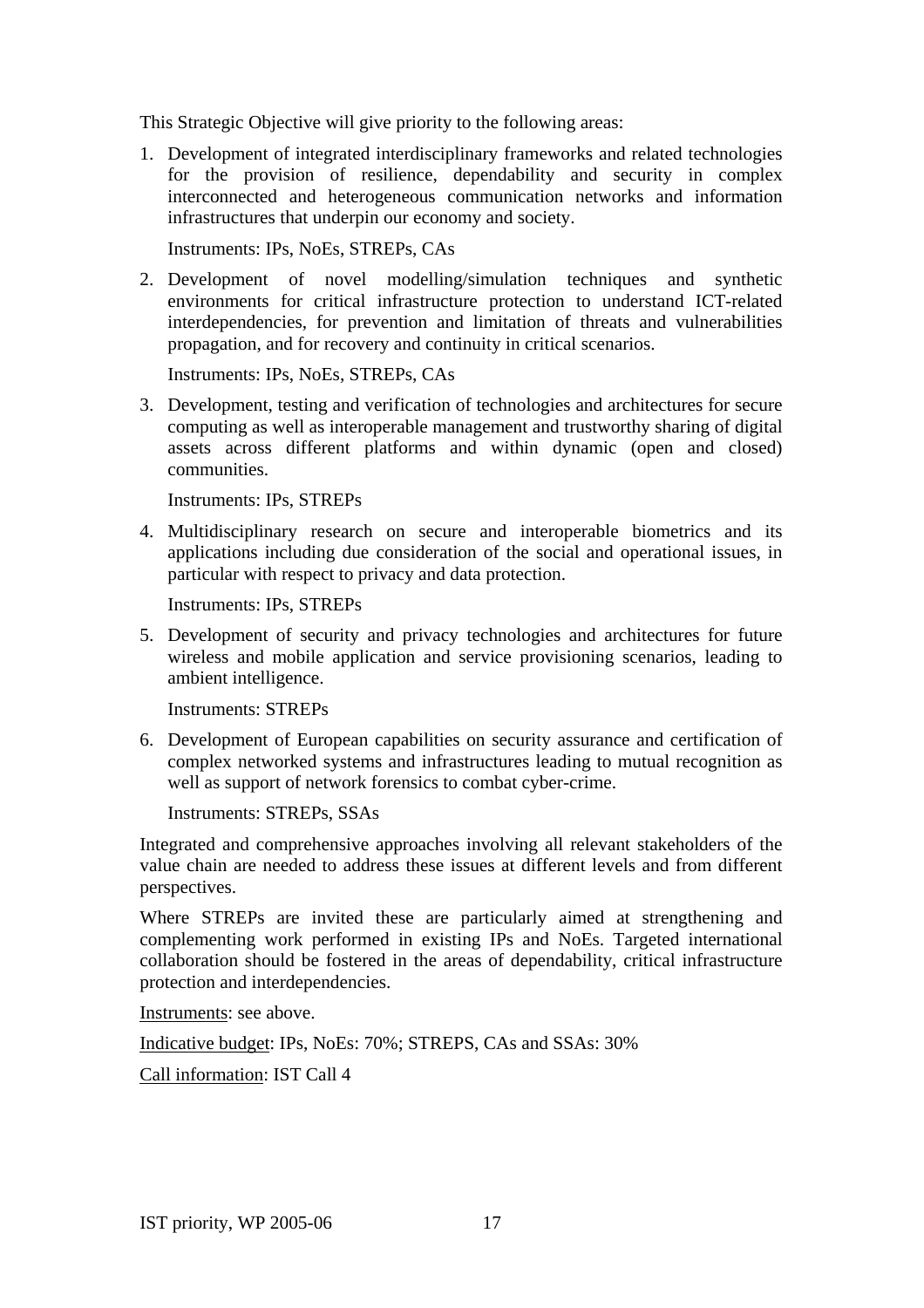# **2.4.4 Broadband for All**

### **Objectives**

To develop the network technologies and architectures allowing a generalised and affordable availability of broadband access to European users, including those in less developed regions, peripheral and rural areas.

Outcome expected from this work is:

- − optimised access technologies, as a function of the operating environment, at affordable price allowing for a generalized introduction of broadband services in Europe and in less developed regions, and notably for the enlarged Europe in line with the eEurope objectives,
- − a European consolidated approach regarding regulatory aspects, and for standardized solutions allowing the identification of best practice, and the introduction of low-cost end user and access network equipment.

#### Focus

- 1. Low-cost access and edge network equipment, for a range of technologies optimised as a function of the operating environment, including optical fibre, fixed wireless access, interactive broadcasting, satellite access, xDSL and power line networks.
- 2. New concepts for network management, control and protocols, inter-domain routing and traffic engineering for delivery of new added-value services, with Quality of Service, security and end-to-end network connectivity, including IPv6.
- 3. Service-enabling technologies and platforms based on convergence and interoperability of Telecom and Internet Infrastructure, creating a continuous and unified application and information space, with innovative capabilities of resilience, multicasting, flexibility, network deployability and adaptability.
- 4. Increased bandwidth capacity, in the access network as well as in the underlying optical core/metro network (including in particular optical burst and packet switching), commensurate with the expected evolution in user requirements and Internet-related services.

These research objectives are framed in a system context and are required to address the technological breakthroughs in support of the socio-economic evolution towards availability of low-cost and generalized broadband access. Continuity with already launched initiatives is encouraged. SSAs could support the Strategic Objective and help prepare and define the context of future research priorities beyond the  $6<sup>th</sup>$ Framework Programme.

Consortia are encouraged to secure support from other sources as well and to build on related national initiatives and the EUREKA Celtic initiative.

Satellite parts of the work should be clearly placed in the context of related ESA efforts. Activities on satellite communications are carried out in coordination with the activities in the thematic priority on "aeronautics and space".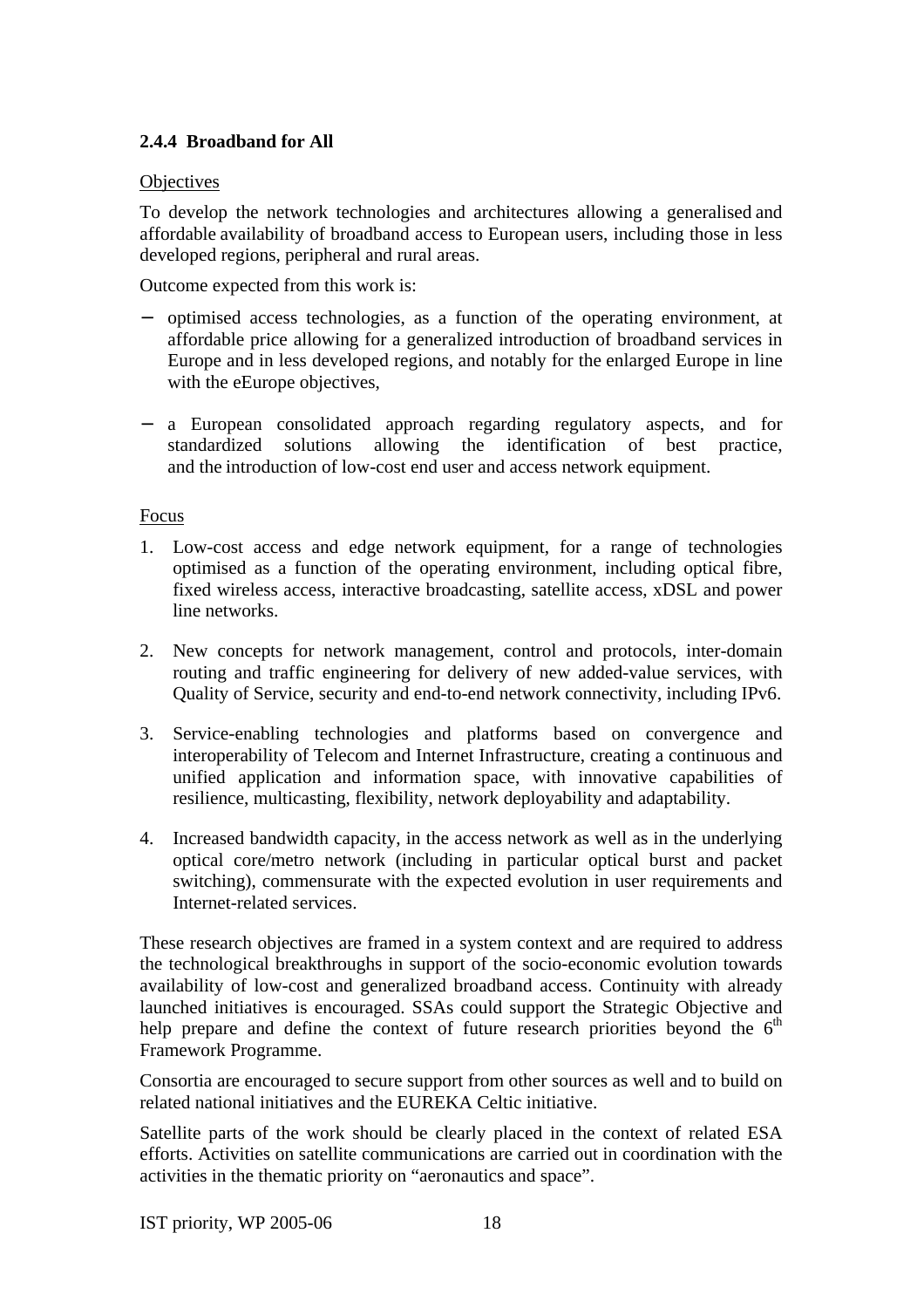Instruments: IPs and NoEs will be the predominant instruments, complemented by STREPs. SSAs are expected to cover the strategic objective in its entirety.

Indicative budget: IPs, NoEs: 65%, STREPs and SSAs: 35%.

Call information: IST Call 4

#### **2.4.5 Mobile and Wireless Systems beyond 3G**

#### **Objectives**

To realise the vision of "Optimally Connected Anywhere, Anytime" supported by all system levels from access methods and networks to service platforms and services. Preparatory work has characterized Systems beyond 3G as a horizontal communication model, where different terrestrial access levels and technologies are combined to complement each other in an optimum way for different service requirements and radio environments.

Outcome expected from this work is:

- − a consolidated European approach to serving mobile users with appropriate enablers for applications and services. These may include the personal level (Personal/Body Area/Ad Hoc Network) the local/home level (W-LAN, UWB) the cellular level (GPRS, UMTS), the wider area level (DxB-T, BWA) and also DVB-H in the context of broadcasting to mobile handheld devices, possibly complemented by a satellite overlay network (e.g. S-DMB);
- − a consolidated European approach to technology, systems and services, including location-based services, notably in the field of future standards (e.g. for access) and in international fora (WRC, ITU, 3GPP-IETF, ETSI, DVB…) where the issue of systems beyond 3G is addressed;
- − a consolidated European approach regarding the spectrum requirements (terrestrial and satellites) in the evolution beyond 3G and a clear European understanding of the novel ways of optimising spectrum usage when moving beyond 3G.

#### Focus

- 1. A generalised access network, including novel air interfaces, based on a common, flexible and seamless all IP (Internet Protocol) infrastructure supporting scalability and mobility.
- 2. Advanced resource management techniques allowing optimum usage of the scarce spectrum resource enabling dynamic spectrum allocation and contributing to the reduction of electromagnetic radiation.
- 3. Global roaming for all access technologies, with horizontal and vertical hand-over and seamless services provision, with negotiation capabilities including mobility, security and Quality of Service based on end to end IPv6 architecture.
- 4. Inter-working between access technologies and with the core network at both service and control planes, including advanced service and composite network management.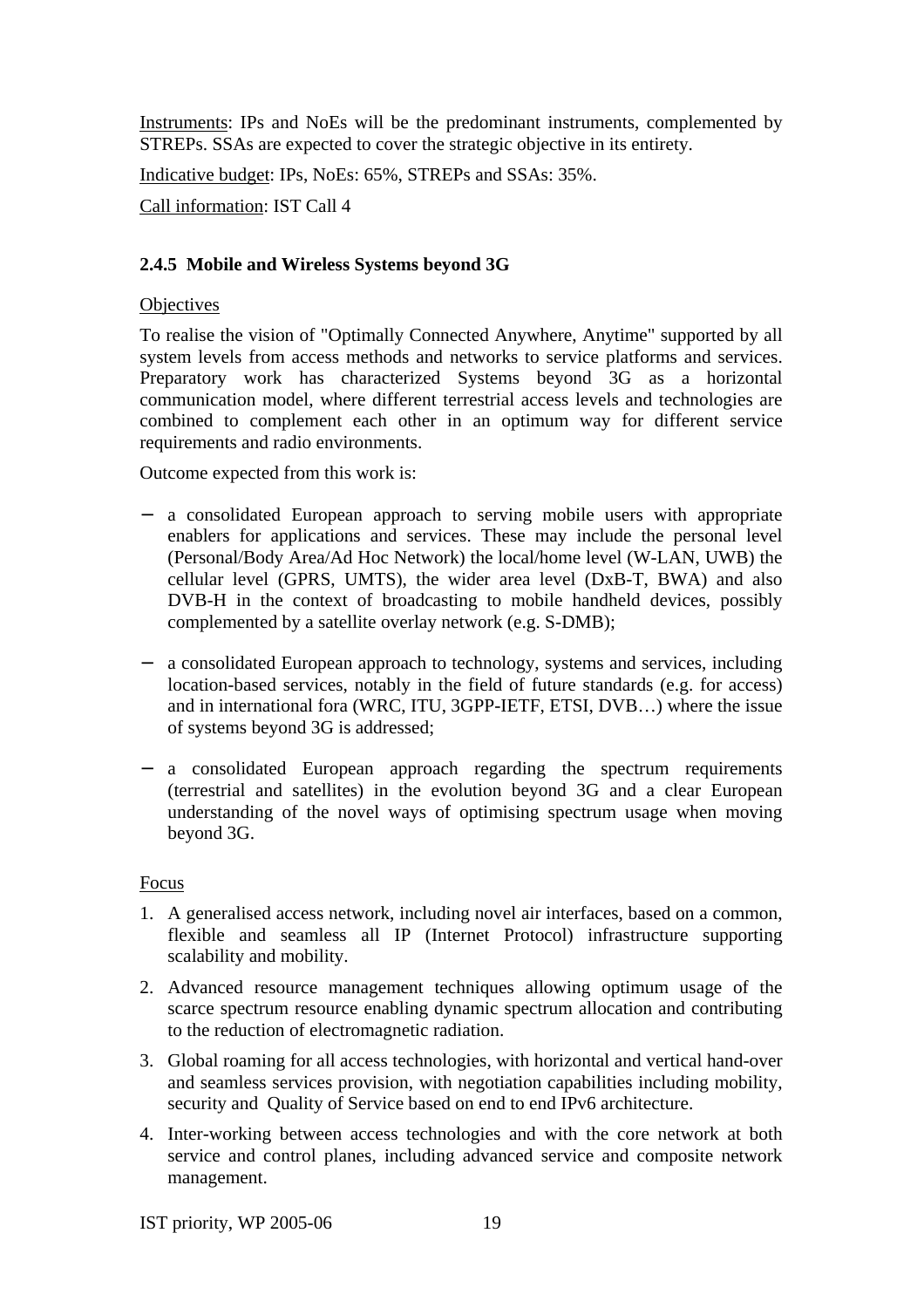- 5. Advanced architectures and technologies that enable reconfigurability at all layers (terminal, network and services).
- 6. Advanced wireless network technologies enabling robust connectivity in difficult environment and supporting their integration into ad-hoc, sensors and communication networks. Key challenges deal with scalability of network protocols to large number of nodes, design of simple, secure, efficient and powerconserving protocols for different network operations, advanced signal and antenna processing, adaptive waveforms, diversity techniques and millimetric wavebands exploitation.
- 7. Enabling technologies for mobile service creation allowing rapid service deployment and testing independently of specific execution platforms based on open technologies guaranteeing interoperability via the development of a structured logical mobile platform architecture.

Research is expected to be placed in a system context, and should help provide full seamless and nomadic user access to new classes of feature rich applications, as well as person-to-person, device-to-device and device-to-person applications. Continuity with already launched initiatives is encouraged. International collaboration is essential, notably in the context of global standardisation.

These research objectives could be accompanied by SSAs aiming at supporting the work of a mobile and wireless European Technology Platform.

Consortia are encouraged to secure support from other sources as well and to build on related national initiatives and the EUREKA Celtic initiative.

Satellite parts of the work should be clearly placed in the context of related ESA efforts. Activities on satellite communications are carried out in coordination with the activities in the thematic priority on "aeronautics and space".

Instruments: IPs and NoEs will be the predominant instruments, complemented by STREPs. SSAs are expected to cover the strategic objective in its entirety.

Indicative budget: IPs, NoEs: 65% ; STREPs, SSAs: 35%

Call information: IST Call 4

# **2.4.6 Networked Audio Visual Systems and Home Platforms**

# **Objectives**

To advance "Audio Visual" systems and applications in converged and interoperable environments encompassing broadcasting, communications, mobility and IP. Globally, the objective is to favour the emergence of horizontal competitive markets across the value chain, to lower market entry barriers, to enable viable business models and to open new markets. At the technological level, the aim is to ensure a guaranteed level of service delivery across complex interoperable environments as well as an optimised use of underlying delivery network bandwidth/QoS characteristics, allowing for availability of high added value scalable multimedia contents and programmes and seamless device connectivity.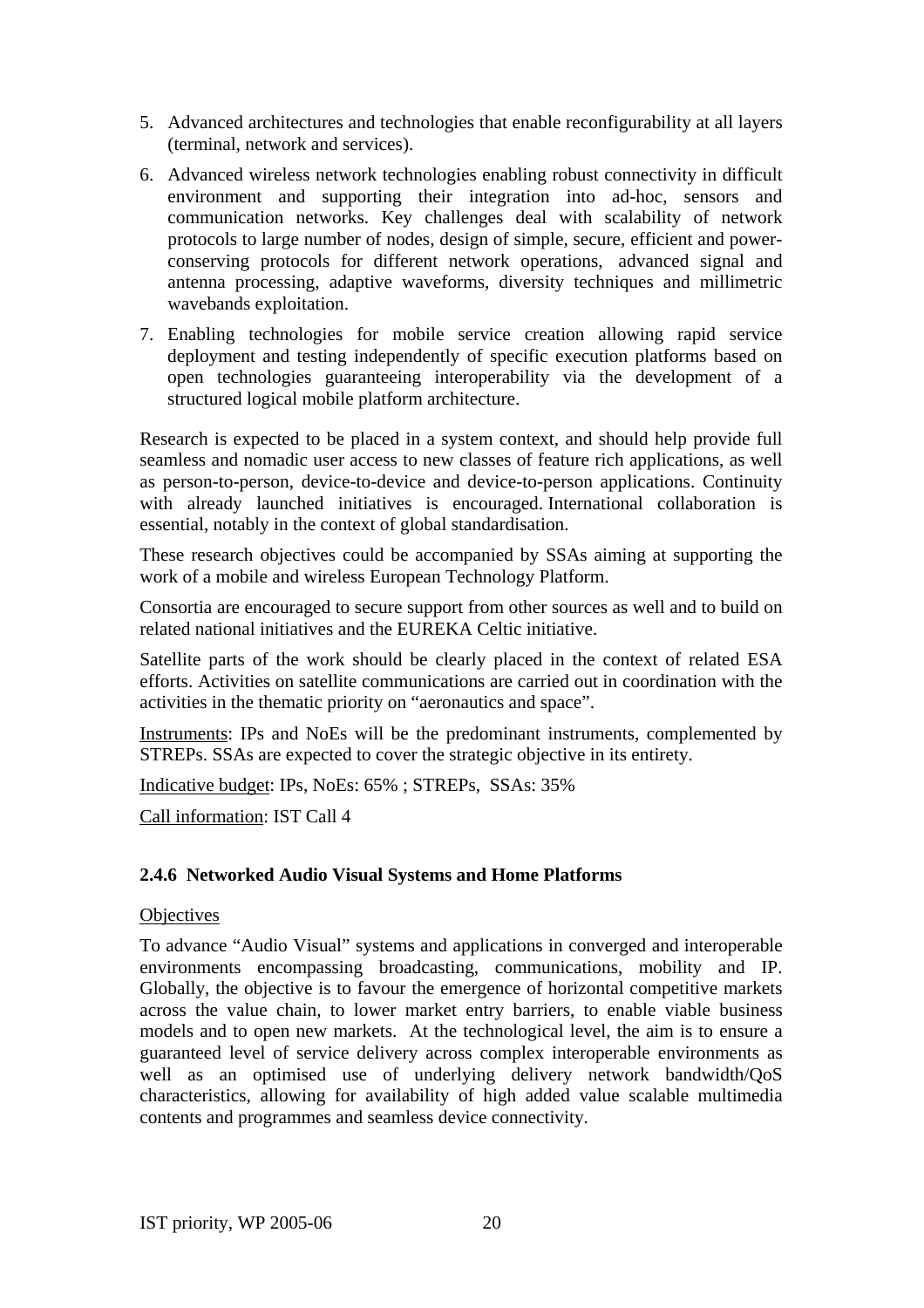#### Focus

1. Audio Visual data handling with: i) personalisation, content navigation, copy protection and rights management, in end-to-end networked scenarios; ii) advanced coding exploiting underlying network characteristics, data aggregation and manipulation capability, adaptable/scalable format taking into account different delivery channels, selection of underlying network and instantaneous context variations, as well as different terminals ranging from home cinema, to small, portable terminals; iii) trans-coding of formats and applications.

Instruments: IPs, NoEs, STREPs

2. Optimised audiovisual and home network architectures to deliver, store/cache and distribute content and provide connectivity across a range of heterogeneous, multidomain fixed or mobile network platforms, with delivery of end-to-end QoS aware solutions. It covers interoperability of the various platforms, middleware architectures for optimised content adaptation and delivery, synchronisation of different delivery channels as well as control issues associated with service delivery in both intra and inter-domain operators' environments.

The work includes the home and extended-home (e.g. car, office…) network environment, notably through local ad-hoc networking of a range of consumer electronics devices and appliances with broadband wireless connectivity solutions such as UWB complemented with the higher layer protocols allowing for seamless connectivity and controls (e.g. authentication), the residential gateway, and the wider interoperability with Wide Area Network platforms.

Instruments: IPs, NoEs

3. Audio visual data access and rendering, through low power and affordable terminals capable of processing and displaying scalable content, interacting with push/pull content, interfacing with different service and network providers as well as with other devices in a local home or personal network.

Instruments: IPs, NoEs, STREPs

Related aspects includes:

4. A comprehensive, upward compatible, interoperable architecture for end to end content protection and rights management;

Instruments: NoEs, STREPs

5. Evolution towards advanced applications, such as 3D-TV, on-line mobile gaming, advanced applications for distributed storage devices (including portable devices), electronic cinema, virtual/tele presence or future mixed reality services.

#### Instruments: STREPs

SSA's and/or CA's are expected to cover roadmaps, specific co-ordination and support activities to prepare for a research agenda and to build the research community with the objective of defining major trends and of addressing the networked audio visual value chain.

The work must be placed in a system context. IP's are notably encouraged to cover the whole value chain, i.e. items 1 to 3 above. The work should visibly contribute to the development of international open standards; in this respect, participation of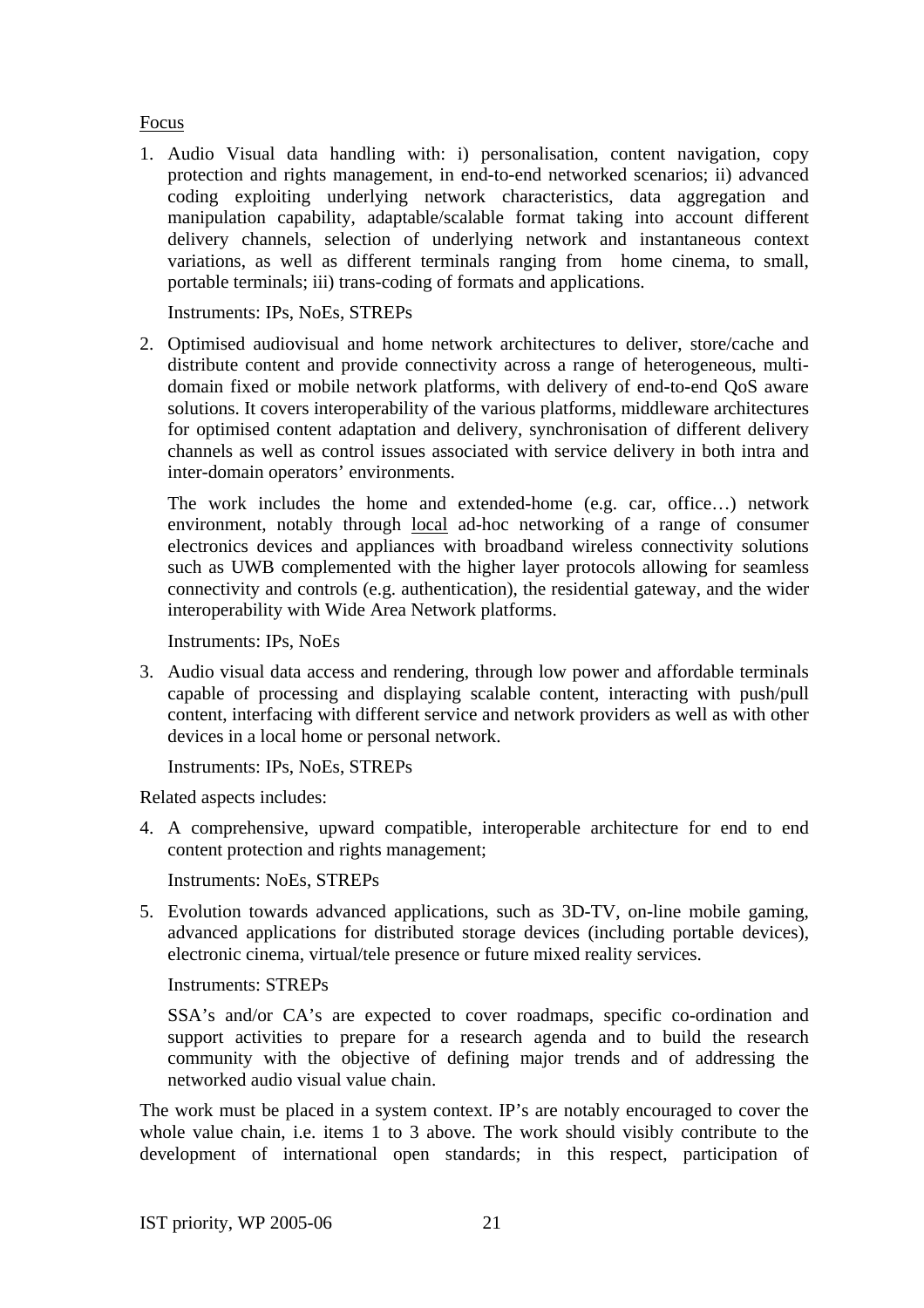organisations from third countries is encouraged, notably the important Asian and South-American emerging economies.

Satellite parts of the work should be clearly placed in the context of related ESA efforts. Activities on satellite communications are carried out in coordination with the activities in the thematic priority on "aeronautics and space".

Instruments: See above.

Indicative budget: IPs, NoEs: 75%; STREPs, CAs, SSAs: 25%

Call information: IST Call 4

# **2.4.7 Semantic-based Knowledge and Content Systems**

#### **Objectives**

To develop *semantic-based and context-aware systems* to acquire, organise, personalise, share and use the knowledge embedded in web and multimedia content. Research will aim to maximise *automation* of the knowledge lifecycle and to achieve *semantic interoperability* between heterogeneous information resources and services, across content types and natural languages. To pioneer *intelligent content*, which will be self-describing, adaptive to context and user information needs, and exhibit a seamless interaction with its surroundings and the user.

#### Focus

1. *Knowledge acquisition and modelling,* capturing knowledge from raw information and multimedia content in webs and other distributed repositories to turn poorly structured information into machine-processable knowledge.

Foundational research will address formal models and languages for representing static and dynamic knowledge, and develop the methodological and technical base of interoperable ontologies for semantic webs, in sectors as diverse as e.g. manufacturing, e-business, science or geo-spatial information, emphasizing maintainability, extensibility and data-driven approaches. Component level research will address methods and tools aimed at higher levels of information harvesting, including automated knowledge discovery, metadata extraction, annotation and summarisation, concept based and contextual retrieval of *all types of digital content,* paying due attention to cross-media and cross-lingual aspects. Priority will be given to open architectures or alternative approaches ensuring seamless interworking between components and their integration within complete systems.

Instruments: IPs, NoEs, STREPs

2. *Knowledge sharing and use*, combining semantically enriched information with context to provide actionable meaning, applying inferencing and reasoning for decision support and collaborative use of trusted knowledge between organisations.

Foundational research will address in particular the semantics of evolving processes and computational models for context of use. Component- and systemlevel research will yield knowledge and data / application integration technologies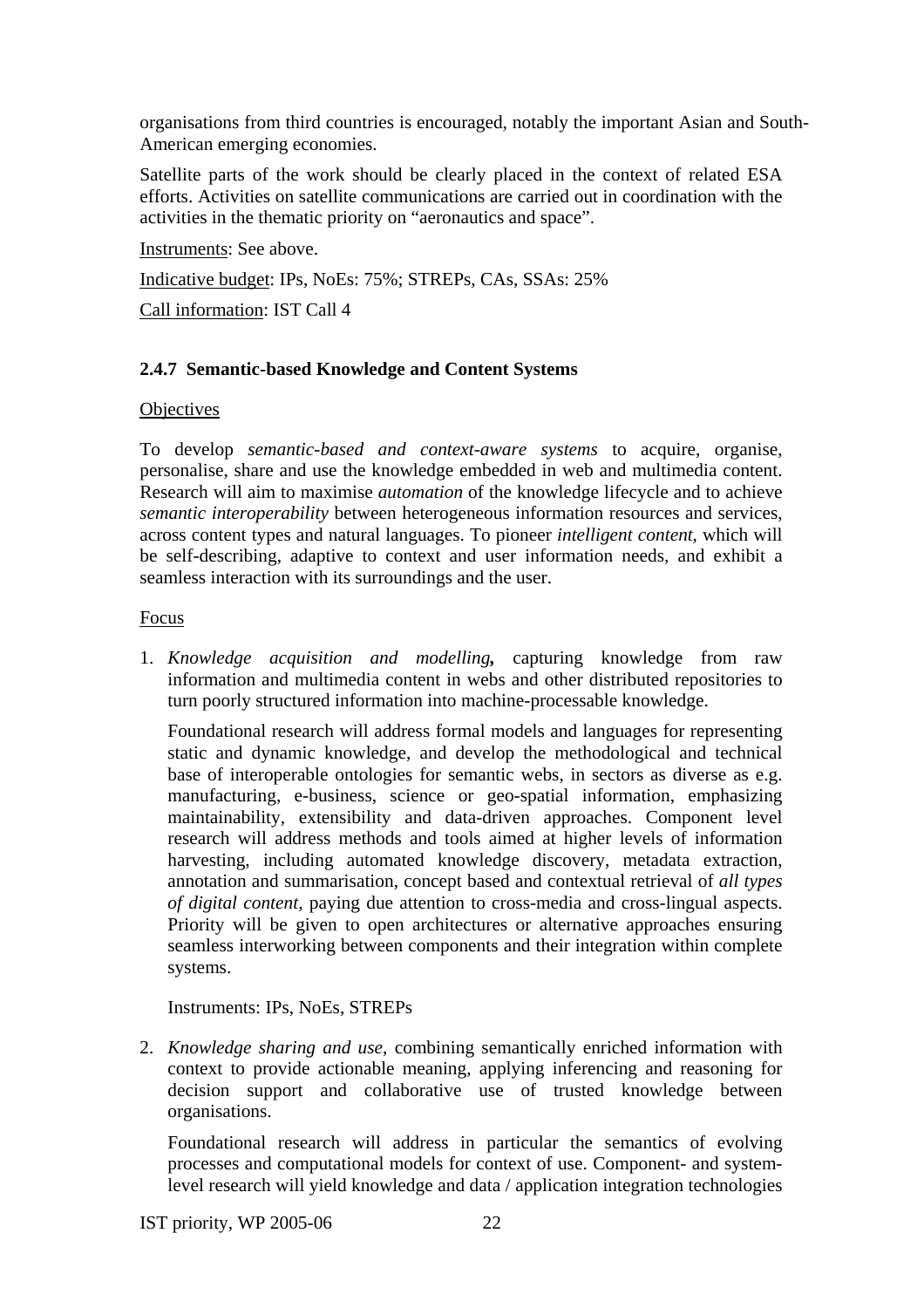enabling semantic-based collaboration services and processes, leading to scaleable platforms to manage, search, share, personalise, present and exploit complex knowledge spaces that *cross the boundaries between organisations or communities*. The overall aim is to develop powerful and yet flexible solutions that are portable across key application domains in industry, trade, science and society at large.

Instruments: IPs, NoEs, STREPs, SSAs

3. *Exploring and bringing to maturity the intelligent content vision*, whereby multimedia objects integrate basic content with metadata and knowledge about users and contexts. These objects will learn to react to different stimuli and proactively interact with agents, devices and networks, and with each other. They will have the ability to seamlessly aggregate to create new content and services tailored to user needs.

Foundational research will focus on how such objects can be: *created*, including collaborative authoring and extraction of metadata as content is created; *managed* e.g. combined by means of automated workflows; *rendered* for different users and platforms; *exchanged and traded* with adequate efficiency and trust. Due consideration will be given to user control as well as to content protection. Component-level research will provide proof-of-concept methods and tools for creating, aggregating and communicating such objects, within a *unifying framework* supporting different content types, across heterogeneous platforms and networks, in representative use scenarios. System-level work will focus on metadata based systems and processes aimed at realising content adaptable to different users and formats, with a view to enhancing both effectiveness and flexibility.

Instruments: IPs, STREPs, SSAs

RTD work should address issues such as modelling of user information behaviours and how to hide complexity from the non-expert user. Projects should maximise cross-fertilisation between approaches and disciplines, promote open architectures and coherent stacks of standards, and help build shared infrastructures for research, training and technology evaluation. Ambitious test-beds will demonstrate the successful integration of component technologies into robust, high performance and scalable systems in representative domains, which are readily transferable to other knowledge-intensive sectors.

Instruments: IPs are expected to encompass all stages of the research, where appropriate cutting across the above research lines, and to address system-level integration in realistic scenarios. Foundational and component-level research and discrete solutions for particular domains may also be the subject of STREPs. NoEs should build communities focusing on longer-term, cross-disciplinary research related to knowledge representation and reasoning or understanding of non-textual information. SSAs should address case studies and best practices, and more generally drivers and inhibitors for the deployment of new technologies by early adopters.

Indicative budget: IPs, NoEs: 70%; STREPs, SSAs: 30%

Call information: IST Call 4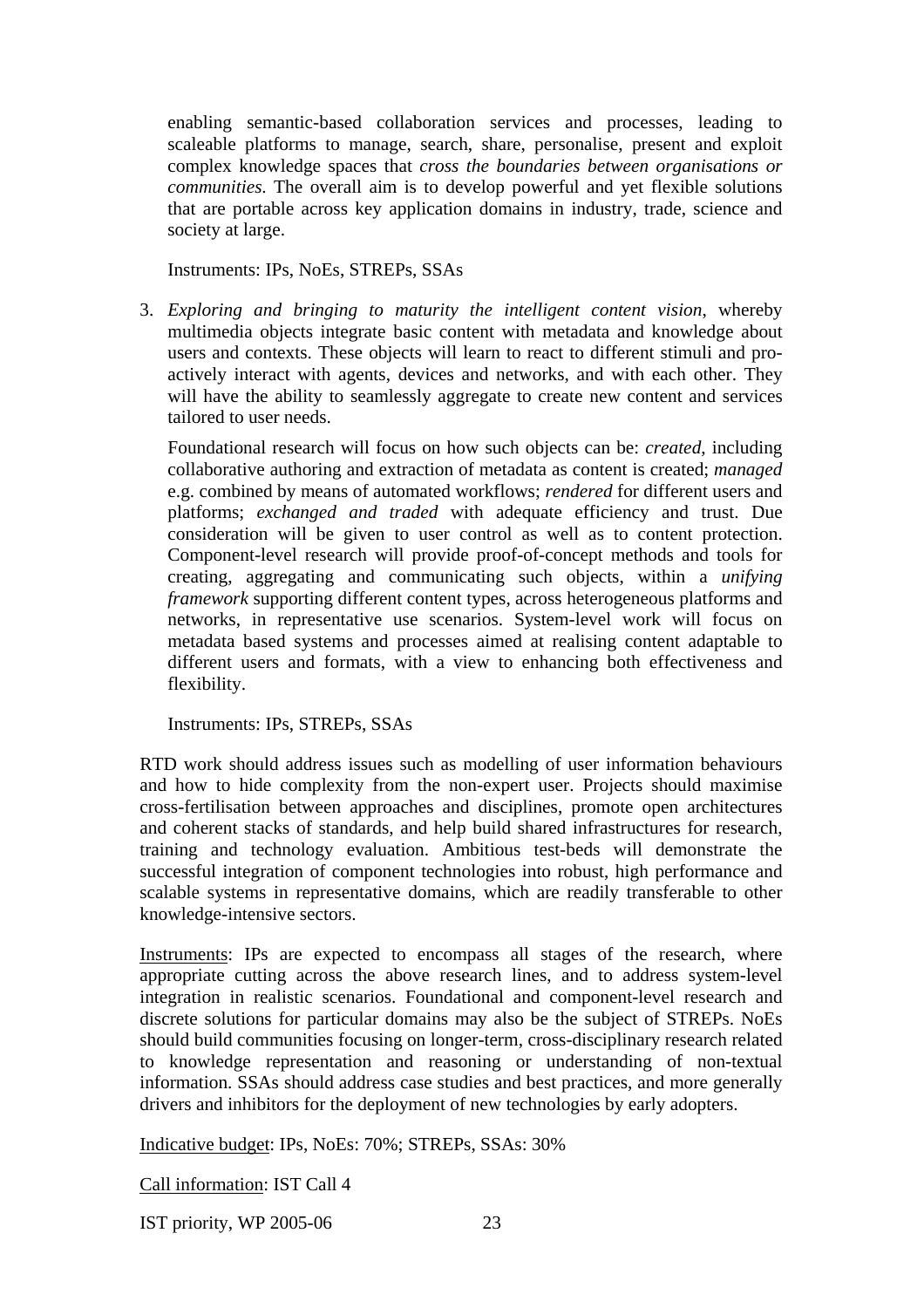# **2.4.8 Cognitive Systems**

#### **Objectives**

To develop artificial systems that can interpret data arising from real-world events and processes (mainly in the form of data-streams from sensors of all types and in particular from visual and/or audio sources); acquire situated knowledge of their environment; act, make or suggest decisions and communicate with people on human terms, thereby supporting them in performing complex tasks.

#### Focus

Focus is on research into ways of endowing artificial systems with high-level cognitive capabilities, typically perception, understanding, learning, knowledge representation and deliberation, thus advancing enabling technologies for scene interpretation, natural language understanding, automated reasoning and problemsolving, robotics and automation, that are relevant for dealing with complex realworld systems. It aims at systems that develop their reasoning, planning and communication faculties through grounding in interactive and collaborative environments, which are part of, or connected to the real world.

These systems are expected to exhibit appropriate degrees of autonomy and also to learn through "social" interaction among themselves and/or through human-agent cooperation; in a longer term perspective, research will explore models for cognitive traits such as affect, consciousness or theory of mind.

Research will aim at:

1. Developing models and architectures for artificial cognitive systems, emphasising higher-level cognitive functions. It should yield new approaches towards understanding and improving cognitive capabilities in artefacts and explore new methods of integrating these in complete artificial systems.

Instruments: IPs, STREPs, CAs, NoEs

2. Viable methods living up to demanding application requirements for autonomous or semi-autonomous systems, preferably in industrial inspection and monitoring, complex systems control, medicine or the life sciences.

#### Instruments: IPs, STREPs

Work is expected to be highly interdisciplinary, drawing on appropriate fields that contribute to cognitive science and cognitive engineering: artificial intelligence, computer vision and robotics, as well as relevant branches of mathematics (e.g. dynamical systems, information theory), the bio-sciences (e.g. neuroscience) and the humanities (e.g. linguistics, philosophy).

Instruments: IPs will be used to research the modelling and architecture of entire cognitive systems. They may also research systems-level integration of methods and tools, as well as the integration of different layers of the cognition process (e.g. combining low- and high-level cognitive functions). STREPs will primarily target specific research issues, cognitive functionalities or components which are best researched within small, flexible groupings. CAs are encouraged to promote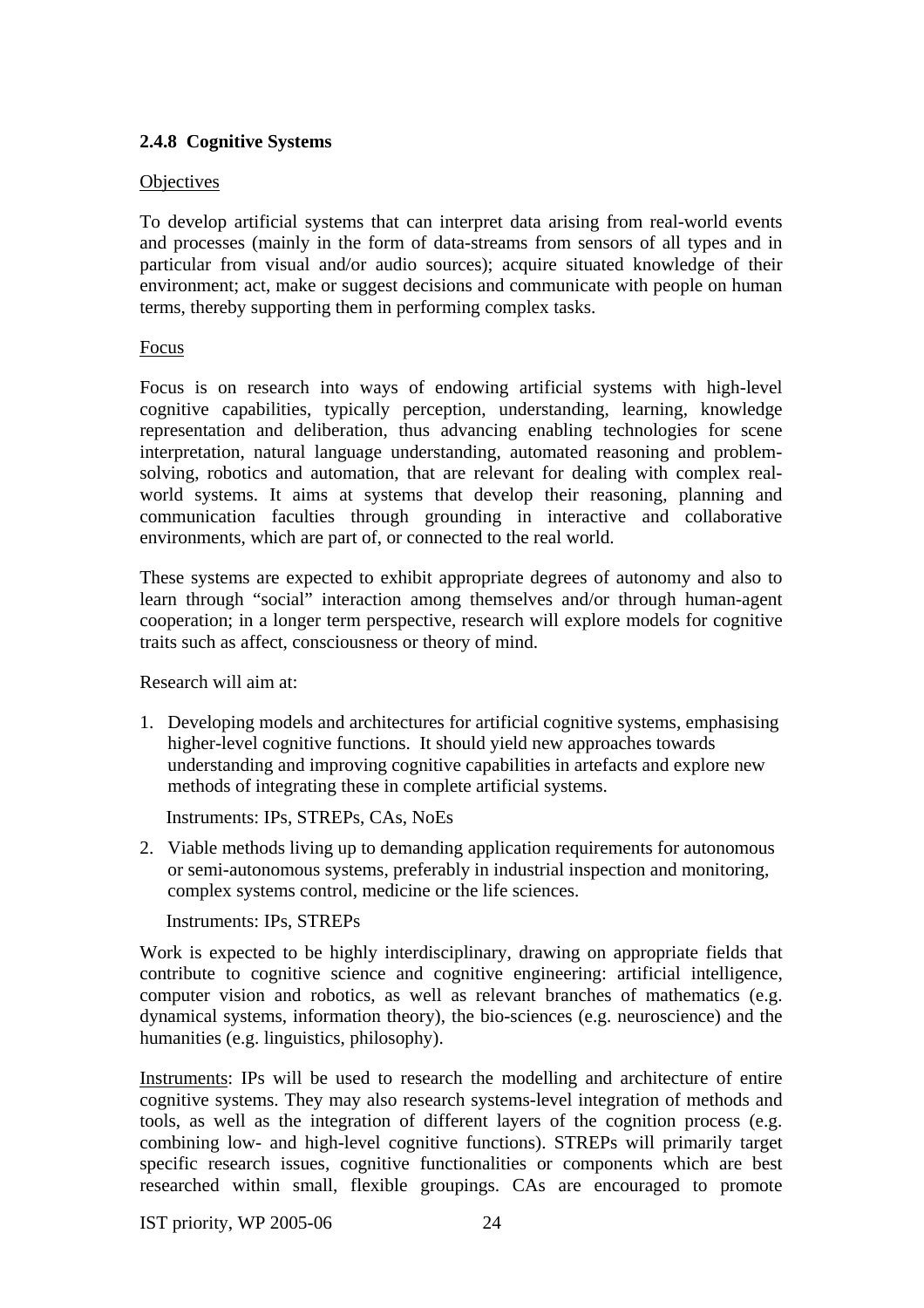collaboration across previously fragmented communities, with a view to forming future joint research networks. Alternatively to a CA, a well-balanced NoE combining a critical mass of interdisciplinary research would be welcome. All actions should promote pertinent aspects of community and skills building, where appropriate, with an outreach to and inclusion of industry and application service provision.

Indicative budget: IPs, NoEs: 65%; STREPs, CAs: 35%

Call information: IST Call 4

# **2.4.9 ICT research for innovative Government**

#### **Objectives**

To modernise and innovate public administrations at all levels, to foster good governance, to provide citizens and industries with new service offers, and thus create new public value. To contribute to easing mobility of European citizens within the Internal Market, making European Citizenship a reality, and supporting them as active citizens through innovative government services and through participation in decision making processes.

Focus

1. Innovative ICTs for democratic involvement, in particular eParticipation. Research should address innovative tools and methods for fact-based policy development, agent technologies, intelligent formulation and enactment tools supporting the preparation of democratic decisions, scalable dialogue tools as well as new possibilities for interactivity in democratic processes.

Instruments: NoEs, STREPs

2. Intelligent, inclusive and personalised eGovernment services. Research should distinctively focus on public service obligations of assuring privacy protection and public services that are provided for all. This addresses citizen-centric, context-aware, intuitive and intelligent interfaces capable to serve **every** citizen individually through seamless and personalised multi-device service delivery, and application of technologies for novel eGovernment services.

Instruments: IPs, STREPs

3. Adaptive and proactive eGovernment support systems. Research should address modelling of administrative processes using emerging ontology and semantic web languages. It should include technologies to support the legislative and policy development process such as intelligent tools to develop policy scenarios and to manage administrative processes and content. Research should respond to public service governance requirements such as process transparency, preservation of diversity, multi-level governance, multi-linguality as well as new services and new ways of service provision.

Instruments: IPs, STREPs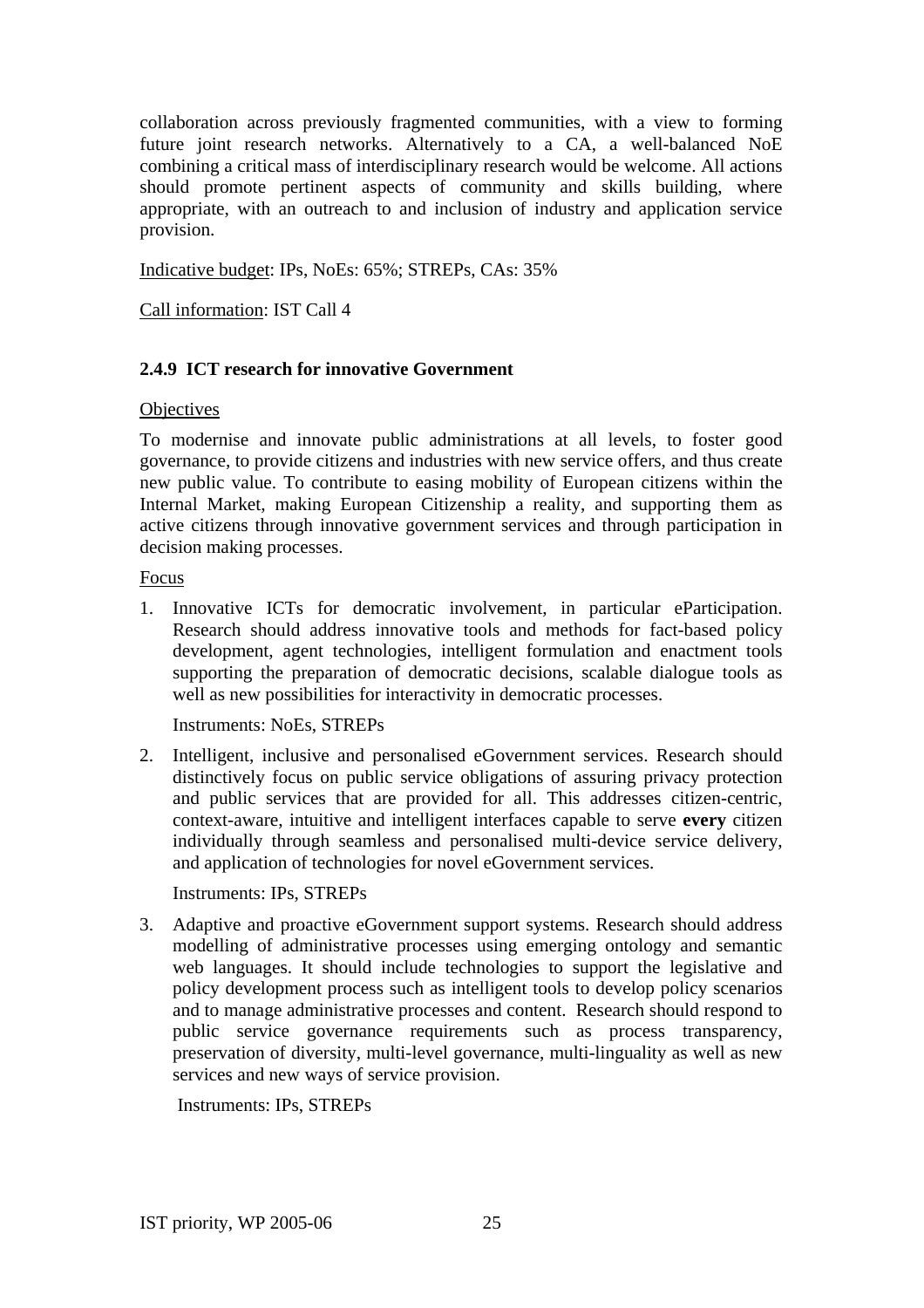4. Secure pan-European eGovernment. Research should address the use of secure  $architectures$ , environments and information infrastructures<sup>16</sup>, service dependability as well as interoperability challenges, in public administrations across Europe. Particular challenges are to cope with the high degree of heterogeneity, complexity and seeming perseverance of legacy systems in European public administrations. The new environments should be flexible as to allow for new forms of service provision (e.g. via public private partnerships). Research should also address technologies and implementation of pan-European secure and interoperable eGovernment electronic identity management and authentication systems, including the use of smart card technologies, biometrics and trusted services.

Instruments: IPs, STREPs

- 5. A limited number of complementary measures are envisaged to pave the way to future research and to reinforce the eGovernment knowledge base in Europe. Amongst them:
	- − roadmapping to prepare the research agenda for innovative eGovernment in the 2020 time frame, which should also bring together the key players of public administrations, industry and academia,
	- − facilitating transfer of eGovernment R&D technologies and linking the research community with the "eEurope - eGovernment Good Practice Framework",
	- − supporting knowledge building on digital divide issues in order to ensure inclusion and participation for all in innovative eGovernment, and on emerging concepts such as networked governance, active citizen, new demographics and knowledge workers in the public administration,
	- − clustering national and European eGovernment projects on electronic identity for eGovernment services.

Instruments: SSAs, CAs

Proposals shall clearly address EU policy objectives, such as electronic procurement, electronic invoicing in public administrations, single-window customs, European Citizenship and other major EU policies. Proposals should also take into account socio-economic, legal and organisational aspects, and Public Private Partnership concepts in the delivery of public administration services, as well as the potential of free and open source software for public administrations.

Where possible, proposals should aim at exploiting synergies with complementary activities in Europe (in particular IDA and eTen), national or regional programmes, and at issues of particular importance in the enlarged Europe.

<sup>&</sup>lt;sup>16</sup> eg public asset repositories, public registries and spatial infrastructure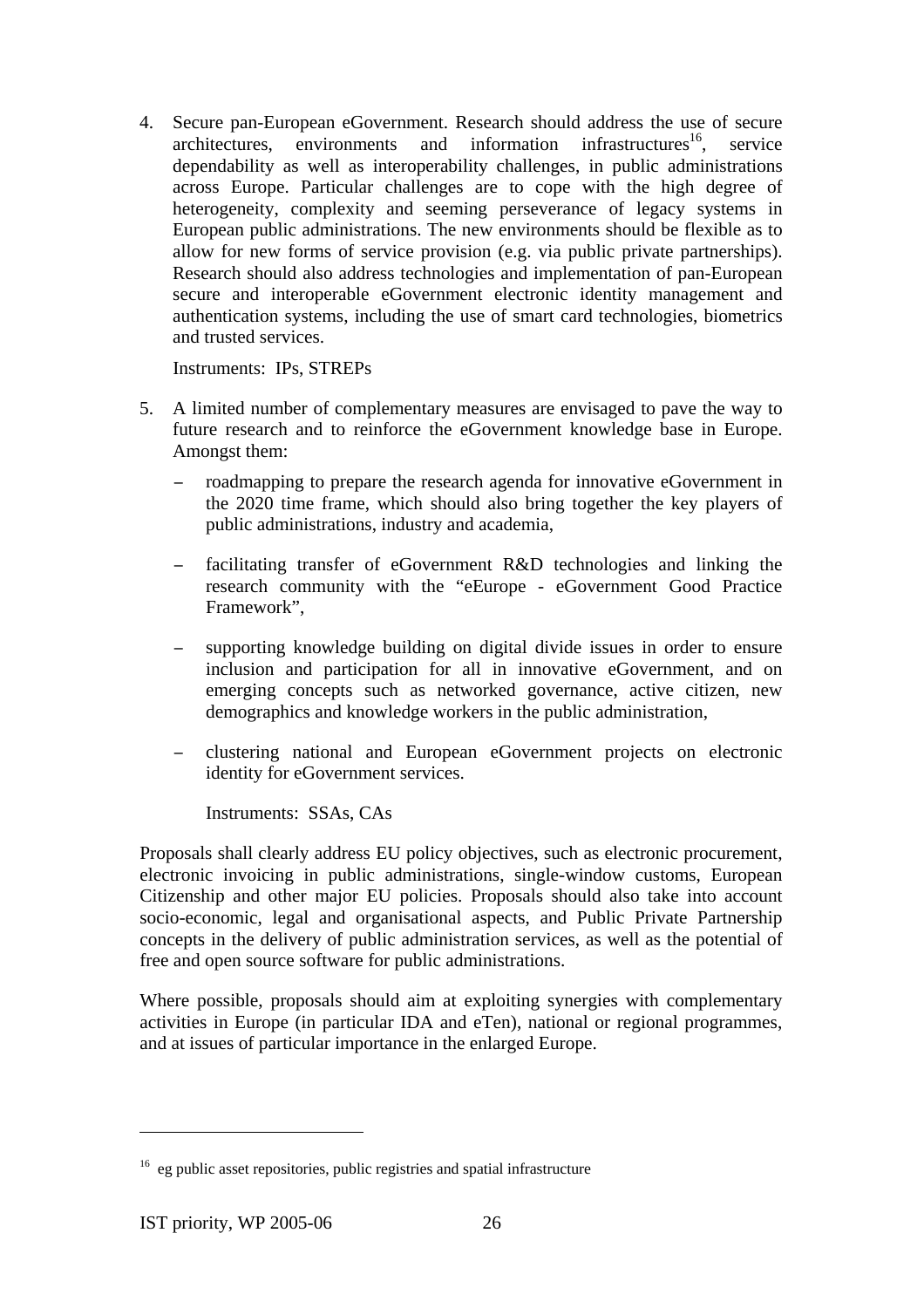International co-operation is encouraged, particularly in co-ordination with activities of international organisations such as the UN and the OECD, other countries such as the USA, and emerging economies such as China, Brazil or India.

Instruments: See above.

Indicative budget: IPs, NoEs: 50%; STREPs, SSAs, CAs: 50%

Call information: IST Call 4

# **2.4.10 Technology-enhanced Learning**

#### **Objectives**

The objectives, contributing to the overall goal of enhancing learning through technologies, are:

- − To explore interactions between the learning of the individual and that of the organisation in order to improve how current or emerging ICT can mutually enhance the learning processes for the individual and for the organisation;
- − To contribute to new understandings of the learning processes by exploring links between human learning, cognition and technologies.

The first is mid-term, reflecting the challenges posed by ubiquity of access and delivery in mixed formal and informal learning settings. The second is longer term and aims to build on and advance the inter-relationship between cognition and learning processes and exploit links to other disciplines.

Focus

1. Research exploiting the synergies between learning and knowledge management systems for complex learning contexts and resources, as well as new ways for conceptualising and integrating individual and group activities within consistent pedagogical scenarios. It should take account of the specific needs of public sector organisations and universities, in addition to industry, and the proposed solutions should have a potential for widespread adoption, supported through evaluation methodologies and appropriate standards. By focusing on individuals and organisations, it complements existing projects covering individual learning in schools.

Instruments: It is expected that moderately scaled IPs will be the main vehicle exploring the synergies between learning and knowledge management. In focused areas, these may be supplemented by STREPs.

2. Research exploring the links between learning and cognition, with the aim of increasing understanding of human cognitive and learning processes. It implies work on developing conceptual models for technology-enhanced learning processes, and on cognition and learning. Research should be focused on specific learner situations (ages/groups of learners or specific subjects) but should demonstrate how approaches can be adapted to other contexts. Looking to the longer term, it should advance the basic understanding of specific issues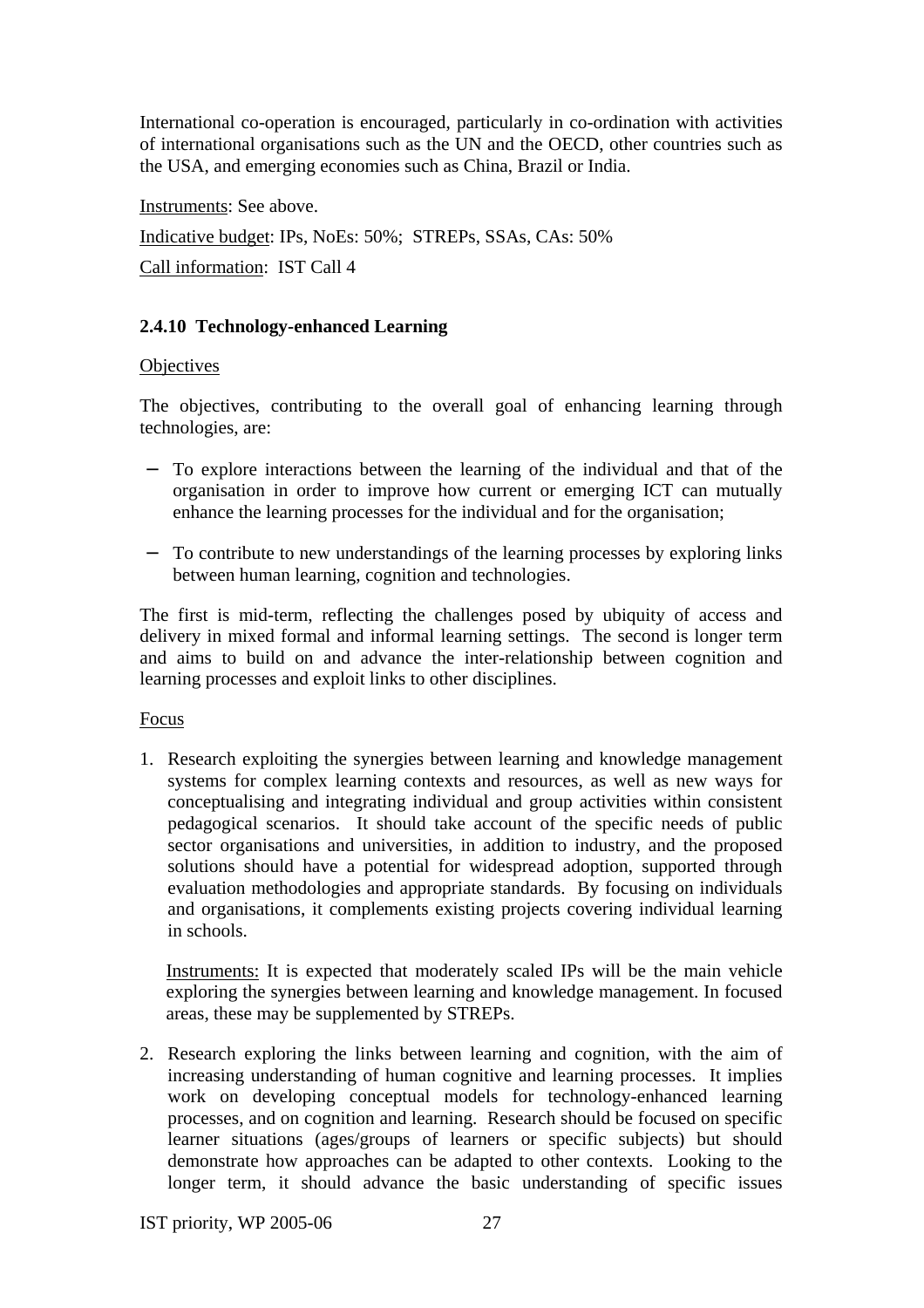pertaining to the interplay between the various dimensions of learning on the one hand and technology on the other hand (e.g. physiological, psychological and cognitive aspects).

Instruments: STREPs will be the instrument for work on learning systems which further explore the relationship between cognition and technology-enhanced learning processes. There is scope for focused NoEs (or alternatively CAs) aiming at integrating cross-disciplinary research on the interplay between learning and cognition.

Instruments: see above

Indicative budget: IPs and NoEs: 70%; STREPs, CAs: 30%.

Call information: IST Call 4

#### **2.4.11 Integrated biomedical information for better health**

#### **Objective**

Research and development on innovative ICT systems and services that process, integrate and use all relevant biomedical information for improving health knowledge and processes related to prevention, diagnosis, treatment, and personalisation of health care.

#### Focus

Research and development should focus on the following areas:

1. Methods and systems for improved medical knowledge discovery and understanding through integration of biomedical information (e.g. using modelling, visualisation, data mining and grid technologies). Biomedical data and information to be considered include not only clinical information relating to tissues, organs or personal health-related information but also information at the level of molecules and cells, such as that acquired from genomics and proteomics research.

Instruments: IPs, STREPs

2. Innovative systems and services for disease prevention, diagnosis and treatment based on integrated biomedical data and information on several levels (molecular, cellular, tissue, organ and person levels). The work should exploit advances in cognitive modelling, grid, mobile, imaging and micro- and nanotechnologies (such as wearable health monitoring technologies) and should lead to new approaches in disease prevention, early diagnosis, pharmaceutical research (e.g. drug development, use of information from clinical trials), enhancement of patient safety (e.g. prevention of adverse drug events), and support personalisation of healthcare and lifestyle management. The proposed systems and services should demonstrate measurable benefits, respect all aspects of confidentiality and privacy and be user friendly.

Instruments: IPs, STREPs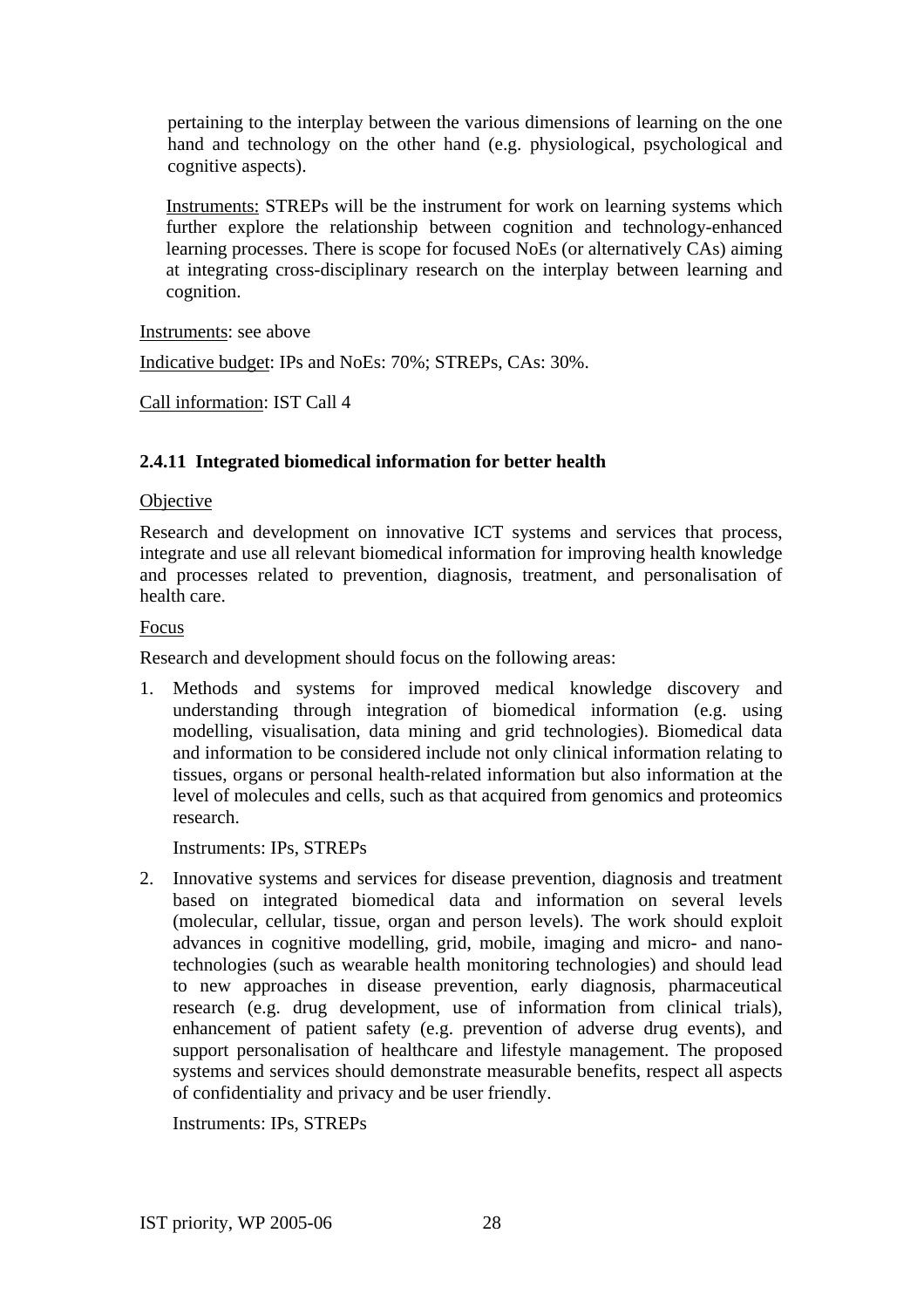An IP should address both areas of focus in its work. The work should also address aspects related to interoperability and integration of existing information systems (e.g. seamless data collection and integration from electronic health records, health monitoring systems and biobanks). Impact and benefits could include improvements in the management of diseases (e.g. cancer, cardiac, chronic and rare diseases) or can be in the form of significant advances in specific research topics (e.g. new diagnostics and treatments based on molecular imaging, patient safety, modelling and simulation of cell or organ functions).

A STREP is expected to focus on the research and development of innovative systems and services with clearly specified problem and target user groups.

In addition, Specific Support Actions and Coordination Actions are called for with the following focus:

- Roadmaps for research and developments in ICT for health leading to recommendations for actions and to preparatory actions at European level. Proposed roadmaps should take into account not only technological but also financial, legal and research community aspects. The intermediate milestones should constitute results that are applicable and of benefit to health research and clinical practice. International developments and dissemination at the appropriate levels should be included. The following R&D roadmaps are called for:
	- a) Interoperability of eHealth systems. Special emphasis should be given to semantic interoperability, classifications, terminologies and their limitations as well as a realistic approach and applicability in clinical settings. The use of Open Source model should be considered.
	- b) *Development of an in silico* model of a human being (virtual human). The roadmap should merge a top-down approach starting from the models of body parts and organs with a bottom-up approach that models molecular interactions, pathways and cells taking into account existing research activities.
	- c) Beneficial uptake of HealthGrid technologies and applications for health research and health care services. The roadmap should focus on technological aspects and address specific needs for technology developments and implementation challenges.
- − Co-ordination and underpinning of the follow up to the Action Plan of the eHealth Communication  $COM(2004)356^{17}$  including setting up an expert group of Member States representatives related to the relevant national authority that supports the coordination and development of national roadmaps for the uptake of eHealth systems and services.

Instruments: see above

 $\overline{a}$ 

Indicative budget: IPs: 55%; STREPs, SSAs, CAs: 45%

Call information: IST Call 4

<sup>&</sup>lt;sup>17</sup> Communication on eHealth - making healthcare better for European citizens: An action plan for a European eHealth Area http://www.europa.eu.int/information\_society/qualif/health/index\_en.htm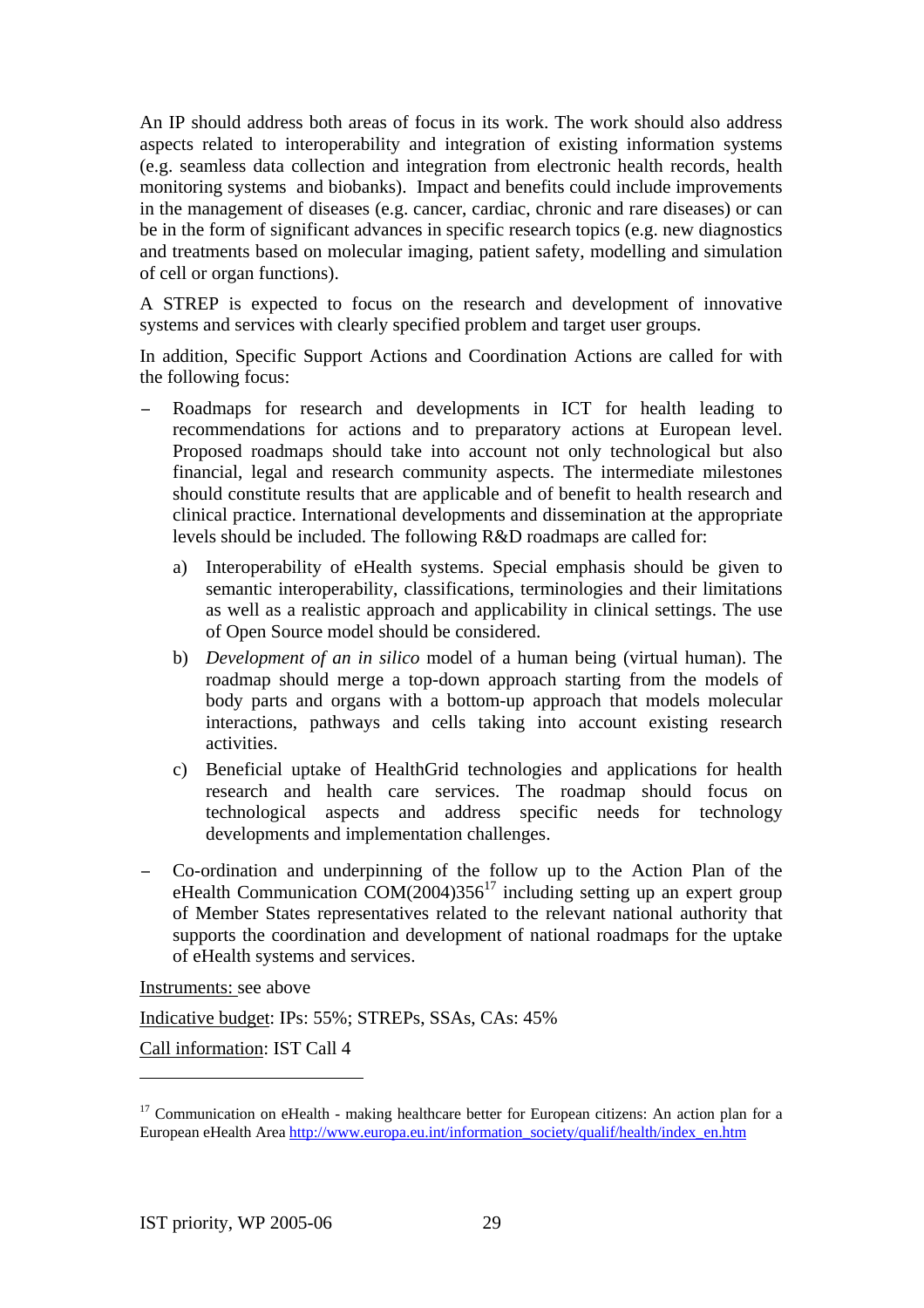# **2.4.12 eSafety – Co-operative Systems for Road Transport**

#### **Objectives**

To develop and demonstrate Co-operative systems for road transport that will make transport more efficient and effective, safer and more environmentally friendly. Cooperative Systems (as an extension to autonomous or stand-alone systems), in which the vehicles communicate with each other and the infrastructure, have the potential to greatly increase the quality and reliability of information available about the vehicles, their location and the road environment, enabling improved and new services for the road users.

Such systems will enhance the support available to drivers and other road users and will provide for:

- − Greater transport efficiency by making better use of the capacity of the available infrastructure and by managing varying demands;
- − Increased safety by improving the quality and reliability of information used by advanced driver assistance systems and allowing the implementation of advanced safety applications.

#### Focus

- 1. Research on advanced communications concepts, open interoperable and scalable system architectures that allow easy upgrading, advanced sensor infrastructure, dependable software, robust positioning technologies and their integration into intelligent co-operative systems that support a range of core functions in the areas of road and vehicle safety as well as traffic management and control. In addition to this, RTD activities on active safety systems insofar as they contribute to increased performance of integrated safety systems. Instruments: IPs, NoEs, STREPs.
- 2. In support of the eSafety initiative<sup>18</sup>, and as a prerequisite for diagnosis and evaluation of the most promising active safety technologies:
	- − research in consistent accident causation analysis to gain a detailed knowledge about the real backgrounds of European traffic accidents using existing data sources. Instruments: STREP;
	- − research to assess the potential impact and socio-economic cost/benefit, up to 2020, of stand-alone and co-operative intelligent vehicle safety systems in Europe. Instruments: STREP;
	- − actions which will sustain the work of the eSafety Forum<sup>19</sup>. Instruments: SSAs;

<sup>&</sup>lt;sup>18</sup> Commission Communication COM (2003) 542 final of 15 September 2003 « Information and Communications Technologies for Safe and Intelligent Vehicles »

<sup>&</sup>lt;sup>19</sup> http://europa.eu.int/information\_society/programmes/esafety/index\_en.htm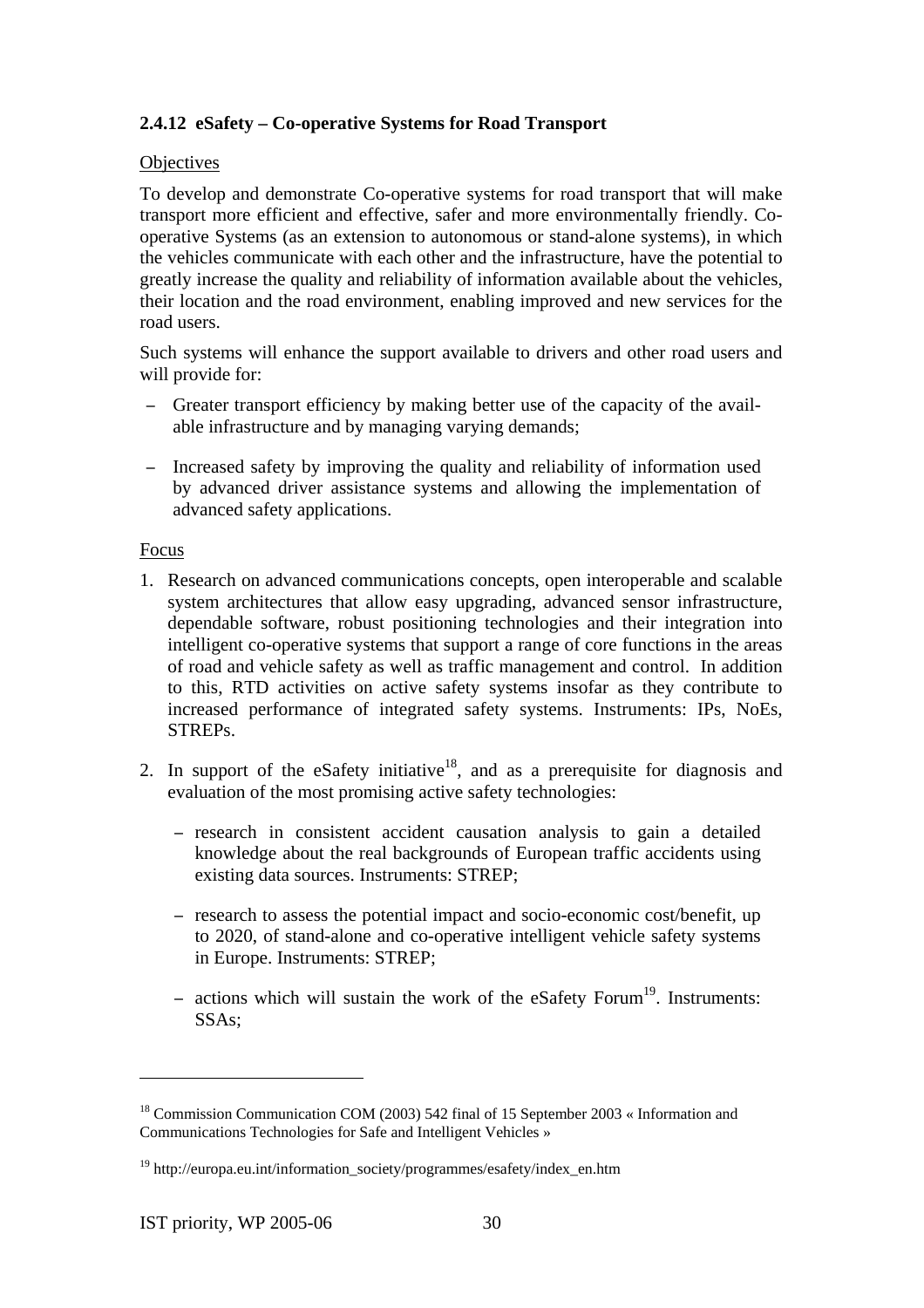3. Support for international co-operation, training of professionals and users, dissemination and improvement of the participation by SMEs. Instruments: SSAs.

The proposals shall indicate how vehicles equipped with such systems will be used across Europe and internationally and how the proposed activities relate to initiatives launched in some Member States and world-wide, especially activities in the USA, Japan and emerging economies. Consortia have to ensure the involvement of all stakeholders, such as road operators, road authorities, service providers, automotive industry, original equipments suppliers, systems integrators, and communications providers. Societal, organisational and institutional matters that are linked to the new generation of Co-operative Systems have also to be addressed.

Instruments: See above.

Indicative budget: IPs, NoEs: 60%; STREPs, SSAs: 40%

Call information: IST Call 4

# **2.4.13 Strengthening the Integration of the ICT research effort in an Enlarged Europe**

#### **Objectives**

To develop and validate innovative and efficient ICT-based systems and services in key application areas for the societal and economical development of the enlarged Europe, with a view to strengthening the integration of the IST European Research Area.

#### Focus

1. eLearning

Research and development on ICT-based systems for teaching and learning building on existing open platforms and tools and exploiting the collaborative use of learning objects and resources (including of cultural and scientific content). Work should integrate validation, supported by sound research methodologies, in realistic pedagogical scenarios in universities or schools, and address the critical success factors for subsequent larger-scale deployment initiatives.

2. eHealth

Research and development on advanced ICT-based eHealth systems and services focusing on integrated health information systems, intelligent environment for health professionals and online health services for patients and citizens. Proposed applications should exploit advances in networking and mobile communications and ensure interoperability with existing networks. Moreover, eHealth applications should build on best practices established throughout Europe and ensure all aspects of confidentiality and privacy. Examples of proposed applications include regional health information networks, decision support for health professionals, mobile applications for health monitoring, home care monitoring and support to autonomy of patients.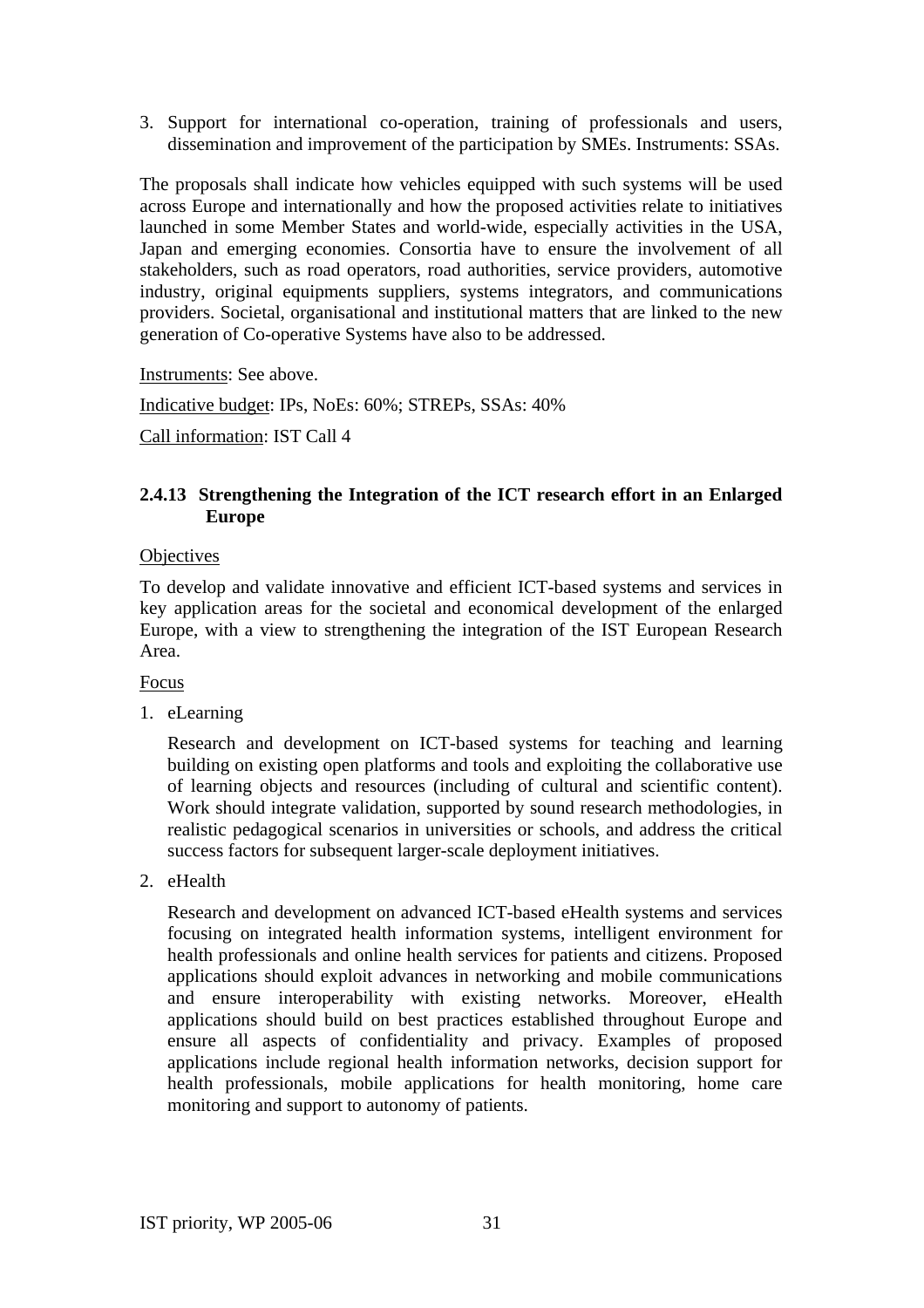#### 3. eGovernment

Research and development on ICT-based systems to improve and innovate in the delivery of key public services, integrating interoperable systems for identity management, and to enable good governance (efficiency, inclusiveness, democracy, openness and accountability) in areas with strong potential for European collaboration and institutional reinforcement. Work should integrate several back-office administrative systems where relevant such as at local, regional, national and European level and build on secure and interoperable infrastructures for eGovernment. In addition it should address relevant critical success factors for subsequent larger scale deployment.

Example application areas are electronic public procurement, citizen services such as one stop life events, job search or social security. The proposed work is expected to take European best practices into account.

4. eBusiness

Research and development addressing: e-collaboration enabling a particular cluster of SMEs to operate as a single business entity in the production of applications and solutions adapted to local business needs; B2B and B2C ecommerce allowing quicker response times and more dynamic business models at a lower cost; connection of CRM applications to back-office applications of both Enterprise Resource Planning (ERP) and supply chain. The regulatory, social, cultural and economic obstacles to e-business take-up within the enlarged Europe should be given special attention as well as the interoperability of proposed enterprise applications.

Proposals should make a convincing contribution to strengthen integration within the enlarged Europe in the selected field. In addition, proposals are expected to provide a strong contribution to the relevant eEurope objectives<sup>20</sup> in the selected fields.

Integration is characterized by the level of collaboration between relevant organizations within the enlarged Europe and in terms of bringing an appropriate European dimension into the proposed solutions within the selected application fields.

Instruments: STREPs

Indicative budget: STREPs: 100%

Call information: IST Call 4

<sup>&</sup>lt;sup>20</sup> See http://europa.eu.int/information\_society/eeurope/2005/index\_en.htm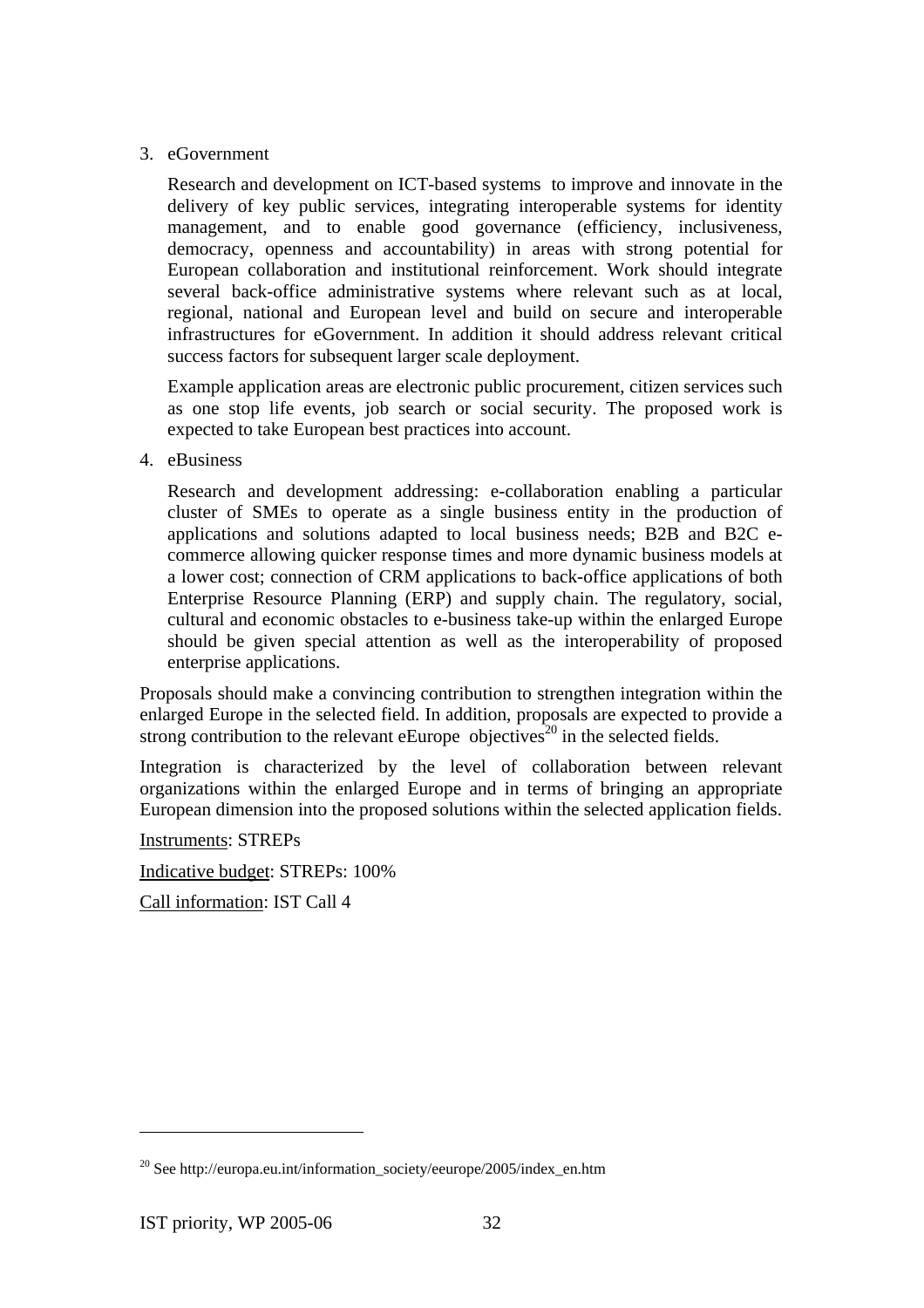# **Strategic Objectives addressed in Call 5**



# **2.5.1 Photonic components**

#### **Objectives**

To develop advanced materials, solid-state sources and micro- and nano-scale photonic devices, and to integrate photonic functions in micro/nanoelectronics components ('Photonic system on a chip').

Projects are expected to address research challenges for mid-term to long-term industrial exploitation in one or more of the following application contexts:

- "Information technologies for health care and life science": bio-photonic functional components and sub-assemblies;
- − "Communications and Infotainment": components and subsystems for low-cost or high-performance;
- − "Environment and security": photonic sensors, fibre sensors and imaging components.

Focus

1. Manufacturing technologies and device concepts, addressing the requirements of above cited application areas;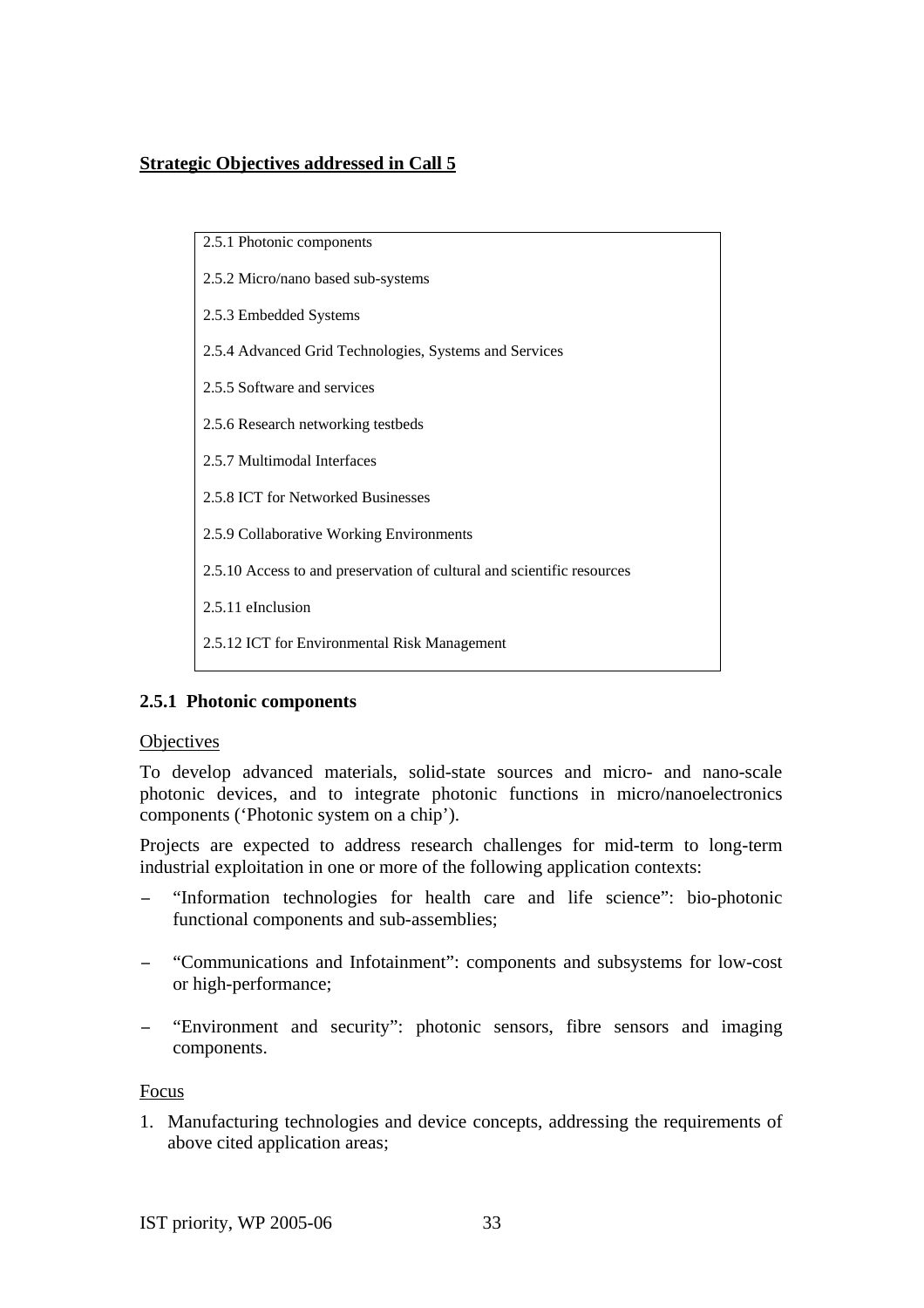- 2. Hybrid and monolithic photonic integration technologies, including nano-micro replication and interfaces, offering greater device functionality, and reduced cost, size or power consumption;
- 3. 'Photonic systems on a chip' for applications in communications (e.g. signal processing or wavelength manipulation) and healthcare (e.g. bio-photonics sensors);
- 4. Advanced components for optical networks, and low-cost components for broadband wireless/wired access;
- 5. Advanced sources, including semiconductor, organic and fibre lasers, to increase compactness, brightness, tunability and spectral purity, and advanced solid-state lighting for ICT applications.

Instruments: IPs will be considered if they address "bio-photonic functional components and sub-assemblies", "low-cost communications components" or "advanced source technologies for multiple applications", and if they are applicationdriven and focused on medium-term exploitation.

STREPs will address medium- to long-term research objectives. CAs and SSAs will address roadmaps, coordination, photonic components access initiatives for education, validation and standardization, and dissemination activities.

The involvement of SMEs and of new member states and associated candidate countries is encouraged.

Indicative budget: IPs: 65 %; STREPs, CAs, SSAs: 35%

Call information: IST Call 5

# **2.5.2 Micro/nano based sub-systems**

#### **Objectives**

To validate integrated micro/nano systems technology for new products and services in key application fields such as miniaturised autonomous robotic systems, mass storage systems and visualisation systems. Micro/nano-based integrated medical systems are also targeted to explore the many opportunities offered by combining bio-, nano- and information-related technologies.

# Focus

1. *Integrated systems and tools for point-of-care diagnosis, monitoring, and drug delivery.* Activities should follow a multi-disciplinary approach combining device, systems and application RTD. Bio-compatibility, attached or implanted devices, integration of different sensors into diagnostic/therapeutic tools that interface between the cell/chips and the outside world; new bio-microsystems for proteomics, DNA screening, drug screening and delivery and early diagnostics are examples of activities that may be addressed.

These tasks are to be addressed through IPs and STREPs.

2. *Autonomous and miniaturised (micro-) robotic systems.* RTD on "smart" pills, miniature instruments including minimal invasive surgery, biodiagnosis, and autonomous mobile miniaturised (micro-) vehicles including 'flying' robots is envisaged. This includes developments for active locomotion, vision, power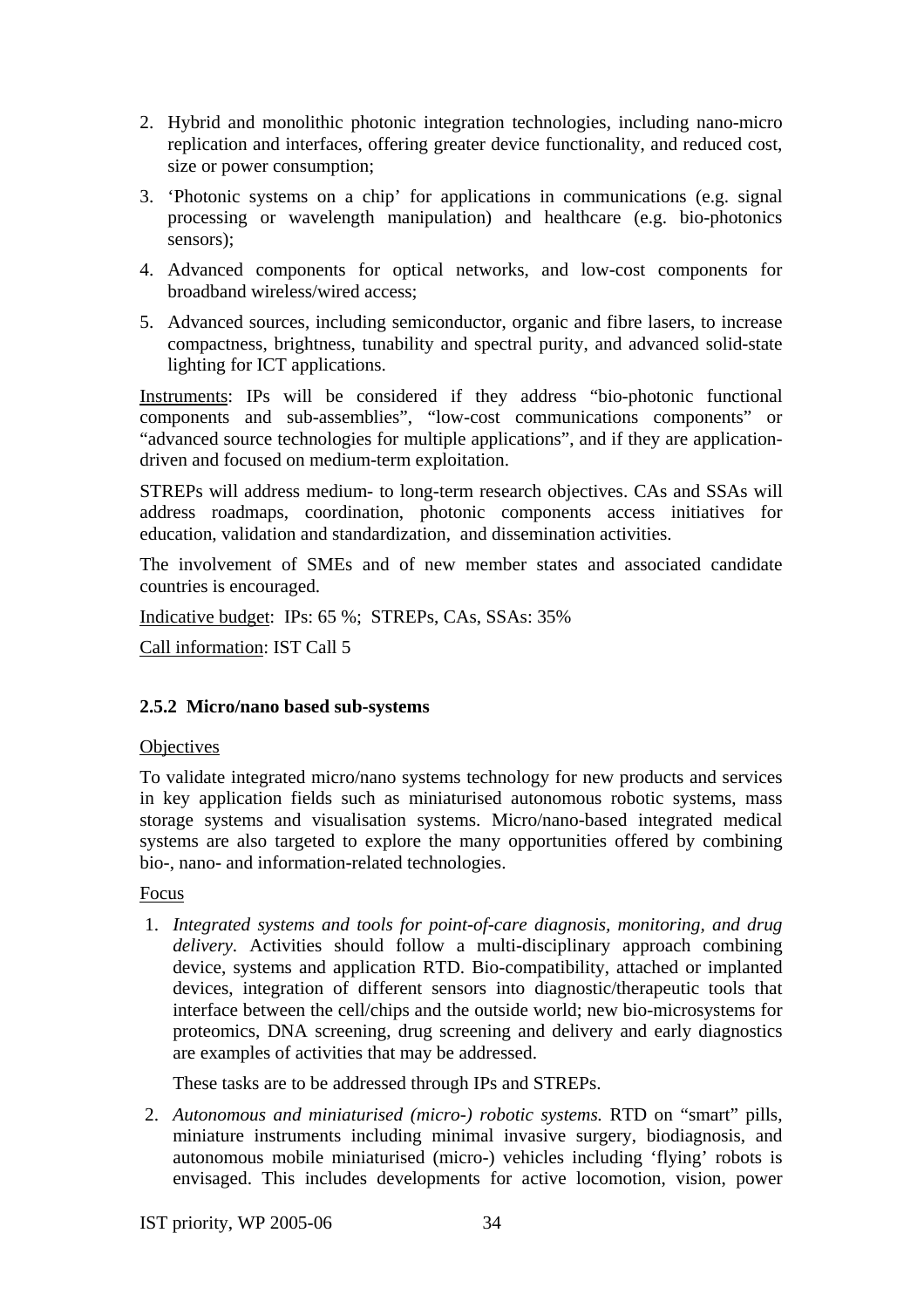supply and energy storage capability and new assembling and packaging approaches. Emphasis should be put on design aspects and on power supply management, including energy scavenging, rechargeable miniaturised batteries, micro-fuel cells and on exploring different approaches for robust, small dimensional new energy sources.

These tasks are to be addressed through IPs and STREPs.

3. *Innovative mass storage systems*. RTD includes research on new devices, emerging technology, and integrated systems for very high density mass storage capacity in a very small size and with high performance building upon progress in micro-nano-devices, in mechanics, optics, electronics and/or magnetic know how.

These tasks are to be addressed through IPs and STREPs.

4. *Novel 3D visualisation systems; very large area displays and highly-integrated display solutions*. RTD developments should aim at improving overall quality and performance of existing 3D display systems (e.g. resolution, colour fidelity, multi-viewer support); integrating sensors in displays to enhance usability and user experience and to allow a high level of user interactivity; new disruptive display technologies for highly-integrated display solutions or very large area displays, which may include manufacturing and fabrication techniques.

These tasks are to be addressed through IPs and STREPs.

5. *Validation and demonstration* of micro/nano systems-enabled tools and subsystems, with emphasis on transferring results between application fields, to enterprises (e.g. SME) and to explore their use to address major socio-economic needs combining the device, tool and subsystem development with the application RTD.

These tasks are to be addressed through IPs.

6. *Roadmaps, specific coordination and support activities* to prepare for a research agenda and to build the research community in order to define major trends and to address the ICT-bio-micro-nano-technology combined field, their technologies and their applications; emphasizing multi-disciplinarity and addressing research and innovation at the boundaries of different sciences.

These tasks are to be addressed through SSAs and CAs.

Instruments: See above.

Indicative budget: IPs: 70%; STREPs, CAs, SSAs: 30%

Call information: IST Call 5

#### **2.5.3 Embedded Systems**

#### **Objectives**

To develop the next generation of technologies, methods and tools for modelling, design, implementation and operation of hardware/software systems embedded in intelligent devices. An end-to-end systems vision should allow to build cost-efficient ambient intelligence systems with optimal performance, high confidence, reduced time to market and faster deployment.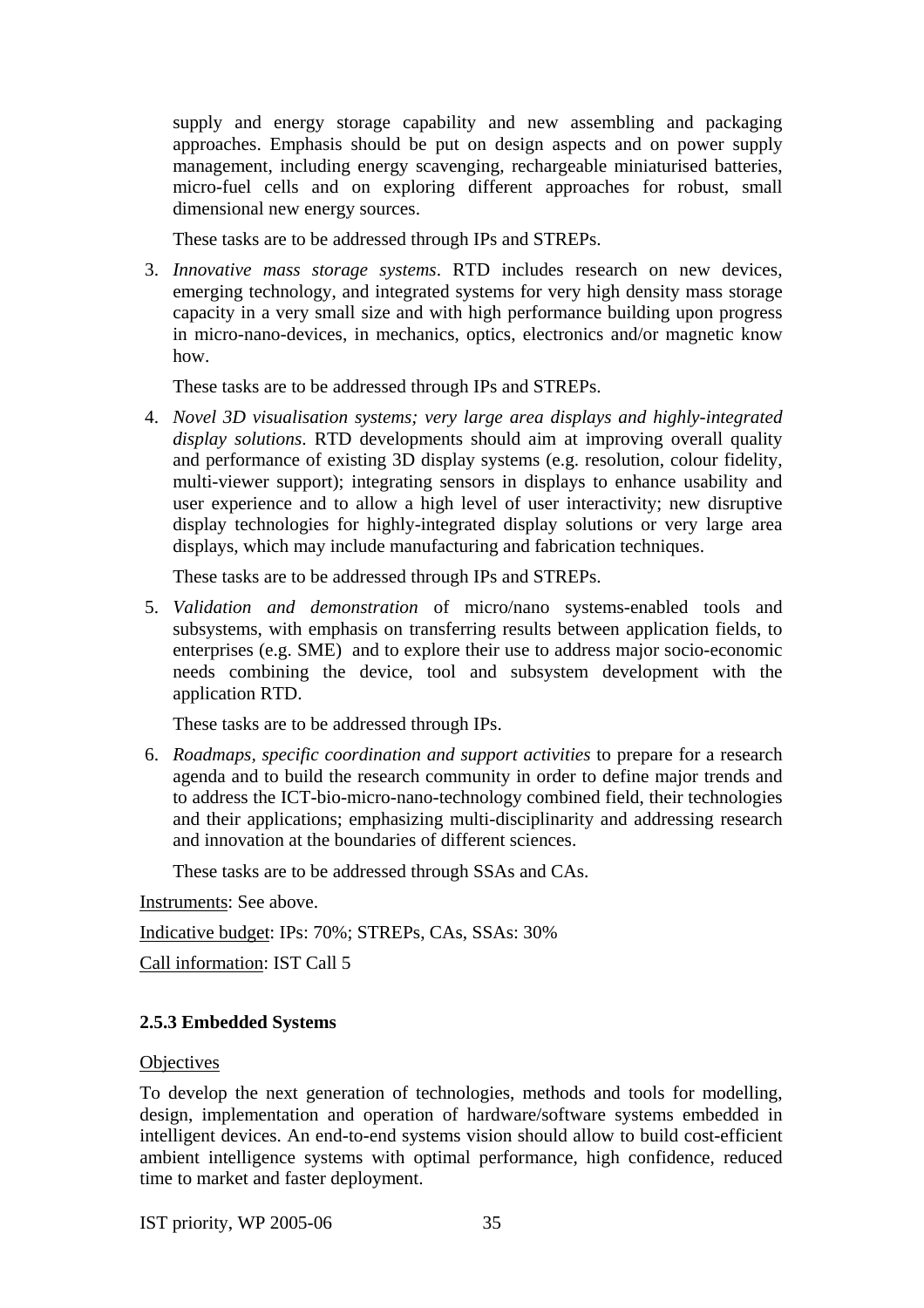#### Focus

- 1. Concepts, methods and tools for *System Design* that master system's complexity by allowing cost-efficient mapping of applications and product variants onto an embedded platform; while respecting constraints in terms of resources (time, energy, memory, etc.), safety, security, and quality of service.
	- − Model-based system design, validation and testing. The aim is to achieve interoperability at the semantic level of the models and tools.
	- − Design methods, programming models and compilation tools for reconfigurable architectures. The aim is to master the heterogeneity and facilitate the use of these architectures.

Key issues include: developing more effective language representations; component-based and modular design that allows for integration and for scalability and interoperability of heterogeneous components, including the mixing of different communication and timing models; verification of functional correctness through formal methods.

This research complements the Strategic Objective "Nanoelectronics"; the latter focuses on chip design including SoC and SiP, whereas here the focus is on system design, from the application down to the embedded platform architecture.

Instruments: IPs, STREPs, SSAs, CAs

- 2. Middleware and platforms for building secure, swarming and fault-tolerant *Networked Embedded Systems* where diverse heterogeneous physical objects cooperate to achieve a given goal. While the developed technology must be generic (e.g. regarding computational and programming models, architectures, semantics, new APIs, operating systems, secure kernels etc.), it should be driven by an entire class of ambitious future applications, covering not only information handling but also perception and control (e.g. smart homes, civil security, air and highway traffic management).
	- − Middleware for wireless objects, from mobile devices to cars, which aim to hide the complexity of the underlying infrastructure while providing open interfaces to third parties for application development.
	- − Scalable and self-organising platforms that offer services for ad-hoc networking of very small objects and for mastering the complexity through perception techniques for object and event recognition.

Key issues include: new computing paradigms which are network-centric and not necessarily device-specific; data networking which goes beyond traditional nodecentric approaches; dynamic resource discovery and management; advanced control which makes the system reactive to the physical world and semantics which would allow object definition and querying for data and resources without any need for unique identifiers.

Instruments: IPs, NoEs, STREPs, SSAs, CAs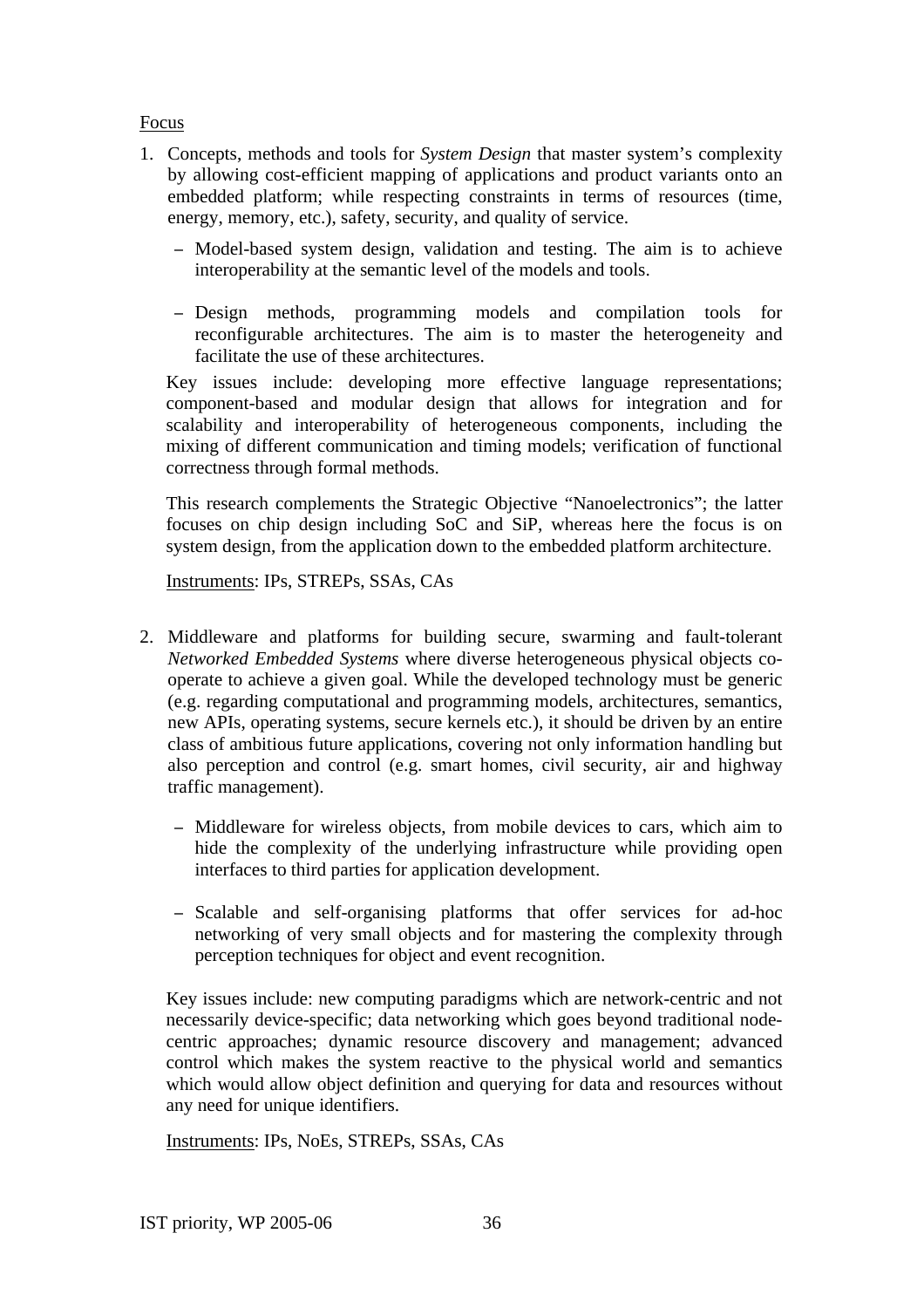Actions targeting *SME embedded tool developers and vendors* are encouraged, in order to achieve better interoperability of complementary tools or to increase integration of the tool chain, either as part of IPs or through STREPs and CAs.

An important challenge is the *availability of skills*: properly trained designer and system architect teams that are able to think at the global system level, including the interaction with the physical environment, while making the connection to the embedded platform design. It is expected that IPs will specifically address this need; additional CAs are also welcome.

Work should, where appropriate, *complement R&D under EUREKA and in national initiatives*. In particular, links to ITEA and MEDEA+ projects should be described in sufficient detail as to assess synergies and inter-dependencies in terms of timing and funding.

Work could also build on *international cooperation* activities involving the United States, Korea, Japan or other countries. SSAs and CAs should address the preparation of future joint research agendas on topics that would require a world-wide effort due to their challenging and longer term nature.

Instruments: It is expected that work would crystallise around IPs and NoE(s) that assemble a critical mass of resources to address ambitious strategic objectives. The research agenda of IPs should integrate basic and foundational research (eg computational models, architectures, semantics, and programming models), component-based research (e.g. new APIs, operating systems, secure kernels) and systems engineering and integration. The participation of technology brokers (eg associations of SMEs or technology transfer centres) is welcome.

*STREPs* are encouraged to explore emerging technologies or alternative approaches, opening new prospects in the field.

*SSAs and CAs* can be used to promote joint work with national programmes and Eureka, to support the work of the Technology Platform in Embedded Systems, to define future research agendas, or to identify emerging topics and research groups world-wide.

Indicative budget: IPs, NoEs: 60%; STREPs, SSAs, CAs: 40%

Call information: IST Call 5

## **2.5.4 Advanced Grid Technologies, Systems and Services**

### Objectives:

- − To advance the current generation of Grids towards the knowledge Grid and complete virtualisation of Grid resources. To foster uptake and use in business and society.
- To reduce the complexity of Grid-based systems, empowering individuals and organisations to create, provide access to and use a variety of services, anywhere, anytime, in a transparent and cost-effective way, realising the vision of a knowledge-based and ubiquitous utility.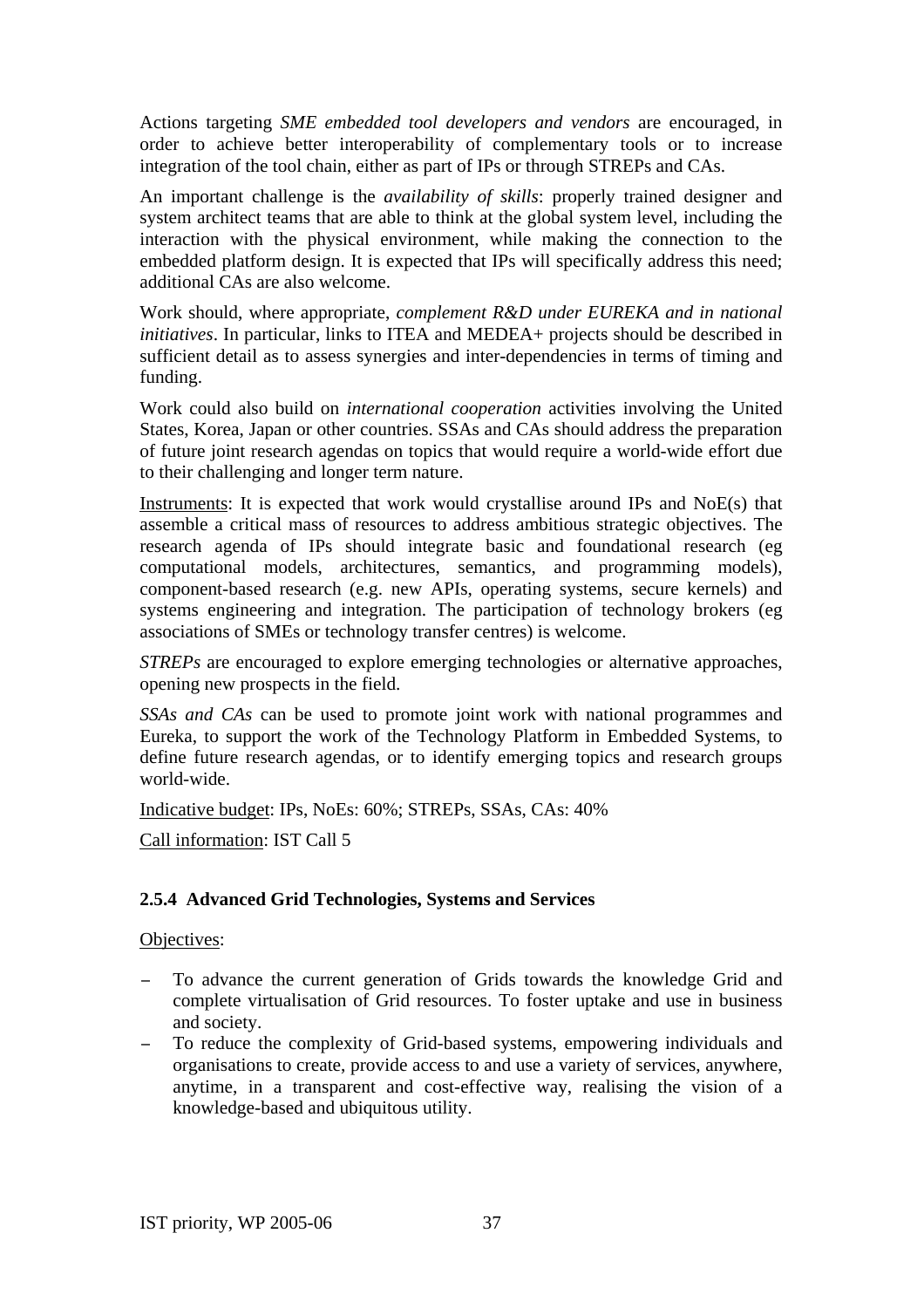### *Focus is on*:

1. *Grid Foundations: Architecture, design and development of technologies and systems for building the invisible Grid.* Scale-independent, adaptive, secure and dependable Grid architectures enabling the management of large networked distributed resources; evolutionary behaviours including inter alia agentmediated approaches and peer-to-peer technologies; self-organising fault-tolerant autonomous systems leading towards complete virtualisation of resources; new models, languages and environments for programming the Grid at all levels of abstraction; semantic and agent technologies for resource brokering and management; development environments for dynamic composition and orchestration of ubiquitous Grid services.

## Instruments: IPs, STREPs

2. *Grid-enabled applications and services for business and society: Research, development, validation and take-up of generic environments and tools.* Gridbased environments for dynamic service creation and provision supporting distributed collaborations spanning multiple administrative domains, addressing issues such as business models and Grid economics, intelligent tools and interfaces supporting ubiquitous Grid access, persistence, management of trust and value provenance and related policies. Grid-enabled decision support services including knowledge discovery, predictive and descriptive modelling, novel simulation techniques, stochastic search and optimisation.

Instruments: IPs, STREPs

3. *Network-centric Grid operating systems: Research and development on new or enhanced fabrics for future distributed systems and services.* Two routes shall be pursued: research and conceptualisation on new fabrics replacing existing operating systems; and alternatively, development, testing and validation of an enhanced fabric based on existing operating systems. This work is expected to underpin and support Grid foundations to simplify management and programmability, to support mobility, and to enhance security and performance.

Instruments: IPs, STREPs

4. Co-ordination of relevant research activities in Member and Associated States in the Framework of ERA building on existing initiatives and linking to Grid industrial actors; preparing the future research agenda and building research community; creating EU-wide stakeholder initiatives supporting early and wide adoption of Grid technologies; assessing the societal and economic impact of ongoing initiatives and non-technical barriers for deployment; fostering international collaboration with complementary research communities and programmes outside Europe.

Instruments: CAs, SSAs

For each focus, a few IPs are expected to address a multidisciplinary and comprehensive approach including industrial stakeholders from all relevant levels of

IST priority, WP 2005-06 38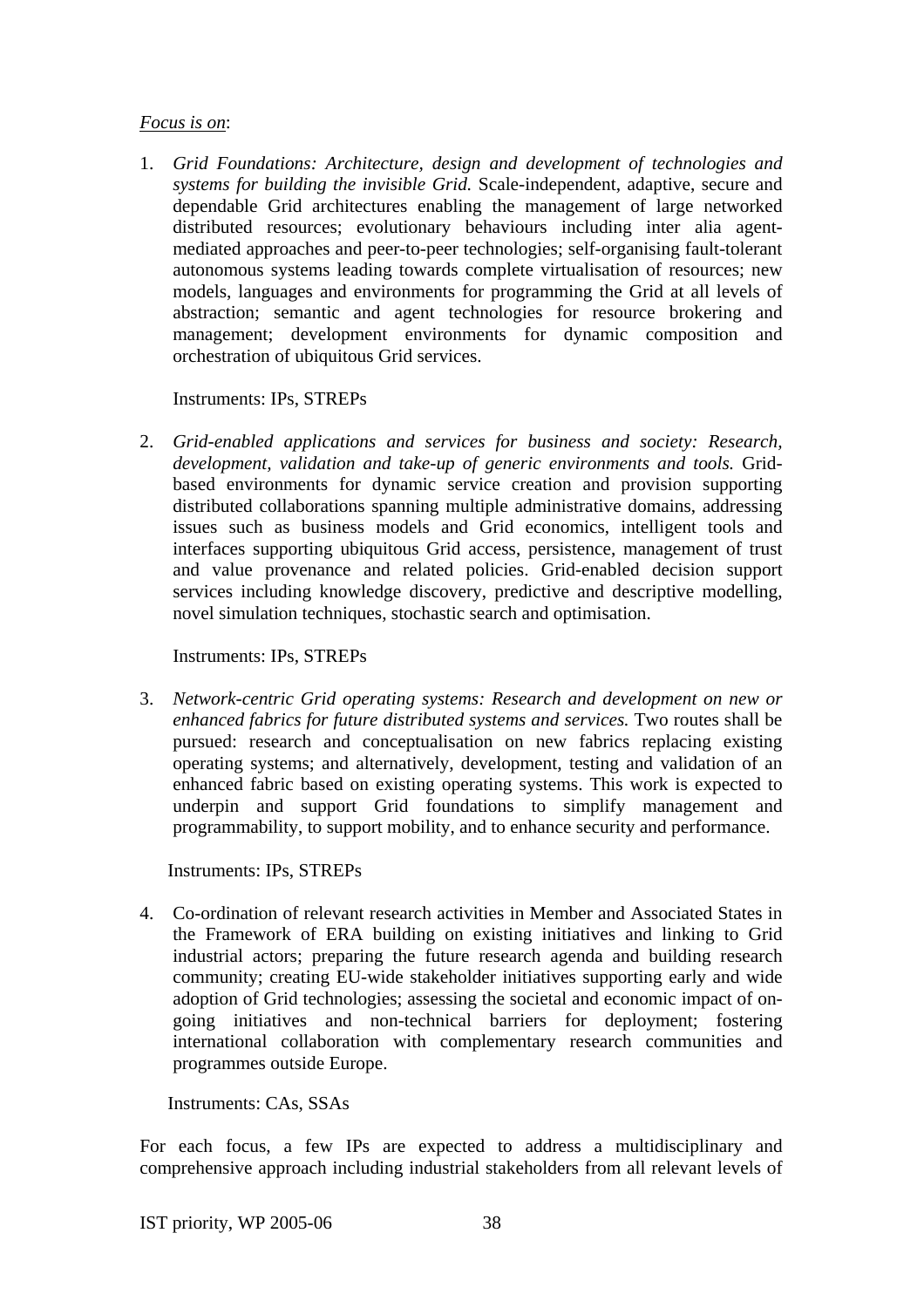the value chain, complemented by a few STREPs addressing longer term research issues, conceptionalisation, and advanced Grid technologies in innovative applications. For the second focus, user-driven IPs shall develop generic technologies addressing common requirements across different disciplines and applications in industry, business, e-science and society and shall include a technology take-up phase with special emphasis on SMEs as technology providers, service providers or endusers.

Exploitation of results should be promoted through the use of open source models or open standards. Participation according to their particular strengths is encouraged for SMEs and for organisations from the enlarged EU and the acceding States as well as from the target countries for international co-operation.

Instruments: see above

Indicative budget: IPs: 70%; STREPs, CAs, SSAs: 30% Call information: IST Call 5

## **2.5.5 Software and Services**

## **Objectives**

To support the competitive position of European software industry (notably SMEs) in more globalised and service-oriented markets. This requires advanced capabilities in the engineering and management of software systems, services and applications and is to be addressed by creating and extending open and interoperable platforms, methodologies, middleware, standards and tools. The results will enable the design and management of complex software systems and, particularly, the simple and lowcost creation of new types of services and applications, including those for the mobile user.

## Focus

1. Research on the engineering, management and provision of services and software, incorporating ambient intelligence-based features such as dynamic composability and adaptability, context awareness, autonomy and semantic interoperability.

Instruments: IPs, NoEs, STREPs

2. Principles, methodologies and tools for design, management and simulation of complex software systems, viewing the user as part of the system.

Instruments: IPs, STREPs

3. Research into technologies specifically supporting the development, deployment, evolution and benchmarking of open source software. Investigation into the use of open source models for improving software engineering. This investigation should be based on agreed indicators of productivity and quality and result in a measurement of the economic impact of OSS.

Instruments: IPs, STREPs

4. Foundational and applied research to enable the creation of software systems with properties such as self-adaptability, flexibility, robustness, dependability and evolvability. Emphasis should be on high level methods and concepts (especially

IST priority, WP 2005-06 39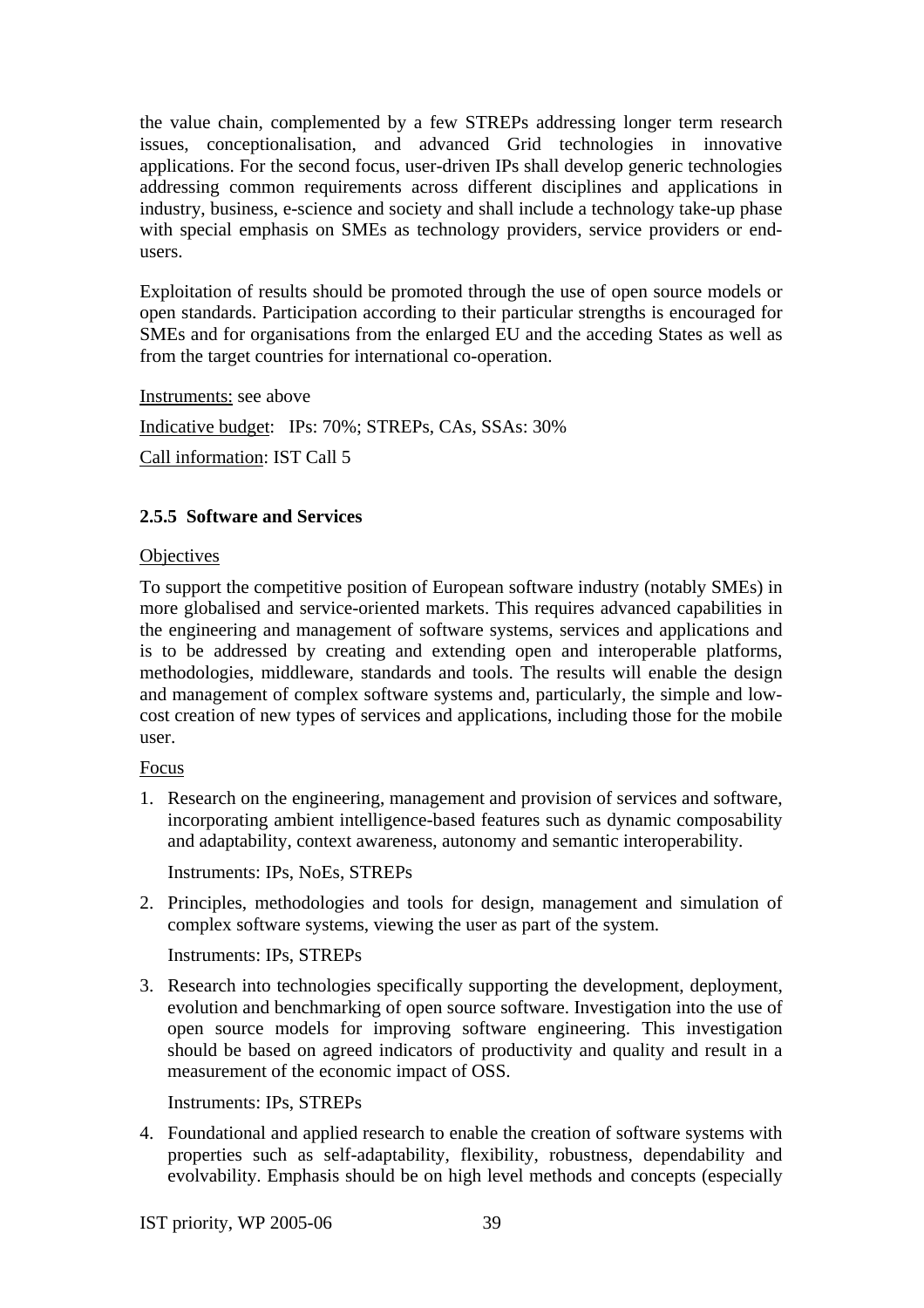at requirements and architectural level) for system design, development and integration, testing, light/agile methodologies, collaborative and distributed development; end-user development.

Instruments: NoEs, STREPs

5. Support actions contributing to the achievement of this strategic objective or, in particular, studying the evolution of the software industry into service-based organisations and identifying strategies, and technological roadmaps: These actions should help reduce fragmentation of research effort and build a critical mass of support for consensual action and agenda-setting.

Instruments: SSAs, CAs

Support for interoperability should be promoted through the use, extension and creation of open standards. Support for the widest possible use of results may be promoted through the use, extension and creation of open source software where appropriate.

Priority will be given to projects in which strong industrial users join forces with software and service suppliers in building common platforms and applications with support of academic research partners. These projects should include clear demonstration of the industrial usability of results through take-up activities. Foundational research should, in particular, pave the way for applied research in later framework programmes.

Work should, where appropriate, enhance and complement ERA activities. Within the software sector, dynamic SMEs play a vital role in bringing the benefits of the Information Society to fruition. International cooperation, notably with China or India, especially in the field of free and open source software, is welcome. Cooperation with ITEA and other national programmes should be considered where necessary.

Instruments: See above

Indicative budget: IPs, NoEs: 60%; STREPs, CAs, SSAs: 40%

Call information: IST Call 5

### **2.5.6 Research networking testbeds**

#### **Objectives**

To integrate and validate, in the context of user-driven large scale testbeds, the stateof-the-art technology that is essential for preparing future upgrades of the infrastructure deployed across Europe. The work is essential for fostering the early deployment in Europe of Next Generation Information and Communications Networks based upon all-optical technologies and new Internet protocols and for incorporating the most up-to-date middleware.

This work is complementary to and in support of the activities carried out in the area of Research Infrastructures on high-capacity and high-speed communication networks for all researchers in Europe (GÉANT) and to high performance Grids, which represent major components of the *e*Infrastructure concept.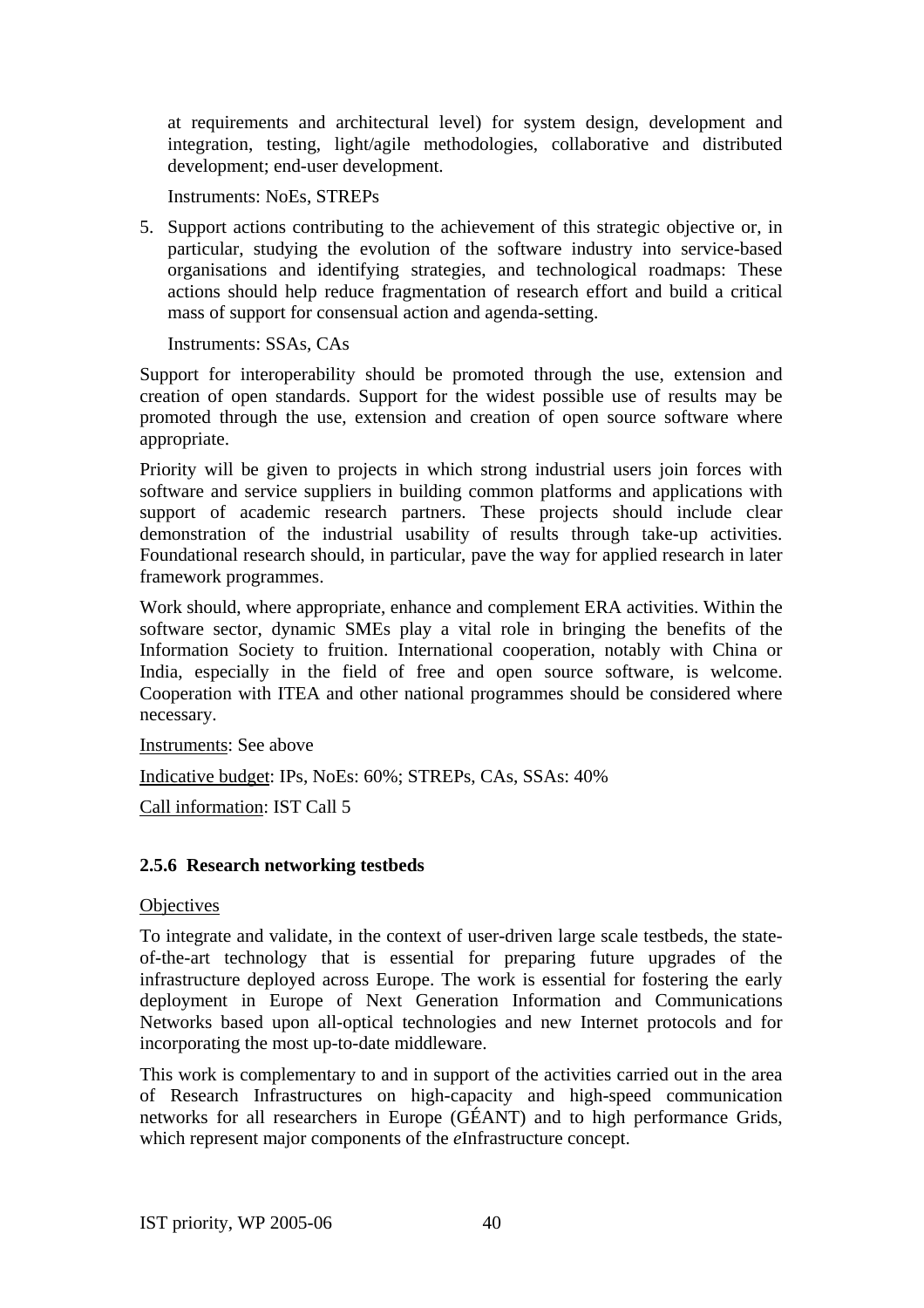## Focus

1. Integrating, testing, validating and demonstrating new fixed and wireless networking technologies - including disruptive technologies - and services (e.g. IP over photonics, GMPLS, new routing and signalling protocol schemes, access technologies, photonic networks, lambda and terabit networking, distributed architectures, storage, configuration, security, billing and charging mechanisms, dynamic QoS and resource allocation, new autonomous and co-operative resource and fabric management models) in real-world settings and production environments.

Instruments: IPs, NoEs, STREPs

2. Provisioning of open test infrastructures for third party researchers (including test and validation methods, conformance testing, fault detection, usage and usability trials, IPR management, etc.) including demonstrator environments, resulting in research synergies and facilitating their exploitation.

Instruments: IPs, NoEs, STREPs

3. Fostering interoperability of solutions across different scientific and industrial disciplines in an effort to achieve broader-scale up-take of new state-of-the-art infrastructure technology and promoting the creation of standards and a continued effort to strengthen contributions to open-source objectives.

Instruments: IPs, NoEs, STREPs

4. Developing roadmaps and strategic guidance for infrastructure development in Europe / enlarged Europe, promoting specialised training and education on related advanced topics, promoting centres of excellence (e.g. GRIDs technology centres) and technology and know-how transfer, thus contributing towards strengthening and enhancing the European initiatives on Research Infrastructures.

Instruments: SSAs, CAs

The RTD, taking place in the context of large scale experimentation in real settings, is expected to promote interoperability across heterogeneous technology domains, facilitate interoperability of solutions across different scientific and industrial communities, support the creation of standards, promote economies of scale during the validation phase and achieve broader-scale up-take of technology across numerous user communities. Involvement of demanding user communities is crucial. Active involvement of all Members of the enlarged Europe is sought .

Work should, where appropriate, enhance, complement and exploit synergies with the relevant national and international initiatives.

Instruments: See above.

Indicative budget: IPs, NoEs: 65%; STREPs, SSAs, CAs: 35%

Call information: IST Call 5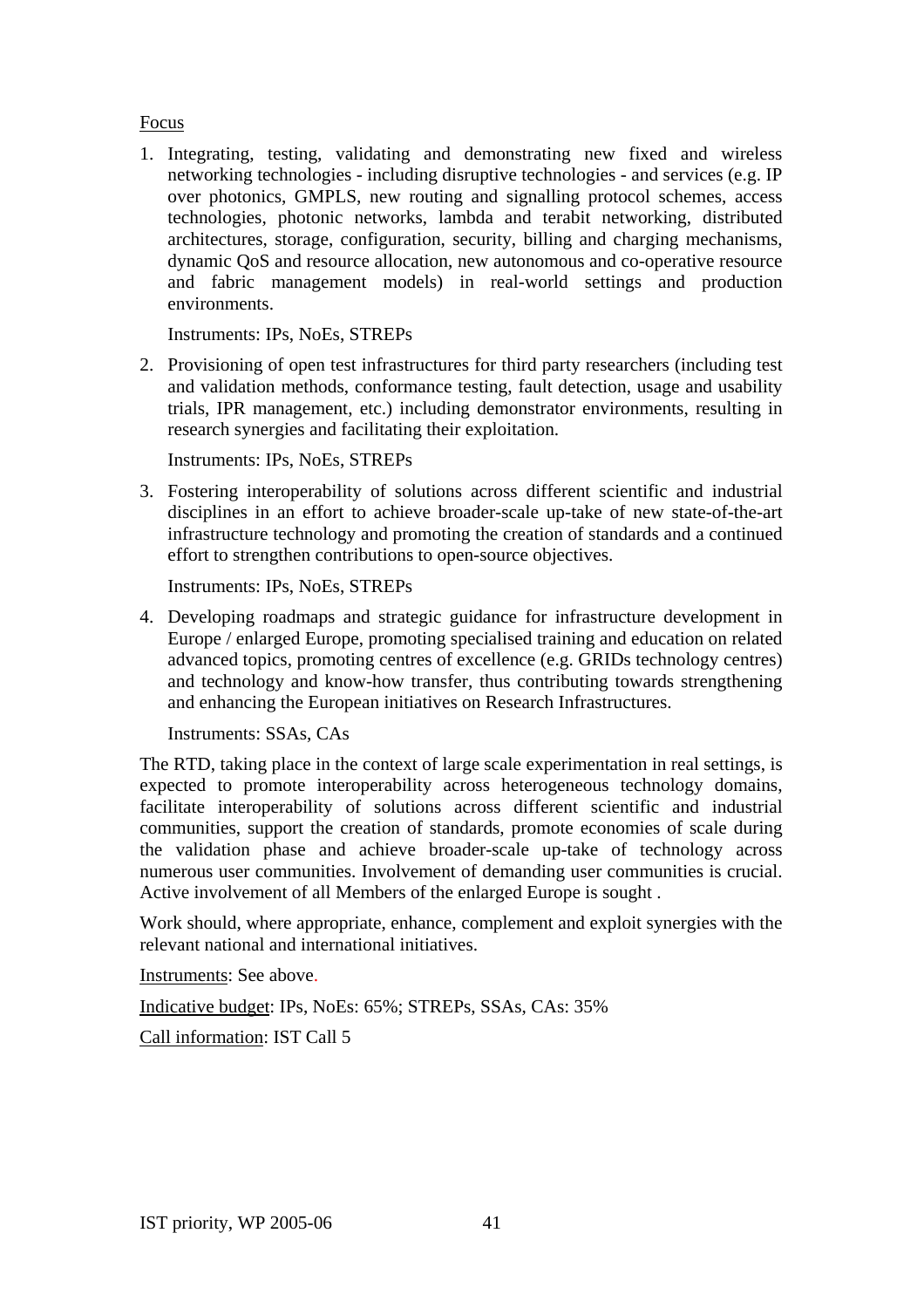## **2.5.7 Multimodal Interfaces**

## **Objectives**

To develop natural and easy to use interfaces that communicate intelligently via several modalities or with multilingual capabilities.

## Focus

1. *Natural interaction between humans and the physical or virtual environment*, through multimodal interfaces that are autonomous and capable of learning and adapting to user intentions and behaviour, in dynamically changing environments. They should feature unconstrained, robust and ergonomic interaction, recognise user reactions and respond to them intelligently and naturally. Such interfaces should include mechanisms for selecting cognitively sound combinations of interface modalities according to the user's preferences and context.

This presupposes a systematic approach to experimentation in both the fusion of information related to different modalities and their channelling to multiple modalities, with due consideration of synchronisation problems. Special attention should be given to integrated and multidisciplinary interface systems design in order to ensure the coherence of the proposed solutions, as well as sensitivity to context and adaptivity.

Instruments: IPs, STREPs

2. *Multilingual communication systems* for unrestricted domains, including real-time understanding of spontaneous spoken and gesture input in specific task-oriented settings. Research should address novel learning paradigms, e.g. utilizing statistical methods and/or exploiting contextual information, human and linguistic knowledge in a more effective way than currently done. Portability of new languages taking advantage of methods and techniques developed for languages already covered is a further challenge to be addressed, e.g. in the context of new EU languages.

Instruments: IPs, STREPs

Work on user modelling, system design, visual recognition and tracking, language understanding and spoken language translation is envisaged. Proof of concept is expected in application domains characterised by multiple user scenarios, including interfaces for home and nomadic environments, as well as interfaces for creativity and entertainment.

Instruments: IPs are expected to address system-level objectives in natural interaction and multilingual communication. They may be supplemented by STREPs in focussed areas such as language understanding and spoken language translation.

Indicative budget: IPs: 60%; STREPs: 40%.

Call information: IST Call 5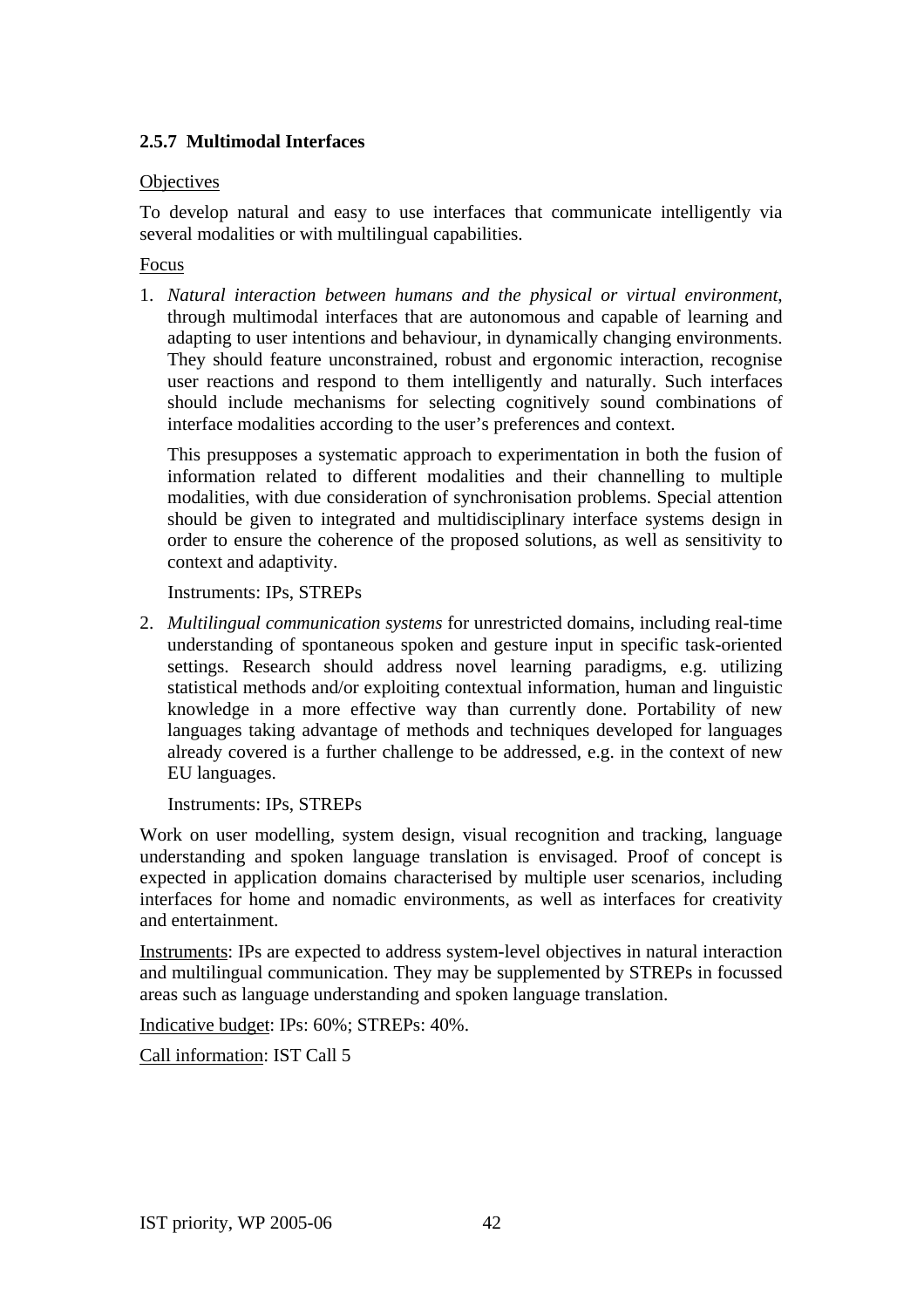## **2.5.8 ICT for Networked Businesses**

### **Objectives**

- − To develop software solutions adaptable to the needs of local/regional SMEs, supporting organisational networking and process integration as well as improving adaptability and responsiveness to rapidly changing market demands and customer requirements.
- − To develop distributed and collaborative ambient intelligence-based networkoriented systems for efficient, effective and secure product and service creation and delivery. The aim is to explore how ambient intelligence technologies and the vision of duality of existence, in the real world and in cyberspace, can result in innovative products, services and business environments.

### Focus

1. *Digital business ecosystems for SMEs*. Research in this area will aim at providing an open-source environment and suitable operative models enabling small- and medium-sized organisations to co-operate, through the implementation of dynamic virtual organisations, in production of software services, components and applications that are suited to local/regional business needs across the enlarged European Union. The work covers the design, development and take-up of flexible and adaptable software applications which are interoperable with proprietary systems, to support the spontaneous composition, sharing, distribution, adaptation and evolution of business solutions and knowledge. Special emphasis will be laid on open-source, distributed, collaborative, selfadaptive and easy-to-use environments for small organisations.

Instruments: STREPs, NoEs

2. *Extended products and services*. Research in this area will investigate what recent progress in ambient intelligence technologies (e.g., agent based systems, knowledge management, smart wireless tagging, and ubiquitous computing) can mean for new products, services and the business environment. The work can cover decentralised architectures of intelligent communicating objects or processes allowing new approaches to collaboration, planning, scheduling, material management, auctioning, tendering, invoicing, workflow management, knowledge management or other business processes. Underlying issues such as interoperability, flexible, secure and robust infrastructures, information and knowledge sharing, modelling and simulation, and organisational change should be given due consideration.

Instruments: IPs, STREPs

3. *Horizontal actions*. This work will address the new legal challenges raised by the fostered networked and collaborative paradigms – especially in the areas of IPR/open source, autonomous software components and the extended products and services concept, which draw an increased public awareness – and the need for advanced tools for the measurement and assessment of the potential benefits of collaborative networks.

Instruments: SSAs, CAs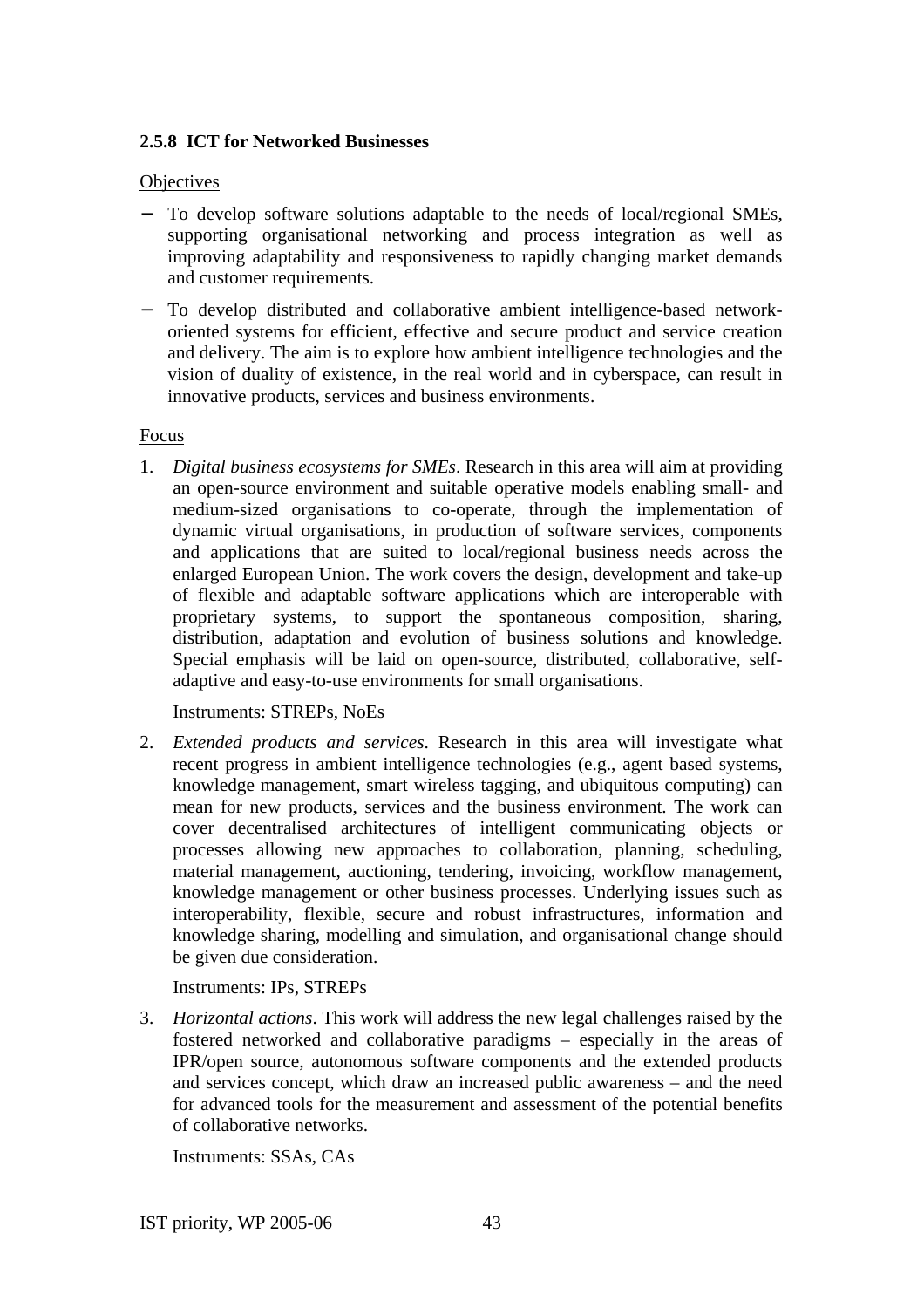Priority will be given to domain-specific RTD projects contemplating a time to market above 5 years. Complementarity and consistency with ongoing activities from IST Calls 1 and 2 will be given special attention. International co-operation with third countries will continue to be promoted, in particular with the U.S. (through the research opportunity jointly developed by the EU IST priority and the U.S. Information Technology Research Programme), India (as a follow-up of EuroIndia 2004), China, and Latin America.

Instruments: see above

Indicative budget: IPs, NoEs: 55%; STREPs, CAs, SSAs: 45%

Call information: IST Call 5

## **2.5.9 Collaborative Working Environments**

Objective: To develop next generation collaborative working environments, thereby increasing creativity and boosting innovation and productivity. These environments should provide collaboration services to make possible the development of workercentric, flexible, scalable and adaptable tools and applications. This will enable seamless and natural collaboration amongst a diversity of agents (humans, machines, etc) within distributed, knowledge-rich and virtualized working environments. Professional virtual communities and nomadic personal access to knowledge should be supported.

## Focus:

Three layered tasks following a systems approach.

1. *Design and development of innovative concepts, methods and core services for distributed collaboration at work.* Core collaboration services will enhance available platforms to provide: synchronisation and persistence of distributed workspaces; discovery and allocation of group resources; group identification, traceability and security; management and interfacing between physical materials and digital representations; and environment awareness, with a special emphasis on mobility. Next generation collaborative working environments should deliver a high quality experience to co-workers based on flexible management of services and should be customizable to different communities, making use of the bundling of different (mobile) devices.

Instruments: IPs, CAs and STREPs.

*2. Research on tools for collaborative work in rich virtualised environments.* These tools will offer sophisticated services to ensure seamless, stable, dependable and scalable applications for collaborative work*.* Focus is on support of augmented group presence, visualisation, group management, sharing support, seamless interaction, service composition, and semantic modelling of complex groups of workers.

Instruments: IPs, CAs and STREPs.

3. Development of innovative validating applications for collaborative work in content-rich, mobile and fixed collaborative environments. Applications are

IST priority, WP 2005-06 44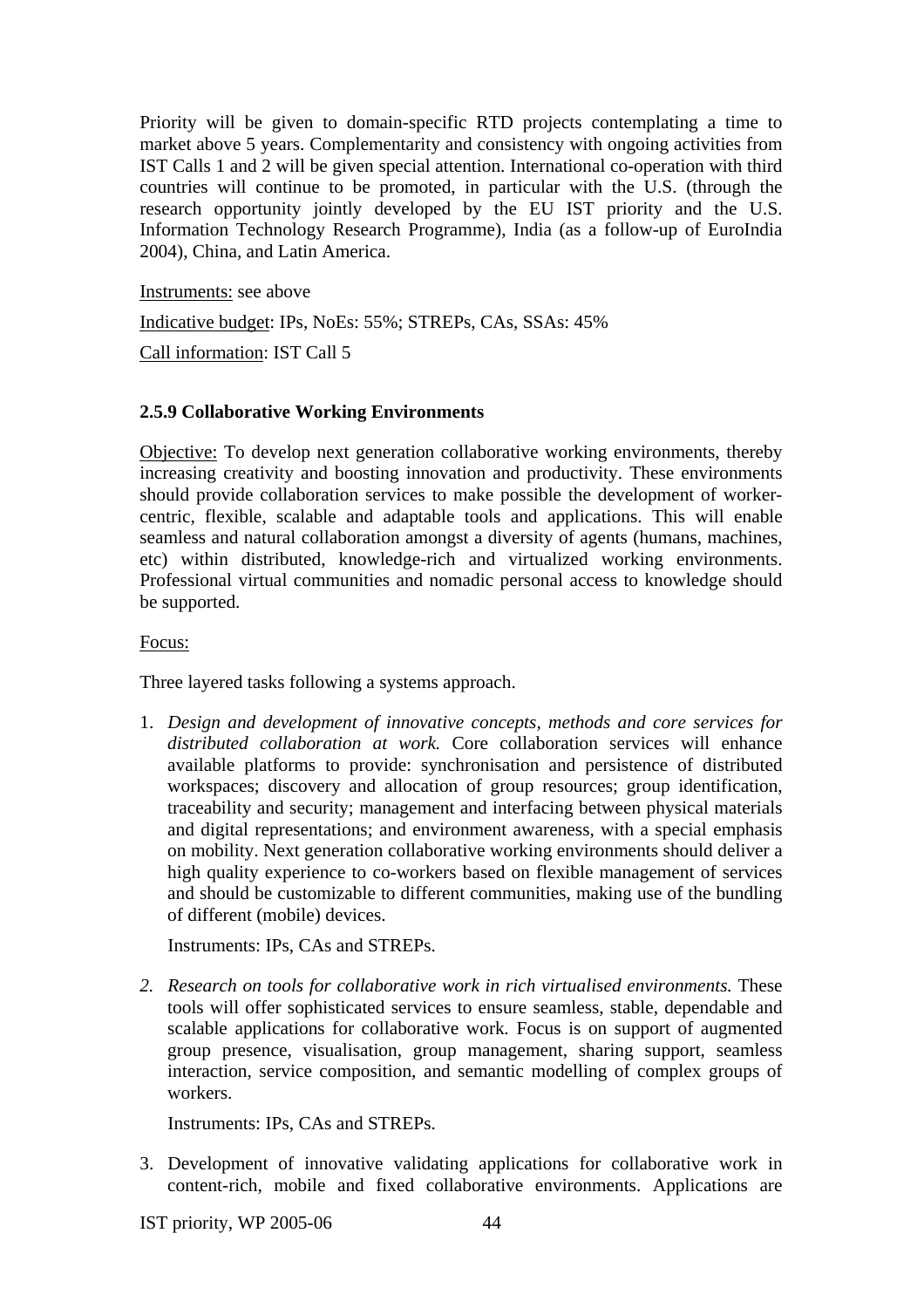expected in "ICT rich" domains, such as collaborative design and engineering, in particular rapid prototyping and simulation, virtual manufacturing, media/content production, e-Training for collaborative and remote workers, e-Professionals and knowledge and information workers in remote and rural settings. These applications will benefit from cross-domain fertilisation and, where appropriate, leverage on experience from collaborative games.

Instruments: IPs

*Other tasks*:

– To promote joint research activities with national programmes, to define future research agendas or to identify emerging topics and research groups world-wide.

Instruments: SSAs/CAs

– *Collaboration with international research and standardisation activities*. Research may also build on international RTD activities, involving in particular the United States, Canada, Korea and Japan. Activities should also be linked to international standardisation initiatives, including W3C and IETF when appropriate, with the potential to achieve internationally agreed reference architecture for collaborative work.

Instruments: SSAs/CAs.

Work should, when appropriate, strengthen and complement research carried out under ESA, EUREKA and national initiatives. In particular, links to Eureka ITEA projects related to Nomadic and Cyber-Enterprise domain applications should be described to assess synergies and inter-dependencies in terms of timing and funding.

Actions targeting SMEs developing collaborative tools and application are encouraged in order to achieve better interoperability of complementary services and tools.

It is expected that work on innovative concepts, methods, core collaboration services, and tools for collaboration would crystallize around Integrated Projects which will also validate those results on testbeds and large demonstrators. These Integrated Projects are expected to create a critical mass and to follow a *system approach*. The use of the Experience and Application Research  $(EAR<sup>21</sup>)$  approach is encouraged for an early involvement of users and to create links to the structures, business processes and workplace practices of the organizations.

Coordination Actions are expected to promote and support the networking and coordination of research and innovation activities needed for European leadership in ICT-enabled Collaborative Working Environments.

Specific Targeted Research Projects are encouraged to explore emerging alternatives to pave the way for additional technological advances in the field.

Instruments: see above

 $21$  See the ISTAG working group report "Involving users in the development of Ambient Intelligence" on http://www.cordis.lu/ist/istag.htm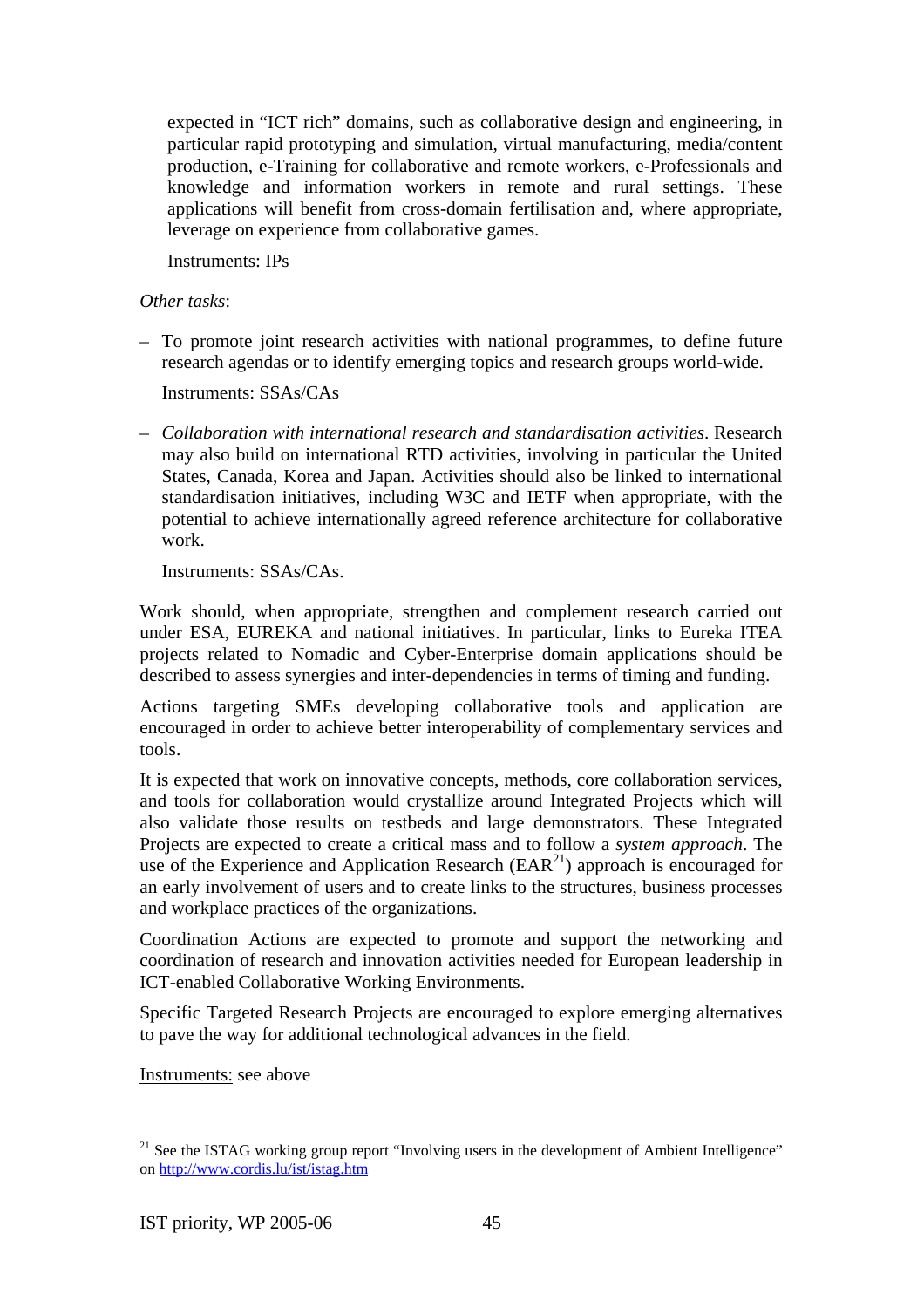Indicative budget: IPs: 70%; STREPS, CAs/SSAs: 30%.

Call information: IST Call 5.

## **2.5.10 Access to and preservation of cultural and scientific resources**

## **Objectives**

The aim is to develop systems and tools which will support the accessibility and use over time of digital cultural and scientific resources. This requires work to:

- Support the emerging complexity of digital cultural and scientific objects and repositories, through enriched conceptual representations, and advanced access methods.
- Explore how to preserve the availability of digital resources over time, through novel concepts, techniques and tools.

Focus

1. Research into the conceptualisation and representation of digital cultural and scientific objects, of multiple forms and origin, to exploit the potential of these resources for developing new forms of interactive or creative experiences. This requires methods, systems, tools and enabling technologies to support indexing, retrieving, aggregating, using and creatively exploiting primarily non-textual and complex objects and their integration into sustainable digital library services.

Work should apply leading-edge technologies (especially in knowledge technologies, VR, visualisation). Applications should clearly integrate heterogeneous resources, and address specific user communities and stakeholders, involving innovative scenarios of use.

Instruments: STREPs will be the main mechanism for the longer-term research on the access and use of cultural content. Partnerships will involve the cultural heritage research community, technology research and developers, including high-tech SMEs, and cultural institutions.

2. Research into methods and systems for guaranteeing the long-term preservation of digital objects. Work in this area is open to both short term experiment and longer term research. Research is needed to develop test-beds and systems that will support the availability and accessibility of multi-sourced and multiformatted resources. Longer-term research is needed to address the preservation of complex, dynamic and very high volume digital objects, including those with high levels of interactivity.

Instruments: IPs are the preferred instrument for the test-beds of multi-sourced resources. The structuring and building of the research interests in digital preservation including a better understanding of digital longevity issues over extended timescales is likely to be best addressed through CAs.

Instruments: see above.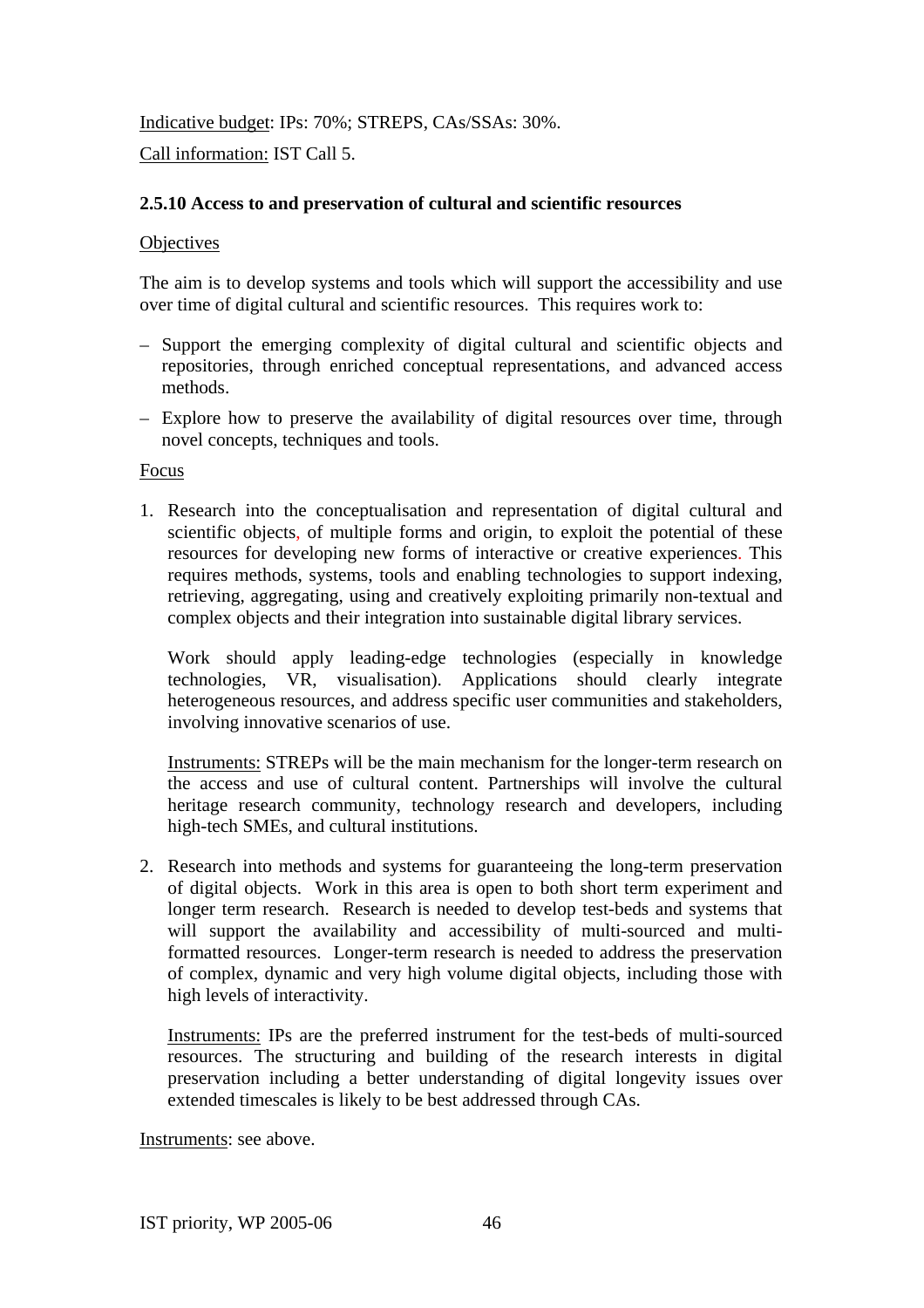Indicative budget: IPs: 40%; STREPs, CAs: 60%.

Call information: IST Call 5

## **2.5.11 eInclusion**

## **Objectives**

- To mainstream accessibility in consumer goods and services, including public services through applied research and development of advance technologies. This will help ensure equal access, independent living and participation for all in the Information Society.
- To develop next generation assistive systems that empower persons with (in particular cognitive -) disabilities and aging citizens to play a full role in society, to increase their autonomy and to realize their potential.

## Focus

Research and development actions focus on:

1. Experience and Application Research<sup>22</sup> leading to large scale demonstrators to mainstream accessibility in particular in the areas of smart environment, next generation mobiles, Digital TV and future related services. Work would benefit by using existing infrastructures of key industrial actors in the field and involving users in the RTD process. Demonstration scenarios could focus on living environments for older persons, educational environment for children or work environments for people with disabilities.

Instruments: IPs

2. Development of innovative solutions for persons with *cognitive disabilities*. Basic Research would be appropriate in this area to address some of the fundamental challenges posed by the demographic changes. Applications could aim for example to support the ageing population, or to provide support to children in developing their potential and learning new skills.

Instruments: STREPs

Furthermore in order to contribute to ERA in the field of eInclusion, support and coordination actions focus on:

− Federating the fragmented assistive technology industry (mainly SMEs), and achieving an understanding of market requirements and cost benefit issues.

Instruments: CAs

− In the area of design-for-all and assistive technology, research aiming at structuring the co-operation among centres for accessibility resource and support.

Instruments: CAs

<sup>&</sup>lt;sup>22</sup> See the ISTAG working group report "Involving users in the development of Ambient Intelligence" on http://www.cordis.lu/ist/istag.htm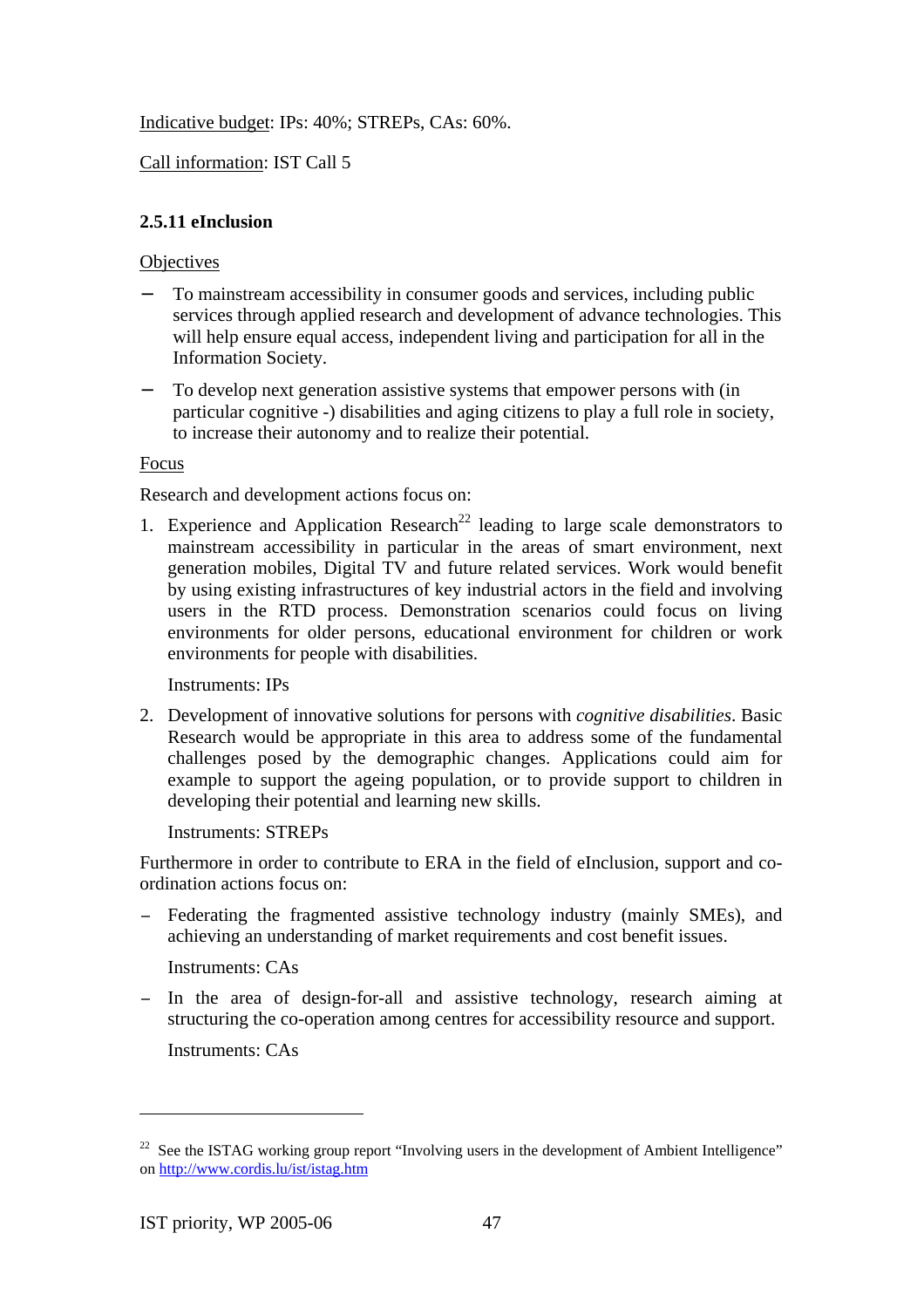− Development and constitution of adequate technology platforms to meet the challenges posed by the ageing population. The work should be addressed by the relevant mainstream industries in synergy with the assistive technology industry and with participation of user communities.

Instruments: SSAs

Activities in this area should adequately reflect the multi-disciplinarity of the field, make use of Design-for-all methods and tools and give particular attention to both natural and human-machine interfaces. In all areas user involvement should be maximized paying attention to capacity building. The work described above, could either aim at a mix of basic long-term research, for example in the area of cognition, coupled with more short-term applied research with high exploitation potential, for example in the area of smart homes for older persons, or a combination of both. Activities should address the socio-economic, regulatory and policy dimensions, to ensure availability of information society services for all at a reasonable cost.

Instruments: See above.

Indicative budget: IPs: 50%; STREPs, CAs, SSAs: 50%

Call information: IST Call 5

# **2.5.12 ICT for Environmental Risk Management**

## **Objectives**

This Strategic Objective covers ICT aspects of services for GMES (Global Monitoring for the Environment and Security)<sup>23</sup> end-users and those aspects that are relevant to the monitoring, the preparation and the response phases of environmental risk/crisis management co-ordinated at European level.

Focus

The work will focus on risks leading to emergencies and/or environmental crises such as natural hazards or industrial accidents.

1. GMES in-situ monitoring systems, in particular based on *self-organising, selfhealing, ad-hoc networking* of sensors using state-of-the-art and/or emerging technology. Terrestrial and aircraft-based sensor networks (possibly complemented by work on Medium- and High-Altitude Platforms) for both (a) sensor platforms in general and (b) communications backhaul during crisis/emergency operations. GMES related work should address specific in-situ measurement as well as measurement needed to validate remote sensing data. The provision of ICT-based in-situ monitoring infrastructure and services should be based on clear end-user requirements; the technological choices should be based on a longer term cost/benefit analysis.

Instruments: IPs, STREPs

2. RTD on public safety communication will include work on the integration of (i) alert systems, (ii) communication to and from the citizen and (iii) rapidly

<sup>23</sup> http://www.gmes.info/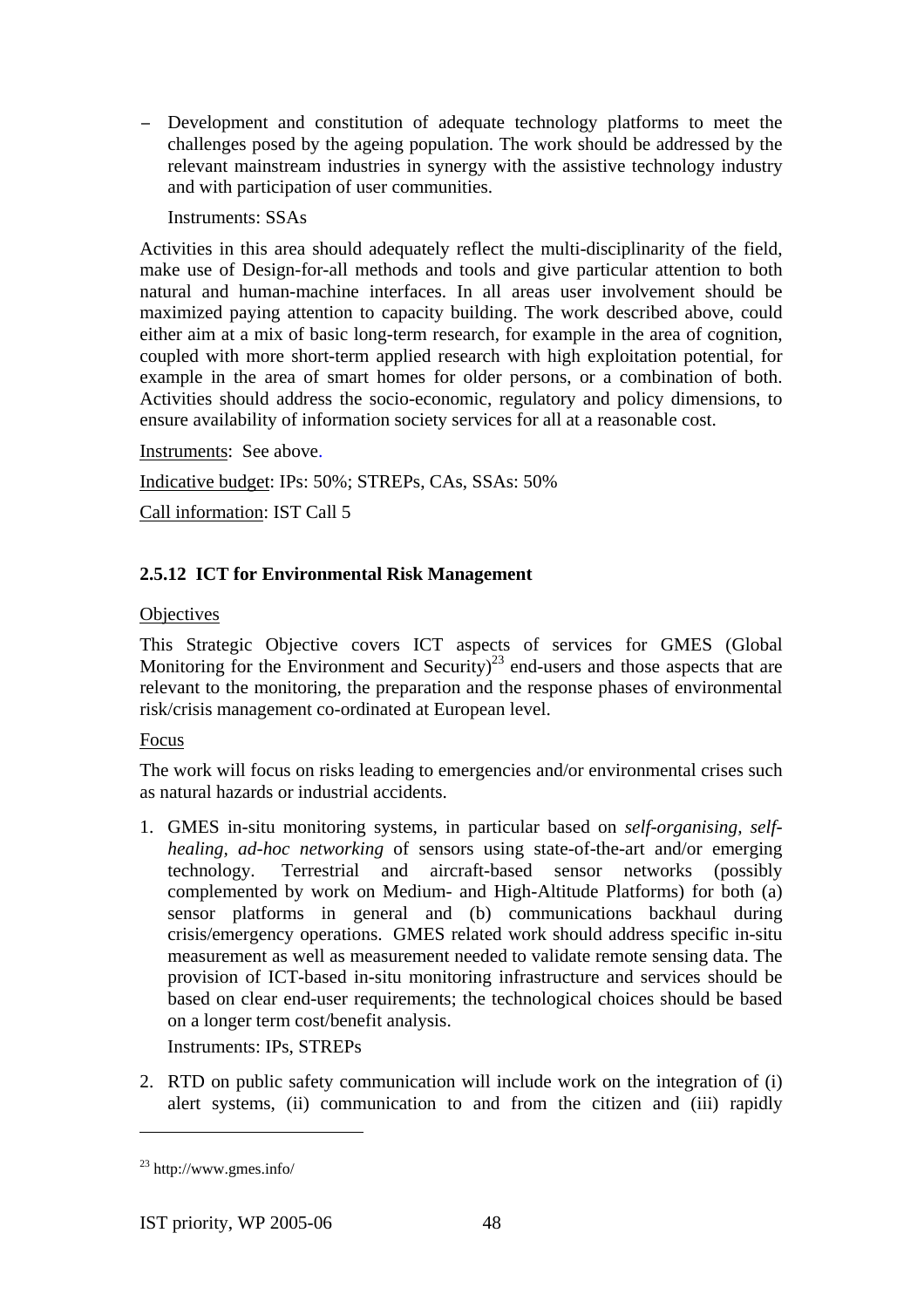deployable emergency telecommunications systems. The safety needs of local personnel in the front line as well as the specific need to enhance international response to major disasters must be considered. Further development of communication and localisation systems usable also inside buildings (including spectrum allocation and interference issues) should also be considered.

Instruments: IPs, STREPs

- 3. Actions to support the early adoption of common open architectures and other convergence efforts to achieve full interoperability:
	- By extending on-going work on environmental risk and emergency management to the broader scope of environmental degradation
	- By implementing appropriate mechanisms to support early adoption og GMES information and service architecture
	- By supporting the convergence effort in the field of public safety communication.

Those actions shall build on existing European initiatives<sup>24</sup>.

Instruments: CAs, SSAs, STREPs

Instruments: see above, taking into account that research and development impacting on systems architecture standards and large-scale demonstrators such as GMES initial services and IT infrastructures is better implemented through IPs.

Indicative budget: IPs: 60% STREPs, CAs, SSAs: 40%

Call information: IST Call 5

# **Future and Emerging Technologies (FET)**

FET complements the other objectives of IST with research from a more visionary and exploratory perspective. Specifically, FET's purpose is to help new IST-related science and technology fields to emerge and mature, some of which will become strategic for economic and social development in the future. The research typically supported by FET is of a long-term nature and involves high risks that are compensated by the promise of major advances and large potential impact. It aims at opening up new possibilities and setting trends for future research programmes, making FET a "nursery" of novel research ideas and the IST's pathfinder activity.

FET uses two complementary approaches: one pro-active, the other receptive and open:

- The *pro-active scheme* has a strategic character, setting the agenda for a limited number of specific areas that hold particular promise for the future.
- The *open scheme* employs the inverse approach it is open, at any time, to the broadest possible spectrum of ideas as they come directly 'from the roots'.

Information on FET is provided at the web site www.cordis.lu/ist/fet/home.htm.

 $24$  These include not only IST projects but also other relevant projects under priorities 4 and 6, ESA and Member States projects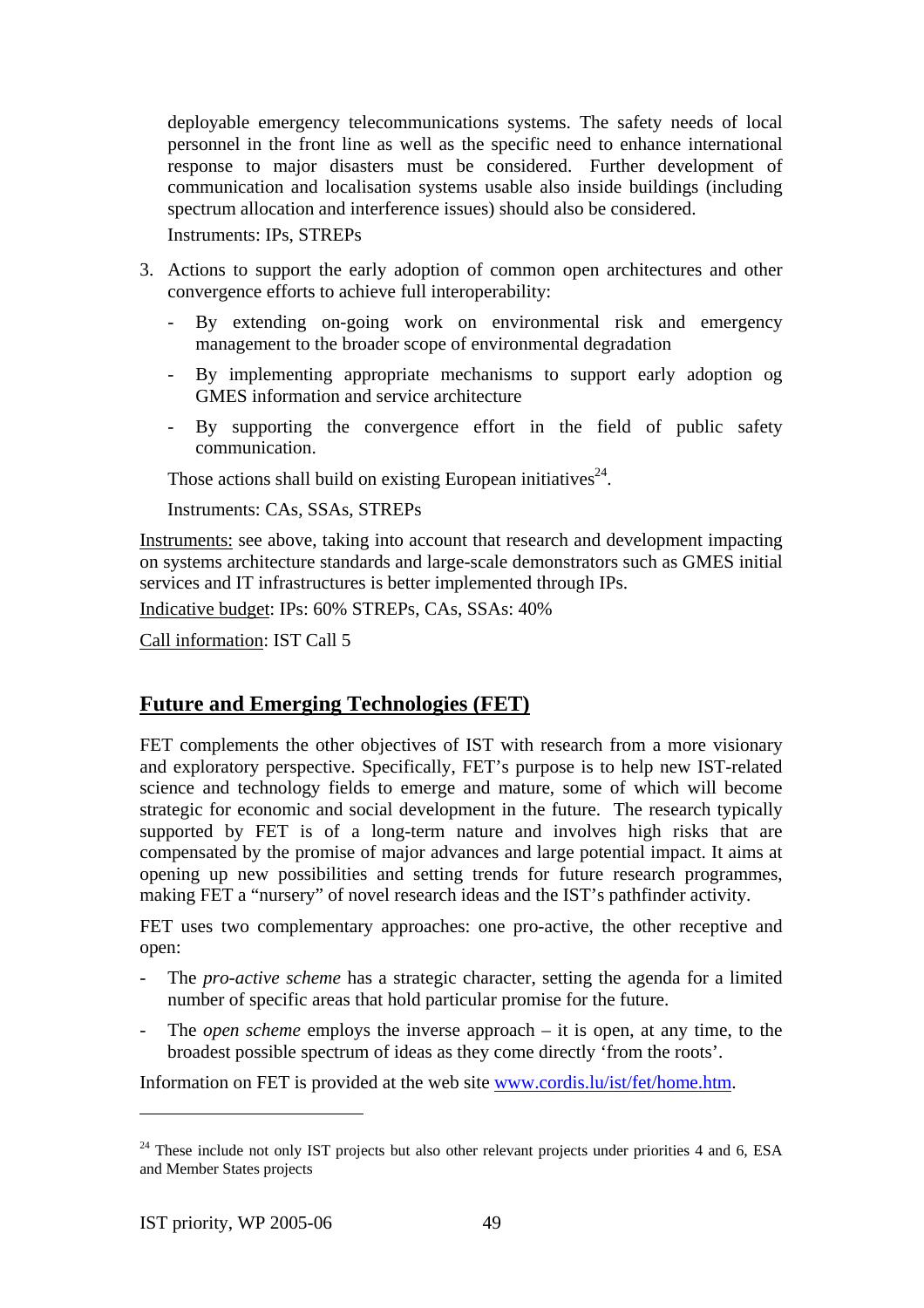## **FET Open**

This scheme is open to the widest possible spectrum of research opportunities that relate to information society technologies as these arise bottom-up. It supports: research on new ideas involving high risk; embryonic research and proof-of-concept; and high quality long-term research of a foundational nature. Such research is implemented through *Specific Targeted Research Projects* (STREPs).

FET-Open also supports the shaping, consolidation, or emergence of research communities and the coordination of national research programmes or activities in any IST-relevant area of advanced and longer term research. Such activities are implemented through coordination actions (CA) and specific support measures (SSA).

In 2005, the call published on 17 December 2002 is extended for STREP *short* proposals and for CA and SSA until 20 September 2005. The final cut-off date for submission of *full* STREP proposals, following a successful *short* proposal, is 14 February 2006.

## *Proposal submission and evaluation modalities*

Proposals for STREPs under FET Open are submitted in two stages: first a *short* proposal with a technical description of maximum 5 pages is submitted describing the key objectives and motivation for the proposed work. If the short proposal is successful, the proposers are invited to submit a *full* proposal by a specified cut-off date. The evaluation of full proposals is carried out through a combination of remote evaluation and panels of experts that convene in Brussels to consolidate the referees' individual assessments of full proposals and recommend a proposal ranking.

Proposals for CAs and SSAs are submitted in one stage, i.e. full proposals are submitted directly, at any time before the final closing date for submission.

## **FET Proactive Initiatives**

Proactive initiatives aim at focusing resources on visionary and challenging long-term goals that are timely and have strong potential for future impact. These long-term goals are not necessarily to be reached during the lifetime of projects but provide a common strategic perspective for all research work within the initiative and a focal point around which critical mass can be built and synergies developed. Calls for proposals for proactive initiatives may be preceded by invitations to submit 'expressions of interest'.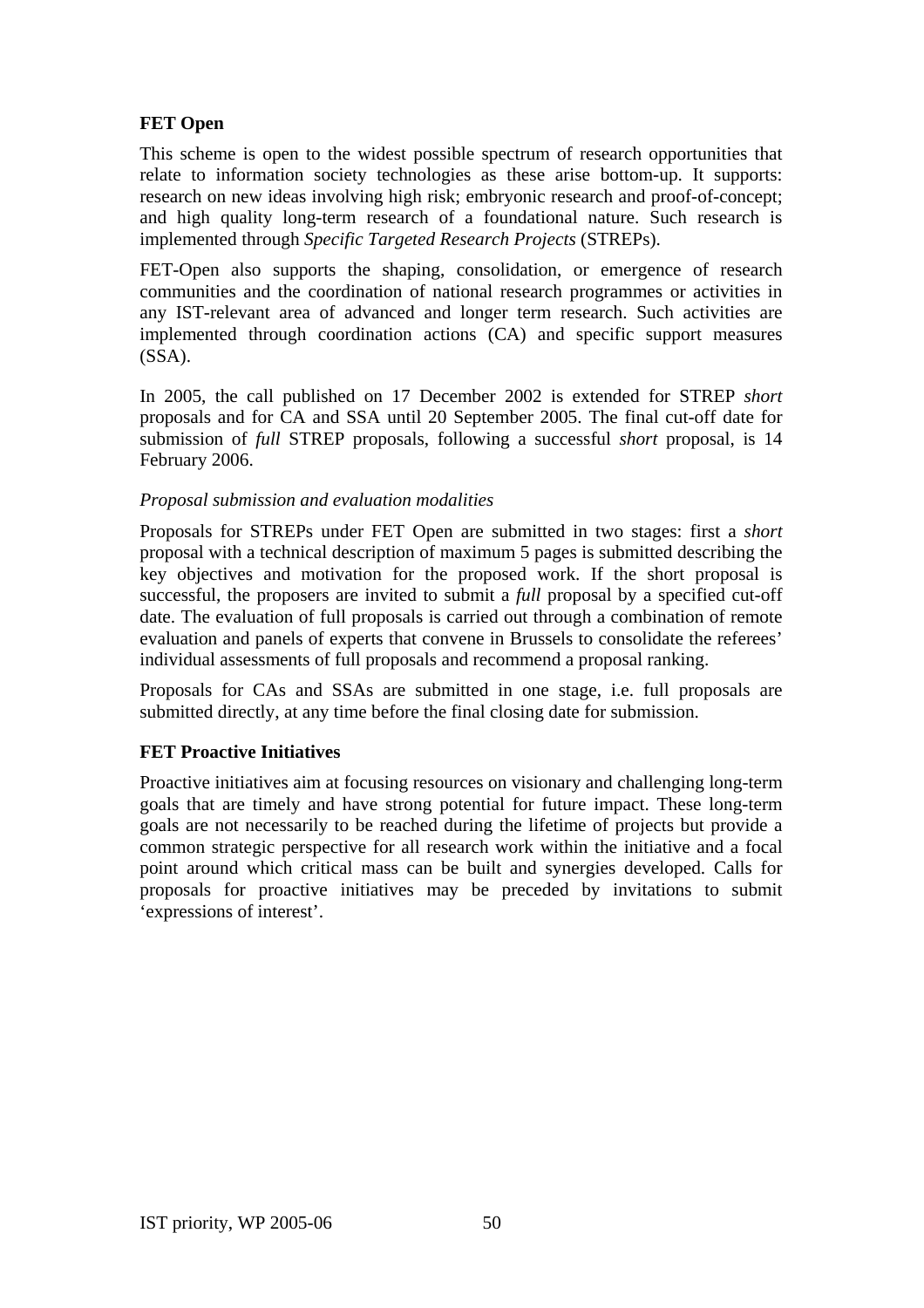### *Instruments to be used*

Each proactive initiative will typically consist of one or more integrated projects and/or STREPs as well as, in some cases, a Network of Excellence (NoE).

In the context of a proactive initiative, NoEs would have a specific role: they would bring together the broader community active in the research domain of the initiative in order to provide a framework of co-ordination for research and training activities at the European level, and allow the progressive and lasting integration of these activities around pre-specified themes. This may include the establishment of "distributed" centres of excellence, shared fabrication or experimental facilities, test beds etc. NoEs in the proactive initiatives will help elaborate and maintain a research roadmap for the area, in co-operation with the integrated projects, and they will also ensure a broad dissemination of research results emanating from the proactive initiative, stimulate industrial and commercial interest, and enhance the public visibility of the research. In addition to the above activities, the Joint Programme of Activity (JPA) of a NoE may provide support to research that is within the subject area of the initiative and is of an exploratory nature, or tests the credibility of new research ideas and concepts, complementing the work carried out within the integrated projects.

#### *International co-operation*

Proactive initiatives will build on international activities in basic and long term research in the relevant fields involving in particular the United States, Canada, Japan, Australia, China, S. Korea, India and Russia. They may also evolve to include other countries where there is complementarity of basic research interests and balanced benefits.

*Proactive initiatives to be called in 2005 – 06* 

### **FET Proactive Initiatives – Call 4**

2.3.4 (viii) Advanced Computing Architectures

2.3.4 (ix) Presence and Interaction in Mixed Reality Environments

2.3.4 (x) Situated and Autonomic Communications

### **FET Proactive Initiatives – Call 5**

2.3.4 (xi) Simulating Emergent Properties in Complex Systems

### **2.3.4.(viii) Advanced Computing Architectures**

#### **Objectives**

New computing architectural developments together with a new generation of compiling and operating systems are required for general purpose, programmable or reconfigurable systems addressing projected computing, storage, and communication needs of future applications in a 10+ years timeframe.

IST priority, WP 2005-06 51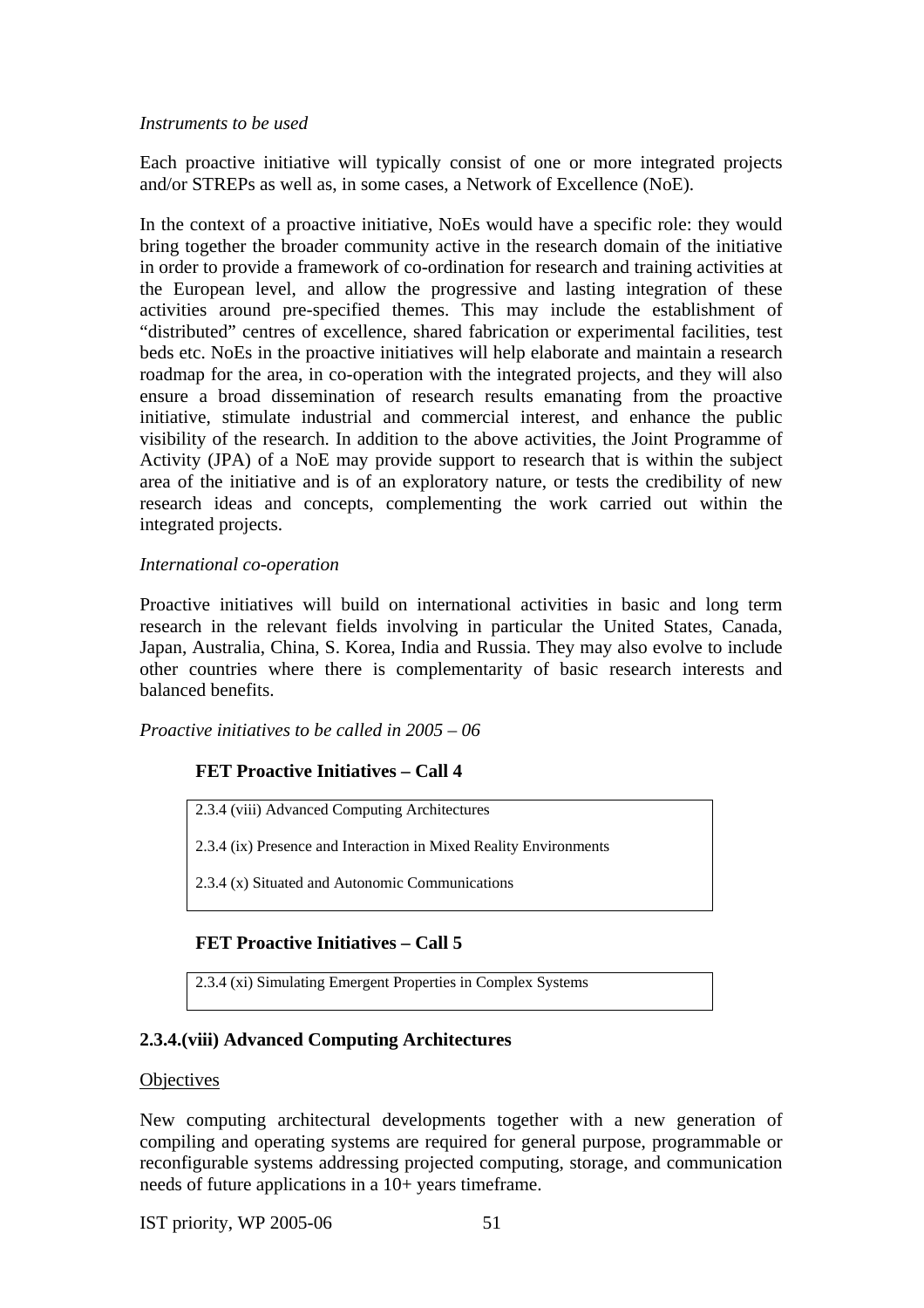The *aim* of this programme is to develop novel advanced computing architectures, methods, tools and intellectual property that will:

- − Substantially increase the performance of computing engines (processors and scalable systems made of multiple processors) well beyond projected performance of Moore's law (eg by two orders of magnitude), while reducing their power consumption.
- − Provide leading compiler and operating system technology that will deliver high performance and efficient code optimisation, just-in-time compilation, and that will be portable across a wide range of systems.
- − Constitute building blocks to be combined with each other and programmed easily and efficiently, even in heterogeneous processing platforms.

### Focus

The following long-term research themes should be addressed:

- Processor architectures: low power, low-cost or high-performance processors, application-oriented processors (embedded computing, multimedia, networking, wireless, etc), including programmability and reconfigurability.
- − Scalable multiple processor system architectures: cluster, SMP, chip-MP, tiled architectures, storage and interconnection architectures, high-performance embedded computing architectures.
- − Retargetable optimisation, compilation for multi-core systems, generation of code with guaranteed security properties, automated compiler generation, architecture and operating system cross-optimisation, architecture-aware compilation, and optimisation of high-level language for embedded systems.
- − System architecture tools for heterogeneous parallel design of highly complex computing architectures.
- − Highly flexible operating systems that will provide a unified programming model for computing systems at different scales, as well as across different heterogeneous subsystems.

The proposed programme is expected to mobilise key research stakeholders. Participation from industry is required in order to address research directions that have the potential of providing the required application breakthroughs (ranging from tiny embedded or wireless systems to large internetworked server-based systems) in a 10+ years horizon.

### Instruments

The programme will be implemented through Integrated Projects (IPs) and a Network of Excellence (NoEs). IPs should have a clear set of measurable and ambitious targets and be motivated by projected industrial requirements covering a broad range of application scenarios. They should define their target systems and application-linked benchmarks to assess their performances. They should be focused around a coherent set of research themes among those listed above. The NoE would aim at grouping the best competencies available in Europe and could include in its joint research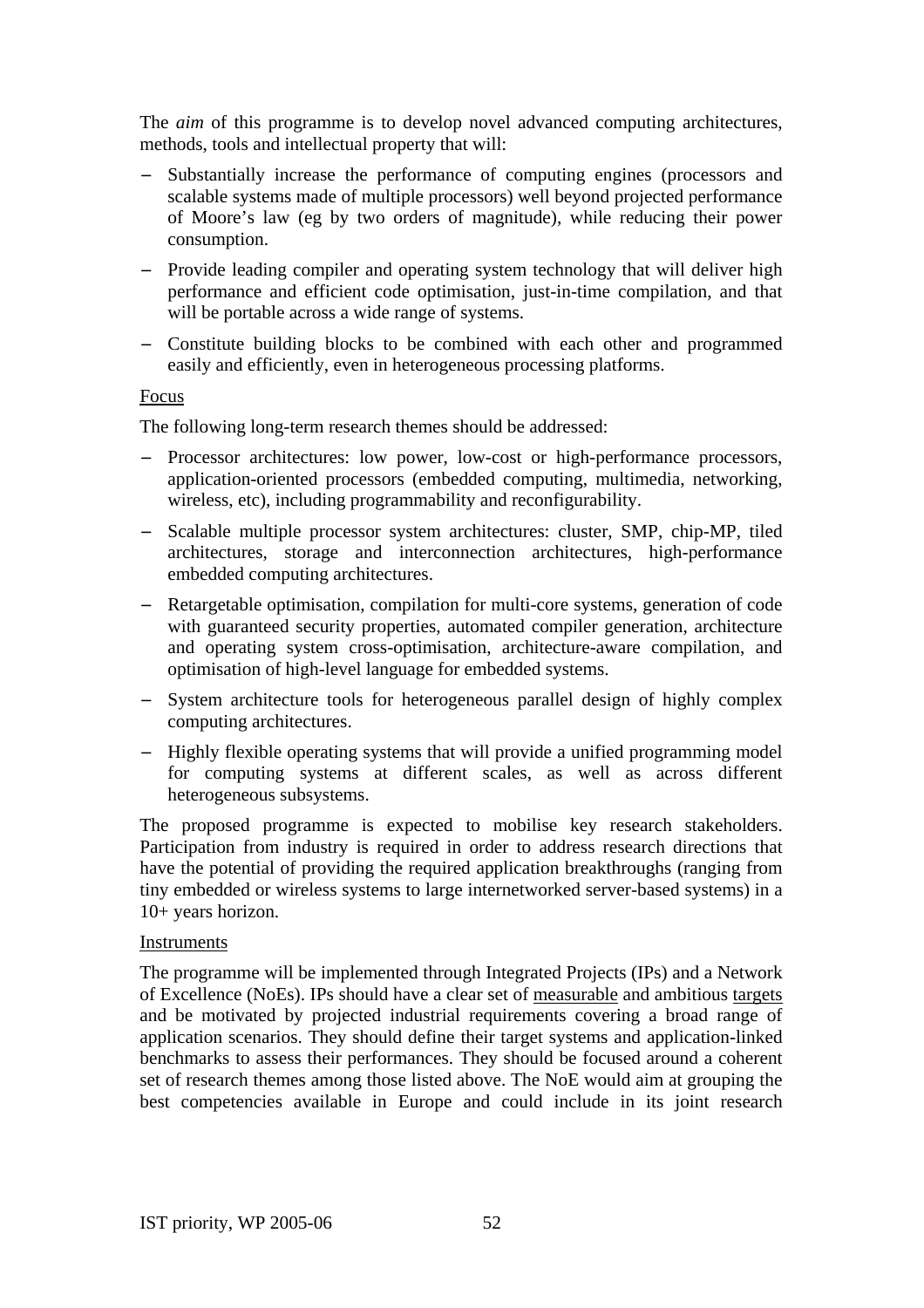activities, support to the IPs for the development of agreed sets of performance testing and evaluation benchmarks.

Indicative budget: IPs, NoEs: 100%

Call Information: IST Call 4

## **2.3.4.(ix) Presence and Interaction in Mixed Reality Environments**

### **Objective**

The *objective* of the initiative is to create novel systems that match human cognitive and affective capacities and re-create the different experiences of presence and interaction in mixed reality environments. Research should focus on the following:

- − Understanding different forms of presence, encompassing aspects of perception, cognition, interaction, emotions and affect. Techniques for measuring presence need to be developed taking into account insights from physio- neuro- cognitive and social sciences. The ethical aspects and the investigation of possible longterm consequences of using presence technologies need to be investigated.
- − Designing and developing essential building blocks that capture the salient aspects of presence and interaction based on the understanding of human presence. These blocks should exploit relevant cutting edge software and hardware technologies (e.g. real time display and high fidelity rendering, 3D representation and compression, real-time tracking and capture, light control, haptic interfaces, 3D audio, wearable and sensor technology, biosensors and biosignals, etc.).
- − Developing novel systems, able to generate or support different levels and types of presence and interaction in a multitude of situations. The research focus should be on open system architectures for integrating the above building blocks, with open APIs and source authoring tools for programming presence and for designing novel interaction paradigms.

### Focus

All the above research issues should be combined together to support the realisation of a number of challenging scenarios, as for example:

- − *Persistent hybrid communities*: constructing large scale virtual/mixed communities that respond in real-time and exhibit effects of memory and behavioural persistence while evolving according to their intrinsic social dynamics*.*
- − *Presence for conflict resolution,* allowing people to immersively experience situations of conflict or co-operation. By fostering communication and mutual understanding between different parties these presence environments should ultimately be *empathy-enducing*.
- − *Mobile mixed reality presence environments*: moving freely and interacting in real/augmented populated surroundings through natural and/or augmented mediated tools.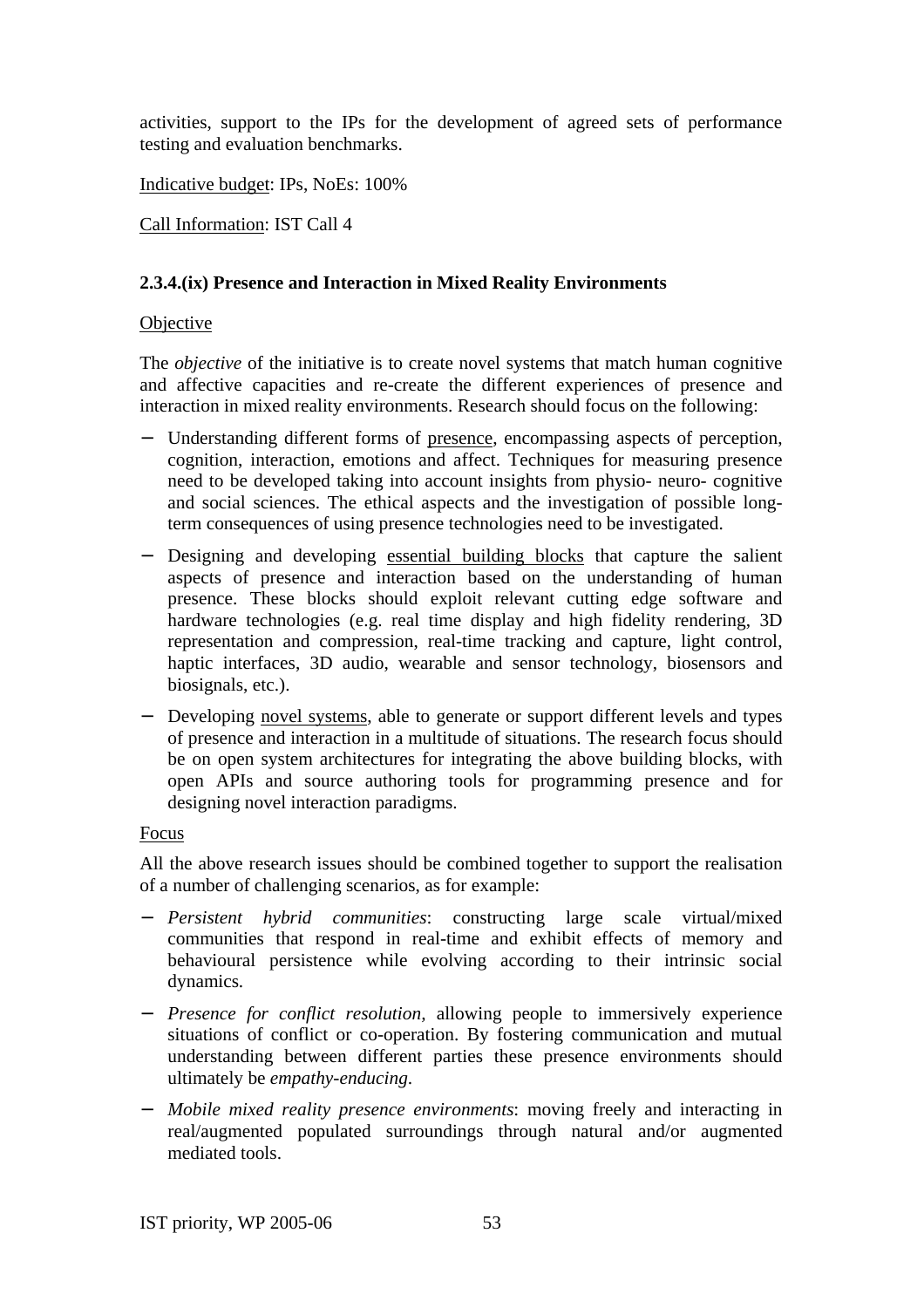− *Personalised learning and training* environments, stimulating a combination of imaginary and physical actions and emotions through appropriate sets of embedded non-verbal and multisensory cues for skill acquisition and learning.

### Instruments

This initiative will be implemented exclusively through Integrated Projects that are highly interdisciplinary. It is expected to attract contributions from neuroscience, computer science and engineering, design, cognitive developmental psychology, human computer interaction, AI, media effects and interaction design, etc., as appropriate.

Indicative budget: IPs: 100 %

Call information: IST Call 4

## **2.3.4.(x) Situated and Autonomic Communications**

### **Objectives**

The goal of this initiative is to promote research in the area of new paradigms for communication/networking systems that can be characterised as situated (i.e. reacting locally on environment and context changes), autonomously controlled, selforganising, radically distributed, technology independent and scale-free. Consequently, communication/networking should become task- and knowledgedriven and fully scalable.

The main objectives are:

- To define a self-organising communication network concept and technology that can be situated in multiple and dynamic contexts, ranging from sensor networks to virtual networks of humans. This concept will require the definition of decentralised optimisation strategies and might benefit from cross-layer or nonlayered approaches.
- − To study how strategic needs of social or commercial nature impact on future communication paradigms, and how networks and applications can support society and economy, enabling a service oriented, requirement and trust driven development of communication networks. This should allow developing networking technologies (hardware/software combinations) that can evolve and create maximal synergy with the other types of non-technological networks that constitute their context.

### Focus

Key requirements to be ensured by future communications paradigms are:

- security and trustworthiness of this distributed communication system by embedding security and trust rules in network functionality at modelling and design phases;
- overall stability and resilience of the network as it evolves within its design envelope;
- positive interactions of new communication paradigms on human and social aspects, in relation to ambient intelligence and future sensorized societies.

IST priority, WP 2005-06 54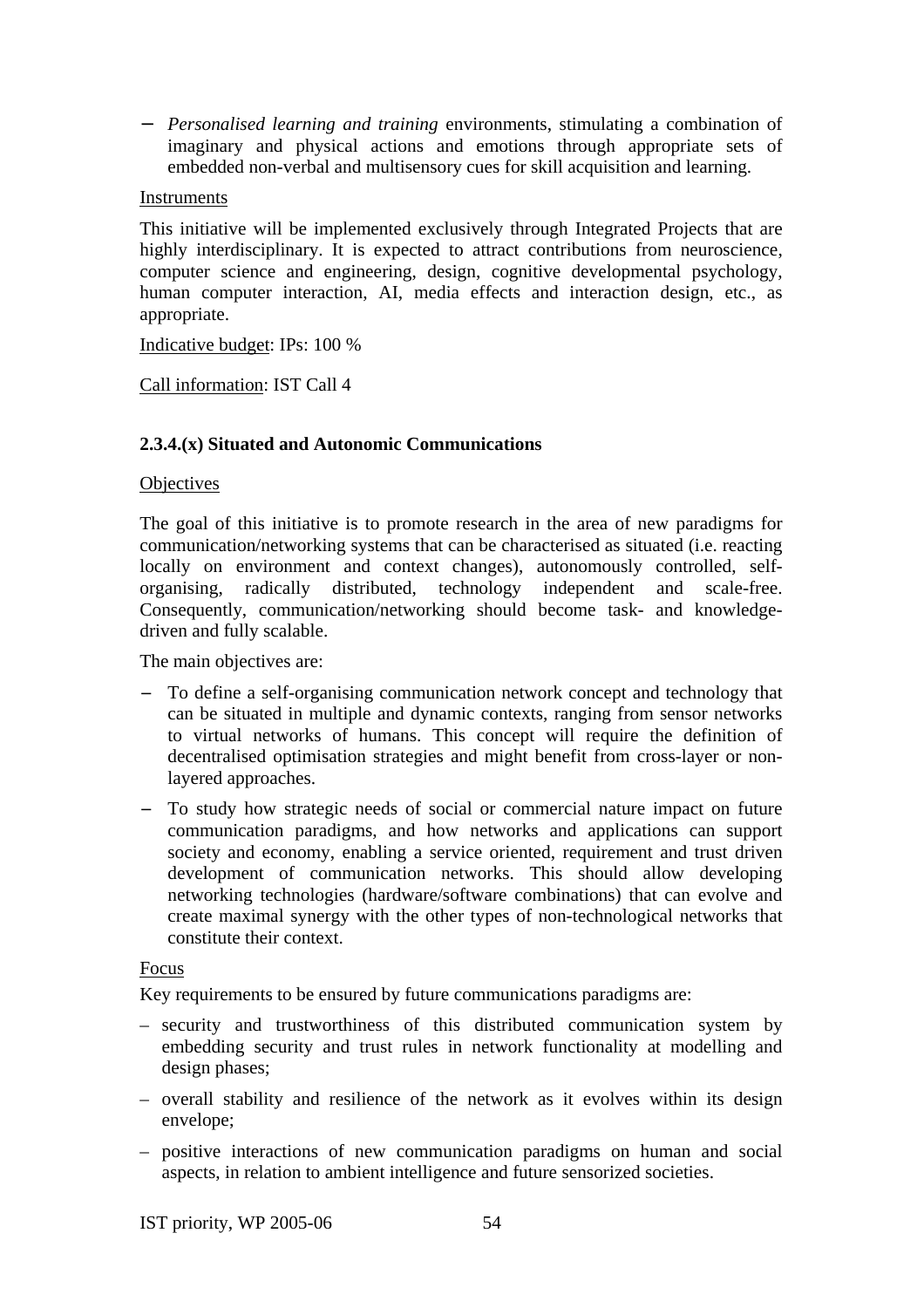### Instruments

This initiative will be implemented through integrated projects (IPs) and networks of excellence (NoEs). IPs are expected to address both objectives in an integrated way. NoEs in this area are expected to promote and federate European basic research in networking. They should aim at a new "network information theory" characterising the limits of new context-related, autonomic and self-organising communication paradigms, in relation to trust requirements and exploiting knowledge from other disciplines such as game theory, random graphs, chaos control, etc.

Indicative budget: IPs, NoEs: 100%

### Call information: IST Call 4

## **2.3.4.(xi) Simulating Emergent Properties in Complex Systems**

### **Objectives**

The objective is to develop scalable computational modelling and inference tools and scalable simulation techniques for complex systems with a high number of highly interconnected elements and in particular to:

- − Infer system models the dynamic laws governing the components and their interactions - from high volume, possible incomplete or uncertain data.
- − Develop models of emergence of aggregate behaviour that will permit the formulation of design strategies for systems with a specified aggregate behaviour.

### Focus

One or more of the following research issues encountered across many applications in science and engineering should be addressed:

- − *Multi-scale simulations*: Develop methods for the effective computation of systems acting/described on different levels of aggregation. Underlying issues include:
	- − Model embedding: How to link simulations on different scales?
	- − Formal languages to model systems in a modular and compositional way.
	- − Hierarchical structures from aggregation: emergence of higher level behaviour.
- − *Simulation in presence of uncertainty*: Develop computational tools that take into account the fact that the models themselves as well as the parameters that they use may be uncertain.
- − *Reconstruction of system models from incomplete sets of data.* Validate data by *combining* them with simulation results and complementary data.
- − *Integrated modelling and simulation environments*: Matching large amounts of data against models - to tune and validate them – imposes integration of simulation modules and high-throughput sources of experimental data.

IST priority, WP 2005-06 55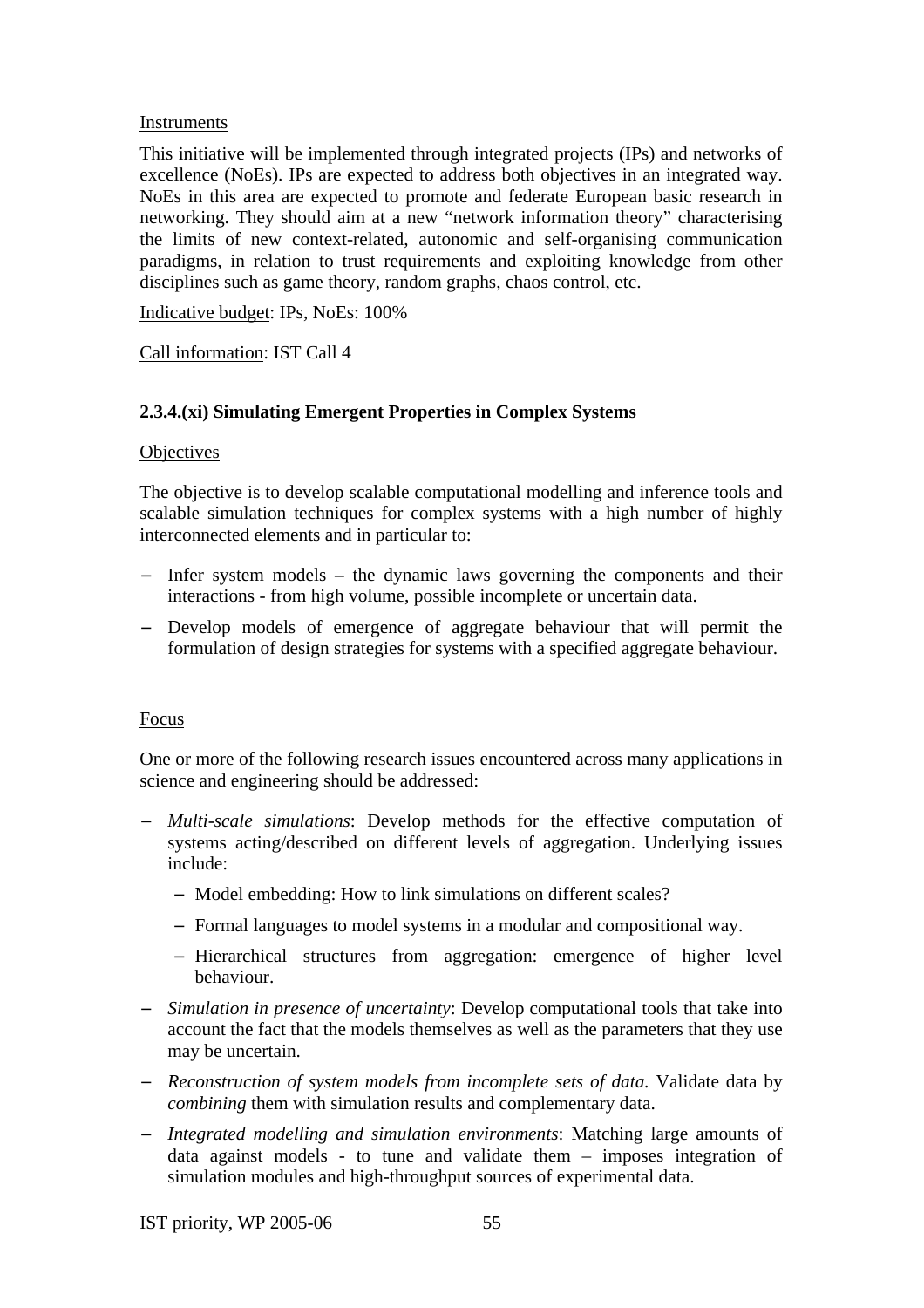Projects should lead to breakthroughs in one of the following application areas: critical information infrastructures, bioinformatics, or systems engineering.

Instruments

The initiative will be implemented through 'Specific Targeted Research Projects' (STREPs) comprising multidisciplinary teams with the necessary expertise in modelling and in application areas.

Indicative budget: STREPs: 100%

Call information: IST Call 5

## **3. Implementation Plan**

### **3.1 Calls for Proposals**

The IST Work Programme was adopted on 9 December  $2002^{25}$  and four calls for proposals were published in 2002:

- − call 1, closed on 24.04.2003
- − call 2, closed on 15.10.2003
- − first Joint Call between thematic priorities 2 and 3, closed on 16.09.2003
- − continuous submission call "Future and Emerging Technologies (FET) Open domain", closing on 31.12.2004

A first update was adopted on 10 June,  $2004^{26}$  and three calls for proposals were published in 2004:

- − IST Call 3, closed on 22.09.2004
- − a second Joint Call between thematic priorities 2 and 3, closed on 14.10.2004
- the call for Future and Emerging Technologies (FET) proactive initiatives, closed on 22.09.2004

See http://www.cordis.lu/ist/projects/projects.htm for information about ongoing FP6 projects resulting from these calls.

<sup>&</sup>lt;sup>25</sup> C(2002)4789, see Information Society Technologies on http://www.cordis.lu/fp6/sp1\_wp.htm <sup>26</sup> See Information Society Technologies on http://www.cordis.lu/fp6/sp1\_wp.htm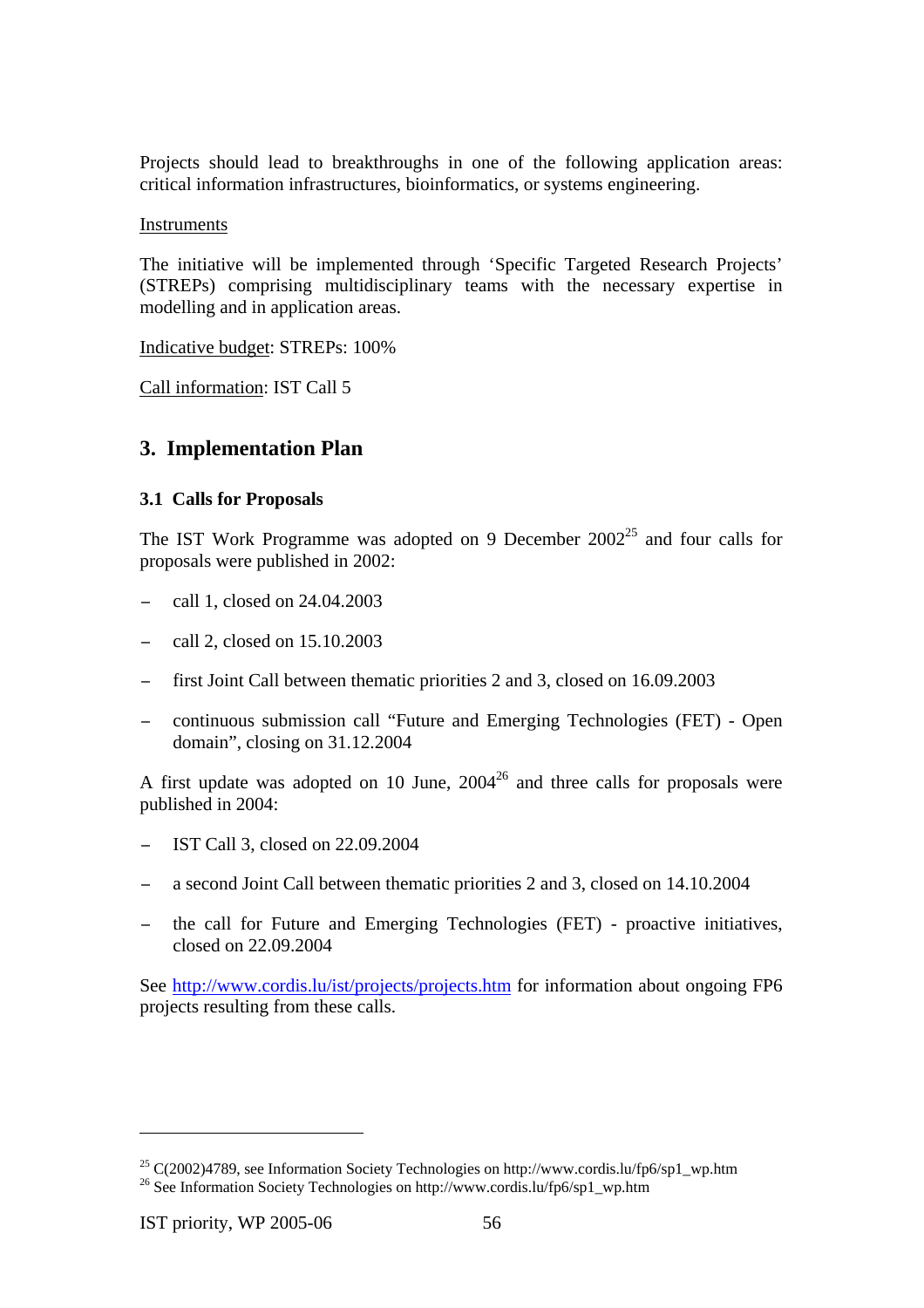**This second update sets out the detailed priorities of another three calls for proposals:** 

- − IST Call 4, closing on 22 March 2005
- − IST Call 5, closing on 21 September 2005
- − Continuous submission call "Future and Emerging Technologies (FET) Open domain", with a final closure date of 20 September 2005 (for *short* STREP, CA and SSA proposals) and 14 February 2006 (only for *full* STREP proposals following successful *short* proposals).

## **3.2 Indicative budget allocation per Strategic Objective**

For each fixed deadline call, 90% of the budget is pre-allocated to the Strategic Objectives to provide an indication of the effort that will be devoted to each of these objectives. The remaining 10% are not pre-allocated. They will be allocated after the call based on the quality of proposals.

Only proposals addressing the Strategic Objectives open in a specific call will be supported.

The table overleaf presents the calls, the Strategic Objectives that are open in each call, the type of instruments that can be used, the ratio between instruments and the pre-allocated budget per Strategic Objective.

| <b>Strategic Objectives 2005-06</b>                                            | <b>Instruments</b>                        | <u>Ratio New<sup>27</sup>/</u><br>Traditional <sup>28</sup><br><b>Instruments</b><br>$($ %) | <u>Indicative</u><br>budget <sup>29</sup><br>(million<br>Euro) |
|--------------------------------------------------------------------------------|-------------------------------------------|---------------------------------------------------------------------------------------------|----------------------------------------------------------------|
| Call 4                                                                         |                                           |                                                                                             |                                                                |
| 2.4.1 Nanoelectronics                                                          | IPs, STREPs, CAs,<br><b>SSAs</b>          | 80/20                                                                                       | 74                                                             |
| Technologies<br>devices<br>2.4.2<br>and<br>for<br>micro/nano-scale integration | IPs, STREPs, CAs,<br><b>SSAs</b>          | 60/40                                                                                       | 75                                                             |
| 2.4.3 Towards a global dependability and<br>security framework                 | IPs, NoEs,<br>STREPs, CAs,<br><b>SSAs</b> | 70/30                                                                                       | 63                                                             |
| 2.4.4 Broadband for All                                                        | IPs, NoEs,<br>STREPs, SSAs                | 65/35                                                                                       | 65                                                             |

<sup>27</sup> New Instruments: IPs and NoEs

<sup>&</sup>lt;sup>28</sup> Traditional instruments: STREPs, SSAs and CAs

<sup>&</sup>lt;sup>29</sup> The amount accounts for 90% of the budget pre-allocated to the Strategic Objectives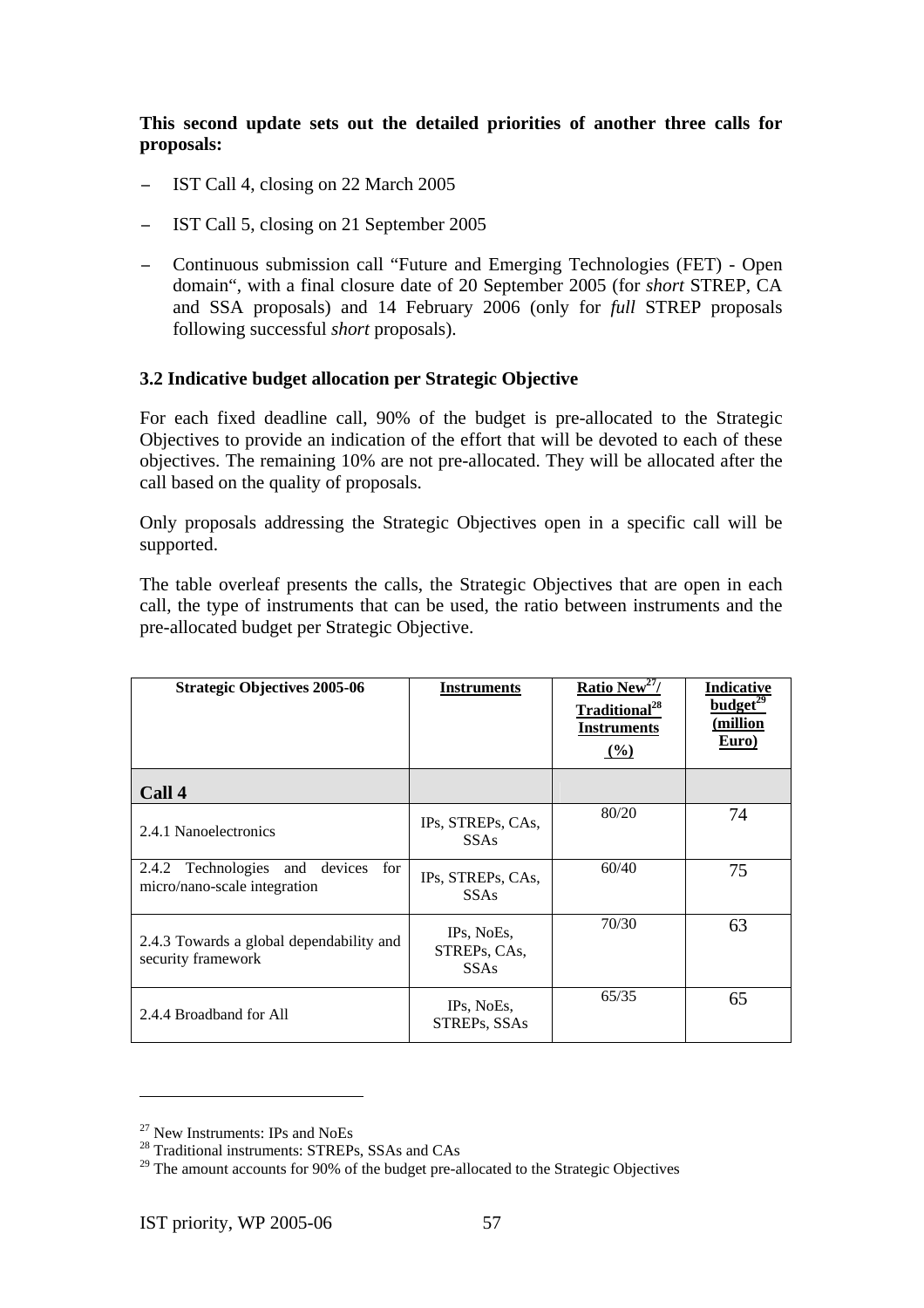| 2.4.5 Mobile and Wireless Systems and<br>Platforms Beyond 3G                                | IPs, NoEs,<br>STREPs, SSAs                | 65/35 | 138 |
|---------------------------------------------------------------------------------------------|-------------------------------------------|-------|-----|
| 2.4.6 Networked Audio Visual Systems<br>and Home Platforms                                  | IPs, NoEs,<br>STREPs, CAs,<br><b>SSAs</b> | 75/25 | 63  |
| 2.4.7 Semantic-based Knowledge and<br><b>Content Systems</b>                                | IPs, NoEs,<br>STREPs, SSAs                | 70/30 | 112 |
| 2.4.8 Cognitive Systems                                                                     | IPs, NoEs,<br>STREPs, CAs                 | 65/35 | 45  |
| 2.4.9 ICT<br>Research for Innovative<br>Government                                          | IPs, NoEs,<br>STREPs, SSAs,<br>CAs        | 50/50 | 46  |
| 2.4.10 Technology-enhanced Learning                                                         | IPs, NoEs,<br>STREPs, CAs                 | 70/30 | 54  |
| 2.4.11 Integrated biomedical information<br>for better health                               | IPs, STREPs,<br>SSAs, CAs                 | 55/45 | 75  |
| 2.4.12 eSafety - Co-operative Systems<br>for Road Transport                                 | IPs, NoEs,<br>STREPs, SSAs                | 60/40 | 82  |
| 2.4.13 Strengthening the Integration of<br>the ICT research effort in an Enlarged<br>Europe | <b>STREPs</b>                             | 0/100 | 63  |
| <b>FET Proactive Initiatives</b>                                                            |                                           |       | 54  |
| 2.3.4<br>(viii)<br>Computing<br>Advanced<br>Architectures                                   | IPs, NoEs                                 | 100/0 |     |
| 2.3.4 (ix)Presence and Interaction in<br><b>Mixed Reality Environments</b>                  | <b>IPs</b>                                | 100/0 |     |
| Autonomic<br>2.3.4<br>(x)<br>Situated<br>and<br>Communications                              | IPs, NoEs                                 | 100/0 |     |
| Call 5                                                                                      | <b>Instruments</b>                        |       |     |
| 2.5.1 Photonic components                                                                   | IPs, STREPs, CAs,<br><b>SSAs</b>          | 65/35 | 47  |
| 2.5.2 Micro/nano based sub-systems                                                          | IPs, STREPs, CAs,<br><b>SSAs</b>          | 70/30 | 58  |
| 2.5.3 Embedded Systems                                                                      | IPs, NoEs,<br>STREPs, SSAs,<br>CAs        | 60/40 | 68  |
| Advanced Grid<br>2.5.4<br>Technologies,<br><b>Systems and Services</b>                      | IPs, STREPs,<br>SSAs, CAs                 | 70/30 | 62  |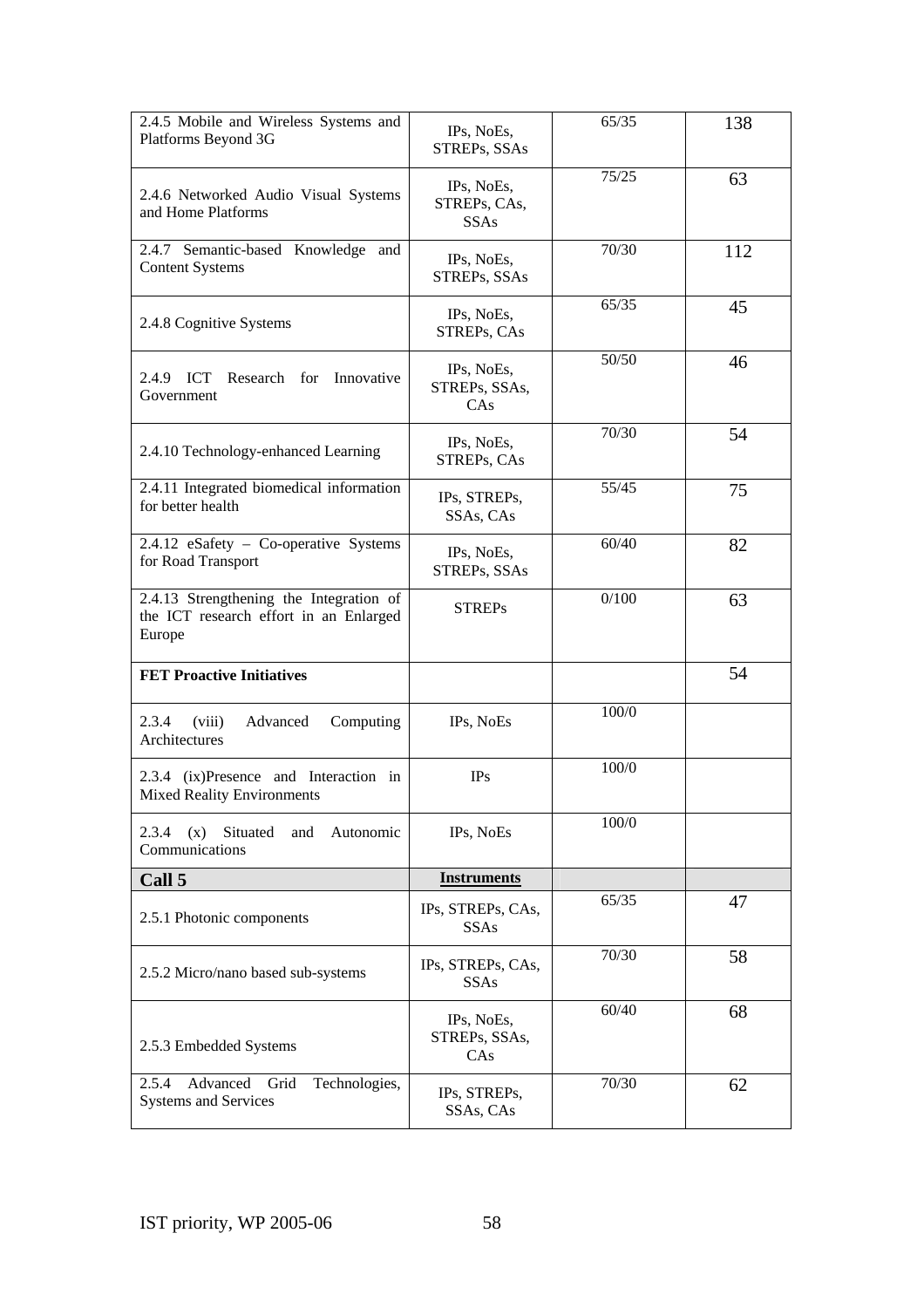| 2.5.5 Software and Services                                               | IPs, NoEs,<br>STREPs, SSAs,<br>CAs        | 60/40 | 67        |
|---------------------------------------------------------------------------|-------------------------------------------|-------|-----------|
| 2.5.6 Research networking testbeds                                        | IPs, NoEs,<br>STREPs, SSAs,<br>CAs        | 65/35 | 18        |
| 2.5.7 Multimodal Interfaces                                               | IPs, STREPs                               | 60/40 | 54        |
| 2.5.8 ICT for Networked Businesses                                        | IPs, NoEs,<br>STREPs, CAs,<br><b>SSAs</b> | 55/45 | 46        |
| Collaborative<br>2.5.9<br>Working<br>Environments                         | IPs, STREPs,<br>SSAs, CAs                 | 70/30 | 40        |
| 2.5.10 Access to and preservation of<br>cultural and scientific resources | IPs, STREPs, CAs                          | 40/60 | 36        |
| 2.5.11 eInclusion                                                         | IPs, STREPs, CAs,<br><b>SSAs</b>          | 50/50 | 29        |
| 2.5.12 ICT for Environmental Risk<br>Management                           | IPs, STREPs, CAs,<br><b>SSAs</b>          | 60/40 | 40        |
| FET Proactive Initiative                                                  |                                           |       | 9         |
| 2.3.4 (xi) Simulating Emergent Properties<br>in Complex Systems           | <b>STREPs</b>                             | 0/100 |           |
| <b>FET Open</b>                                                           | <b>Instruments</b>                        |       |           |
| FET Open                                                                  | STREPs, CAs,<br><b>SSAs</b>               | 0/100 | $60^{30}$ |

In addition to calls for proposals, calls for tenders are also expected to be published on specific activities that the IST priority will support. These include:

- − The organisation of the IST annual conference for a maximum indicative amount of 3 M€ per year. Relevant calls are planned at the beginning of 2005 and 2006;
- − Impact analysis studies and studies to support the monitoring, evaluation and strategy definition for the IST priority in FP6. The total maximum indicative amount is 12 M€ for 2005-2006. Calls are expected in Spring 2005 and 2006.

Details will be provided in the texts of these calls for tender. Furthermore, the IST priority will support independent experts assisting in IST proposal evaluations and project reviews for an amount estimated at 20 M Euro in 2005 and 10 M  $\epsilon$  in 2006.

Finally, the indicative support of IST to the HFSP programme will amount to 1.5 M $\epsilon$ per year for 2004-2006.

<sup>&</sup>lt;sup>30</sup> The amount for FET Open is the 100% of the pre-allocated budget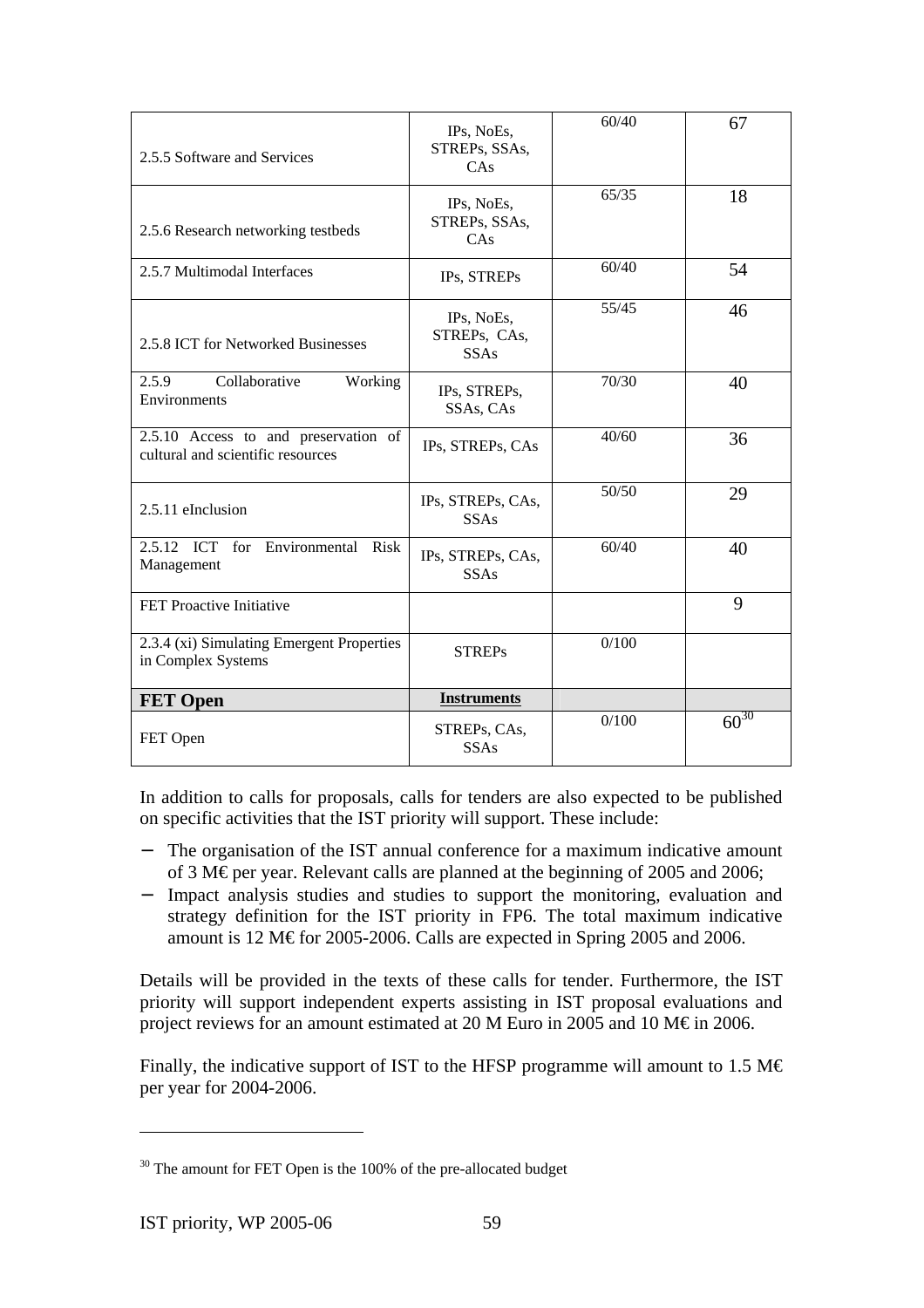# **4. Evaluation and selection criteria**

A number of evaluation criteria are common to all the programmes of the Sixth Framework Programme and are set out in the European Parliament and the Council Regulations on the Rules for Participation (Article 10).

The Work Programme defines, in accordance with the type of instrument deployed or the objectives of the RTD activity, how the criteria set out in the rules for participation will be applied. It determines any particular interpretations of the criteria to be used for evaluation and any weights and thresholds to be applied to the criteria.

As each instrument has its own distinct character and its own distinct role to play in implementing the programmes, each instrument has its own distinct set of evaluation criteria, organised into blocks. Annex B of the Work Programme provides the basic set of evaluation criteria for all instruments.

The IST priority will use this basic set for evaluating proposals but with the modifications described below.

## **4.1 Integrated Projects**

Proposals in IST for all instruments should have adequate industrial participation including large companies and SMEs.

**For Integrated Projects, the criteria on quality of the consortium will be as follows:** 

### *Quality of the consortium*

The extent to which:

- the participants collectively constitute a **consortium of high quality,**
- the participants are **well-suited and committed to the tasks** assigned to them,
- there is **good complementarity** between participants,
- **there is adequate industrial involvement** to ensure exploitation of results $31$ .
- the opportunity for a genuine involvement of SMEs has been adequately addressed.

## **4.2 Nanoelectronics and Technologies and Devices for Micro/Nano-Scale Integration**

For *"assessment actions"* under **nanoelectronics**, to be addressed by Integrated Projects, the criteria on "Science & Technology (S&T) excellence" will be as follows:

## *S&T excellence*

The extent to which:

<sup>&</sup>lt;sup>31</sup> This does not apply for FET proposals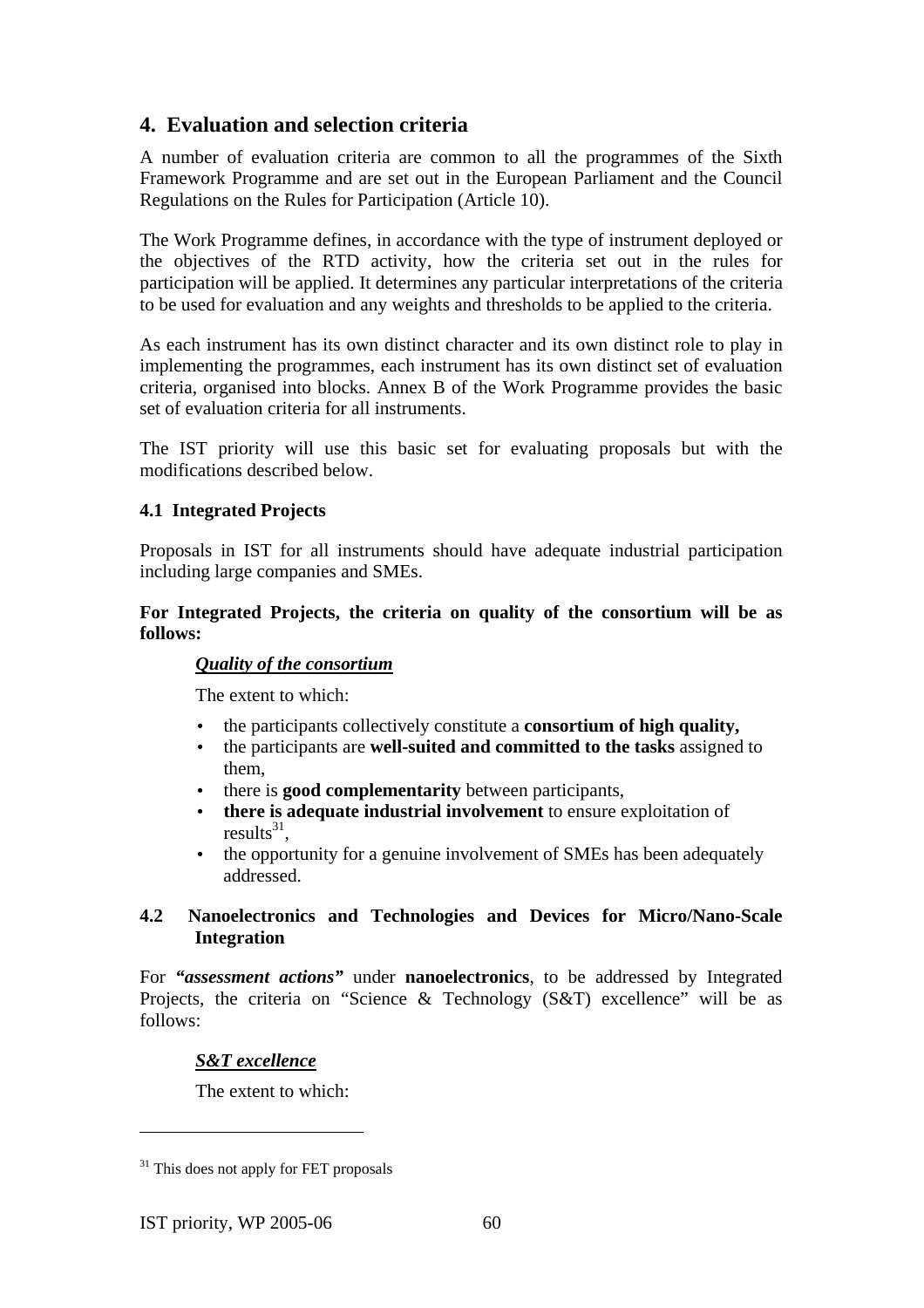- the project has clearly defined objectives,
- the objectives represent **innovation in manufacturing processes,**
- the proposed S&T approach is likely to enable the project to achieve its objectives in research and innovation.

*For 'stimulation actions***'** under **nanoelectronics** to be addressed by Integrated Projects, the criteria for "S&T excellence" will be as follows:

# *S&T excellence*

The extent to which:

- the project has clearly defined objectives,
- the objectives represent **increase of knowledge and skills,**
- the proposed S&T approach is likely to enable the project to achieve its objectives in research and innovation.

*For 'use actions***'** under **nanoelectronics** to be addressed by Integrated Projects, the criteria for "S&T excellence" will be as follows:

## *S&T excellence*

The extent to which:

- the project has clearly defined objectives,
- the objective represent **product innovation by using the technology,**
- the proposed S&T approach is likely to enable the project to achieve its objectives in research and innovation.

*For 'service actions*' under **technologies and devices for micro/nano-scale integration** to be addressed by Integrated Projects, the criteria for "S&T excellence" will be as follows:

## *S&T excellence*

The extent to which:

- the project has clearly defined objectives,
- the proposed S&T approach is likely to enable the project to achieve its objectives in research and innovation.

# **4.3 FET Open**

**The selection criteria and weights and thresholds for the FET open scheme are different from the basic set.** 

## *1- Specific Targeted Research Projects*

## *Relevance to the objectives of the programme*

– is the proposed project **within the scope** of IST in general and FET Open in particular? Does it concern research on new ideas involving high risk, embryonic research and proof-of-concept, or long-term research of a foundational nature?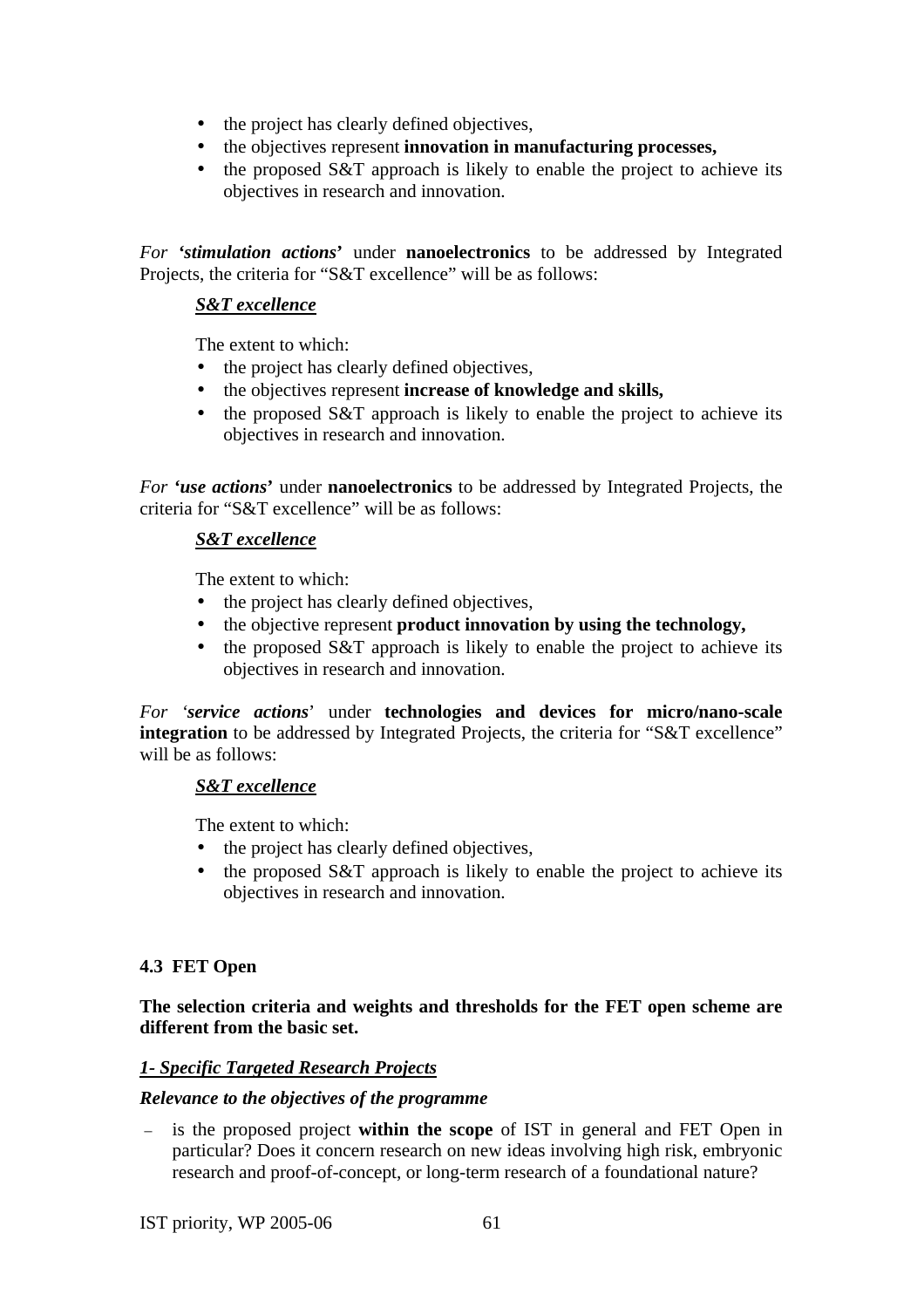### *Scientific and technological excellence*

- are the objectives **challenging** and **clearly defined?**
- do they represent **clear progress well beyond the current state-of-the-art?** Is the research **highly innovative?**
- for *short* proposals: is the proposed S&T approach **plausible?**
- for *full* proposals: is the proposed S&T approach **well thought out?** Could it enable the project to achieve its objectives?

(Note: only a short outline of the approach should be provided in short proposals)

## *Potential impact*

If successful:

- will the project have a **large scientific or technological impact**? Can this research **open new prospects** for IST? And/or,
- will it have, in the longer term, a **large economic impact** or contribute to solving **societal problems**?
- are the potential long term benefits sufficiently large to justify the level of risk of the project?
- will the impact be best achieved if the project is carried out at **European level**?

## *Quality of the consortium*

For *full* proposals **only**:

- is all necessary **expertise** available in the consortium? Are the participants **wellsuited to the tasks** assigned to them? Are they **committed** to the project?
- do the participants collectively constitute a **consortium of high quality?** Is there **good complementarity** between participants?

## *Quality of the management*

For *full* proposals **only**:

- is the **project management** of demonstrably high quality? Is there a clearly laid out plan of work?
- is there a satisfactory plan for the **management of knowledge** (eg. dissemination, use, intellectual property) and for promoting innovation, where relevant?

### *Resources*

– for *short* proposals: do the resources requested seem **reasonable** for achieving the project objectives?

For *full* proposals only:

- are the foreseen **resources** (personnel, equipment, financial, etc.) **necessary and sufficient** for success?
- are the **resources convincingly integrated** to form a coherent project?
- is the overall financial plan for the project adequate?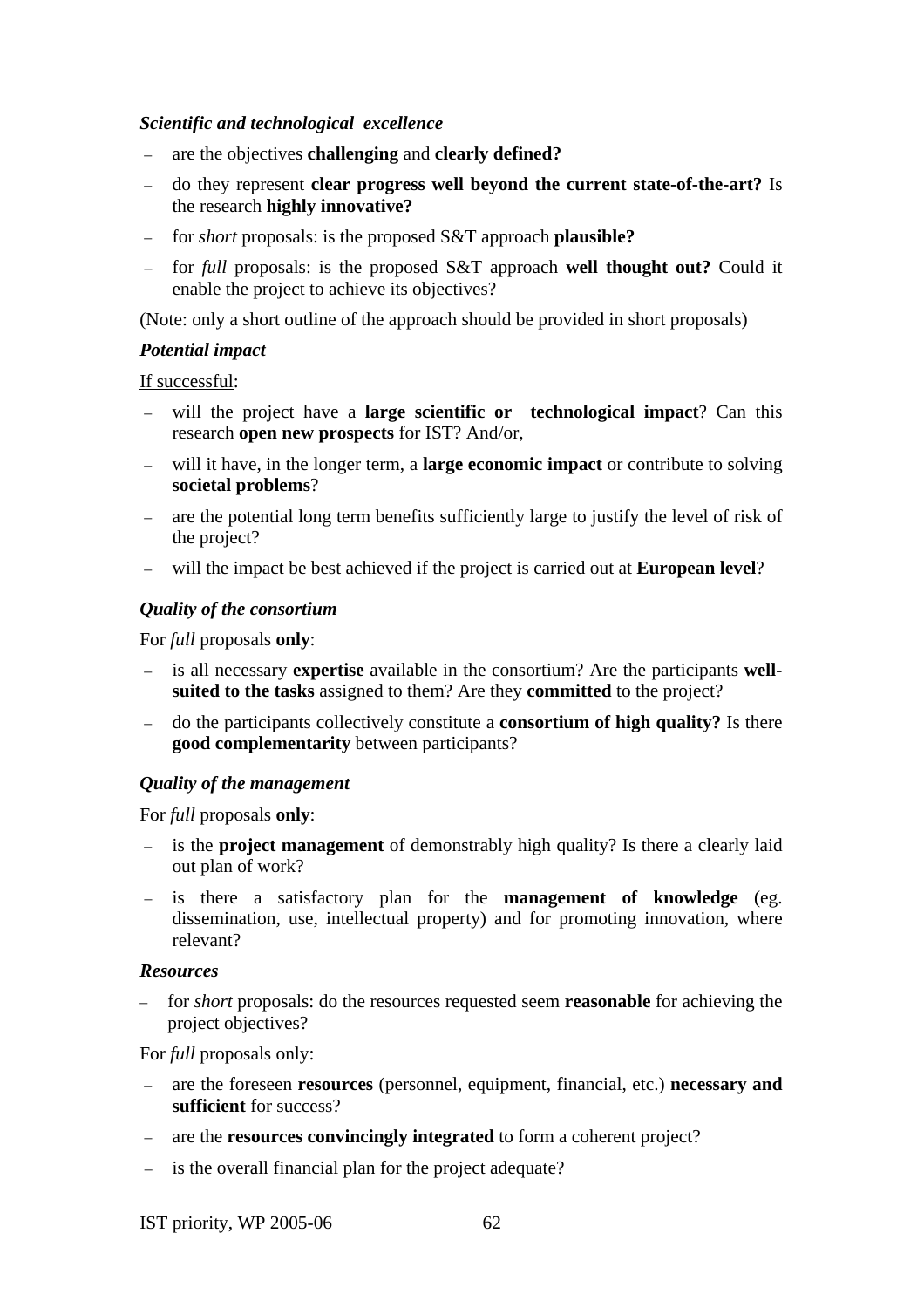## *2- Coordination Actions*

### *Relevance to the objectives of the programme*

– the extent to which the proposed project **supports the scientific, technical, socioeconomic and policy objectives** of the Work Programme in the areas open for the particular call.

### *Quality of the co-ordination*

The extent to which:

- the research activities/programmes to be co-ordinated are at the forefront of **the current state-of-the-art,**
- the proposed activities are sufficiently well designed to bring about the coordination envisaged.

## *Potential impact*

The extent to which:

- the impact of the proposed work can best be achieved if carried out at European level,
- the Community support would have a real structuring and/or strategic impact on the area concerned and the scale, ambition and outcome of the research activities/programmes to be co-ordinated,
- exploitation and/or dissemination plans are adequate to ensure **optimal use of the project results,** where possible beyond the participants in the proposed action.

## *Quality of the consortium*

The extent to which:

- the participants collectively constitute a **consortium of high quality** that can pursue the objectives of the proposed action **effectively,**
- the participants are **well-suited to the tasks** assigned to them and committed to the proposed action,
- the project combines the **complementary expertise** of the participants to generate added value with respect to the individual participants' programmes.

## *Quality of the management*

The extent to which:

- the **project management** is of demonstrably high quality
- there is a clearly laid-out plan of work ,
- there is a satisfactory plan for the **management of knowledge** (eg. dissemination, intellectual property) and for promoting innovation where relevant.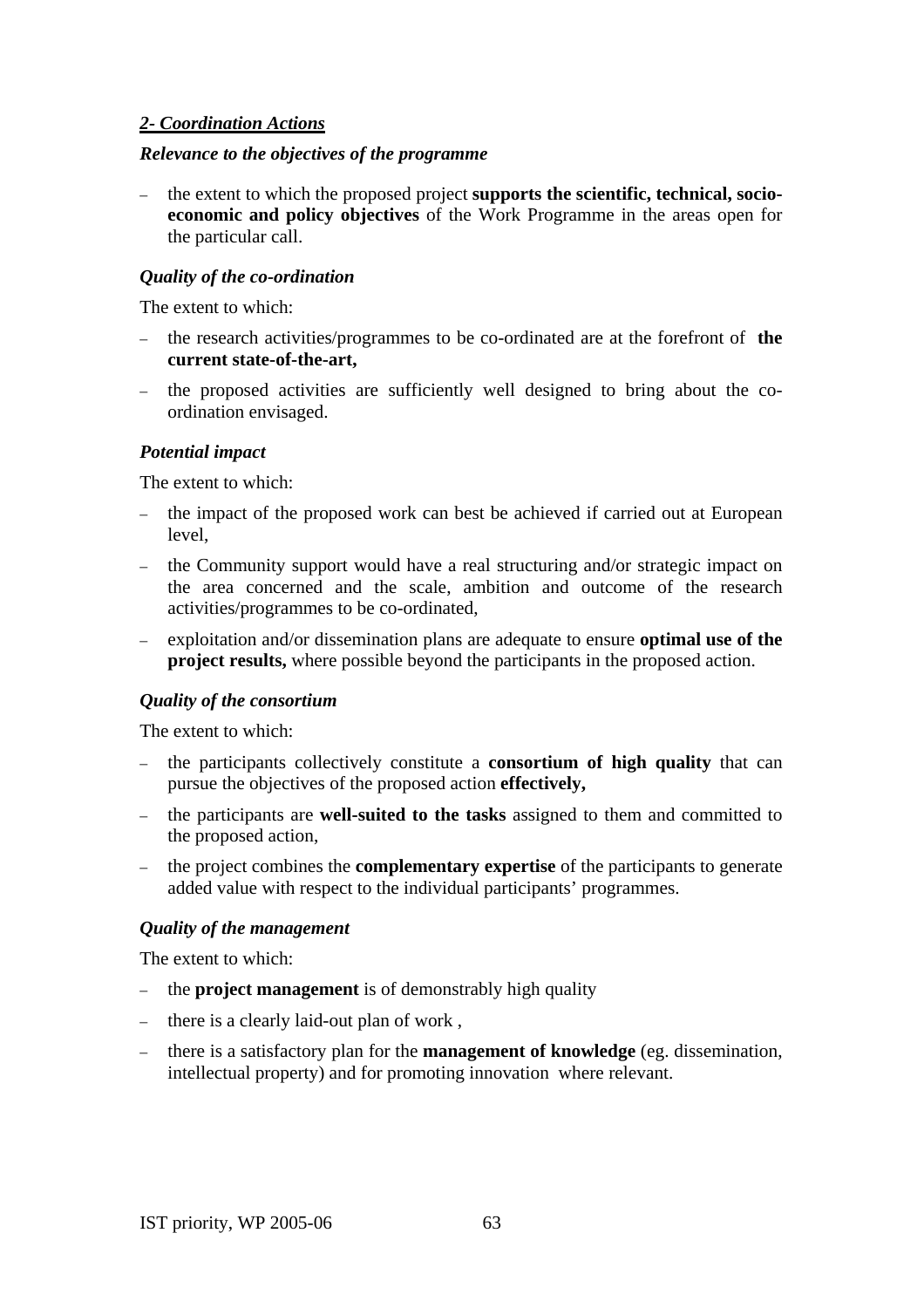## *Mobilisation of resources*

The extent to which:

- the proposed action is cost-effective, providing for the **resources** (personnel, equipment, financial, etc.) that are necessary and sufficient for success,
- the **resources** are **convincingly integrated** to form a coherent project,
- the overall **financial plan** for the project **is adequate.**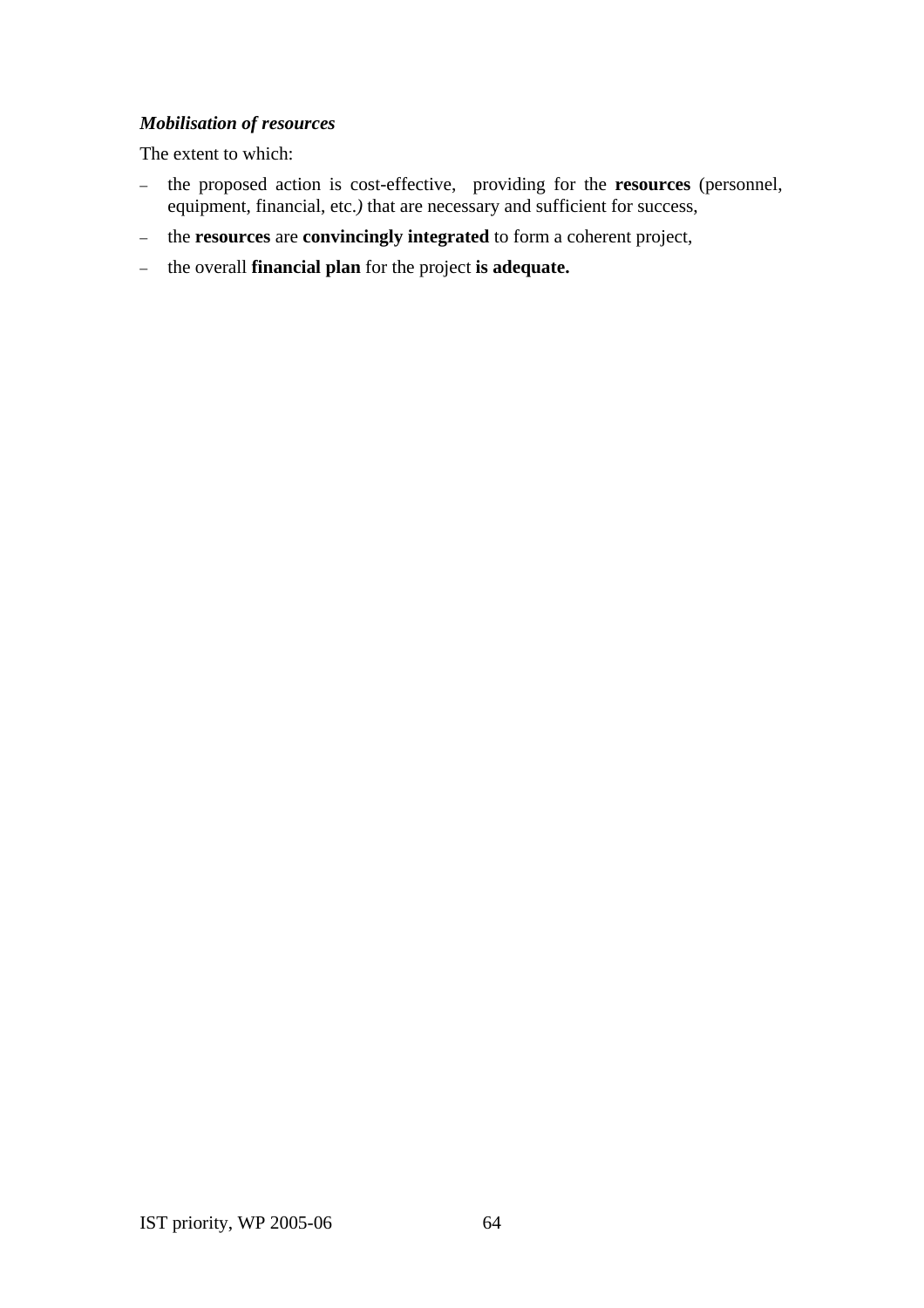## *3- Specific Support Actions*

### *Relevance to the objectives of the programme*

– the extent to which the proposed project **supports the scientific, technical, socioeconomic and policy objectives** of the Work Programme in the areas open for the particular call.

### *Quality of the support action*

The extent to which:

- the support action proposed represents **high quality work,**
- the proposed activities are sufficiently well-designed to support the programme objectives,
- the applicant(s) represent(s) a high level of competence in terms of professional qualifications and/or experience.

## *Potential impact*

The extent to which:

- the impact of the proposed work can best be achieved if carried out at European level,
- the impact will be significant in scientific, technological, socio-economic or policy terms,
- exploitation and/or dissemination plans are adequate to ensure **optimal use of the project results,** also beyond the participants in the support action.

### *Quality of the management*

The extent to which:

- the **project management** is demonstrably of high quality,
- there is a satisfactory plan for the **management of knowledge** (eg. dissemination, use, intellectual property) and for promoting innovation where relevant.

### *Mobilisation of resources*

The extent to which:

- the proposed action is cost-effective, providing for the **resources** (personnel, equipment, financial, etc.*)* that are necessary and sufficient for success,
- the **resources** are **convincingly integrated** to form a coherent project, if relevant,
- the overall **financial plan** for the project **is adequate.**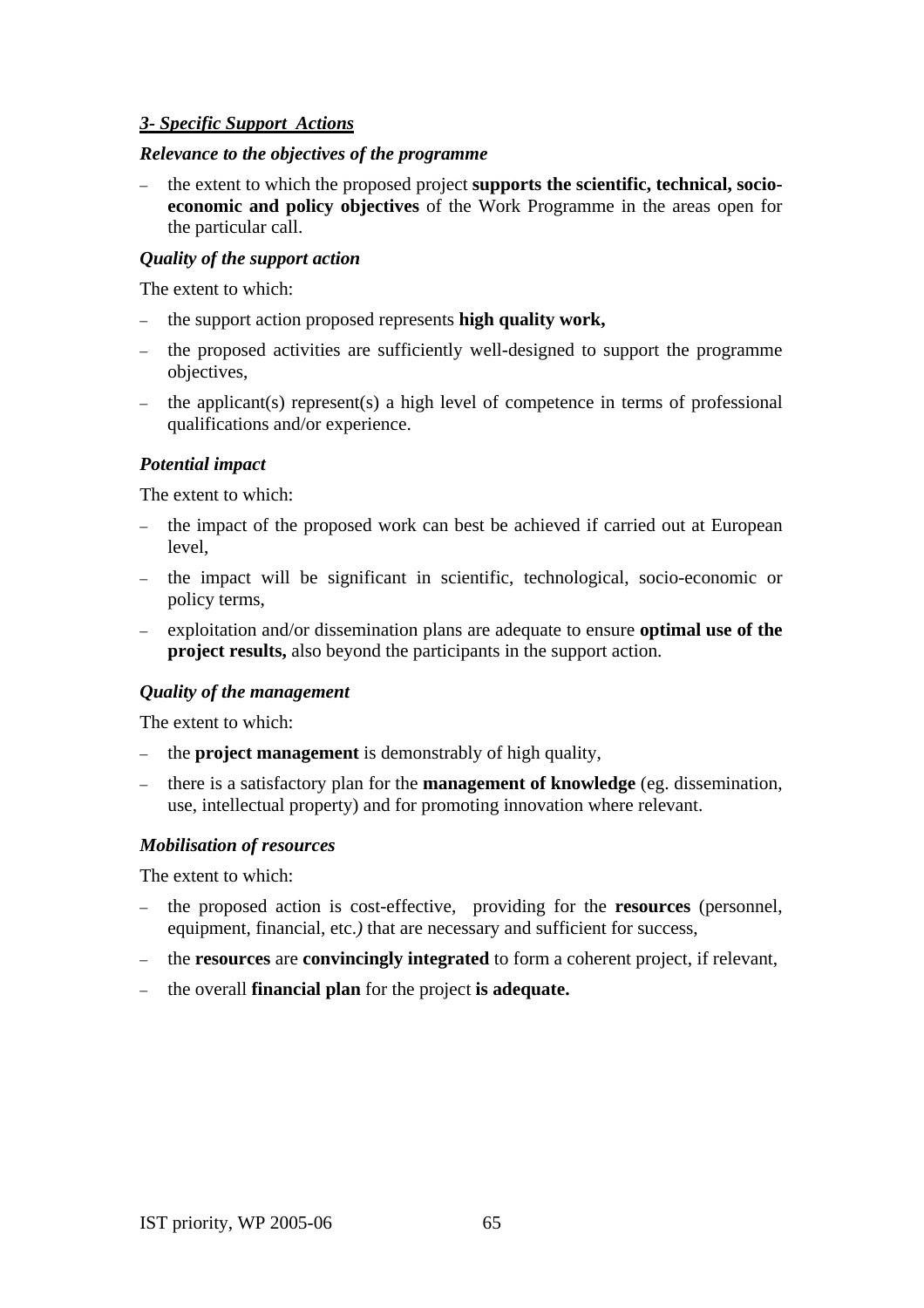# **5. Call Information**

# **IST Call 4**

- **1) Specific programme**: Integrating and Strengthening the European Research Area
- **2) Thematic priority/domain**: Information Society Technologies (IST)
- **3) Call title**: IST Call 4
- **4) Call identifier32**: FP6-2004-IST-4
- **5) Date of publication**<sup>33</sup>: 16 November 2004
- **6) Closure date(s)**<sup>34</sup>: **22 March 2005 at 17.00** (Brussels local time)

# **7) Total indicative budget35**: **1120 million Euro**

## **8) Areas and instruments**

Proposals are invited to address the following objectives:

| <b>Strategic Objectives 2005-06</b>                                            | <b>Instruments</b>                | Ratio New <sup>36</sup> /<br>Traditional <sup>37</sup><br><b>Instruments</b> | Indicative<br>Budget <sup>38</sup><br>(Million |
|--------------------------------------------------------------------------------|-----------------------------------|------------------------------------------------------------------------------|------------------------------------------------|
|                                                                                |                                   | $($ %)                                                                       | Euro)                                          |
| 2.4.1 Nanoelectronics                                                          | IPs, STREPs, CAs,<br><b>SSAs</b>  | 80/20                                                                        | 74                                             |
| for<br>devices<br>Technologies<br>and<br>2.4.2<br>micro/nano-scale integration | IPs, STREPs, CAs,<br><b>SSAs</b>  | 60/40                                                                        | 75                                             |
| 2.4.3 Towards a global dependability and<br>security framework                 | IPs, NoEs, STREPs,<br>CAs, SSAs   | 70/30                                                                        | 63                                             |
| 2.4.4 Broadband for All                                                        | IPs, NoEs, STREPs,<br><b>SSAs</b> | 65/35                                                                        | 65                                             |
| 2.4.5 Mobile and Wireless Systems and<br>Platforms Beyond 3G                   | IPs, NoEs, STREPs,<br><b>SSAs</b> | 65/35                                                                        | 138                                            |

 $32$  The call identifier shall be given in the published version of this call

 $33$  The Director-General responsible for the call may publish it up to one month prior to or after the envisaged date of publication

 $34$  Where the envisaged date of publication is anticipated or delayed (see footnote above), closure date(s) will be adjusted accordingly in the published call for proposals

 $35$  Any call budget information relating to 2005 is provided under the condition that the draft budget for that year is adopted, without adjustments, by the budgetary authority. Any call budget information relating to 2006 is provided as advance information only. A new financing decision to cover the 2006 budget will be requested at the appropriate time next year

<sup>&</sup>lt;sup>36</sup> New Instruments: IPs and NoEs

<sup>&</sup>lt;sup>37</sup> Traditional instruments: STREPs, SSAs and CAs

<sup>&</sup>lt;sup>38</sup> The amount accounts for 90% of the budget pre-allocated to the Strategic Objectives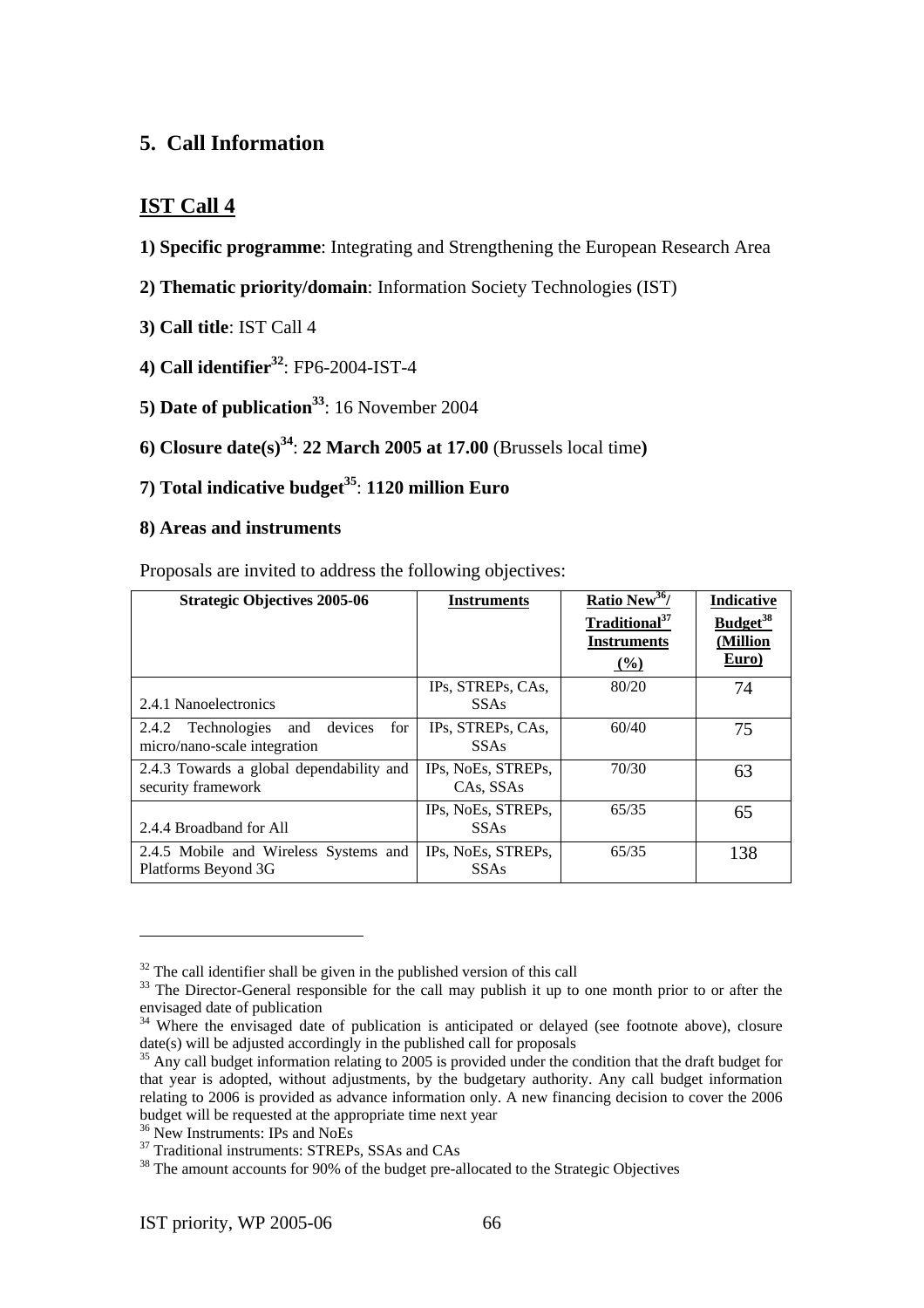| 2.4.6 Networked Audio Visual Systems<br>and Home Platforms                               | IPs, NoEs, STREPs,<br>CAs, SSAs   | 75/25 | 63  |
|------------------------------------------------------------------------------------------|-----------------------------------|-------|-----|
| 2.4.7<br>Semantic-based<br>Knowledge<br>and<br><b>Content Systems</b>                    | IPs, NoEs, STREPs,<br><b>SSAs</b> | 70/30 | 112 |
| 2.4.8 Cognitive Systems                                                                  | IPs, NoEs, STREPs,<br>CAs         | 65/35 | 45  |
| 2.4.9<br><b>ICT</b><br>Research<br>for<br>Innovative<br>Government                       | IPs, NoEs, STREPs,<br>SSAs, CAs   | 50/50 | 46  |
| 2.4.10 Technology-enhanced Learning                                                      | IPs, NoEs, STREPs,<br>CAs         | 70/30 | 54  |
| 2.4.11 Integrated biomedical information<br>for better health                            | IPs, STREPs, SSAs,<br>CAs         | 55/45 | 75  |
| $2.4.12$ eSafety – Co-operative Systems for<br>Road Transport                            | IPs, NoEs, STREPs,<br><b>SSAs</b> | 60/40 | 82  |
| 2.4.13 Strengthening the Integration of the<br>ICT research effort in an Enlarged Europe | <b>STREPs</b>                     | 0/100 | 63  |
| <b>FET Proactive Initiatives</b>                                                         |                                   |       | 54  |
| 2.3.4<br>Computing<br>Advanced<br>(viii)<br>Architectures                                | IPs, NoEs                         | 100/0 |     |
| in<br>2.3.4 (ix)Presence and<br>Interaction<br><b>Mixed Reality Environments</b>         | <b>IPs</b>                        | 100/0 |     |
| Situated<br>2.3.4<br>Autonomic<br>(x)<br>and<br>Communications                           | IPs, NoEs                         | 100/0 |     |

## **9) Minimum number of participants**<sup>39</sup>

| Instrument                | <b>Minimum number</b>                                                                |
|---------------------------|--------------------------------------------------------------------------------------|
| IPs, NoEs, STREPs and CAs | 3 independent legal entities from 3 different MS<br>or AS, with at least 2 MS or ACC |
| Specific support actions  | 1 legal entity                                                                       |

### **10) Restriction to participation:** none

**11) Consortium agreement:** participants in RTD actions resulting from this call are required to conclude a consortium agreement.

**12) Evaluation procedure**: the evaluation shall follow a one-stage procedure. Proposals will not be evaluated anonymously.

**13) Evaluation criteria:** see standard criteria in Annex B of this Work Programme and the section on evaluation criteria in Section 4 of this Work Programme.

**14) Indicative evaluation and selection delays:** evaluation results are estimated to be available within two months of the closure date.

 $39$  MS = Member States of the EU; AS (incl. ACC) = Associated States; ACC = Associated Candidate Countries. Any legal entity established in a Member State or Associated State and which is made up of the requested number of participants may be the sole participant in an indirect action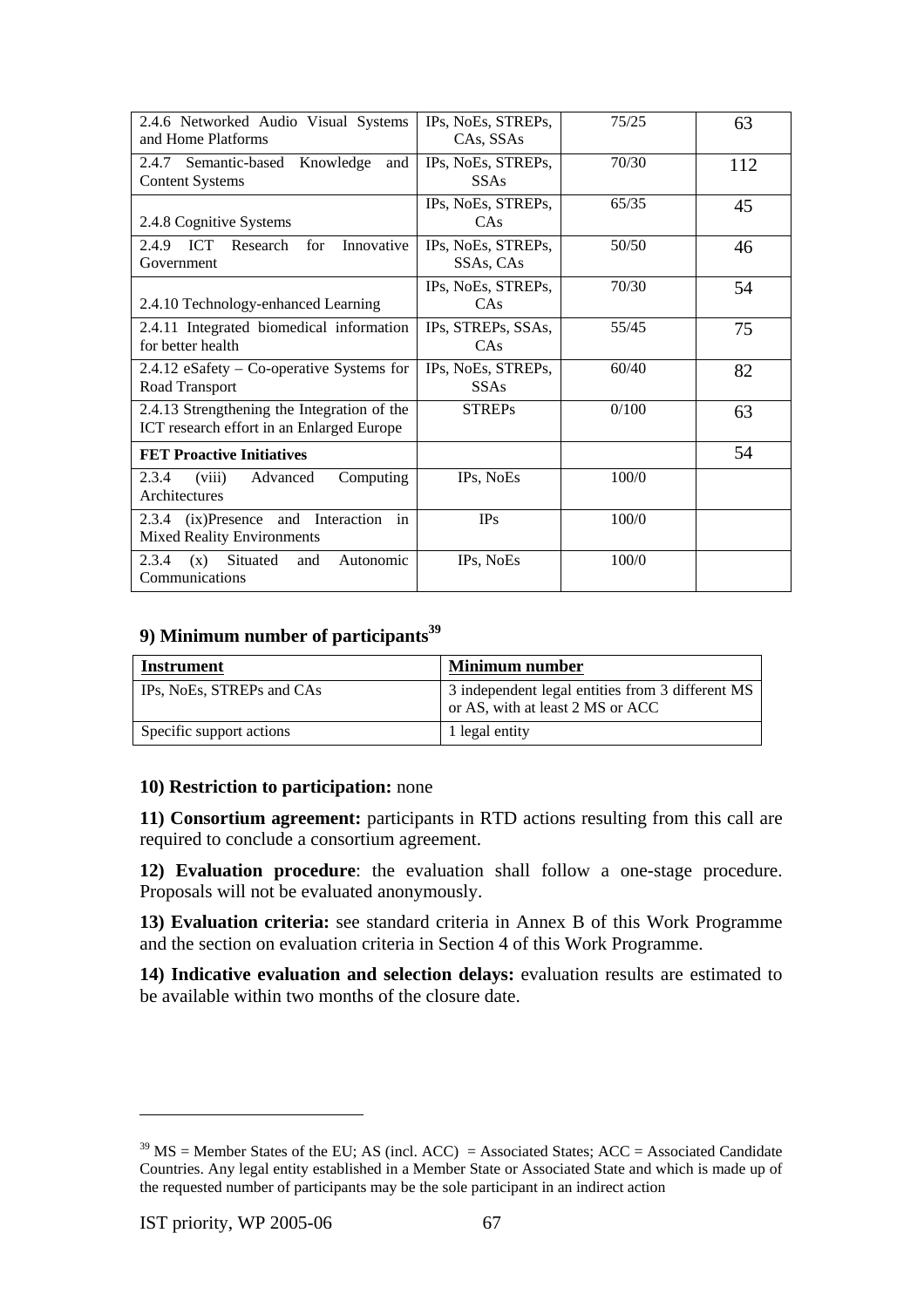## **IST Call 5**

- **1) Specific programme**: Integrating and Strengthening the European Research Area
- **2) Thematic priority/domain**: Information Society Technologies (IST)
- **3) Call title**: IST Call 5
- **4) Call identifier<sup>40</sup>: FP6-2004-IST-5**
- **5) Date of publication**<sup>41</sup>: 17 May 2005
- **6) Closure date(s)<sup>42</sup>: 21 September 2005 at 17.00 (Brussels local time)**
- **7**) **Total indicative budget<sup>43</sup>: 638 million Euro**

### **8) Areas and instruments**

Proposals are invited to address the following objectives:

| <b>Strategic Objectives 2005-06</b>                       | <b>Instruments</b>               | Ratio New <sup>44</sup> /<br>Traditional <sup>45</sup><br><b>Instruments</b> | Indicative<br>Budget <sup>46</sup><br>(Million |
|-----------------------------------------------------------|----------------------------------|------------------------------------------------------------------------------|------------------------------------------------|
|                                                           |                                  | $($ %)                                                                       | Euro)                                          |
| 2.5.1 Photonic components                                 | IPs, STREPs, CAs,<br><b>SSAs</b> | 65/35                                                                        | 47                                             |
| 2.5.2 Micro/nano based sub-systems                        | IPs, STREPs, CAs,<br><b>SSAs</b> | 70/30                                                                        | 58                                             |
| 2.5.3 Embedded Systems                                    | IPs, NoEs, STREPs,<br>SSAs, CAs  | 60/40                                                                        | 68                                             |
| 2.5.4 Advanced Grid Technologies,<br>Systems and Services | IPs, STREPs, SSAs,<br>CAs        | 70/30                                                                        | 62                                             |
| 2.5.5 Software and Services                               | IPs, NoEs, STREPs,<br>SSAs, CAs  | 60/40                                                                        | 67                                             |
| 2.5.6 Research networking testbeds                        | IPs, NoEs, STREPs,<br>SSAs, CAs  | 65/35                                                                        | 18                                             |
| 2.5.7 Multimodal Interfaces                               | IPs, STREPs                      | 60/40                                                                        | 54                                             |

<sup>40</sup> The call identifier shall be given in the published version of this call

<sup>44</sup> New Instruments: IPs and NoEs

 $41$  The Director-General responsible for the call may publish it up to one month prior to or after the envisaged date of publication

 $42$  Where the envisaged date of publication is anticipated or delayed (see footnote above), closure date(s) will be adjusted accordingly in the published call for proposals

 $43$  Any call budget information relating to 2005 is provided under the condition that the draft budget for that year is adopted, without adjustments, by the budgetary authority. Any call budget information relating to 2006 is provided as advance information only. A new financing decision to cover the 2006 budget will be requested at the appropriate time next year

<sup>45</sup> Traditional instruments: STREPs, SSAs and CAs

<sup>&</sup>lt;sup>46</sup> The amount accounts for 90% of the budget pre-allocated to the Strategic Objectives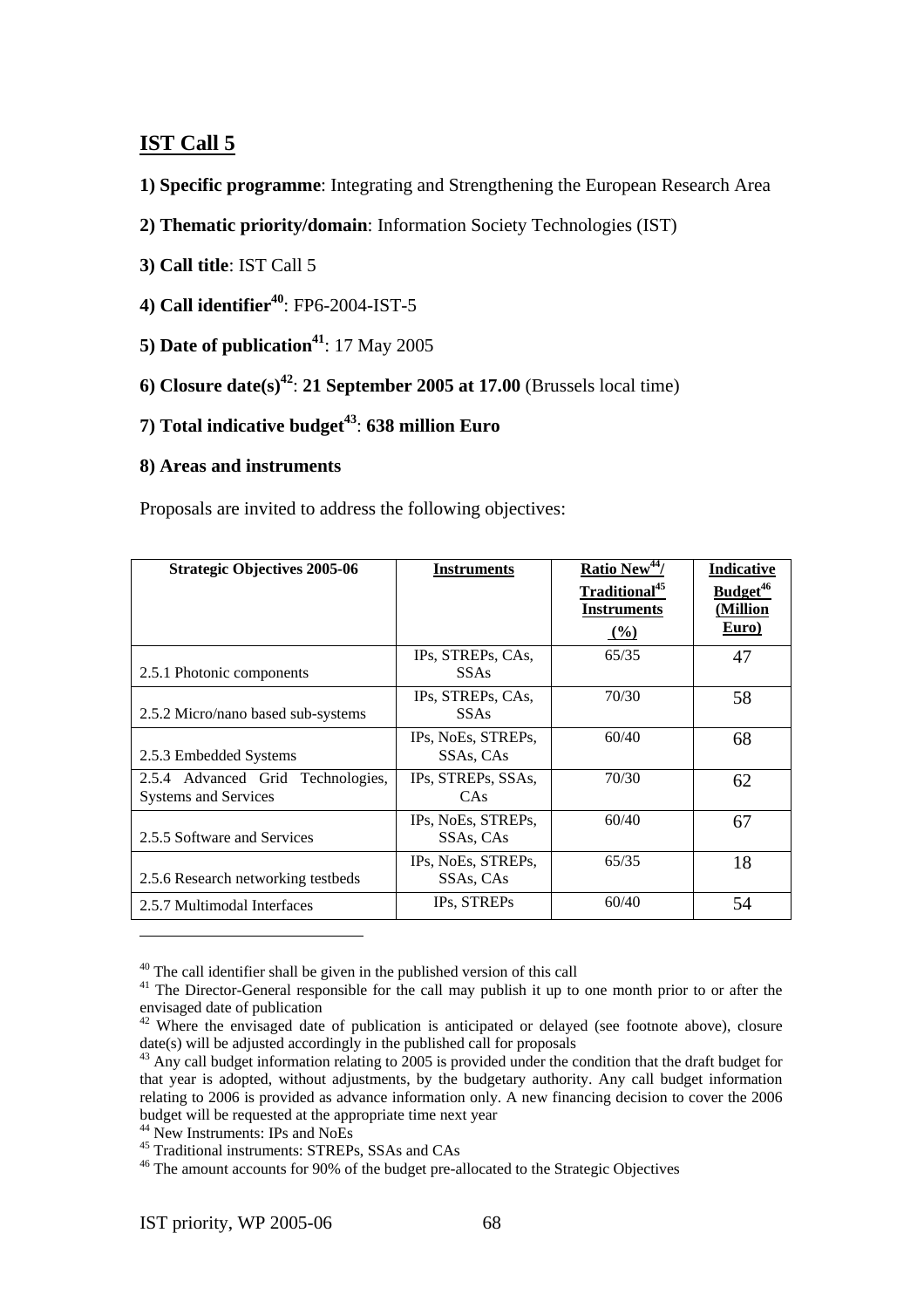| 2.5.8 ICT for Networked Businesses                                          | IPs, NoEs, STREPs,<br>CAs, SSAs  | 55/45 | 46 |
|-----------------------------------------------------------------------------|----------------------------------|-------|----|
| 2.5.9<br>Collaborative<br>Working<br>Environments                           | IPs, STREPs, SSAs,<br>CAs        | 70/30 | 40 |
| 2.5.10 Access to and preservation of<br>cultural and scientific resources   | IPs, STREPs, CAs                 | 40/60 | 36 |
| 2.5.11 eInclusion                                                           | IPs, STREPs, CAs,<br><b>SSAs</b> | 50/50 | 29 |
| 2.5.12 ICT for Environmental Risk<br>Management                             | IPs, STREPs, CAs,<br><b>SSAs</b> | 60/40 | 40 |
| FET Proactive Initiative                                                    |                                  |       | 9  |
| 2.3.4<br>Simulating<br>Emergent<br>$(x_i)$<br>Properties in Complex Systems | <b>STREPs</b>                    | 0/100 |    |

# **9) Minimum number of participants<sup>47</sup>**

| Instrument                | <b>Minimum</b> number                                                                |
|---------------------------|--------------------------------------------------------------------------------------|
| IPs, NoEs, STREPs and CAs | 3 independent legal entities from 3 different MS<br>or AS, with at least 2 MS or ACC |
| Specific support actions  | 1 legal entity                                                                       |

## **10) Restriction to participation:** none.

**11) Consortium agreement**: participants in RTD actions resulting from this call are required to conclude a consortium agreement.

**12) Evaluation procedure**: the evaluation shall follow a one-stage procedure. Proposals will not be evaluated anonymously.

**13) Evaluation criteria:** see standard criteria in Annex B of this Work Programme and the section on evaluation criteria in Section 4 of this Work Programme.

**14) Indicative evaluation and selection delays:** evaluation results are estimated to be available within two months of the closure date.

<sup>&</sup>lt;sup>47</sup> MS = Member States of the EU; AS (incl. ACC) = Associated States; ACC = Associated Candidate Countries. Any legal entity established in a Member State or Associated State and which is made up of the requested number of participants may be the sole participant in an indirect action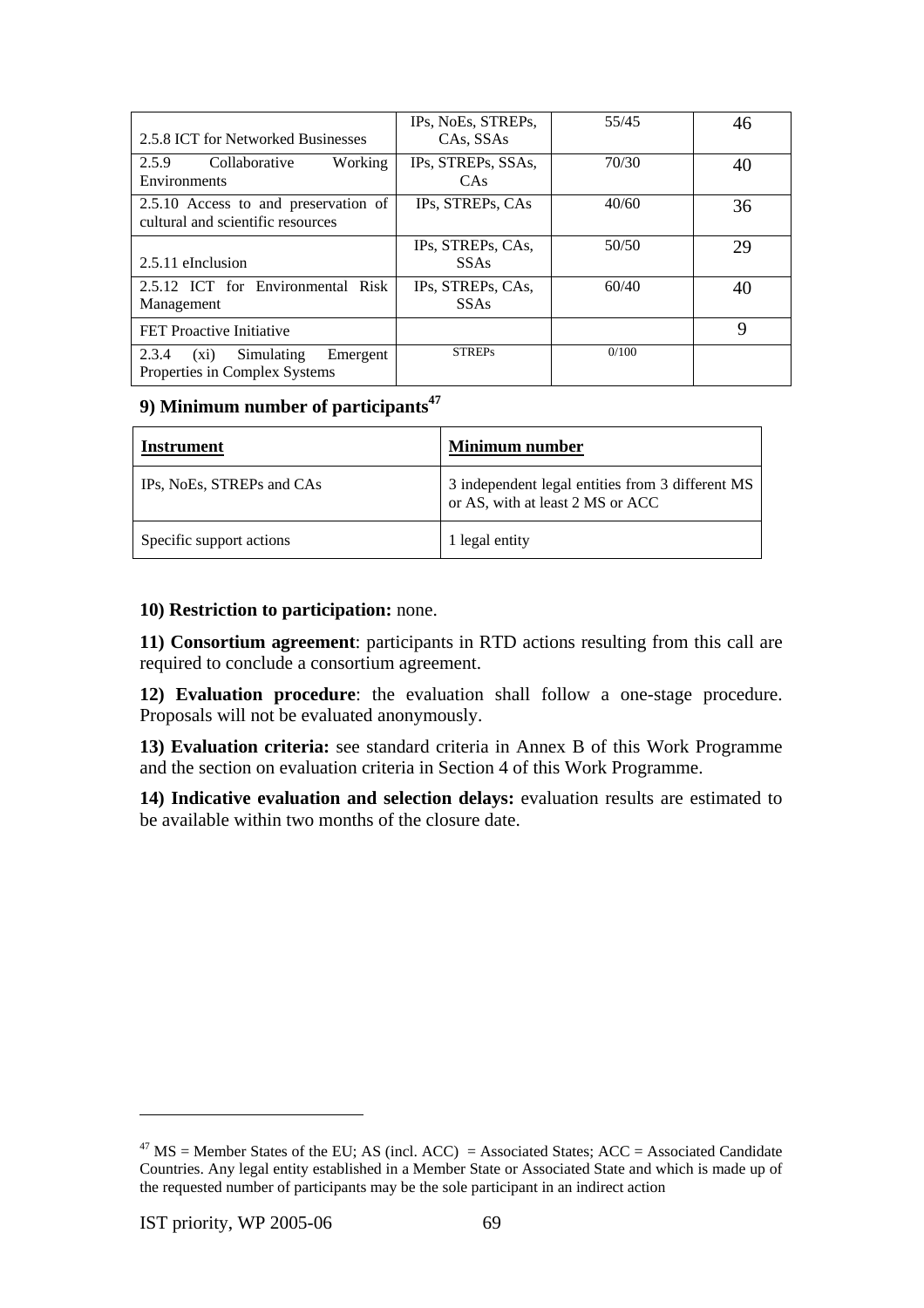# **Continuous Submission Call (extension of call FP6-2002-IST-C)**

**1) Specific programme**: Integrating and Strengthening the European Research Area

**2) Thematic priority/domain**: Information Society Technologies (IST)

**3) Call title**: Future and Emerging Technologies – Open Domain (Continuous Submission)

**4) Call identifier48**: FP6-2002-IST-C

**5) Date of publication<sup>49</sup>: 16 November 2004** 

**6) Closure date(s)50**: 20 September 2005 at 17.00 (Brussels local time) for CA, SSA proposals and for *short* STREP proposals.. The final cut-off date for submission of *full* STREP proposals, following a successful *short* proposal, is 14 February 2006.

**7) Total indicative budget<sup>51</sup>**: the budget of 60 million Euro indicated in Call FP6- 2002-IST-C, which is expected to be committed for successful proposals submitted by the cut-off dates up to and including 14 September 2004, is supplemented with an additional 60 million Euro<sup>52</sup> (to cover CA, SSA and STREP *full* proposals submitted by the cut-off/closure dates of 5 January 2005, 10 May 2005 and 20 September 2005 and STREP *full* proposals submitted by the cut-off date of 14 February 2006). Indicatively, the additional budget will be evenly spread among these four cut-off dates.

### **8) Areas and instruments**

The domain is open for actions using the following instruments:

| <b>Objective</b> | Instrument(s)     |
|------------------|-------------------|
| FET Open         | STREPs, CAs, SSAs |

<sup>&</sup>lt;sup>48</sup> The call identifier shall be given in the published version of this call

<sup>&</sup>lt;sup>49</sup> The Director-General responsible for the call may publish it up to one month prior to or after the envisaged date of publication

<sup>&</sup>lt;sup>50</sup> Where the envisaged date of publication is anticipated or delayed (see footnote above), closure date(s) will be adjusted accordingly in the published call for proposals

 $^{51}$  Any call budget information relating to 2005 is provided under the condition that the draft budget for that year is adopted, without adjustments, by the budgetary authority. Any call budget information relating to 2006 is provided as advance information only. A new financing decision to cover the 2006 budget will be requested at the appropriate time next year

 $52$  The amount for FET Open accounts for 100% of the pre-allocated budget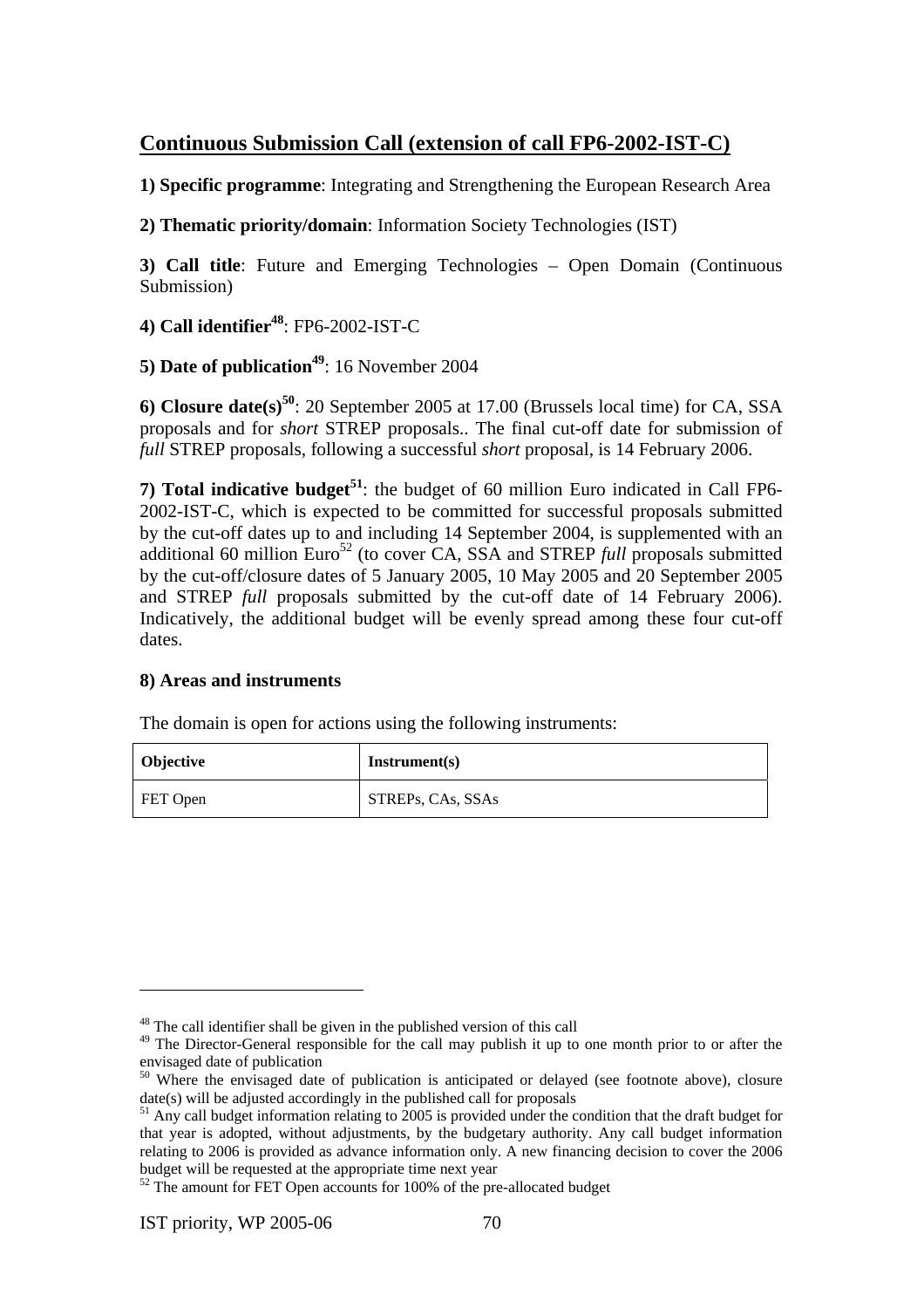### **9) Minimum number of participants**<sup>53</sup>

| Instrument               | <b>Minimum number</b>                                                                |
|--------------------------|--------------------------------------------------------------------------------------|
| STREPs and CAs           | 3 independent legal entities from 3 different MS or AS, with<br>at least 2 MS or ACC |
| Specific support actions | 1 legal entity                                                                       |

#### **10) Restriction to participation:** none

#### **11) Consortium agreement**

It is not mandatory that participants in RTD actions resulting from this call conclude a consortium agreement although such agreements are strongly recommended.

### **12) Evaluation procedure**:

- proposals for STREPs have to be submitted in two stages: first a *short* proposal of maximum five pages is submitted describing the key objectives and motivation for the proposed work. Final closing date for the submission of *short* STREP proposals is 20 September 2005,
- *short* proposals are evaluated anonymously as they come in with the help of remote evaluators,
- if the short proposal is successful, the proposers are invited to submit a *full* proposal by a specified cut-off date. Proposers of successful *short* proposals will be given at least two months for preparing full proposals. The evaluation of *full* proposals is not anonymous and is carried out through a combination of remote evaluation and panels of experts that convene in Brussels,
- proposals for CAs and SSAs are submitted in one stage and will not be evaluated anonymously. Final closing date for the submission of CAs and SSAs is 20 September 2005,
- cut-off dates for the submission of the *full* proposals for STREPs (second stage) in 2005 and 2006: 5 January 2005, 10 May 2005, 20 September 2005 and 14 February 2006.

**13) Evaluation criteria:** see the criteria for FET Open in the section on evaluation criteria in paragraph 4.3 of this Work Programme and the weights and thresholds below.

### **14) Indicative evaluation and selection delays**

- Evaluation results for *short* proposals: two months from a proposal's reception;
- Evaluation results for *full* proposals: two months from the cut-off or closure date.

 $53$  MS = Member States of the EU; AS (incl. ACC) = Associated States; ACC = Associated Candidate Countries. Any legal entity established in a Member State or Associated State and which is made up of the requested number of participants may be the sole participant in an indirect action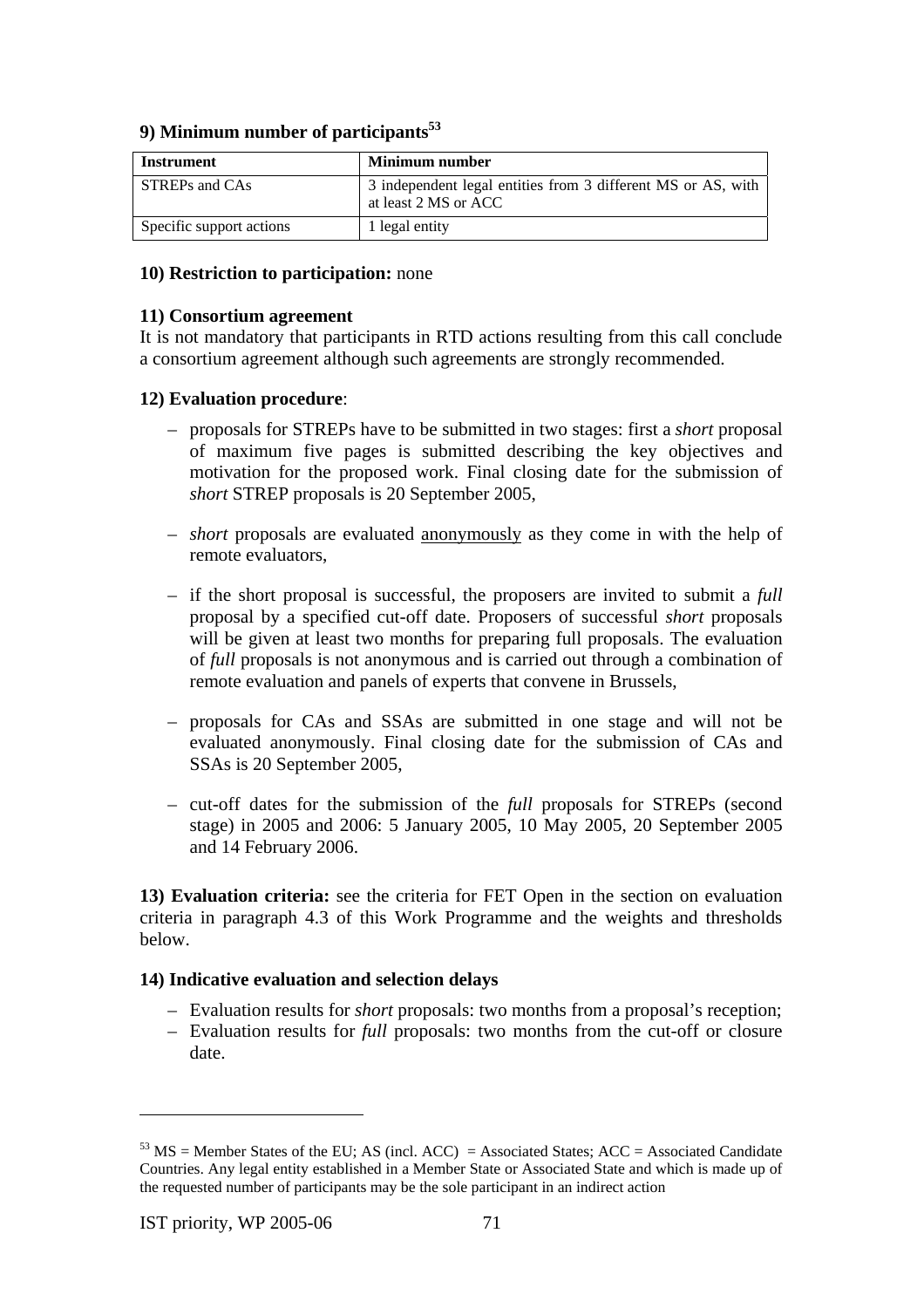## *Weights and thresholds for FET Open*

#### **Specific Targeted Research Projects**

#### **SHORT PROPOSALS**

| Criteria         | Relevance to the objectives<br>of the programme | <b>Potential Impact</b> | <b>S&amp;T excellence</b> | Quality of the<br>consortium | Quality of the<br>management | <b>Mobilisation</b><br>of resources | <b>Overall</b> |
|------------------|-------------------------------------------------|-------------------------|---------------------------|------------------------------|------------------------------|-------------------------------------|----------------|
| Weight           | 30                                              | 30                      | 30                        |                              |                              | 10                                  |                |
| <b>Threshold</b> |                                                 |                         |                           |                              |                              |                                     | 3.5            |

#### **FULL PROPOSALS**

| Weight         | $\sim$<br>◡ |  |  |  |
|----------------|-------------|--|--|--|
| Threshold<br>. |             |  |  |  |

#### **Coordination Actions**

| Criteria         | Relevance to the objectives<br>of the programme | Quality of the<br>coordination | <b>Potential impact</b> | <b>Quality of the</b><br>consortium | Quality of the I<br>management | <b>Mobilisation</b><br>of resources | overall |
|------------------|-------------------------------------------------|--------------------------------|-------------------------|-------------------------------------|--------------------------------|-------------------------------------|---------|
| Weight           | 10                                              | 20                             | ບບ                      | 20                                  |                                | 10                                  |         |
| <b>Threshold</b> |                                                 |                                |                         |                                     |                                |                                     | 3.5     |

#### **Specific Support Actions**

| Criteria         | Support to the objectives<br>of the Programme | Quality of the<br>support action | <b>Potential impact</b> | Quality of the<br>management | Mobilisation<br>of resources | Overall |  |
|------------------|-----------------------------------------------|----------------------------------|-------------------------|------------------------------|------------------------------|---------|--|
| Weight           | ١U                                            | 20                               | 40                      | 20                           | 10                           |         |  |
| <b>Threshold</b> |                                               |                                  |                         |                              |                              | 3.5     |  |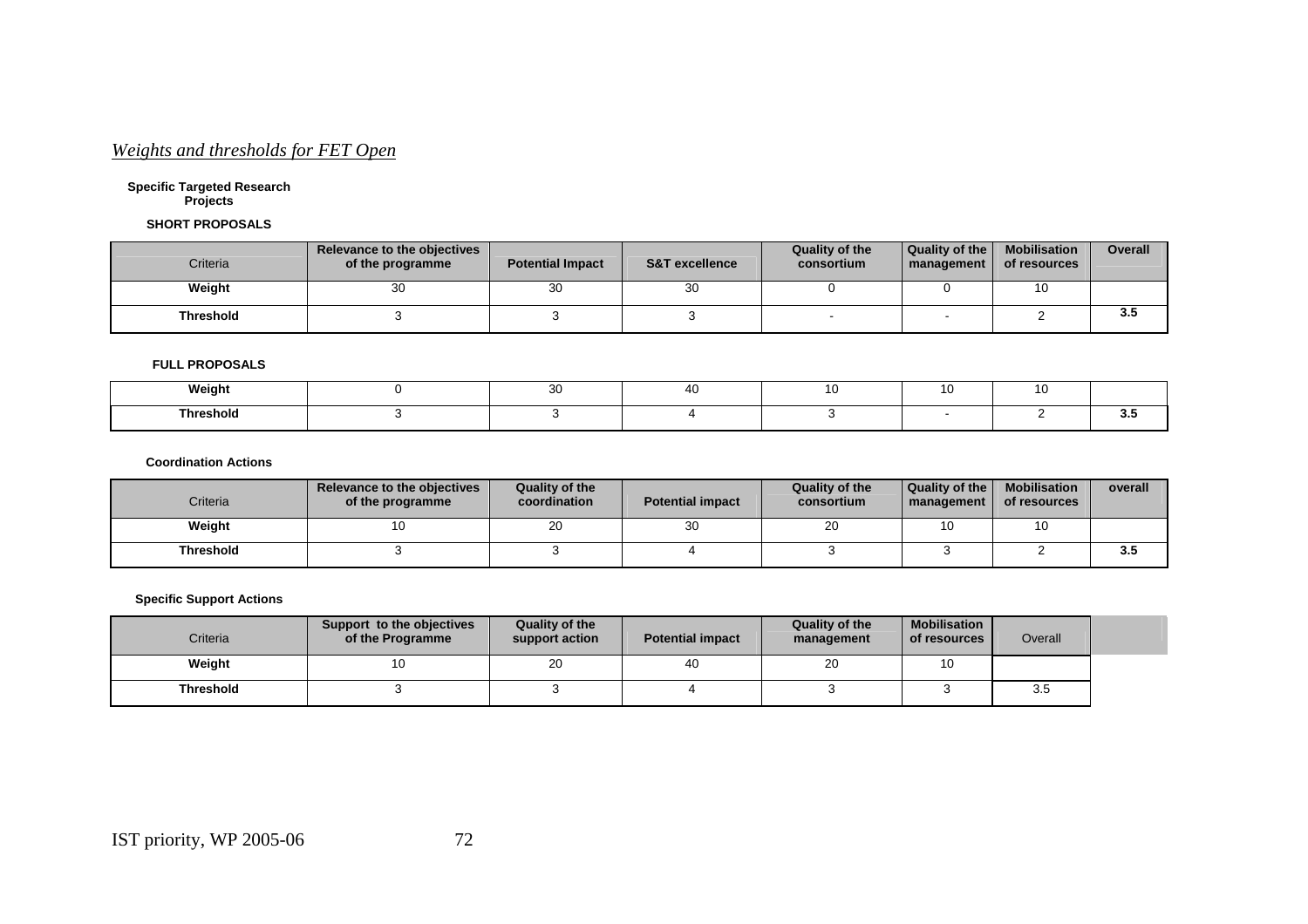# **Glossary**

| 3D                     | Three Dimensional                                                                                                                                                                                                                                                                                                                                                                                                                                                                                                                                                                                                                                                                                  |
|------------------------|----------------------------------------------------------------------------------------------------------------------------------------------------------------------------------------------------------------------------------------------------------------------------------------------------------------------------------------------------------------------------------------------------------------------------------------------------------------------------------------------------------------------------------------------------------------------------------------------------------------------------------------------------------------------------------------------------|
| 3 <sub>G</sub>         | Third Generation mobile and wireless communications                                                                                                                                                                                                                                                                                                                                                                                                                                                                                                                                                                                                                                                |
| "Ambient Intelligence" | A concept in IST that presents what should come beyond the current<br>"keyboard and screen" interfaces to enable ALL citizens to access IST<br>services wherever they are, whenever they want, and in the form that is<br>most natural for them. It involves new technologies and applications both<br>for the access to, and for the provision of applications and services. It calls<br>for the development of multi-sensorial interfaces which are supported by<br>computing and networking technologies present everywhere and embedded<br>in everyday objects. It also requires new tools and business models for<br>service development and provision and for content creation and delivery. |
| CAs                    | Coordination actions                                                                                                                                                                                                                                                                                                                                                                                                                                                                                                                                                                                                                                                                               |
| Call for Proposals     | As published in the Official Journal. Opens parts of the workprogramme<br>for proposals, indicating what types of actions (RTD projects,<br>Accompanying actions etc.) are required. A provisional timetable for such<br>Calls is included in the workprogramme                                                                                                                                                                                                                                                                                                                                                                                                                                    |
| <b>CMOS</b>            | Complementary metal-oxide semiconductor                                                                                                                                                                                                                                                                                                                                                                                                                                                                                                                                                                                                                                                            |
| <b>COST</b>            | Coopération européenne dans le domaine de la recherche scientifique et<br>technique                                                                                                                                                                                                                                                                                                                                                                                                                                                                                                                                                                                                                |
| <b>DVB</b>             | <b>Digital Video Broadcasting</b>                                                                                                                                                                                                                                                                                                                                                                                                                                                                                                                                                                                                                                                                  |
| EC                     | European Commission (europa.eu.int)                                                                                                                                                                                                                                                                                                                                                                                                                                                                                                                                                                                                                                                                |
| <b>ESA</b>             | European Space Agency (www.estec.esa.nl)                                                                                                                                                                                                                                                                                                                                                                                                                                                                                                                                                                                                                                                           |
| <b>ETSI</b>            | European Telecommunications Standards Institute (www.etsi.org)                                                                                                                                                                                                                                                                                                                                                                                                                                                                                                                                                                                                                                     |
| EU                     | European Union                                                                                                                                                                                                                                                                                                                                                                                                                                                                                                                                                                                                                                                                                     |
| <b>EUREKA</b>          | A Europe-wide Network for Industrial R&D (www.eureka.be)                                                                                                                                                                                                                                                                                                                                                                                                                                                                                                                                                                                                                                           |
| Evaluation             | The process by which proposals are retained with a view to selection as<br>projects, or are not retained Evaluation is conducted through the<br>application of Evaluation Criteria identified in the Workprogramme.                                                                                                                                                                                                                                                                                                                                                                                                                                                                                |
| <b>FET</b>             | Future and Emerging Technologies                                                                                                                                                                                                                                                                                                                                                                                                                                                                                                                                                                                                                                                                   |
| <b>FP</b>              | Framework Programme (EU – Sixth FP is FP6, etc – www.cordis.lu)                                                                                                                                                                                                                                                                                                                                                                                                                                                                                                                                                                                                                                    |
| Galileo                | A constellation of 24 to 30 Medium Earth Orbit (MEO) Satellites<br>supporting a Global Navigation service. This primary vocation will, in<br>time, permit the development of various Value Added Services.                                                                                                                                                                                                                                                                                                                                                                                                                                                                                         |
| GMES:                  | Global Monitoring for Environment and Security - http://gmes.jrc.it/                                                                                                                                                                                                                                                                                                                                                                                                                                                                                                                                                                                                                               |
| GPRS                   | General Packet Radio Service                                                                                                                                                                                                                                                                                                                                                                                                                                                                                                                                                                                                                                                                       |
| <b>HFSP</b>            | Human Frontier Science Program (www.hfsp.org)                                                                                                                                                                                                                                                                                                                                                                                                                                                                                                                                                                                                                                                      |
| <b>ICT</b>             | Information and communications technologies                                                                                                                                                                                                                                                                                                                                                                                                                                                                                                                                                                                                                                                        |
| <b>IETF</b>            | Internet Engineering Task Force (www.ietf.org)                                                                                                                                                                                                                                                                                                                                                                                                                                                                                                                                                                                                                                                     |
| <b>IMS</b>             | Intelligent Manufacturing Systems Initiative (http://www.ims.org/)                                                                                                                                                                                                                                                                                                                                                                                                                                                                                                                                                                                                                                 |
| IP                     | <b>Internet Protocol</b>                                                                                                                                                                                                                                                                                                                                                                                                                                                                                                                                                                                                                                                                           |
| IP                     | Intellectual Property (in the context of Micro- and Opto-electronics)                                                                                                                                                                                                                                                                                                                                                                                                                                                                                                                                                                                                                              |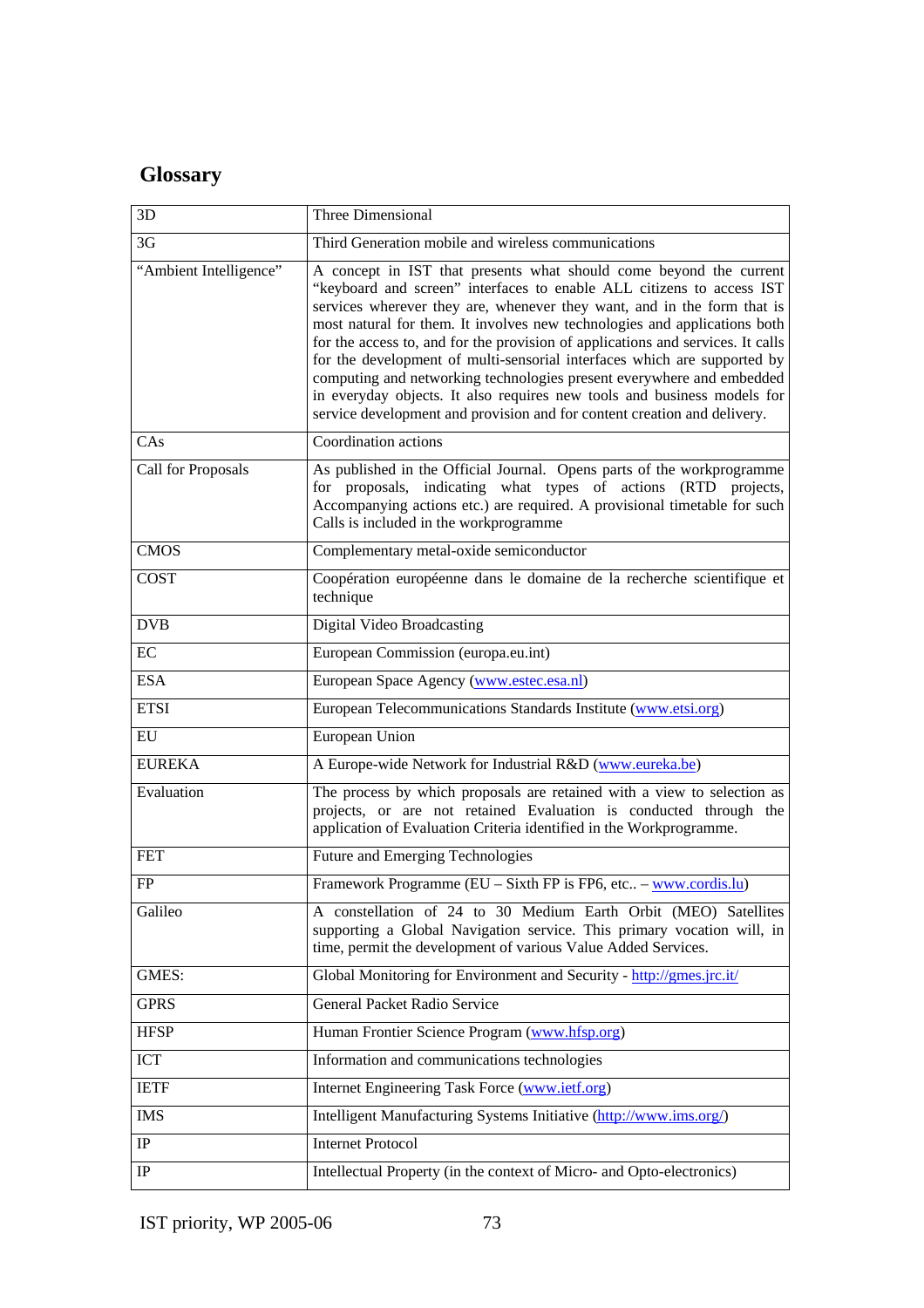| <b>IPR</b>              | <b>Intellectual Property Rights</b>                                                                                                   |
|-------------------------|---------------------------------------------------------------------------------------------------------------------------------------|
| IPs                     | <b>Integrated Projects</b>                                                                                                            |
| IP <sub>v</sub> 6       | Internet Protocol version 6                                                                                                           |
| <b>ISO</b>              | International Standard Organisation - http://www.iso.org                                                                              |
| <b>IST</b>              | Information Society Technologies.                                                                                                     |
| <b>ISTAG</b>            | <b>Information Society Technologies Advisory Group</b>                                                                                |
| <b>ISTC</b>             | <b>Information Society Technologies Committee</b>                                                                                     |
| <b>ITU</b>              | International Telecommunications Union (www.itu.org)                                                                                  |
| <b>JRC</b>              | Joint Research Centre (EC)                                                                                                            |
| <b>MOEMS</b>            | micro-opto-electro-mechanical                                                                                                         |
| New Instruments         | Correspond to Integrated Projects (IPs) and Networks of Excellence<br>(NoEs) both of which are new instruments in FP6                 |
| <b>NoEs</b>             | Networks of Excellence                                                                                                                |
| <b>NSF</b>              | National Science Foundation (http://212.208.8.14/nsf.htm)                                                                             |
| <b>OECD</b>             | Organisation<br>for<br>Economic<br>Co-operation<br>Development<br>and<br>(www.oecd.org)                                               |
| OMG                     | Object Management Group (www.omg.org)                                                                                                 |
| QoS                     | Quality of Service                                                                                                                    |
| RF                      | Radio Frequency                                                                                                                       |
| RTD (R&D)               | Research and Technology Development.                                                                                                  |
| <b>SiP</b>              | System in Package                                                                                                                     |
| <b>SOC</b>              | Systems on a- Chip                                                                                                                    |
| <b>SSAs</b>             | <b>Specific Support Actions</b>                                                                                                       |
| <b>STREPs</b>           | Specific Targeted Research Projects                                                                                                   |
| <b>S-UMTS</b>           | Satellite-Universal Mobile Telecommunications System                                                                                  |
| Traditional instruments | These are the Specific Targeted Research Projects (STREPs), the<br>Coordination Actions (CAs) and the Specific Support Actions (SSAs) |
| <b>UMTS</b>             | Universal Mobile Telecommunications System                                                                                            |
| <b>VR</b>               | Virtual reality                                                                                                                       |
| W3C                     | World-Wide Web Consortium                                                                                                             |
| <b>WAP</b>              | <b>Wireless Application Protocol</b>                                                                                                  |
| <b>WDM</b>              | <b>Wavelength Division Multiplexing</b>                                                                                               |
| <b>XML</b>              | Extensible mark-up language                                                                                                           |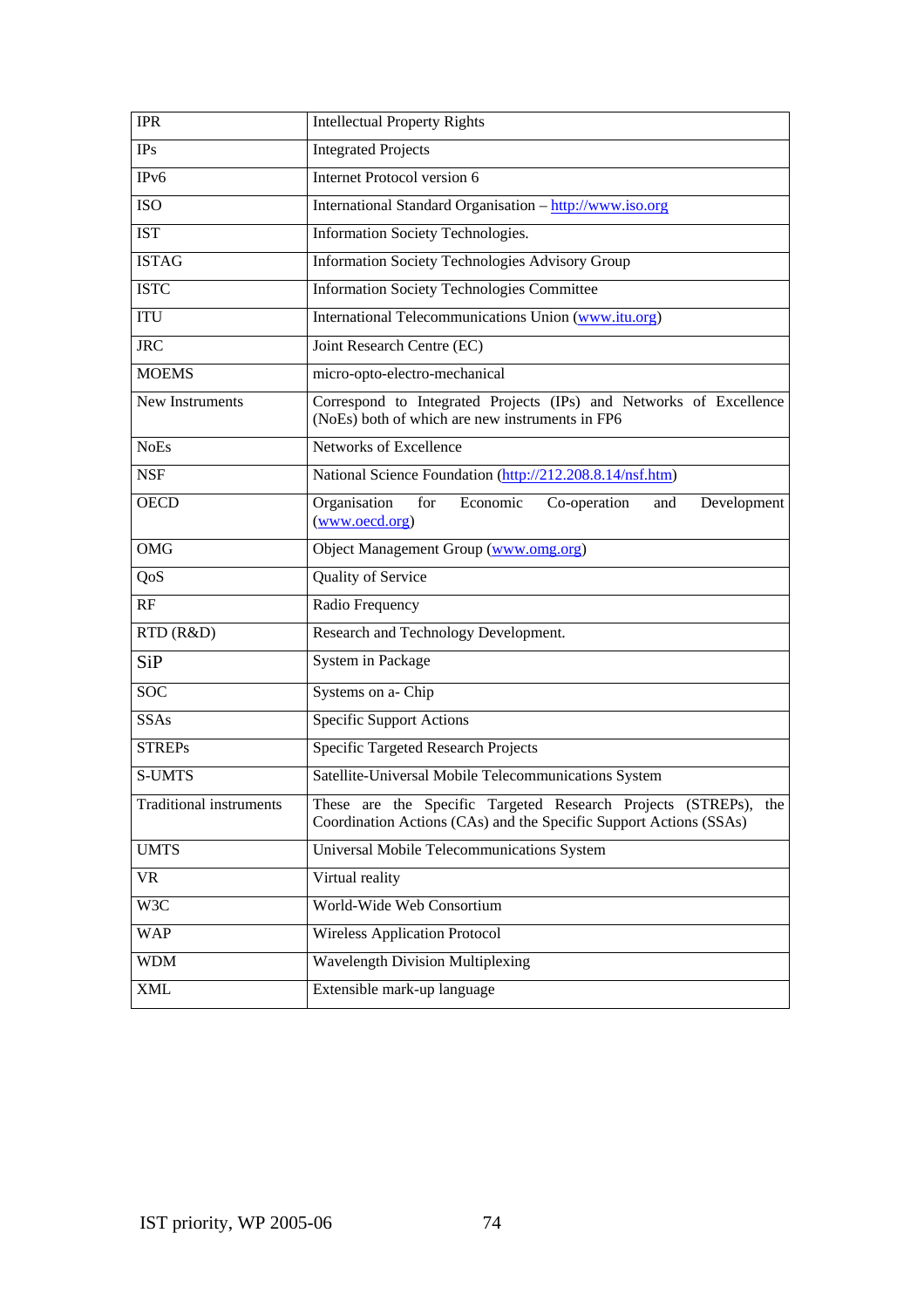## **ANNEXES**

#### *Annex 1:* **General Introduction to the Work Programme of the Specific Programme "Integrating and strengthening the European Research Area"**

The IST priority is one of the thematic priorities of the specific programme on "Integrating and strengthening the European Research Area". The IST Work Programme described above is extracted from the entire Work Programme of this specific programme. The general introduction to the entire Work Programme is provided below. It presents the general context and framework for RTD activities in the sixth Framework Programme.

#### **1. General**

Following the adoption of the specific programme for research, technological development and demonstration: "Integrating and strengthening the European Research Area<sup> $154$ </sup> and the rules of participation and dissemination<sup>55</sup> under the EC Treaty, the Commission adopted and updated as appropriate, with the assistance of the programme committee, this work programme which sets out in greater detail the objectives and technological priorities and the timetable for implementation of the specific programme.

As regards the **Priority Thematic Areas of Research**, integrated projects and networks of excellence are recognised as being an overall priority means to attain the objectives of critical mass, integration of the research capacities, management simplification and European added value.

These instruments are being used in each theme and, where deemed appropriate, as a priority means, while maintaining the use of specific targeted projects and co-ordination actions.

In terms of participation of the Community in programmes undertaken by several Member States (Article 169 of the Treaty), this is only foreseen, at this stage, in the priority thematic area of research addressing 'Life sciences, genomics and biotechnology for health'.

More information on the provisions for implementing the new instruments (integrated projects and networks of excellence) is available on Cordis (*http://www.cordis.lu/fp6/instruments.htm)*.

Regarding research activities in areas involving **Specific Activities Covering a Wider Field of Research**, these are being implemented, at this stage, using specific targeted research projects, co-ordination actions, and specific research projects for small and medium sized enterprises (SMEs).

 $\overline{a}$ 

IST priority, WP 2005-06 75

<sup>54</sup> OJ L 294, 29.10.2002, p. 1.

<sup>55</sup> OJ L 355, 30.12.2002, p. 23.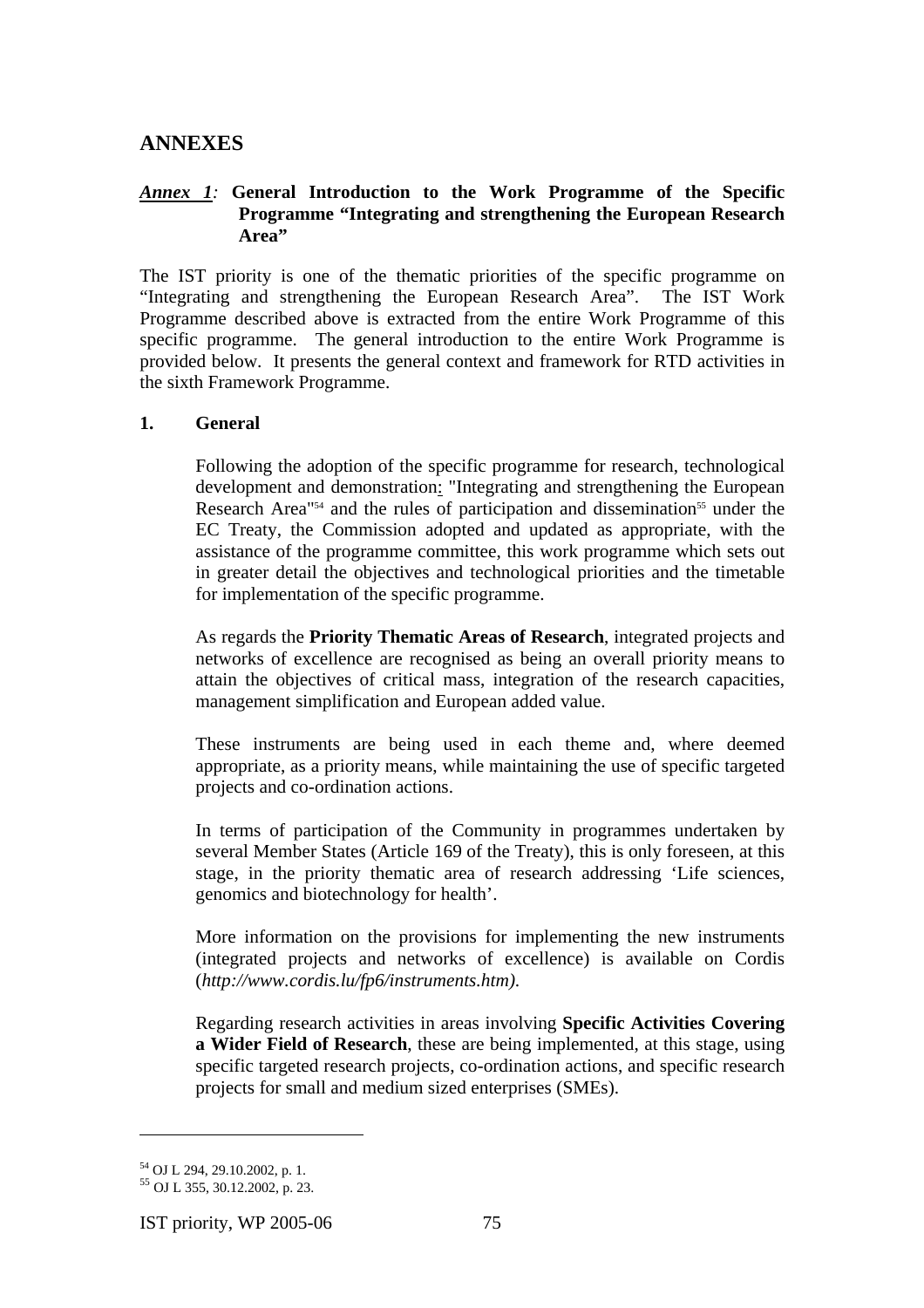Concerning **Strengthening the Foundations of the European Research Area**, the implementation is mostly done through specific targeted research projects, specific support actions, and co-ordination actions.

Specific support actions, including calls for tender, and co-ordination actions may be applied throughout the programme.

In updating this work programme, the Commission has relied on advice mainly from advisory groups. More information on the list of members of the advisory groups is available on Cordis. These groups of independent highlevel experts have been set up to advise on the implementation of Community research policy. The experts are renowned for their knowledge, skills and toplevel experience in the field or regarding the issues to be dealt with by the groups.

#### **2. Scope of Work Programme**

The scope of this work programme corresponds to that defined in the specific programme. The calls for proposals planned within this work programme are those foreseen to close in 2004 and 2005 along with, in many cases, an indication of those calls intended to close in 2006. Annex A gives an overview of these calls.

#### **3. Cross Cutting Issues**

There are several issues that are important to all parts of the work programme. These are addressed here and, as appropriate, elaborated in the various parts. Please note that the work related to statistics in this work programme will be implemented in close co-operation with EUROSTAT, in particular the parts relating to the priority thematic areas "Information society technologies" and "Citizens and governance in a knowledge-based society", as well as the part addressing policy-oriented research under the heading "Specific activities covering a wider field of research".

- a) This work programme places special emphasis on the needs of small and medium-sized enterprises (SMEs). In particular, at least 15% of the funding allocated to the Priority Thematic Areas of Research is foreseen for SMEs. In order to reach this objective, special actions are foreseen such as SME specific calls for proposals in the context of the new instruments, reinforcement of National Contact Points, and specific training and take-up measures. In addition, the involvement of SMEs is taken into account in the evaluation criteria particularly for the new instruments. Also the fact that enterprise groupings which represent large communities of SMEs may play an active role in the new instruments will contribute to reaching the above-mentioned objective.
- b) Proposers based in Associated States may take part in this programme on the same footing and with the same rights and obligations as those based in Member States. In addition, this work programme underlines the importance of involving associated candidate countries in the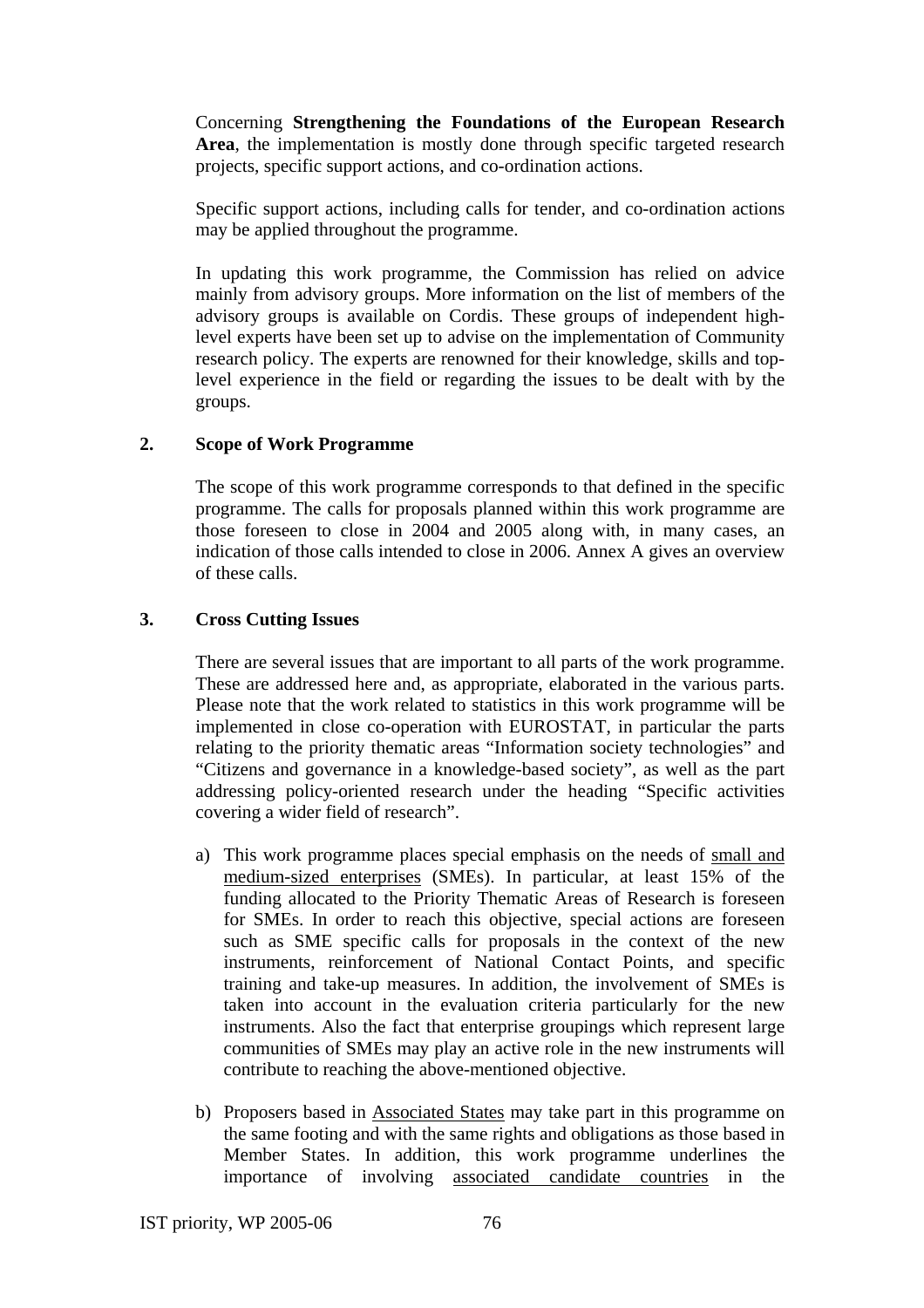Community's research policy and in the European Research Area. Further specific support actions will also be implemented to stimulate, encourage and facilitate the participation of organisations from the remaining candidate countries in the activities of the priority thematic areas. Annex D provides details of these specific measures (in particular that relate to the reinforcement of the Associated Candidate Countries research capacities).

- c) International co-operation represents an important dimension of the Sixth Framework Programme. As a contribution to a European Research Area open to the world, it will be implemented in the Sixth Framework Programme through three major routes:
	- The opening of "Focusing and Integrating Community Research" to third country organisations with substantial funding,
	- Specific measures in support of international co-operation, and
	- International activities under the heading of Human Resources in the specific programme for research, technological development and demonstration "structuring the European Research Area".

The first two, as part of the specific programme "Integrating and strengthening the European Research Area", are covered by the present work programme. They also correspond to the second activity referred to in Article 164 of the Treaty, which covers co-operation with third countries and international organisations.

• *Opening of "Focusing and Integrating Community Research" to third country organisations* 

Funding is available for the participation of researchers, teams and institutions from third countries in projects within the seven Priority Thematic Areas of Research, as well as under "Specific activities covering a wider field of research". Under this heading, the activities in question have the following overall objectives:

- To help European researchers, businesses and research organisations in the European Union and in the countries associated with the Framework programme to have access to knowledge and expertise existing elsewhere in the world, and
- To help ensure Europe's strong and coherent participation in the research initiatives conducted at international level in order to push back the boundaries of knowledge or help to resolve the major global issues.

Any particular issue concerning the international dimension of the seven Priority Thematic Areas of Research and of the Specific activities concerning a wider field of research is set out in the relevant chapter of this work programme. Annex E on the other hand provides details on the specific measures that are envisaged for the promotion of co-operation with targeted third countries.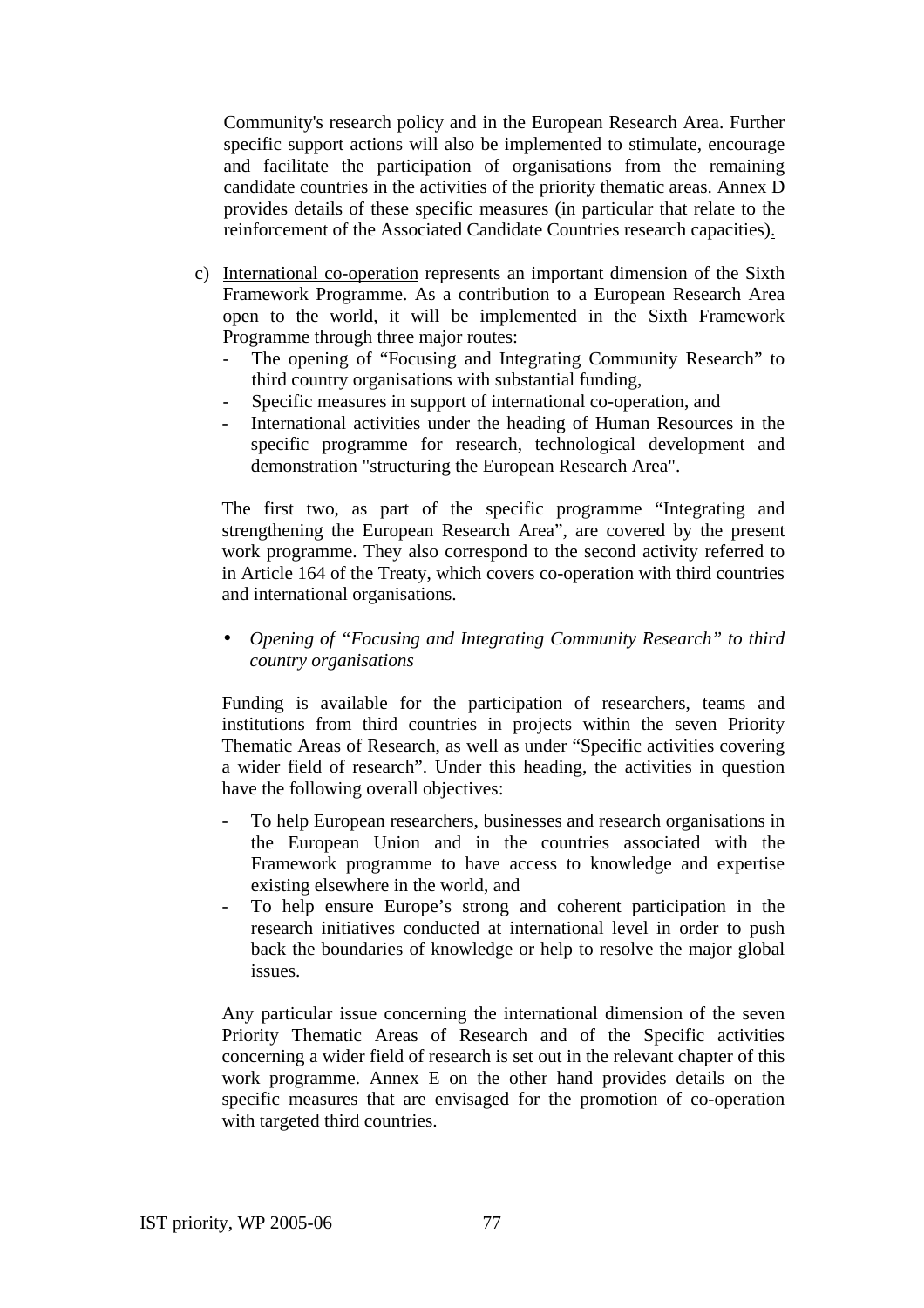Participants from all third countries<sup>56</sup> and from international organisations may take part in all activities under this heading in addition to the minimum number of participants required.

Participants from developing countries, Mediterranean partner countries, Western Balkan countries, as well as Russia and the new independent states (see the list of countries in Annex C) can be funded in all activities under this heading<sup>57</sup>. Other third country participants can also be funded in those areas where the relevant part of this work programme makes reference to this possibility or if it is essential for carrying out the research activity.

#### • *Specific measures in support of international co-operation*

315 million Euro will fund "Specific measures in support of international co-operation". In support of the external relations, including the development policy, of the Community, these measures target the following groups of third countries: Developing countries, Mediterranean partner countries, Western Balkan countries, and Russia and the new independent states. The activities and calls for proposals under this heading, which are complementary to the opening of the Priority Thematic Areas of Research, are presented in Chapter 10 of this work programme. Requirements for consortium composition are set out in this part.

• *Participation and funding for third country entities under the heading "Strengthening the European Research Area"* 

International co-operation with third country partners and international organisations will be actively fostered on all topics which will benefit from such co-operation. Furthermore, third country entities and international organisations can benefit from Community financial contribution. To this end, topics for international co-operation will be specified, where appropriate, in calls. This applies particularly to those third countries with which co-operation agreements have been concluded. As mentioned above, Annex E provides details on the specific measures that are envisaged for the promotion of co-operation with targeted third countries.

d) Research activities carried out under this work programme must respect fundamental ethical principles and the requirements as stipulated in the decision on the specific programme for research, technological development and demonstration: "Integrating and strengthening the European Research Area". More information on the review procedure is foreseen in the "Guidelines on Proposal Evaluation and Project Selection Procedures" (*http://www.cordis.lu/fp6/eval-guidelines*). Annex B to this

<sup>&</sup>lt;sup>56</sup> Please check on Cordis for further details, including regularly updated information.<br><sup>57</sup> 285 million euro has in fact been allocated for participation from the targeted third countries (see Annex C) within the Priority Thematic Areas of Research and specific activities covering a wider field of research.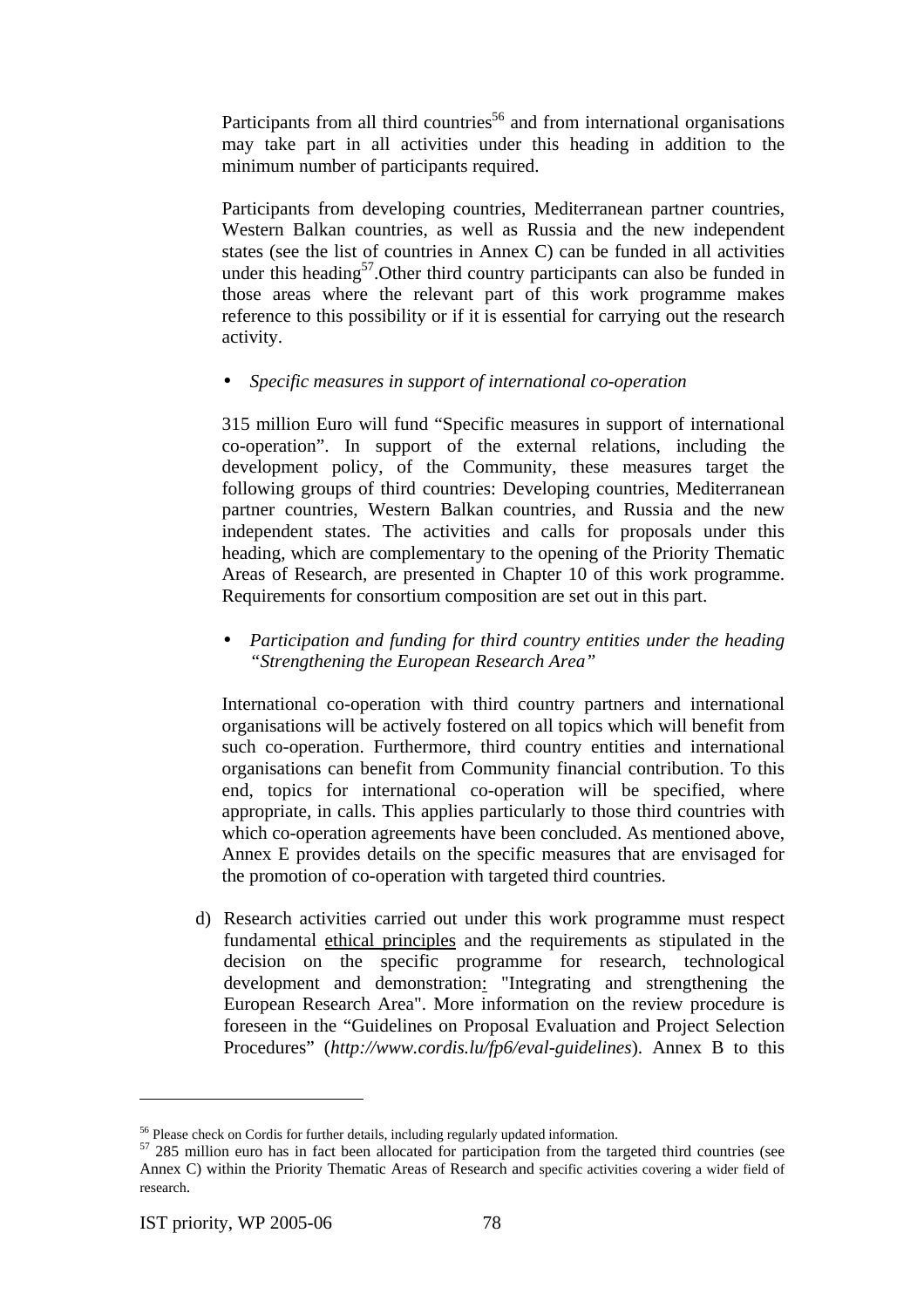work programme also details the issues to be covered in any ethical review.

- e) As much as possible and in association with the specific programme for research, technological development and demonstration "Structuring the European Research Area", the mobility of researchers will be promoted, particularly with a view to the successful creation of the European Research Area.
- f) This work programme attempts, where possible, to reinforce and increase the place and role of women in science and research both from the perspective of equal opportunities and gender relevance of the topics covered.
- g) A particular effort will be carried out to take into consideration the ethical, social, legal, regulatory and wider cultural aspects of the research including socio-economic research, and innovation, resulting from the possible deployment, use and effects of the newly developed technologies or processes and scenarios covered by each of the thematic priorities. This effort will be complemented by socio-economic research carried out within the priority addressing 'Citizens and governance in a knowledgebased society'.
- h) In the context of the regular report to be submitted to the European Parliament and the Council, the Commission will continue to report in detail on progress in implementing the specific programme, and, in particular, progress towards achieving its objectives and meeting its priorities.
- i) The promotion of innovation is a cross-cutting issue, relevant to the whole European Community RTD Framework Programme. This issue aims to meet the Treaty objective of strengthening the scientific and technological bases of Community industry *and encouraging it to become more competitive at international level*58.

In this context, an important goal is to promote exploitation of the results of those projects which include  $R&D$  components<sup>59</sup>. To this end, consortia should pay sufficient attention to the management of knowledge and pursuit of innovation in their projects. These issues should be well integrated in the proposals through the work content and consortium composition, and will be taken into account during their evaluation60. Projects should involve, where appropriate, end-users and other stakeholders to ensure relevance of the research and effective take-up of results.

<sup>58</sup> EC Treaty, Art. 163.1

<sup>&</sup>lt;sup>59</sup> As confirmed in the Council decision of 30.9.2002 relating to the specific RTD programme for "Integrating and strengthening the European Research Area" (Annex, section 1.1 – OJ L 294/7) 60 As stated in Art. 10.1.e of the rules of participation (OJ L 355/28)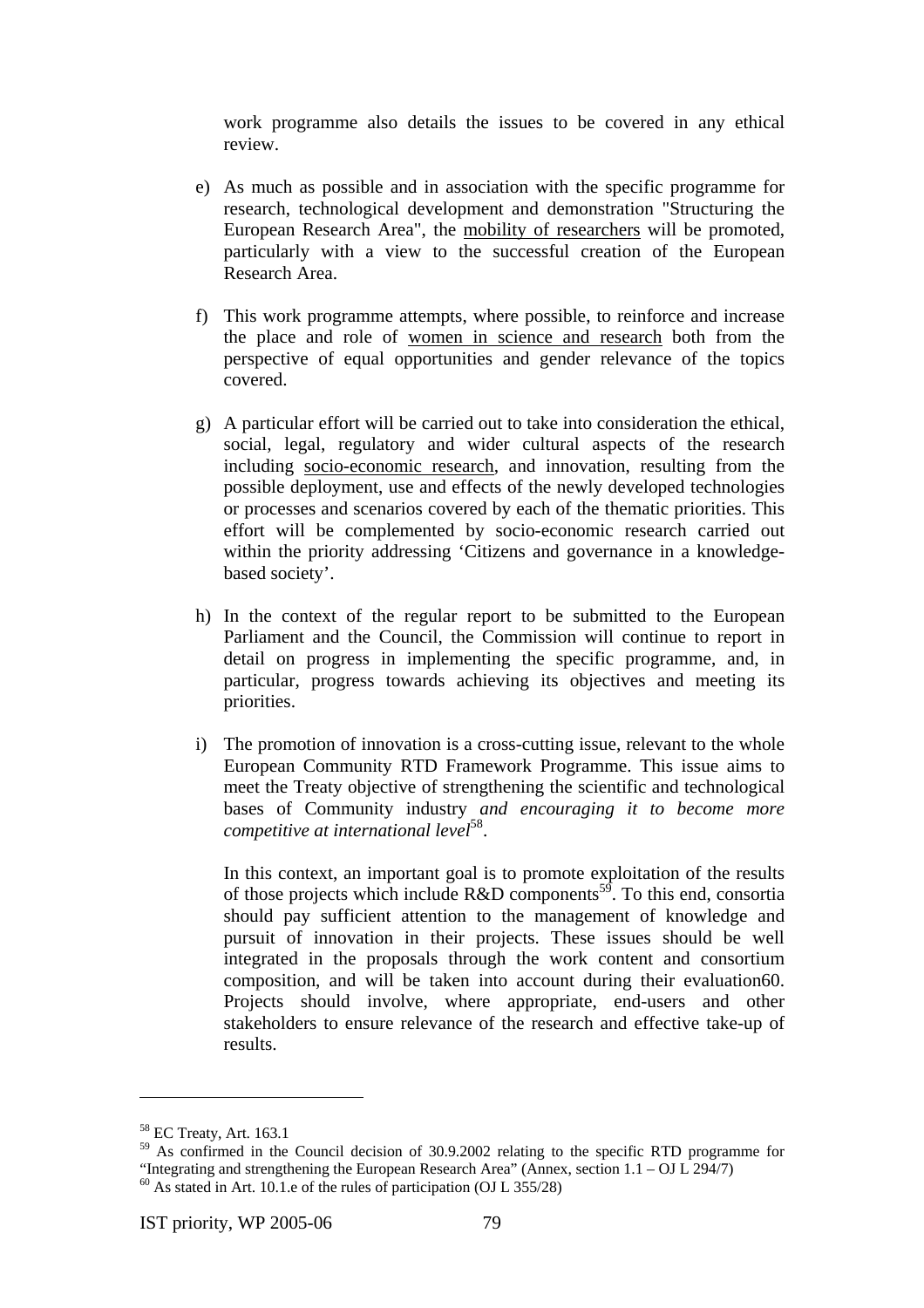In particular, the participants should include in their projects "innovationrelated activities" that may be supported by EC funding. Examples of such activities include the protection and management of knowledge and intellectual property, the analysis of socio-economic factors affecting the exploitation of the project's results, feasibility studies for the creation of spin-offs, and other activities to promote knowledge transfer between public research and industry.

During a project, the participants will be requested to report periodically on these issues, in particular by developing and updating throughout the project a *plan for using and disseminating the knowledge*. This plan should describe the innovation-related activities already implemented and those being planned, as well as their actual or expected impact.

Besides these central project-level activities, specific mechanisms will ensure that there is exchange of information and experience between the activities of the different work programmes as regards their innovation dimension, and that the innovation-related achievements be properly analysed, monitored, and evaluated $^{61}$ .

#### **4. Submitting a Proposal**

Proposals should be submitted under the terms of a call for proposals<sup>62</sup>. In order to submit a proposal, a proposer should consult the following:

- This work programme,
- The relevant call for proposals as it is published in the *Official Journal of the European Union*, and
- The relevant Guide for Proposers.

These and a number of other useful texts, including the rules for participation and details on the contracts, are available on Cordis (as referred to above).

#### **5. Cross Cutting Proposals**

Proposals are invited to be submitted on the basis of calls for proposals, which are, in the case of the Priority Thematic Areas of Research organised thematically. Proposals that address more than one thematic area will be accommodated by the Commission, provided the proposal addresses areas covered by this work programme.

The specific programme is focused on a number of thematic priorities. They encompass a wide range of disciplines and proposals that cut across the boundaries of themes are to be expected. The criterion of relevance to the

 $61$  cf. OJ L 294/50, section 2.f of the Annex

 $62$  Proposals for specific support actions, which do not fall within the scope of a call for proposals, may be submitted to the Commission only when it is provided for in this work programme.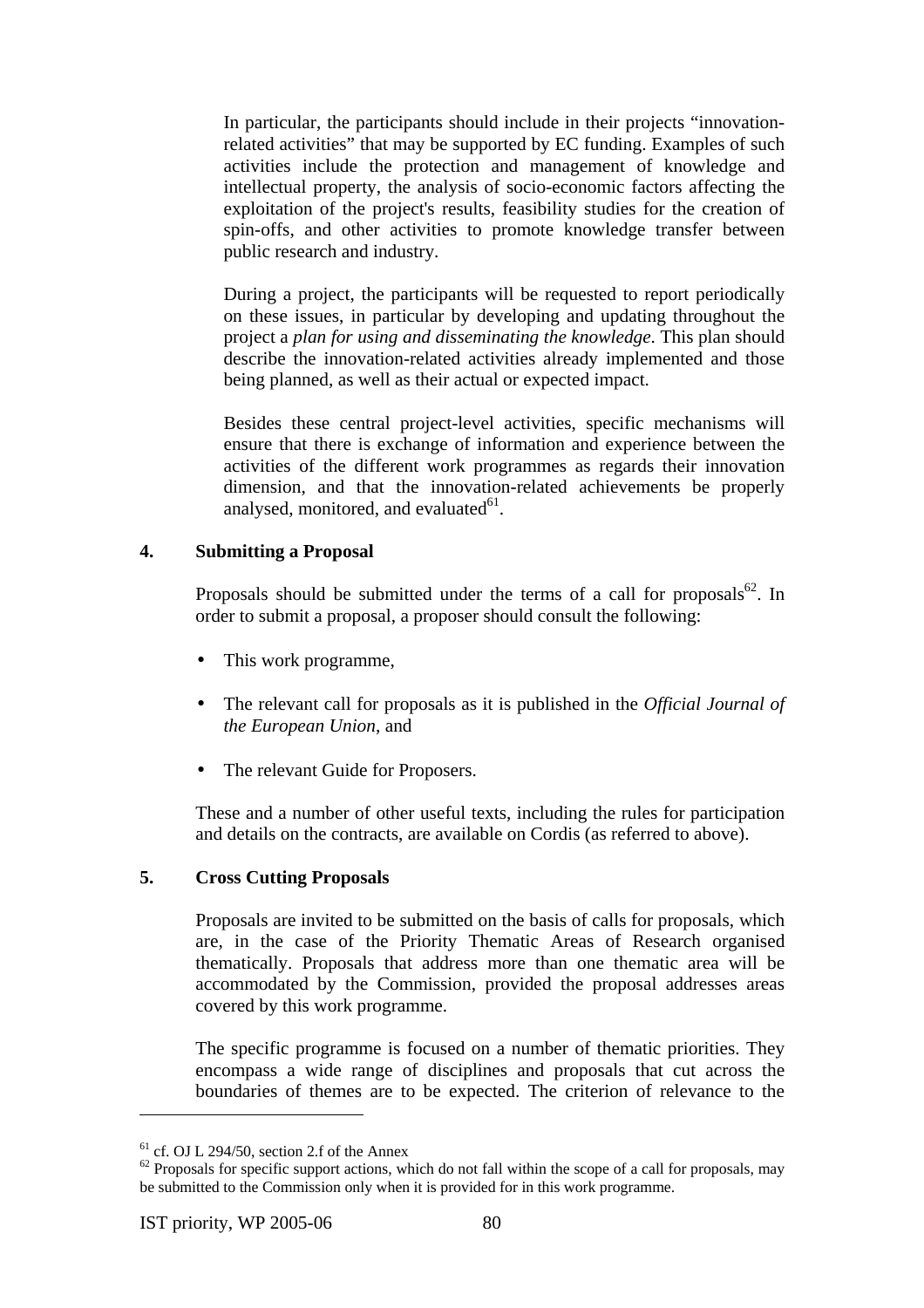objectives of the specific programme is a *sine qua non* for the further consideration of such proposals. Furthermore, proposals will not be accepted if they do not fall within the scope of the work programme.

Cross-cutting proposals may be categorised as follows:

- **Proposals with a clear "centre of gravity".** Given the nature of research carried out today, a large proportion of proposals contain some degree of multi-disciplinarity. These are handled by normal submission and evaluation procedures. For proposals which contain a significant technological or thematic element from a different part of the programme, the procedure involves the proposal being treated by the thematic area represented by the greatest proportion of the proposal (ie, its "centre of gravity"). For proposals where the centre of gravity is not immediately obvious, the Commission will examine the proposal content and decide in which thematic area the proposal is best handled. If a proposal is transferred to a thematic area other than the one to which it was submitted, it will be handled in the framework of the new thematic area. However, if the new centre of gravity does not have an open call at the time of transfer, the proposal will be held over, with the agreement of the proposers, until a suitable call is open, but only if such a call is explicitly foreseen by the work programme. If successful, the proposal will be handled and funded by the thematic centre of gravity.
- **Joint calls for proposals**. In certain fields, it is clear that proposals will always contain a high proportion of interest for different thematic areas. In this instance, the Commission uses calls for proposals issued jointly by two or more programme/thematic areas, with a pooling of budget. This procedure only occurs for well-defined areas where the cross cutting nature of the proposals to be received can be clearly identified in advance.
- **Proposals with horizontal interest**. These relate to proposals which are of general interest to all parts of the specific programme but of no specific interest to an individual part. If such proposals are truly innovative and ground breaking, there is the possibility of referring them to the work programme part that addresses "anticipating scientific and technological needs", once this part is open for the receipt of such proposals. Proposals with a horizontal interest which do not meet this criterion may, if applicable, be handled like proposals with a centre of gravity (see first bullet point).

#### **6. Evaluation Criteria and Related Issues**

The "Guidelines on Proposal Evaluation and Project Selection Procedures" describes the basic procedures to be followed by all programmes under the Sixth Framework Programme of the European Community.

The set of criteria applicable to this work programme is given in Annex B. Any complementary criteria are clearly stated in the relevant part of this work programme. Evaluation thresholds for each set of criteria are given in Annex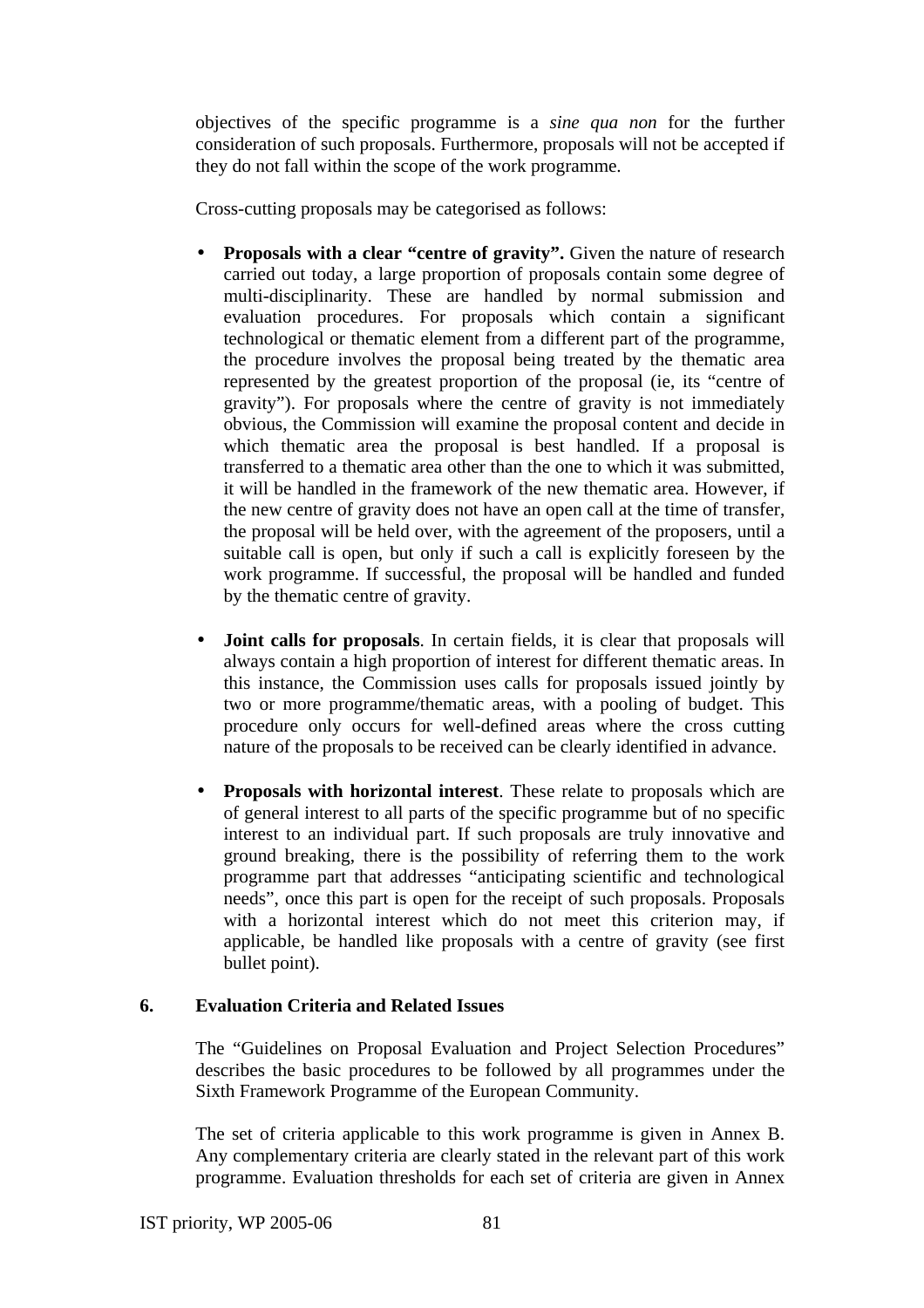B and apply unless otherwise clearly stated. In addition, Annex B outlines how the following will be addressed: gender issues, ethical and/or safety aspects, and the education dimension.

All proposals before they are selected for funding and which deal with ethical issues and any proposal for which ethical concerns have been identified during the scientific evaluation may be reviewed by a separate ethical review panel. The "Guidelines on Proposal Evaluation and Project Selection Procedures" gives more details on the evaluation procedure as a whole as well as details of the ethical review procedure.

Furthermore, the work programmes, and consequently their calls for proposals, may specify and restrict the participation of legal entities in an indirect action according to their activity and type, according to the instrument deployed and to take into account specific objectives of the Framework Programme.

Calls for proposals may involve a two-stage evaluation procedure. When such a procedure is employed, this is stated clearly in the call for proposals. More information on this process is given in the "Guidelines on Proposal Evaluation and Project Selection Procedures".

Finally, when evaluating proposals received in response to a call, the Commission may opt to send the proposals to external experts or make proposals available by electronic means, so that the experts can carry out their examination at their home or place of work.

#### **7. Specific Support Actions**

Support activities are more limited in scope than the accompanying measures of the previous Framework Programmes. These projects aim to contribute actively to the implementation of activities of the work programme, the analysis and dissemination of results or the preparation of future activities, with a view to enabling the Community to achieve or define its RTD strategic objectives. Therefore, a significant emphasis has been placed on Support Actions:

- to promote and facilitate the dissemination, transfer, exploitation, assessment and/or broad take-up of past and present programme results (over and above the standard diffusion and exploitation activities of individual projects);
- to contribute to strategic objectives, notably regarding the European research area (e.g. pilot initiatives on benchmarking, mapping, networking, etc.);
- to prepare future community RTD activities, (e.g. via prospective studies, exploratory measures. pilot actions etc.);

as opposed to awareness and information exchange activities, e.g. annual Workshops and Conferences, that would take place anyway without Commission support. The latter activities will not be welcome if they do not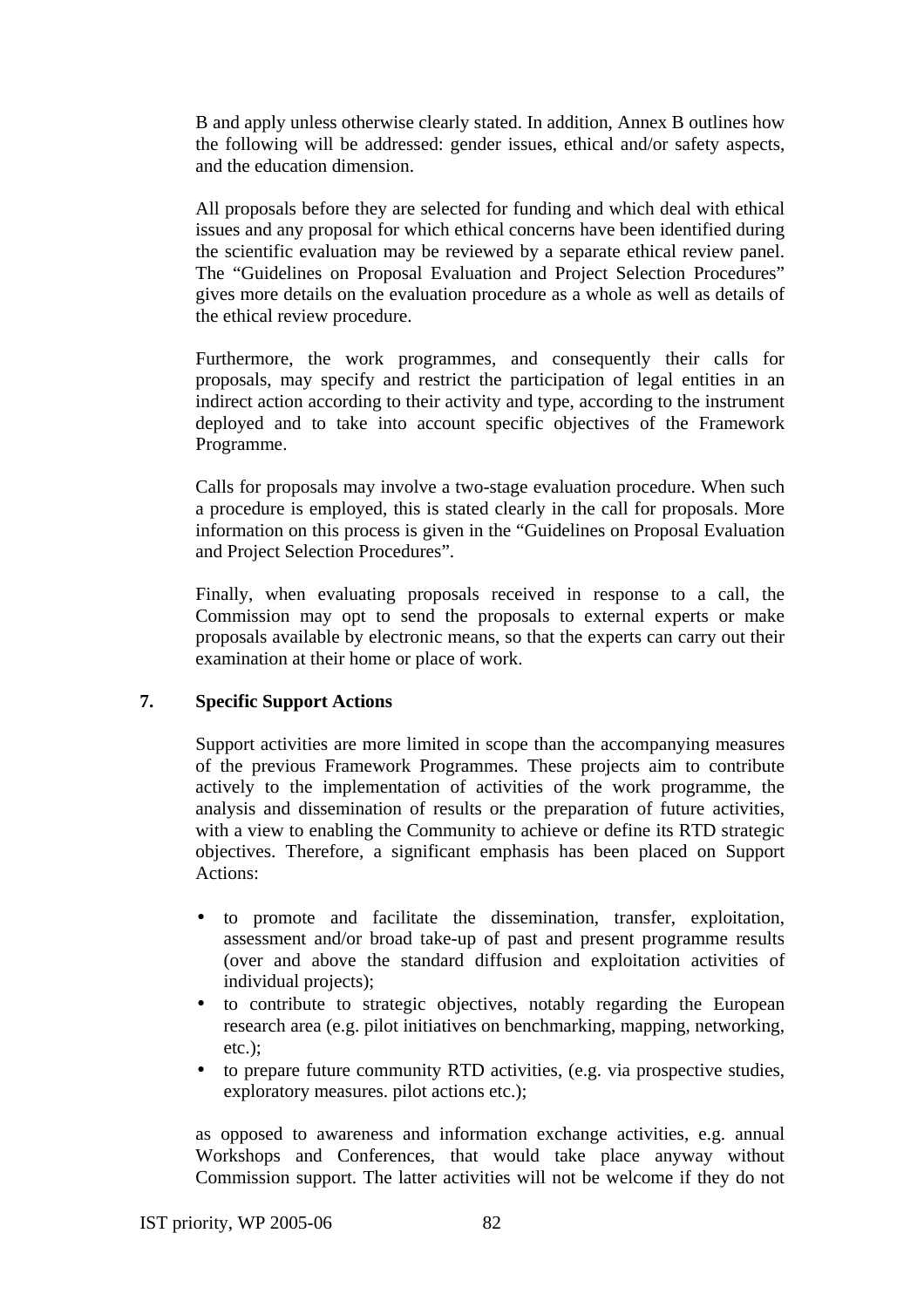serve the programme's strategic objectives, (in the sense of the European Research Area, improved co-ordination, public awareness, preparation of future Community initiatives, etc.).

A limited number of specific support actions may be funded, where such a request does not fall within the scope of a call for proposals, when they have particular characteristics and value to the objectives and the scientific and technological content of the specific programme. Such requests for grants must be for actions of European significance and could, for example, provide support for major policy-related workshops in the context of activities of the rotating Presidency of the Union. They should be submitted at least five months in advance of the event for which support is requested. The evaluation criteria will be those applicable to specific support actions as laid down in this work programme.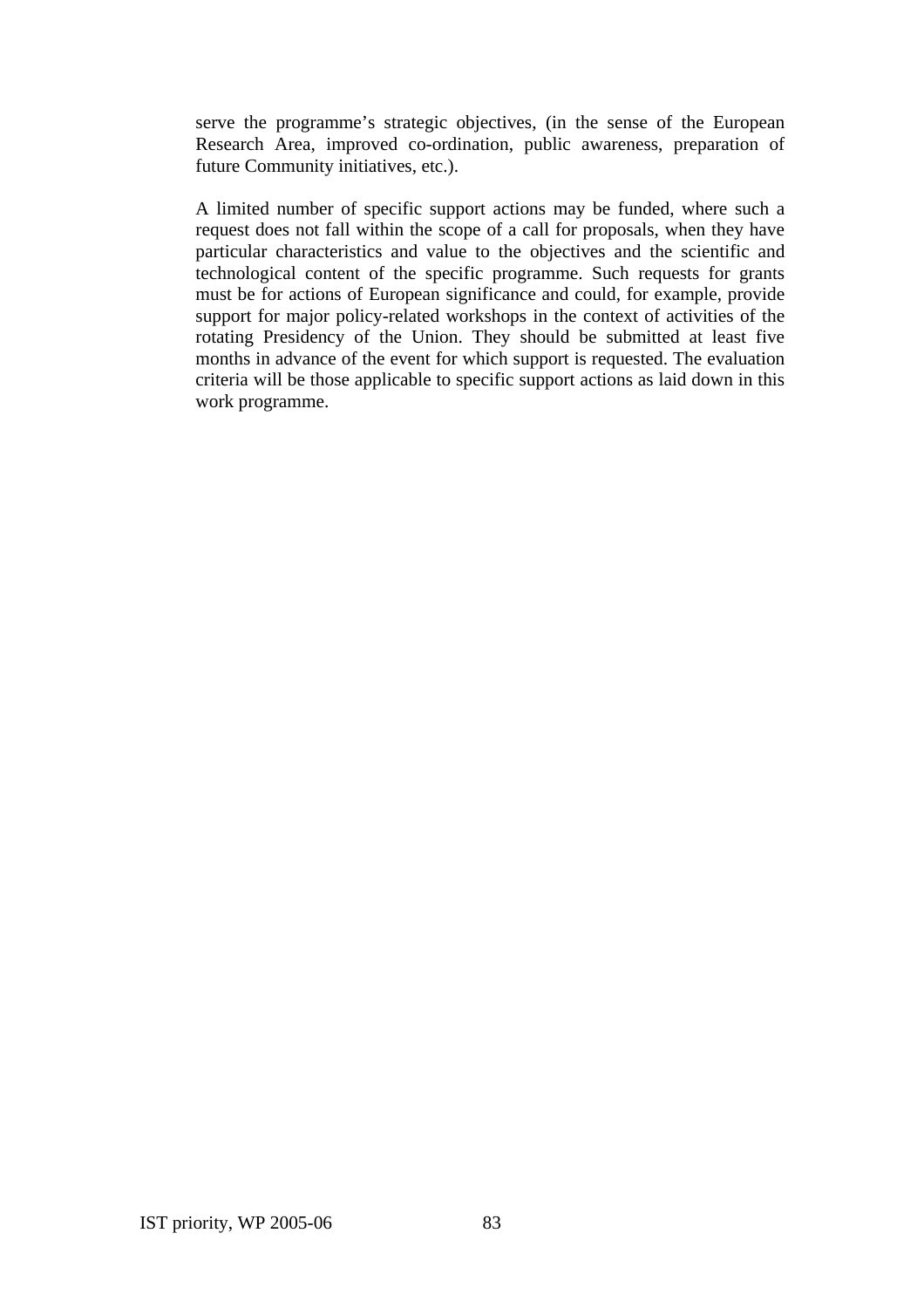## *Annex A***: Overview of Calls for Proposals foreseen in this Work Programme (see relevant work programme part for details)**

| 1. Life sciences, genomics and biotechnology for health                                | (i) FP6-2002-Lifescihealth - publication 17/12/2002; closure 25/03/2003; budget 513 M $\in$                                       |
|----------------------------------------------------------------------------------------|-----------------------------------------------------------------------------------------------------------------------------------|
|                                                                                        | (ii) FP6-2003-Lifescihealth-I - publication 15/07/2003; closure 13/11/2003; budget 411 M $\in$                                    |
|                                                                                        | (iii) FP6-2003-Lifescihealth-II - publication 15/07/2003; closure 15/04/2004; budget 4 M $\in$                                    |
|                                                                                        | (iv) FP6-2003-Lifescihealth-3 - publication 13/12/2003; closure 24/03/2004; budget 12 M $\in$                                     |
|                                                                                        | (v) FP6-2004-Lifescihealth-4 – publication 15/06/2004; closure 09/09/2004; budget $4M\epsilon$                                    |
|                                                                                        | (vi) FP6-2004-Lifescihealth-5 - publication 15/06/2004; closure 17/11/2004; budget 540M $\in$                                     |
| 2. Information Society technologies                                                    | (i) FP6-2002-IST-1- publication 17/12/2002; closure 24/04/2003; budget 1070 M€                                                    |
|                                                                                        | (ii) FP6-2002-IST-FET Open domain-publication 17/12/2002; closing 31/12/2004; budget 60 M $\in$                                   |
|                                                                                        | (iii) FP6-2002-IST-NMP-1 (joint) - publication 17/12/2002; closing 24/04/2003; budget 60 M€                                       |
|                                                                                        | (iv) FP6-2002-IST-2- publication 17/06/2003; closure 15/10/2003; budget 525 M $\in$                                               |
|                                                                                        | (v) FP6-2004-IST-3- publication 8/06/2004; closure 22/09/2004; budget 28 M€                                                       |
|                                                                                        | (vi) FP6-2004-IST-NMP-2 (joint) - publication 8/06/2004; closing 14/10/2004; budget 180 M€                                        |
|                                                                                        | (vii) FP6-2004-IST-FET Proactive initiatives-publication 8/06/2004; closing 22/09/2004; budget 80 M $\in$                         |
|                                                                                        | (viii) FP6-2004-IST-4 - publication 16 Nov 2004; closure 22/03/2005; budget 1120 M€                                               |
|                                                                                        | (ix) FP6-2004-IST-5 - publication 17 May 2005; closure 21/09/2005; budget 638 M€                                                  |
|                                                                                        | (x) FP6-2004-IST-C publication 16 Nov 2004; closure 20/09/2005; budget 60 M $\in$                                                 |
| 3. Nano-technologies and nano-sciences, knowledge-based multifunctional materials, and | (i) FP6-NMP-1- publication 17/12/2002; closures 6/03/2003 and 10/04/2003; budget 400 M€                                           |
| new production processes and devices                                                   | (ii) FP6-2002-IST-NMP-1-(joint) publication 17/12/2002; closing 24/04/2003; budget 60 M€                                          |
|                                                                                        | (iii) FP6-NMP-2- publication 17/12/2002; closure 10/04/2003; budget 40 M $\in$                                                    |
|                                                                                        | (iv) FP6-2003-NMP-NI-3- publication 13/12/2003; closure 02/03/2004; budget 245 M€                                                 |
|                                                                                        | (v) FP6-2003-NMP-TI-3- publication 13/12/2003; closure 12/05/2004; budget 105 M€                                                  |
|                                                                                        | (vi) FP6-2003-NMP-SME-3- publication 13/12/2003; closure 02/03/2004; budget 80 M€                                                 |
|                                                                                        | (vii) FP6-2002-STEEL-3(joint) - publication 13/12/2003; closing 17/03/2004; budget 25 M€(with 20 M€from FP6, the balance from the |
|                                                                                        | Research Fund for Coal and Steel)                                                                                                 |
|                                                                                        | (viii) FP6-2004-IST-NMP-2 (joint) - publication 8/06/2004; closing 14/10/2004; budget 180 M€                                      |
|                                                                                        | (ix) FP6-2004-NMP-NSF-1 - publication 8 June 2004; closing 14/10/2004; budget 6 M $\in$                                           |
|                                                                                        | $(x)$ FP6-2004-NMP-NI-4 - publication Dec 2004; closing 17/03/2005; budget 150 M $\in$                                            |
|                                                                                        | (xi) FP6-2004-NMP-TI-4 - publication Dec 2004; closing 15/09/2005; budget 120 M $\in$                                             |
|                                                                                        | (xii) FP6-2004-NMP-SME-4 - publication Dec 2004; closing 17/03/2005; budget 100 M€                                                |
| 4. Aeronautics and space                                                               | (i) FP6-Aero-1- publication 17/12/2002; closure 20/03/2003; budget 240 M€                                                         |
|                                                                                        | (ii) FP6-Aero-2- publication 17/12/2002; closure 20 March 2003 and 23 September 2003; budget 7 M $\in$                            |
|                                                                                        | (iii) FP6-2002-TREN-1 (joint)-publication 17/12/2002; closures 18,20/03/2003 and 15/04/2003; budget 140 M€                        |
|                                                                                        | (iv) FP6-2003-TREN-2 (joint)-publication 17/06/2003 closure 17/12/2003; budget 175 M€                                             |
|                                                                                        | (v) FP6-2002-Space-1- publication 17/12/2002; closure 20/03/2003; budget 60 M€                                                    |
|                                                                                        | (vi) FP6-2003-Aero-1- publication 13/12/2003; closure 31/3/2004; budget 300 M€                                                    |
|                                                                                        | (vii) FP6-2003-Aero-2 - publication 13/12/2003; closure 31/3/2004, and 28/9/2004; budget 7 M€                                     |
|                                                                                        | (viii) FP6-2003-Space-1 - publication 13/12/2003; closure 31/3/2004; budget 60 M€                                                 |
|                                                                                        | (ix) FP6-2003-TREN-3 (joint)- publication 8/06/2004; closure 8/12/2004; budget 252 M€                                             |
|                                                                                        | (x) FP6-2004-Hydrogen-1 (joint) - publication 8/06/2004; closure 8/12/2004; budget 35 M€                                          |
|                                                                                        | (xi) FP6-2004-Hydrogen-2 (joint) - publication 8/06/2004; closure 8/12/2004; budget 4.5 M $\in$                                   |
| 5. Food quality and safety                                                             | (i) FP6-2002-Food-1 - publication 17/12/2002; closure 15/04/2003; budget 204 M€                                                   |
|                                                                                        |                                                                                                                                   |
|                                                                                        | (ii) FP6-2003-Food-2A & B - publication 5/11/2003; closures 5/02/2004 and 29/09/2004.; budget 197 M€                              |
|                                                                                        | (iii) FP6-2004-Food-3-A - publication 24/7/2004; closure 7/10/2004; budget 152 M€                                                 |
|                                                                                        | (iv) FP6-2004-Food-3-B - publication 24/7/2004; closure 8/02/2005; budget 59 M€                                                   |
|                                                                                        | (v) FP6-2004-Food-3-C - publication 24/7/2004; closure 7/09/2005; budget 5 M€                                                     |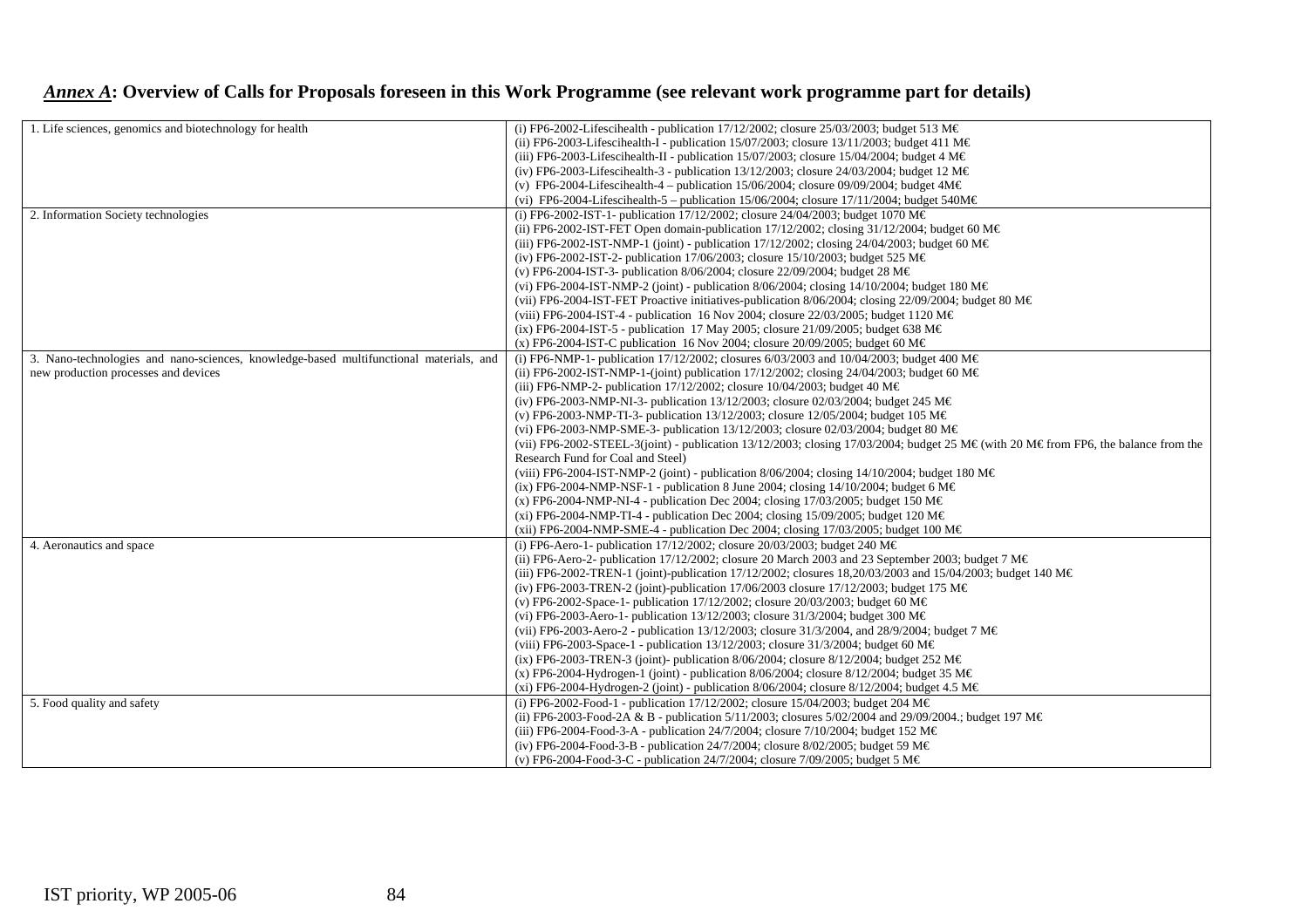| 6. Sustainable development, global change and ecosystems              | (a) Sustainable Energy Systems:                                                                                 |
|-----------------------------------------------------------------------|-----------------------------------------------------------------------------------------------------------------|
|                                                                       | (i) FP6-2002-TREN-1(joint)-publication 17/12/2002; closures 18,20/03/2003 and 15/04/2003; budget 140 M€         |
|                                                                       | (ii) FP6-2002-Energy 1- publication $17/12/2002$ ; closure 18/03/2003; budget 198 M€                            |
|                                                                       | (iii) FP6-2003-TREN-2(joint)- publication 17/06/2003; closure 17/12/2003; budget 175 M€                         |
|                                                                       | (iv) FP6-2003-Energy-2- publication 4/10/2003; closure 17/12/2003; budget 3 M $\in$                             |
|                                                                       | (v) FP6-2003-TREN-3 (joint)- publication 8/06/2004; closure 8/12/2004; budget 252 M $\in$                       |
|                                                                       | (vi) FP6-2004-Hydrogen-1 (joint) - publication 8/06/2004; closure 8/12/2004; budget 35 M $\in$                  |
|                                                                       |                                                                                                                 |
|                                                                       | (vii) FP6-2004-Hydrogen-2 (joint) - publication 8/06/2004; closure 8/12/2004; budget 4.5 M€                     |
|                                                                       | (viii) FP6-2004-Energy-3 - publication 8/09/2004; closure 8/12/2004; budget 190 M $\in$                         |
|                                                                       | (b) Sustainable surface transport:                                                                              |
|                                                                       | (i) FP6-2002-TREN-1(joint)-publication 17/12/2002; closures 18,20/03/2003 and 15/04/2003; budget 140 M€         |
|                                                                       | (ii) FP6-2003-TREN-2 (joint)-publication 17/06/2003 closure 17/12/2003; budget 175 M€                           |
|                                                                       | (iii) FP6-2002-Transport 1- publication 17/12/2002; closure 15/04/2003; budget 170 M€                           |
|                                                                       | (iv) FP6-2002-Transport 2- publication 17/12/2002; closure 3 April 2003 and 23 September 2003, budget 5 M $\in$ |
|                                                                       | (v) FP6-2003-Transport-3 - publication 13/12/2003; closure 6/4/2004; budget 150 M€                              |
|                                                                       | (vi) FP6-2003-Transport-2 - publication 13/12/2003; closure $6/4/2004$ and 22 September 2004; budget 5 M $\in$  |
|                                                                       | (vii) FP6-2003-TREN-3 (joint)- publication 8/06/2004; closure 8/12/2004; budget 252 M€                          |
|                                                                       | (viii) FP6-2004-Hydrogen-1 (joint) - publication 8/06/2004; closure 8/12/2004; budget 35 M $\in$                |
|                                                                       | (ix) FP6-2004-Hydrogen-2 (joint) - publication 8/06/2004; closure 8/12/2004; budget 4.5 M $\in$                 |
|                                                                       | (c) Global change and ecosystems:                                                                               |
|                                                                       | (i) FP6-2002-Global 1-publication 17/12/2002; closure 8/4/2003; budget 170 M€                                   |
|                                                                       | (ii) FP6-2003-Global 2-publication 3/07/2003; closure 9 October 2003 and 17 February 2004; budget 180 M $\in$   |
|                                                                       | (iii) FP6-2004- Global 3-publication 16/06/2004; closure 26 October 2004; budget 205 M $\in$                    |
| 7. Citizens and governance in a knowledge-based society               | (i) FP6-2002-Citizens 1-publication 17/12/2002; closure 15/04/2003; budget 20 M $\in$                           |
|                                                                       | (ii) FP6-2002-Citizens 2-publication 17/12/2002; closure 15/04/2003, budget 33 M $\in$                          |
|                                                                       | (iii) FP6-2002-Citizens 3-publication 17/12/2002; closure 10/12/2003; budget 48 M€                              |
|                                                                       | (iv) FP6-2002-Citizens-4-publication 8/12/2004; closure 13/04/2005; budget 60 M $\in$                           |
|                                                                       | (v) FP6-2002-Citizens-5-publication 8/12/2004; closure 13/04/2005; budget 52 M $\in$                            |
|                                                                       | (vi) FP6-2002-Citizens-6-publication 8/12/20042; closure 13/04/2005; budget 4 M $\in$                           |
| 8. Policy support and anticipating scientific and technological needs | (a) Policy-oriented research:                                                                                   |
|                                                                       | (i) FP6-2002-SSP 1 - publication 17/12/2002; closure 13/03/2003; budget 149,1 M€                                |
|                                                                       | (ii) FP6-2003-SSP-SARS 1 - publication $3/7/2003$ ; closure $30/09/2003$ ; budget 9 M $\in$                     |
|                                                                       |                                                                                                                 |
|                                                                       | (iii) FP6-2003-SSP3 - publication 4/10/2003; closure 5/01/2004; budget 83.1 M€                                  |
|                                                                       | (iv) FP6-2004-SSP-4 - publication 28 Oct 2004; closure 1/2/2005; budget 77.8 M€                                 |
|                                                                       | (b) New and Emerging S&T problems and opportunities:                                                            |
|                                                                       | (i) FP6-2003-NEST-A-publication 26/02/2003; closure 22/10/2003; budget 28M€                                     |
|                                                                       | (ii) FP6-2003-NEST-B1, B2, B3, B4 - publication 17/12/2003; closure 14/4/2004 and 15/9/2004; budget 30M€        |
|                                                                       | (iii) FP6-2003-NEST-Path - publication 17/12/2003; closure 14/4/2004; budget 35M€                               |
|                                                                       | (iv) FP6-2004-NEST-Path - publication 01/12/2003; closure 13/4/2005; budget 35M $\in$                           |
|                                                                       | (v) FP6-2004-NEST-C1, C2, C3, C4 - publication 01/12/2003; closure 13/4/2005; budget 30M€                       |
| 9. Horizontal research activities involving SMEs                      | (i) FP6-2002-SME 1-publication 17/12/2002; closure 27/11/2003; budget 155 M€                                    |
|                                                                       | (ii) FP6-2002-SME 2-publication 17/12/2002; closure 6/03/2003; budget 40 M€                                     |
|                                                                       | (iii) FP6-2003-SME 1-publication 17/12/2002; closure 21/10/2004; budget 75 M€                                   |
|                                                                       | (iv) FP6-2003-SME 2-publication 17/12/2003; closure 6/04/2004; budget 41 M€                                     |
|                                                                       | (v) FP6-2003-SME 3-publication 17/12/2003; closure 6/04/2004; budget 2 M€                                       |
|                                                                       | (vi) FP6-2004-SME-COOP-publication 15/12/2004; closure 14/09/2005; budget 75 M€                                 |
|                                                                       | (vii) FP6-2004-SME-COLL-publication 15/12/2004; closure 26/05/2005; budget 65 M€                                |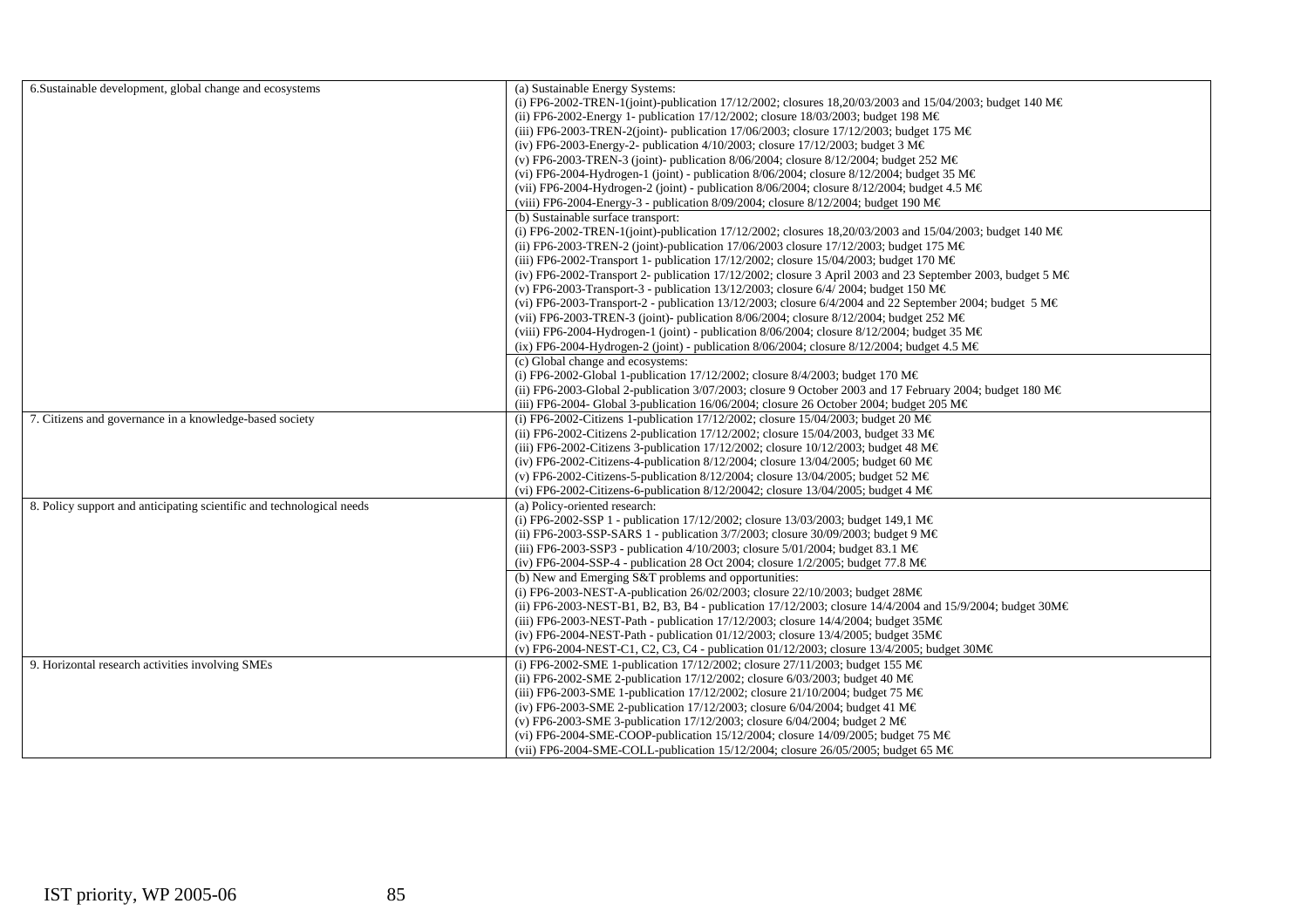| 10. Specific measures in support of international co-operation                          | (i) FP6-2002-INCO- DEV 1- publication 17/12/2002; closure 11/09/2003, budget 50 M€<br>(ii) FP6-2002-INCO- MPC 1-publication 17/12/2002; closure 7/05/2003; budget 25 M€<br>(iii) FP6-2002-INCO-WBC1-publication 17/12/2002; closure 7/05/2003, budget 13.5 M€<br>(iv) FP6-2002-INCO- DEV/SSA 1 - published 17/12/2002; open call; final closure 6/03/2006; budget 1 M€ for 2003, 1.9 M€ for 2004<br>(v) FP6-2002-INCO- MPC/SSA 2 - published 17/12/2002; open call; final closure 6/03/2006; budget 0.6 M€ for 2003, 0.9 M€ for 2004<br>(vi) FP6-2002-INCO-WBC/SSA3 - published 17/12/2002; open call; final closure 6/03/2006; budget 0.6 M€ for 2003, 0.9 M€ for 2004 |
|-----------------------------------------------------------------------------------------|-------------------------------------------------------------------------------------------------------------------------------------------------------------------------------------------------------------------------------------------------------------------------------------------------------------------------------------------------------------------------------------------------------------------------------------------------------------------------------------------------------------------------------------------------------------------------------------------------------------------------------------------------------------------------|
|                                                                                         | (vii)FP6-2002-INCO-Russia+NIS/SSA-4 - published 17/12/2002; open call; final closure 6/03/2006; budget 0.6 M€ for 2003, 0.9 M€ for<br>2004                                                                                                                                                                                                                                                                                                                                                                                                                                                                                                                              |
|                                                                                         | (viii) FP6-2002-INCO-COMultilatRTD/SSA 5 - published $17/12/2002$ ; open call; final closure 6/03/2006; budget 0.6 M€for 2003, 1.5<br>M€for 2004                                                                                                                                                                                                                                                                                                                                                                                                                                                                                                                        |
|                                                                                         | (ix) FP6-2003-INCO-DEV-2 - publication 17/12/2003; closure 14/09/2004, budget 36.2 M€                                                                                                                                                                                                                                                                                                                                                                                                                                                                                                                                                                                   |
|                                                                                         | (x) FP6-2003-INCO-MPC-2 - publication 17/12/2003; closure 14/9/2004; budget 27.1 M€                                                                                                                                                                                                                                                                                                                                                                                                                                                                                                                                                                                     |
|                                                                                         | (xi) FP6-2003-INCO-Russia+NIS-1 - publication 17/12/2003; closure 27/4/2004, budget 14 M€                                                                                                                                                                                                                                                                                                                                                                                                                                                                                                                                                                               |
|                                                                                         | (xii) FP6-2004-INCO-DEV-3 - publication 17/12/2004; closure 13/9/2005, budget 60 M€                                                                                                                                                                                                                                                                                                                                                                                                                                                                                                                                                                                     |
|                                                                                         | (xiii) FP6-2004-INCO-MPC-3 - publication $17/12/2004$ ; closure $13/9/2005$ , budget 10 M $\in$                                                                                                                                                                                                                                                                                                                                                                                                                                                                                                                                                                         |
|                                                                                         | (xiv) FP6-2004-INCO-WBC-SSA-3- publication 17/12/04; closure 07/03/2005, budget 3 M $\in$                                                                                                                                                                                                                                                                                                                                                                                                                                                                                                                                                                               |
| 11. Support for the co-ordination of activities                                         | (i) FP6-2002-ERA-NET-1-CA-SSA - publication 17/12/2002; open call; final closure 4/10/2005; budget, 71 M€ for 2004, and 58.6 M€<br>for $2005$                                                                                                                                                                                                                                                                                                                                                                                                                                                                                                                           |
| 12. Support for the coherent development of policies                                    | (i) FP6-2005-KNOW-REG-2 - publication 01/12/04; closure 02/05/2005, budget 8 M€                                                                                                                                                                                                                                                                                                                                                                                                                                                                                                                                                                                         |
| D. Promotion of co-operation with Associated Candidate Countries: "Reinforcement of the | (i) FP6-2003-ACC-SSA-General - publication 26/03/2003; closure 26/06/2003, budget 9 M $\in$                                                                                                                                                                                                                                                                                                                                                                                                                                                                                                                                                                             |
| Associated Candidate Countries' Research Capacities"                                    | (ii) FP6-2003-ACC-SSA-NMP; FP6-2003-ACC-SSA-Aero-Space; FP6-2003-ACC-SSA-Food; FP6-2003-ACC-SSA-Energy;                                                                                                                                                                                                                                                                                                                                                                                                                                                                                                                                                                 |
|                                                                                         | (iii) FP6-2003-ACC-SSA- <i>Transport</i> - publication 26/03/2003; closure 26/06/2003, budget up to 4 M $\in$                                                                                                                                                                                                                                                                                                                                                                                                                                                                                                                                                           |
|                                                                                         | (iv) FP6-2004-ACC-SSA-2 - publication 15/06/2004; closure 14/10/2004, budget 19.8 M€                                                                                                                                                                                                                                                                                                                                                                                                                                                                                                                                                                                    |
| E. Promotion of co-operation with targeted third countries                              | (i) FP6-2004-TC-SSA-General - publication 15/06/2004; closure 14/10/2004, budget 2.9 M $\in$                                                                                                                                                                                                                                                                                                                                                                                                                                                                                                                                                                            |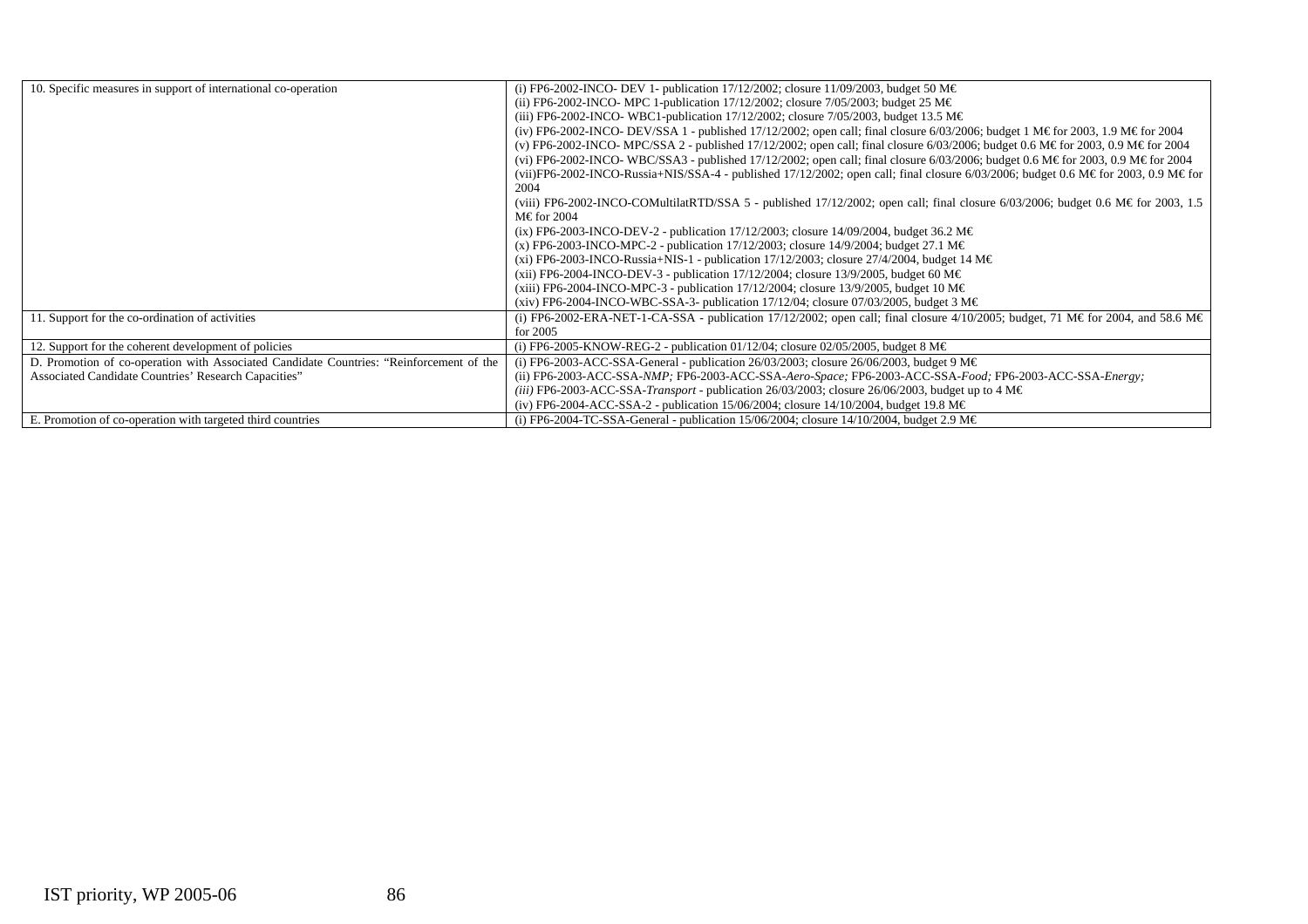#### *Annex B*

#### **Common evaluation criteria for evaluating proposals**

A number of evaluation criteria are common to all the programmes of the Sixth Framework Programme and are set out in the European Parliament and the Council Regulations on the Rules for Participation (Article 10). These are:

- a) "Scientific and technological excellence and the degree of innovation;
- b) Ability to carry out the indirect action successfully and to ensure its efficient management, assessed in terms of resources and competences and including the organisational modalities foreseen by the participants;
- c) Relevance to the objectives of the specific programme;
- d) European added value, critical mass of resources mobilised and contribution to Community policies;
- e) Quality of the plan for using and disseminating the knowledge, potential for promoting innovation, and clear plans for the management of intellectual property."

Furthermore, in applying paragraph (d) above, the following criteria are also to be taken into account:

- a) "For networks of excellence, the scope and degree of the effort to achieve integration and the network's capacity to promote excellence beyond its membership, as well as the prospects of the durable integration of their research capabilities and resources after the end of the period covered by the Community's financial contribution;
- b) For integrated projects, the scale of the ambition of the objectives and the capacity of the resources to make a significant contribution to reinforcing competitiveness or solving societal problems;
- c) For integrated initiatives relating to infrastructure, the prospects of the initiative's continuing long term after the end of the period covered by the Community's financial contribution."

As set out in the Rules for Participation, the calls for proposals determine, in accordance with the type of instruments deployed or the objectives of the RTD activity, how the criteria set out above are applied by the Commission.

The purpose of this annex is to indicate how these criteria shall be applied. In particular, as the Sixth Framework Programme contains a differentiated set of instruments, the way in which each criterion translates into the issues to be examined as the basis for marking proposals will differ. In evaluating against these criteria, the checklists of issues set out in the following pages are intended to be universal for each type of instrument.

Unless otherwise specified in the relevant parts of this work programme, the principal issues set out below (i.e. the main numbered headings) will be given equal weighting in the evaluation. For each principal issue, a minimum score to be achieved is also indicated as well as a minimum overall score for each instrument. Proposals that fail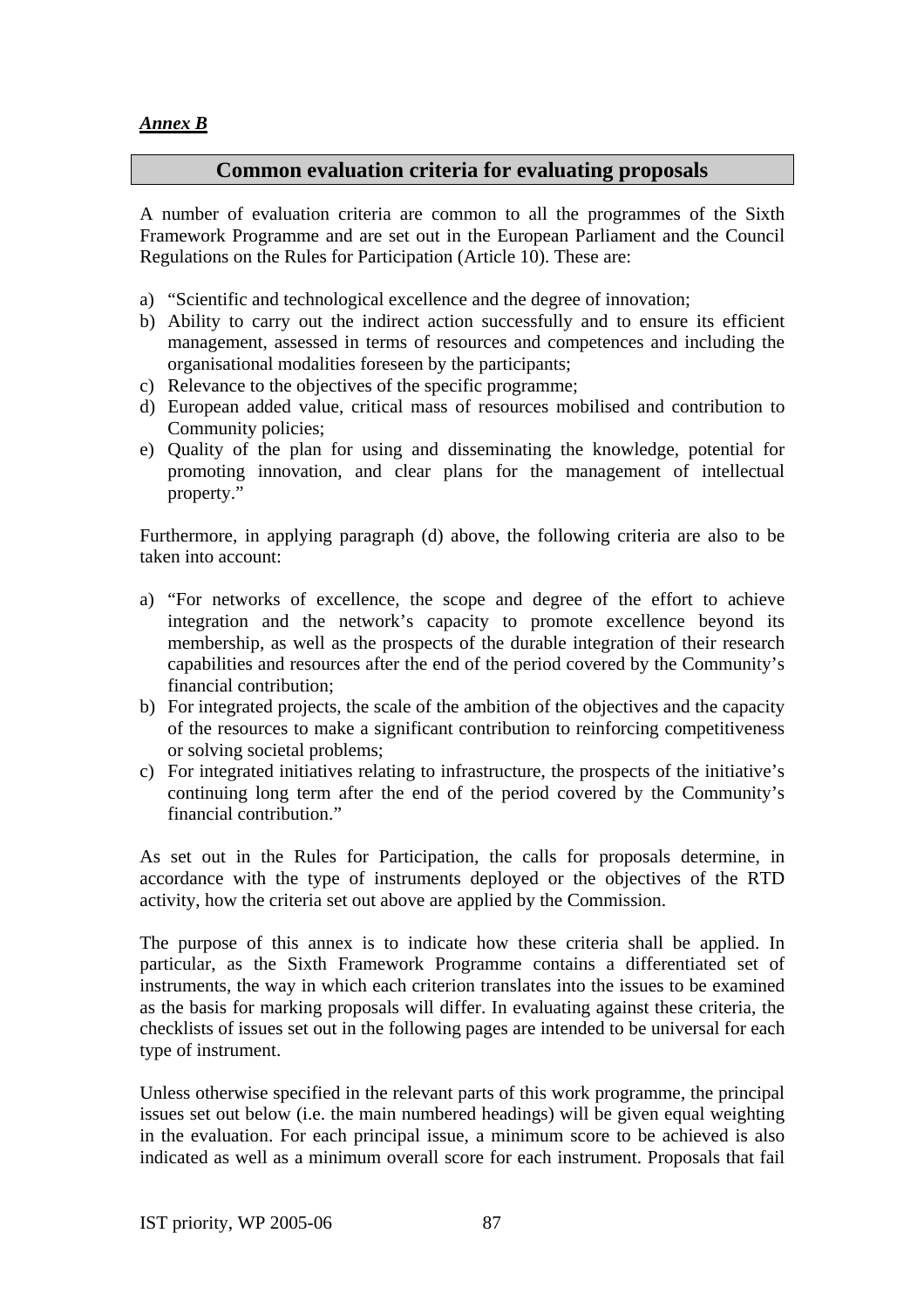to achieve these minimum threshold scores shall be rejected. Any departures from these threshold scores are indicated in the relevant part of this work programme.

In addition to the basic checklists below and any specific criteria or interpretations of the criteria required for a call, the following issues are also addressed for all proposals at any appropriate moment in the evaluation:

- Are there **gender** issues associated with the subject of the proposal? If so, have they been adequately taken into account?
- Have the applicants identified the potential **ethical** and/or **safety** aspects of the proposed research regarding its objectives, the methodology and the possible implications of the results? If so, have they been adequately taken into account in the preparation of the proposal?

An ethical check will take place for all proposals during the evaluation. A specific ethical review will be implemented following the evaluation for proposals recommended for funding and which deal with specific sensitive issues or whenever recommended following the ethical check during the evaluation. To this end, additional information on ethical aspects may be requested from proposers to allow the specific ethical review to be carried out. (See the section "The ethical review of proposals" below for more details on the criteria to be applied).

When appropriate, the following additional issues may also be addressed during the evaluation:

- To what extent does the proposal demonstrate a readiness to engage with actors beyond the research community and the public as a whole, to help spread awareness and knowledge and to explore the wider **societal implications** of the proposed work?
- Have the synergies with **education** at all levels been clearly set out?
- If **third country participation** is envisaged in the proposal, is it well justified and the participation well integrated in the activities?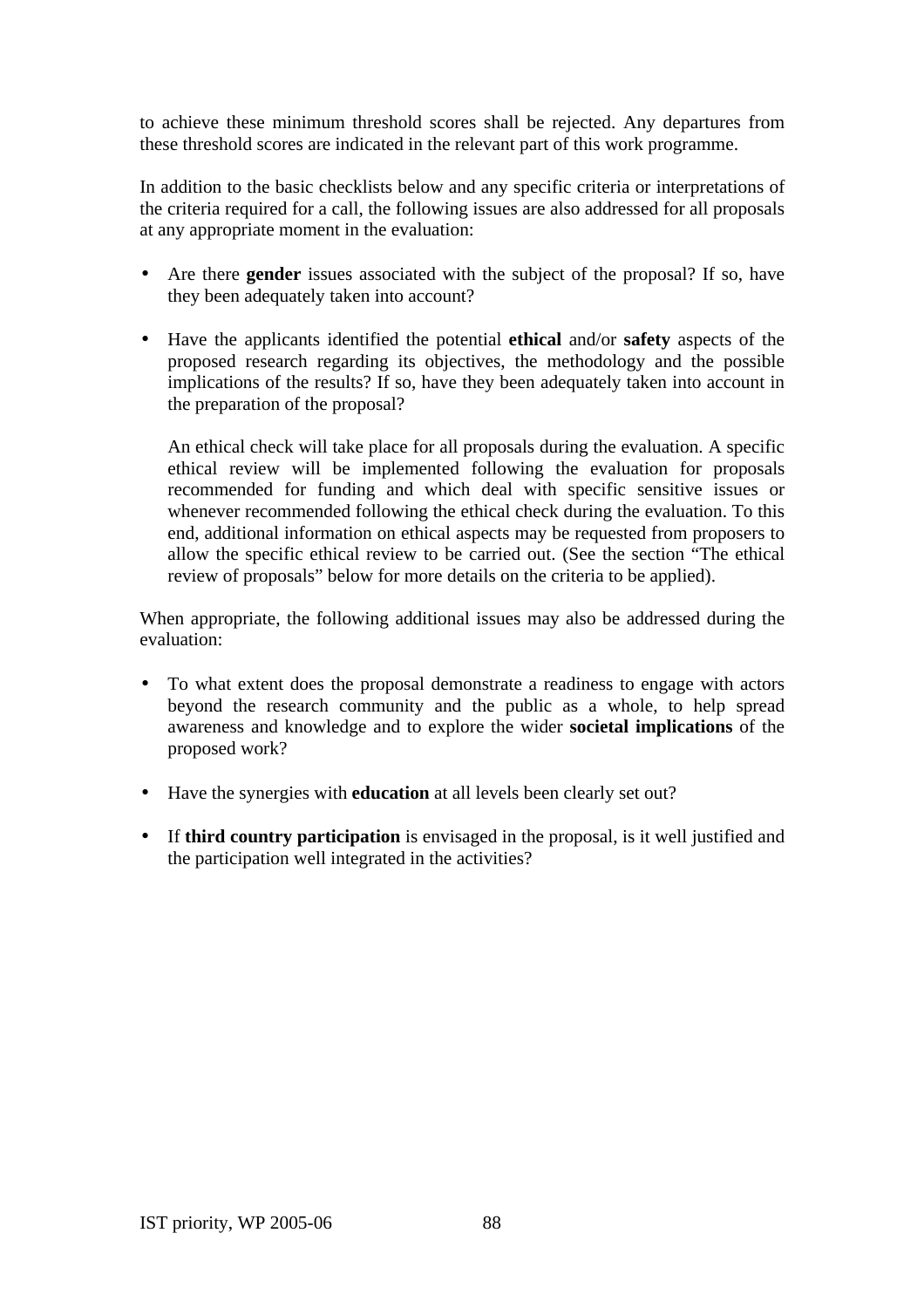## **Integrated Projects (IP)**

The following set of issues is intended to be a common basis for the evaluation of proposals for integrated projects.

## *1. Relevance (threshold score 3 out of 5)*

• The extent to which the proposed project **addresses the objectives** of the work programme.

### *2. Potential impact (threshold score 3 out of 5)*

The extent to which:

- the proposed project is **suitably ambitious** in terms of its strategic impact on **reinforcing competitiveness (including that of SMEs) or on solving societal problems**.
- the innovation-related activities and exploitation and/or dissemination plans are adequate to ensure **optimal use of the project results.**
- the proposal demonstrates a clear **added value** in carrying out the work at European level and takes account of research activities at national level and under European initiatives (e.g. Eureka).

#### *3. S&T excellence (threshold score 4 out of 5)*

The extent to which:

- the project has **clearly defined objectives**.
- the objectives represent **clear progress beyond the current state-of-the-art**.
- the **proposed S&T** approach is likely to enable the project to achieve its objectives in research and innovation.

#### *4. Quality of the consortium (threshold score 3 out of 5)*

The extent to which:

- the participants collectively constitute a **consortium of high quality.**
- the participants are **well-suited and committed to the tasks** assigned to them.
- there is **good complementarity** between participants.
- the **profiles** of the participants, including those to be included later, have been clearly described.
- the real involvement of **SMEs** has been adequately addressed.

## *5. Quality of the management (threshold score 3 out of 5)*

- the **organisational structure is** well matched to the complexity of the project and to the degree of integration required.
- the **project management** is demonstrably of high quality.
- there is a satisfactory plan for the **management of knowledge**, of intellectual property and of other innovation-related activities.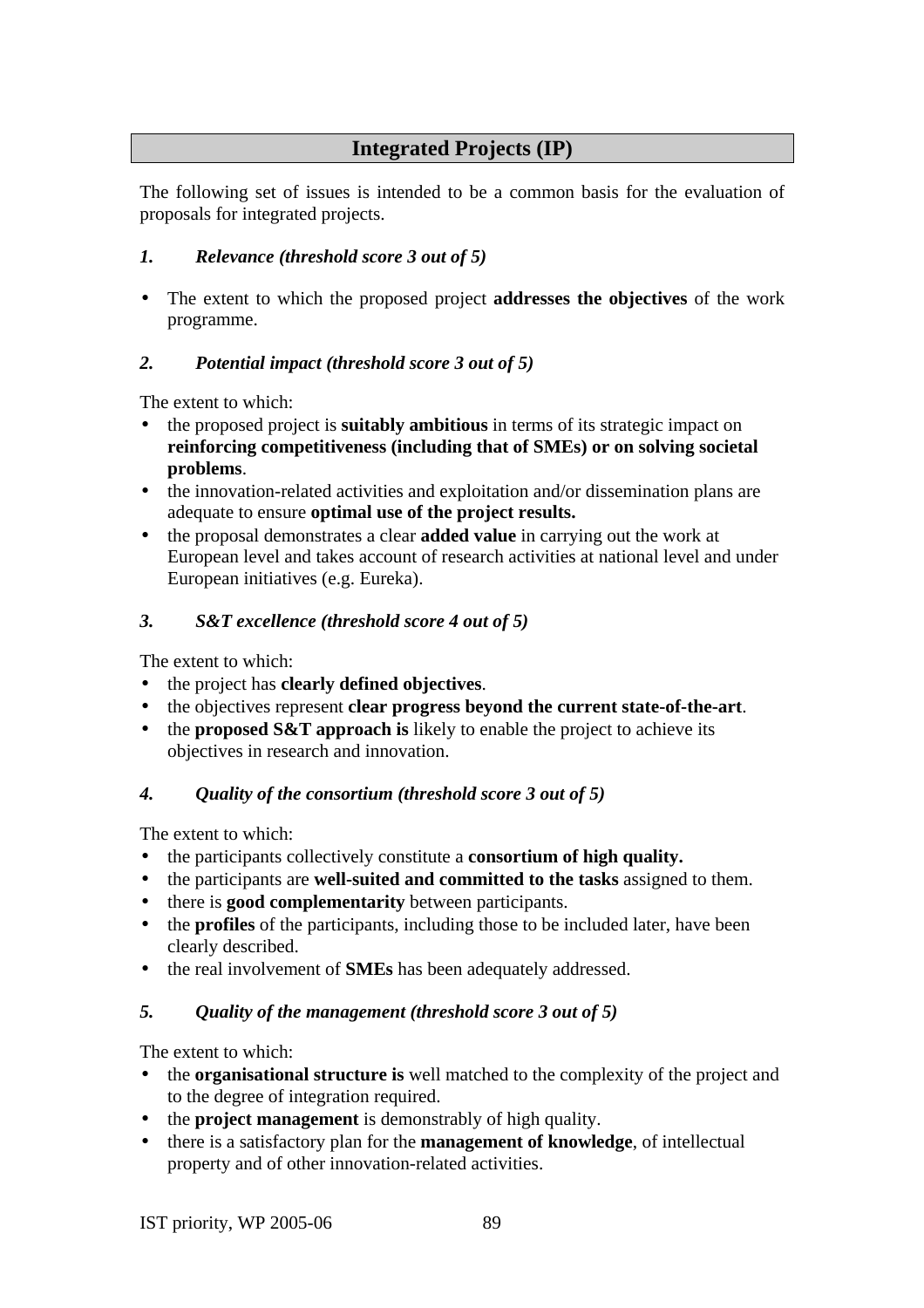### *6. Mobilisation of resources (threshold score 3 out of 5)*

The extent to which:

- the project mobilises the minimum **critical mass of resources** (personnel, equipment, finance…*)* necessary for success.
- the **resources** are **convincingly integrated** to form a coherent project.
- the overall **financial plan** for the project is adequate.

Overall threshold score 24 out of 30.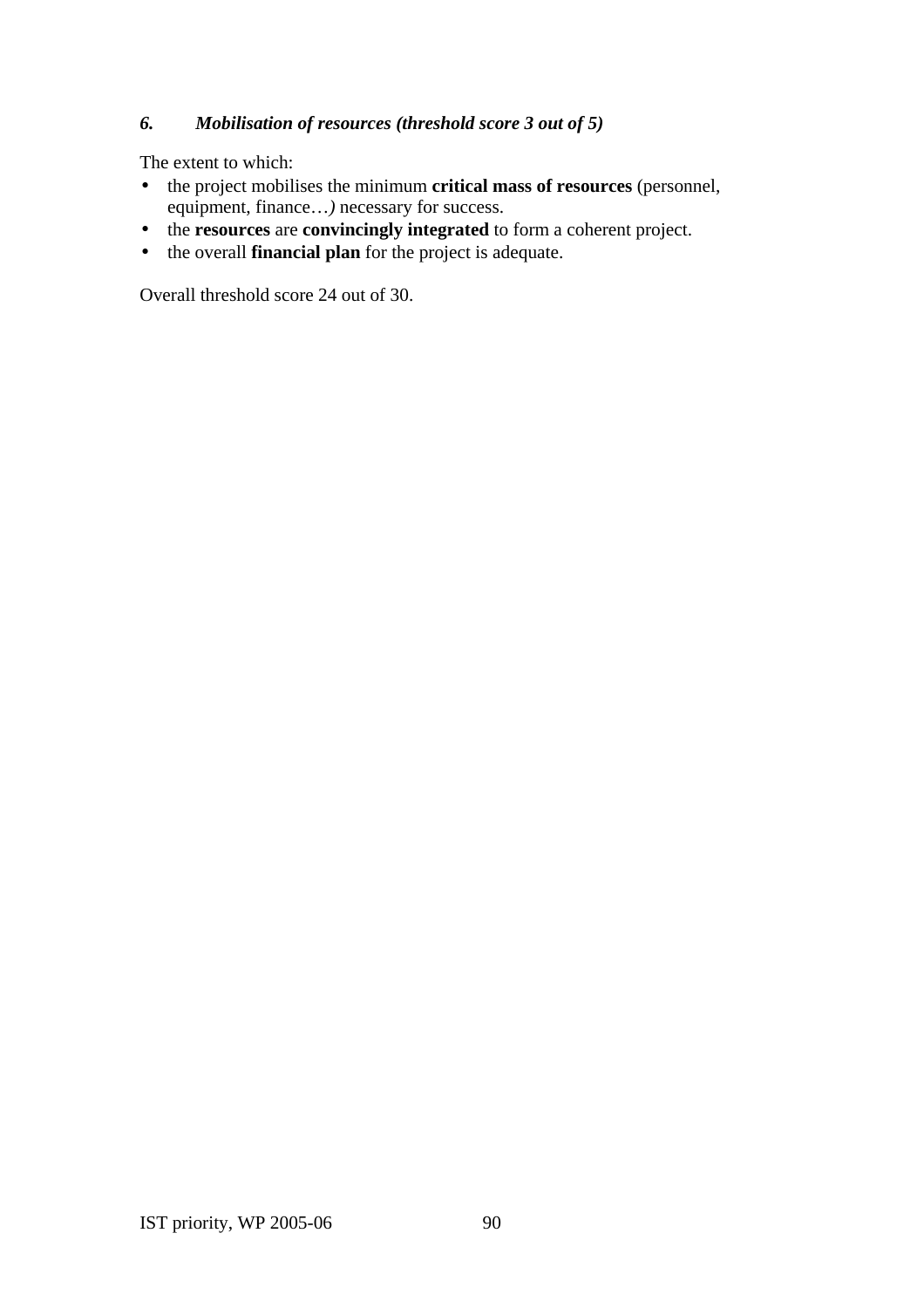## **Networks of Excellence (NoE)**

The following set of issues is intended to be a common basis for the evaluation of proposals for networks of excellence.

## *1. Relevance (threshold score 3 out of 5)*

• The extent to which the proposed project **addresses the objectives** of the work programme.

## *2. Potential impact (threshold score 3 out of 5)*

The extent to which:

- Europe has a **strategic need to strengthen S&T excellence on the topic** by means of a restructuring of the existing research capacities and the way research is carried out.
- the goals of the network are, in that connection, **suitably ambitious** particularly, in terms of achieving European leadership and acting as a world force on this topic.
- the proposal demonstrates a clear **added value** in carrying out the work at European level and takes account of research activities at national level and under European initiatives (e.g. Eureka).
- there is an effective plan for **spreading excellence**, exploiting results and disseminating knowledge, including to SMEs and to those outside the network.
- the proposed **approach is likely to have a durable structuring impact** on European research.

## *3. Excellence of the participants (threshold score 3 out of 5)*

The extent to which:

- the **participants are** currently conducting **excellent research** relevant to the topic of the network or are capable of important contributions to the joint programme of activities.
- the participants are **well suited to the tasks** assigned to them.
- they **collectively have the necessary critical mass of expertise and resources** to carry out the joint programme of activities successfully.

### *4. Degree of integration and the joint programme of activities (threshold score 4 out of 5)*

- the expected **degree of integration** justifies supporting the proposal as a network of excellence.
- the **joint programme of activities is** sufficiently well designed to achieve the expected degree of integration.
- the participating organisations have made a convincing commitment towards a **deep and durable integration** continuing beyond the period of Community support.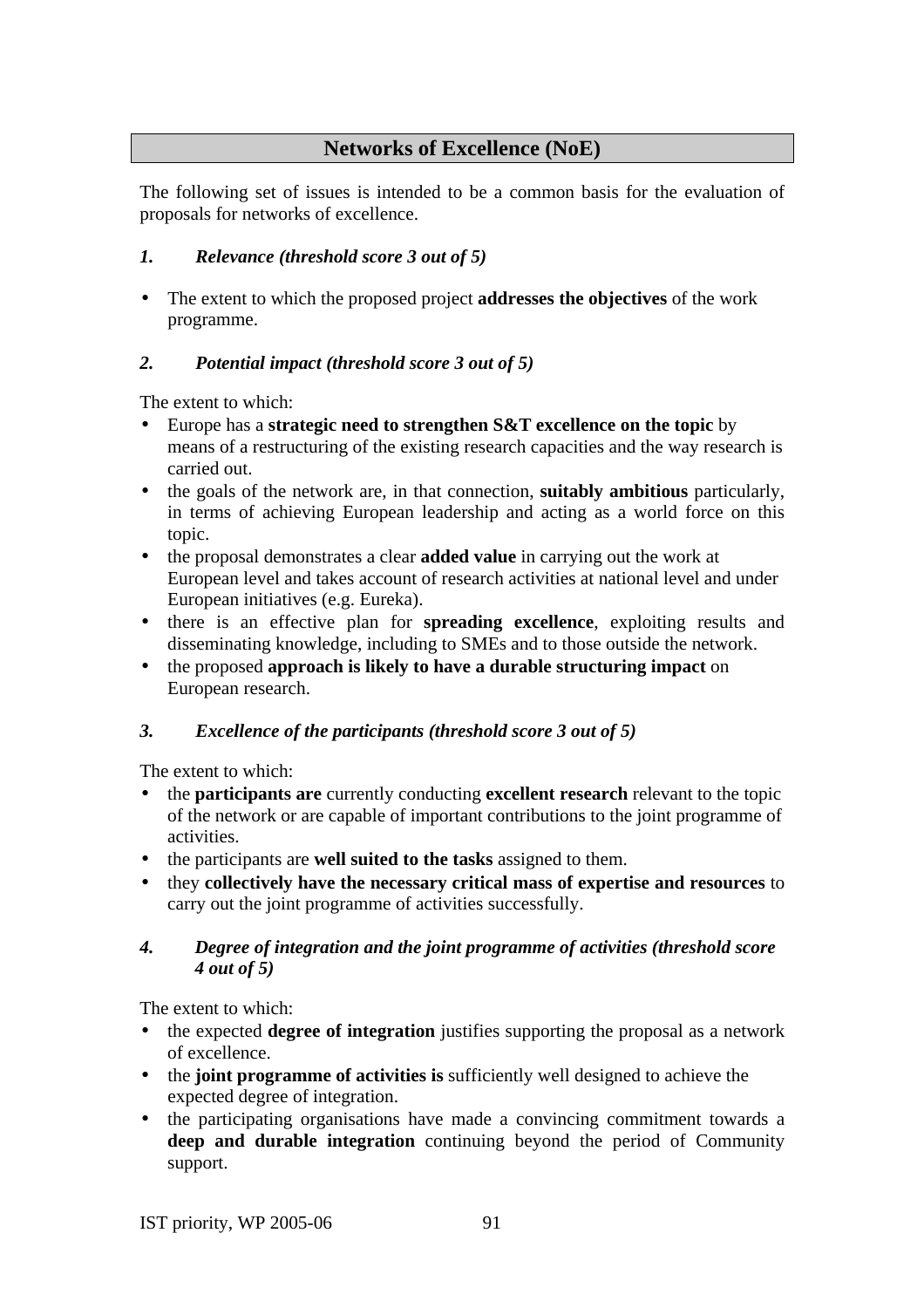### *5. Organisation and management (threshold score 3 out of 5)*

The extent to which:

- the organisational structure of the network provides a **secure framework for any necessary structural decisions** to be taken
- the **management of the network is** demonstrably of high quality.
- there is a well-considered plan for **promoting gender equality** in the network.

Overall threshold score 20 out of 25.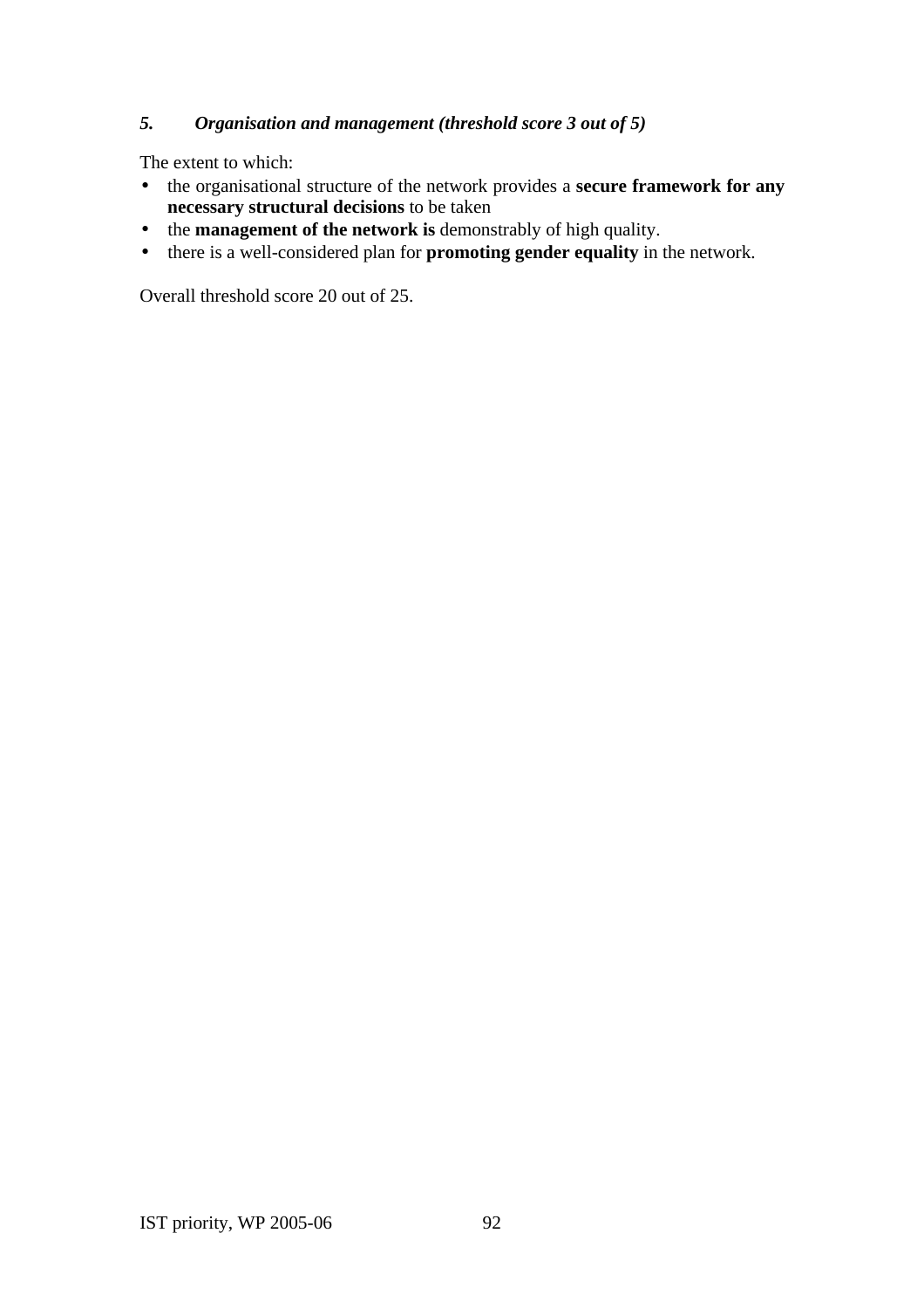## **Specific Targeted Research Projects or Innovation Projects**

The following set of issues is intended to be a common basis for the evaluation of proposals for (1) Specific Targeted Research Projects or (2) Specific Targeted Innovation Projects.

#### *1. Relevance (threshold score 3 out of 5)*

• The extent to which the proposed project **addresses the objectives** of the work programme.

### *2. S&T excellence (threshold score 4 out of 5)*

The extent to which:

- the project has clearly **defined and well focused objectives**.
- the objectives represent **clear progress beyond the current state-of-the-art**.
- the **proposed S&T** approach is likely to enable the project to achieve its objectives in research and innovation

### *3. Potential impact (threshold score 3 out of 5)*

The extent to which:

- the proposed project is likely to have an **impact on reinforcing competitiveness or on solving societal problems.**
- the proposal demonstrates a clear **added value** in carrying out the work at European level and takes account of research activities at national level and under European initiatives (e.g. Eureka).
- exploitation and/or dissemination plans are adequate to ensure **optimal use of the project results.**

#### *4. Quality of the consortium (threshold score 3 out of 5)*

The extent to which:

- the participants collectively constitute a **consortium of high quality.**
- the participants are **well-suited and committed to the tasks** assigned to them.
- there is **good complementarity** between participants**.**
- the opportunity of involving SMEs has been adequately addressed.

#### *5. Quality of the management (threshold score 3 out of 5)*

- the **project management** is demonstrably of high quality.
- there is a satisfactory plan for the **management of knowledge**, of intellectual property and of other innovation-related activities.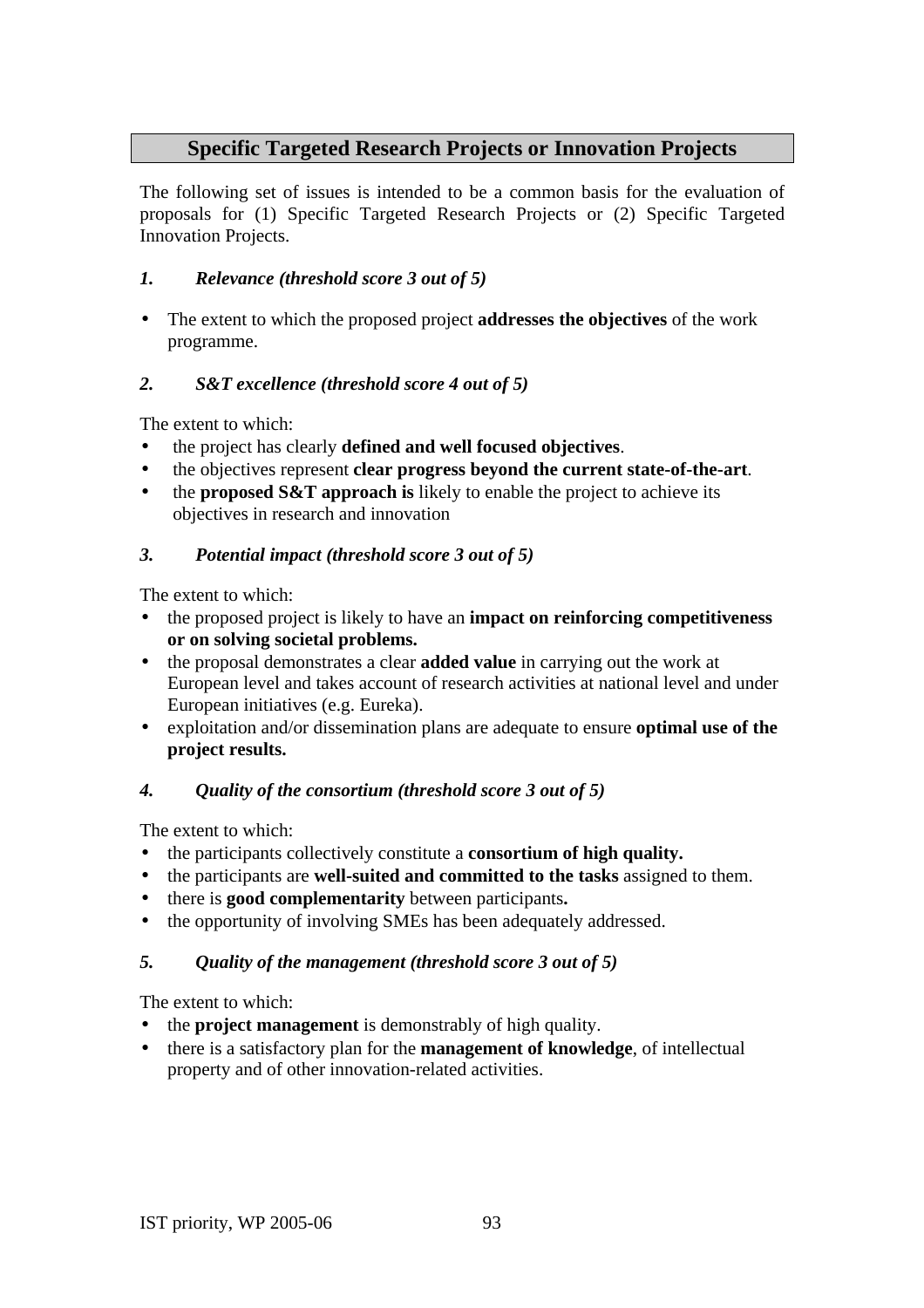### *6. Mobilisation of resources (threshold score 3 out of 5)*

The extent to which:

- the project foresees the **resources** (personnel, equipment, financial…*)* necessary for success.
- the **resources** are **convincingly integrated** to form a coherent project.
- the overall **financial plan** for the project **is adequate**.

Overall threshold score 21 out of 30.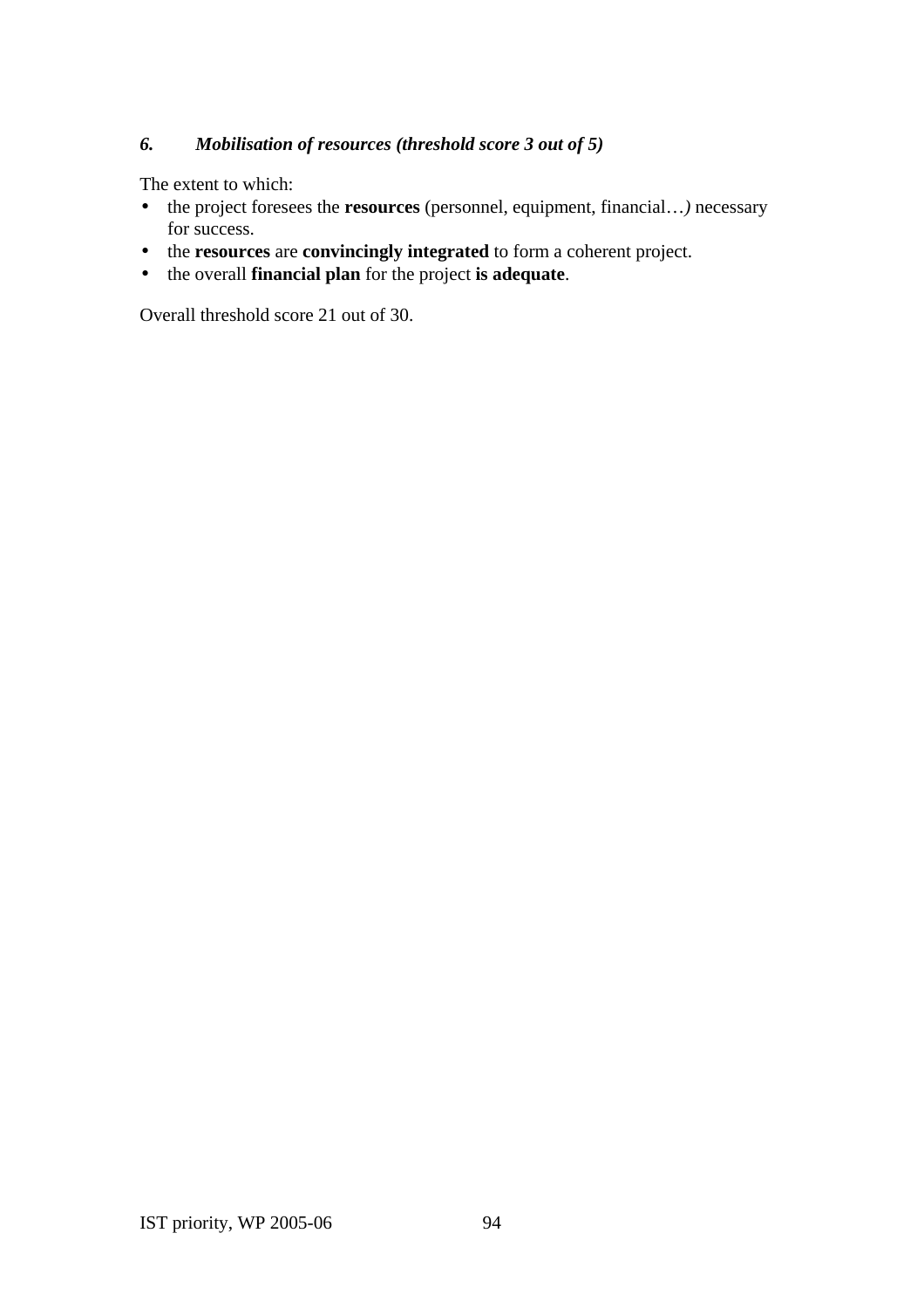## **Coordination Actions**

The following set of issues is intended to be a common basis for the evaluation of proposals for coordination actions.

## *1. Relevance (threshold score 3 out of 5)*

• The extent to which the proposed project **addresses the objectives** of the work programme.

## *2. Quality of the coordination (threshold score 4 out of 5)*

The extent to which:

- the research actions/programmes to be coordinated are of **demonstrably high quality**.
- the **coordination mechanisms** proposed are sufficiently **robust** for ensuring the goals of the action

## *3. Potential impact (threshold score 3 out of 5)*

The extent to which:

- the proposal demonstrates a clear **added value** in carrying out the work at European level and takes account of research activities at national level and under European initiatives (e.g. Eureka).
- the Community support would have a real impact on the action and its scale, ambition and outcome.
- the project mobilises a critical mass of resources in Europe
- exploitation and/or dissemination plans are adequate to ensure **optimal use of the project results,** where possible beyond the participants in the project.

## *4. Quality of the consortium (threshold score 3 out of 5)*

The extent to which:

- the participants collectively constitute a **consortium of high quality.**
- the participants are **well-suited to the tasks** assigned to them.
- the project combines the **complementary expertise** of the participants to generate added value with respect to the individual participants' programmes.

## *5. Quality of the management (threshold score 3 out of 5)*

- the **project management** is demonstrably of high quality.
- there is a satisfactory plan for the **management of knowledge**, of intellectual property and of other innovation-related activities.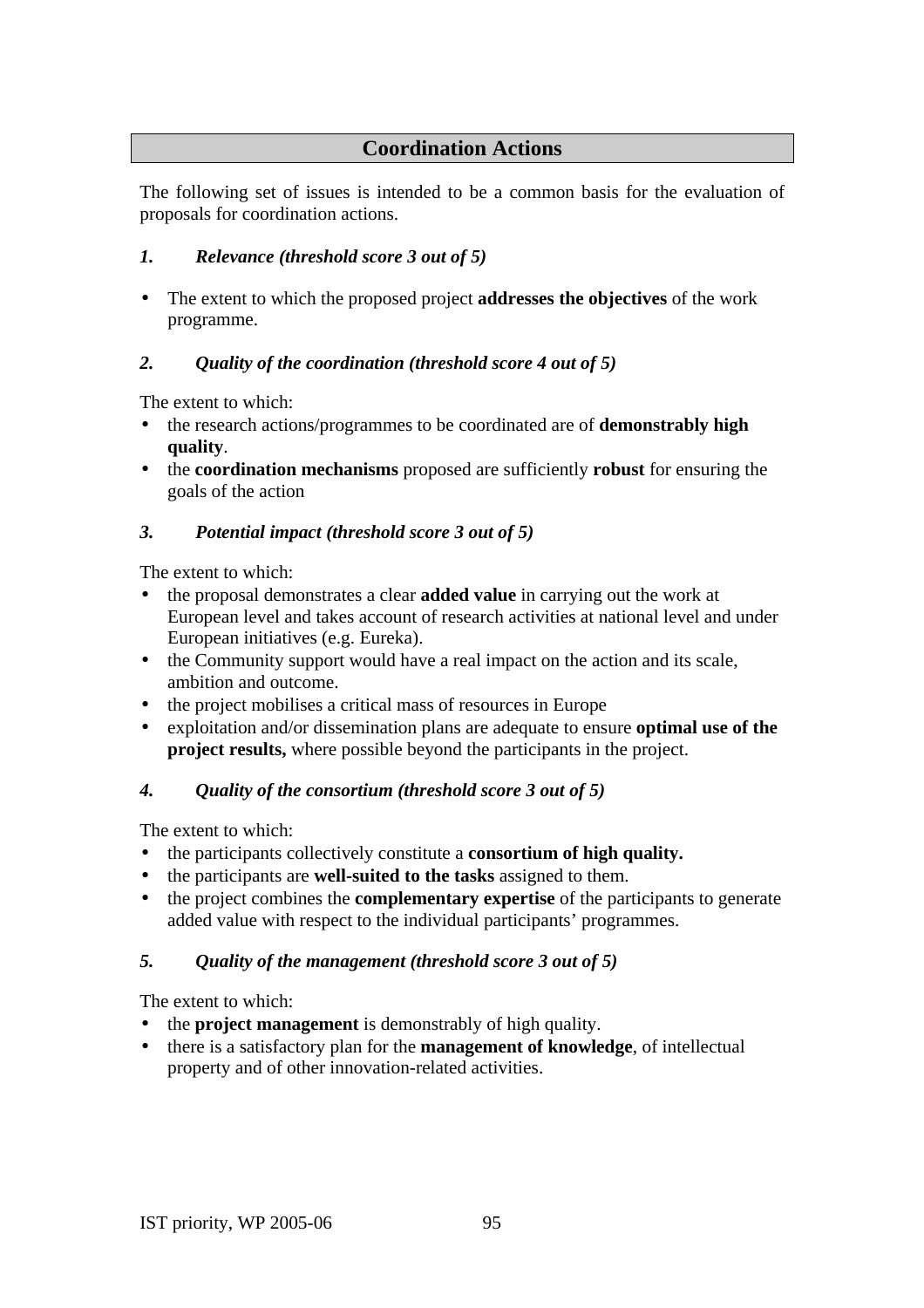### *6. Mobilisation of resources (threshold score 3 out of 5)*

The extent to which:

- the project provides for the **resources** (personnel, equipment, financial…*)* necessary for success.
- the **resources** are **convincingly integrated** to form a coherent project.
- the overall **financial plan** for the project **is adequate**.

Overall threshold score 21 out of 30.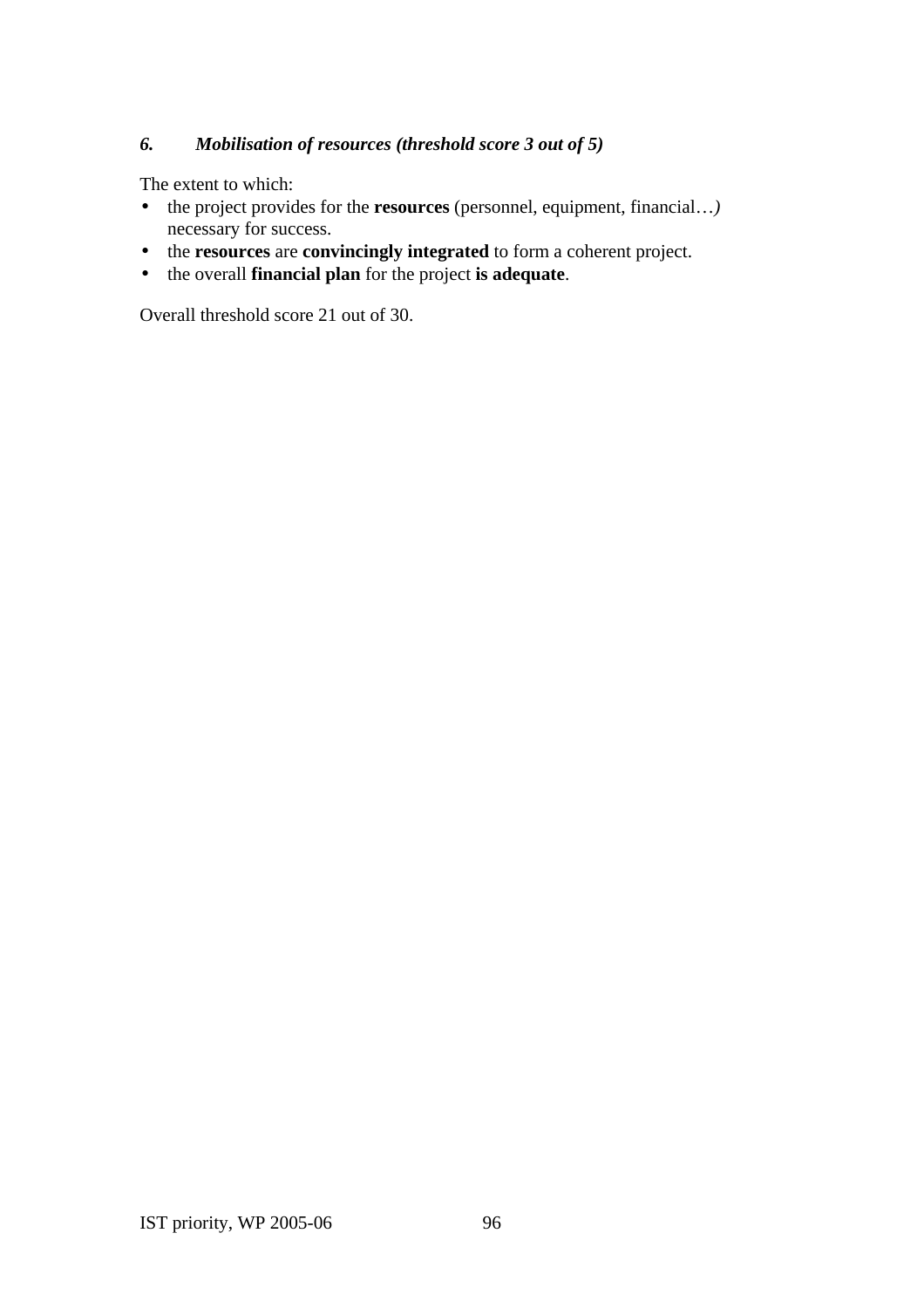## **Specific Support Actions**

The following set of issues is intended to be common to all parts of FP6 for the evaluation of proposals for specific support actions.

## *1. Relevance (threshold score 4 out of 5)*

The extent to which

• the proposal addresses key issues to defined in the work programme/call, specific programmes or ERA, as appropriate.

## *2. Quality of the support action (threshold score 3 out of 5)*

The extent to which:

- the proposed objectives are sound and the proposed approach, methodology and work plan are of a sufficiently high quality for achieving these objectives.
- the applicant(s) represent(s) a high level of competence in terms of professional qualifications and/or experience.
- the proposed activities are innovative and original *(if applicable)*.

## *3. Potential impact (threshold score 3 out of 5)*

The extent to which:

- the impact of the proposed work can only be achieved if carried out at European level.
- the Community support would have a substantial impact on the action and its scale, ambition and outcome.
- exploitation and/or dissemination plans are adequate to ensure **optimal use of the project results,** where possible beyond the participants in the project.

## *4. Quality of the management (threshold score 3 out of 5)*

• The extent to which the management structure is credible in terms of professional qualifications, experience, track record and capacity to deliver.

## *5. Mobilisation of resources (threshold score 3 out of 5)*

The extent to which :

- the project provides for the **resources** (personnel, equipment, financial...) necessary for success.
- the overall **financial plan** for the project **is adequate**.

Overall threshold score 17.5 out of 25.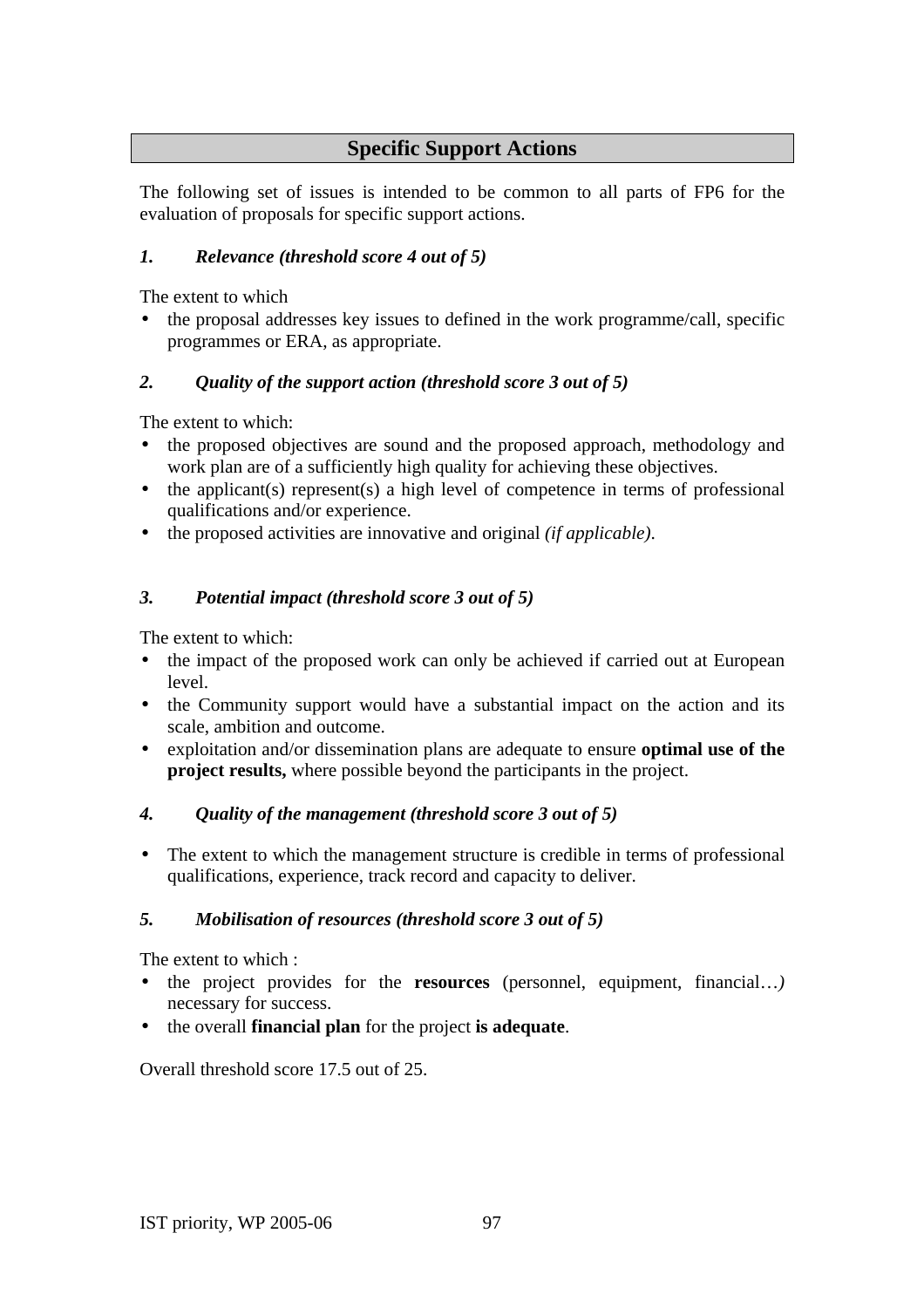## **Specific Research Projects for SMEs**

The following set of issues is intended to be a common basis for the evaluation of proposals for Horizontal Research Activities for SMEs (for (1) Co-operative Research projects - CRAFT and for (2) Collective Research projects).

## **(1) For Co-operative Research Projects (CRAFT)**

#### *1. Relevance to the objectives of co-operative research (threshold score 3 out of 5)*

• The extent to which **the proposed project** addresses a specific scientific and/or technological problem or need of a group of SMEs.

### *2. S&T excellence (threshold score 3 out of 5)*

The extent to which:

- the project has **clearly defined and well focused objectives.**
- the objectives represent substantial **progress beyond the current state-of-theart.**
- the **proposed S&T** approach is likely to enable the project to achieve its objectives in research and innovation.

### *3. Potential impact (threshold score 4 out of 5)*

The extent to which:

- the proposed project has **an impact on the competitiveness of the participant SMEs** and/or **contributes to solving societal problems.**
- the proposal demonstrates a clear **added value** in carrying out the work at European level and takes account of research activities at national level and under European initiatives (e.g. Eureka).
- exploitation and, where relevant, dissemination plans are adequate to ensure **optimal use of the project results.**
- the proposed project **will lead to new and improved products, processes or services** with clear market potential.

#### *4. Quality of the consortium (threshold score 3 out of 5)*

- the participation of **other enterprises and end-users,** if relevant, **is in the interest of the SME participants.**
- the SMEs are **well-suited and committed to the tasks** assigned to them and to **exploiting** the results.
- the **RTD performers are of high quality** and there is **good complementarity** between them.
- there is a **balanced contribution** by the SMEs, other enterprises and end-users to the project.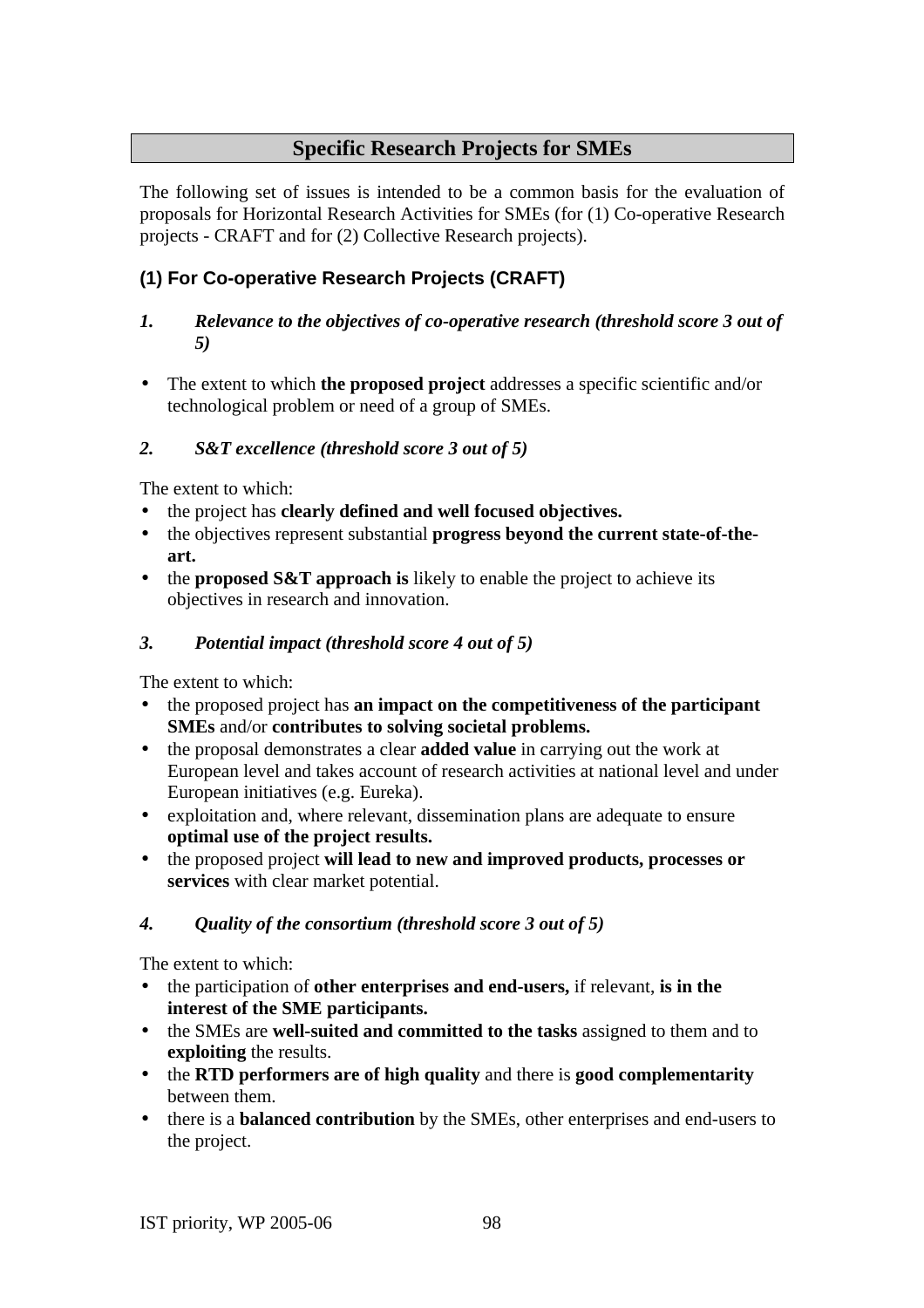### *5. Quality of the management (threshold score 3 out of 5)*

The extent to which:

- the **project management** is demonstrably of high quality.
- there is a satisfactory plan for the **management of knowledge**, of intellectual property and of other innovation-related activities.

#### *6. Mobilisation of resources (threshold score 3 out of 5)*

The extent to which:

- the project foresees the **resources** (personnel, equipment, financial...) necessary for success.
- the **resources** are **convincingly integrated** to form a coherent project.
- the **financial plan is adequate**.

Overall threshold score 21 out of 30

## **(2) For Collective Research Projects**

- *1. Relevance to the objectives of Collective Research (threshold score 4 out of 5)*
- the extent to which **the proposed project** addresses a specific scientific and/or technological problem or need of large communities of SMEs.

#### *2. S&T excellence (threshold score 3 out of 5)*

The extent to which:

- the project has **clearly defined and well focused objectives.**
- the objectives represent substantial **progress beyond the current state-of-theart.**
- the **proposed S&T** approach is likely to enable the project to achieve its objectives in research and innovation.

#### *3. Potential impact (threshold score 3 out of 5)*

- the proposed project has an impact on the **competitiveness of large communities of European SMEs** and/or contributes to **solving societal problems.**
- the proposal demonstrates a clear **added value** in carrying out the work at European level and takes account of research activities at national level and under European initiatives (e.g. Eureka).
- dissemination and training plans and, where relevant, exploitation plans are adequate to ensure **optimal use of the project results.**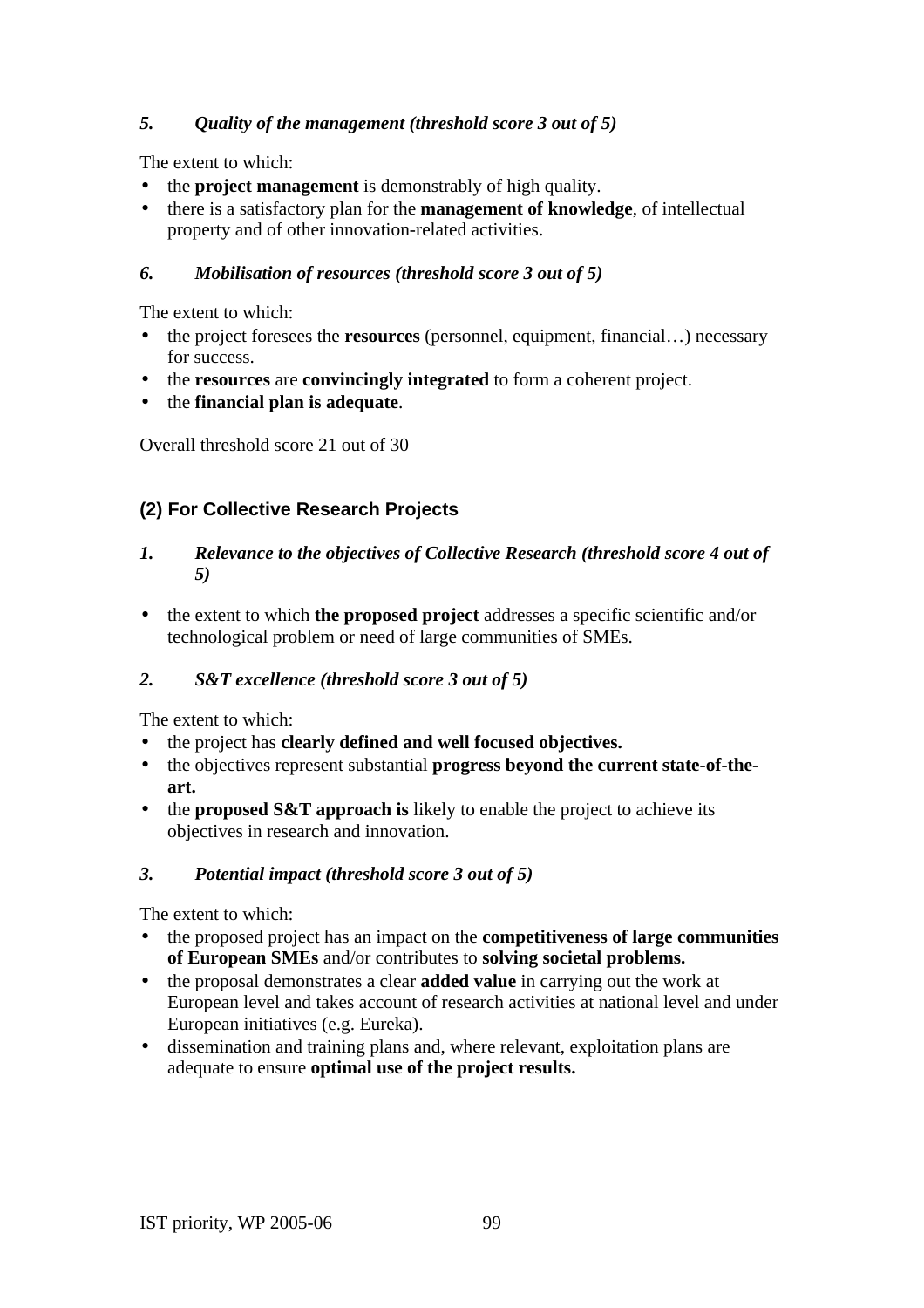### *4. Quality of the consortium (threshold score 3 out of 5)*

The extent to which:

- the industrial associations or industry groupings are committed to disseminating the project results, to the training of managers of SMEs and SME associations and, when appropriate, to **exploiting the project results.**
- the 'core group' of **SMEs** are **committed to exploiting** the project results.
- the **RTD performers are of high quality** and there is good **complementarity**  between them.

#### *5. Quality of the management (threshold score 3 out of 5)*

The extent to which:

- the **project management** is demonstrably of high quality.
- there is a satisfactory plan for the **management of knowledge**, of intellectual property and of other innovation-related activities.
- the **'core group' of SMEs** associated to the project will contribute from the definition phase of the project to the dissemination of the results obtained.

#### *6. Mobilisation of resources (threshold score 3 out of 5)*

The extent to which:

- the project foresees the **resources** (personnel, equipment, financial, etc.) necessary for success.
- the **resources** are **convincingly integrated** to form a coherent project.
- the **financial plan for the project is adequate**.

Overall threshold score 21 out of 30.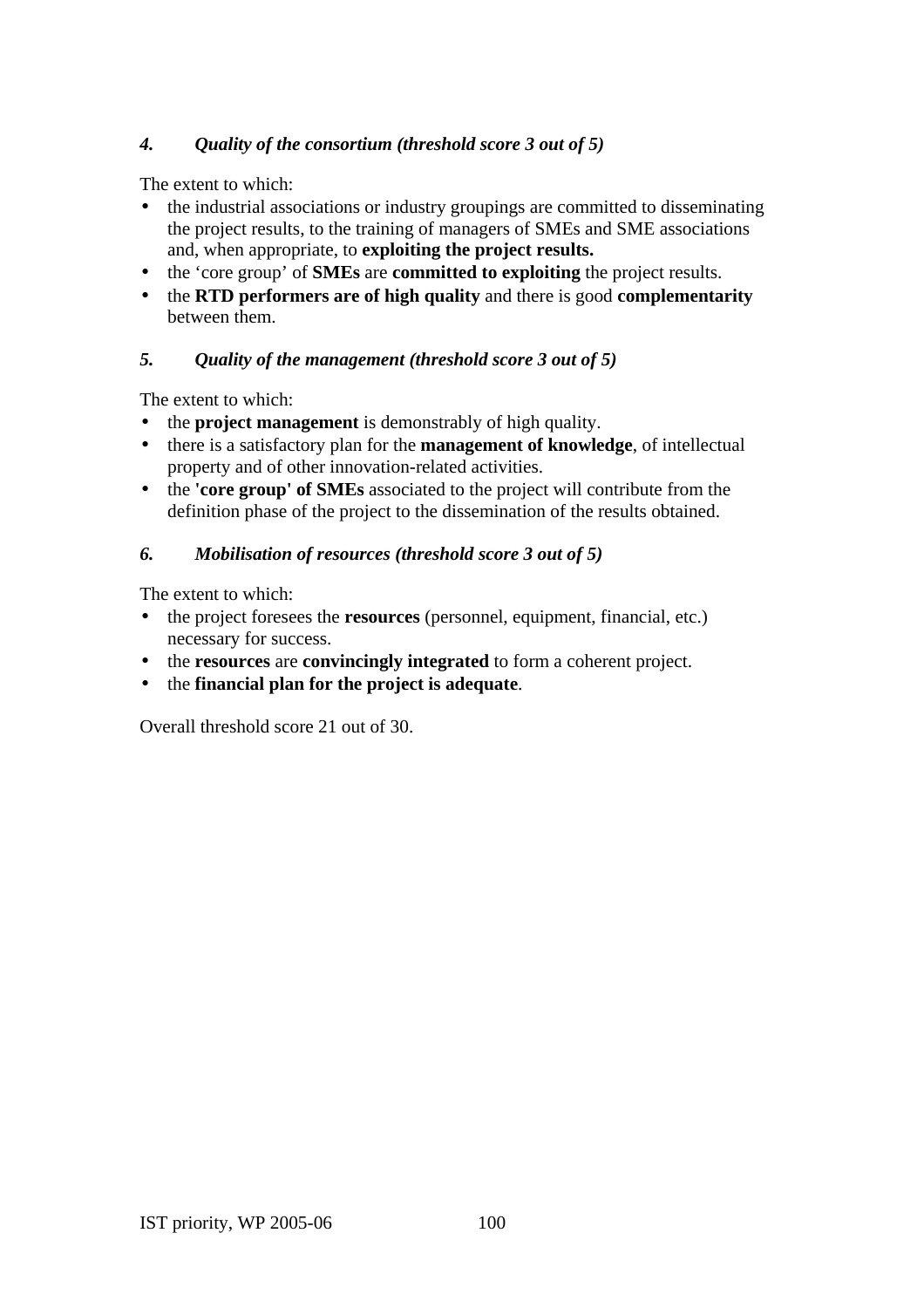## **The ethical review of proposals**

In accordance with Article 3 of the Framework Programme and Article 10 of the Rules for Participation, the evaluation procedure includes a check of any ethical issues raised by proposals. A specific ethical review of proposals involving sensitive ethical issues may take place after the evaluation and before any selection decision by the Commission. For this purpose, an ethical review (ER) panel may be convened.

The ER panel assesses the following elements:

- The awareness of the proposers of the ethical aspects of the research they propose
- Whether the researchers respect the ethical requirements of the  $6<sup>th</sup>$  Framework Programme. In this respect, a declaration to the minutes of the Council meeting of 30.09.2002 was made; this is set out at the end of this section.
- Whether the proposers have taken into account the legislation, regulations and/or guidelines in place in the country(ies) where the research takes place
- Whether the relevant international conventions and declarations are taken into  $account<sup>63</sup>$
- Whether the relevant Community Directives are taken into account.
- Whether the proposer is seeking the approval/favourable opinion of relevant local ethics committees

For research involving human beings, the ER panel assesses in particular:

- The information which is given to the participants (healthy volunteers, tissue donors, patients, etc.)
- Measures taken to protect participants' personal data (including genetic data) and privacy
- Recruitment criteria and means by which the recruitment is to be conducted
- Level of care offered to participants

<sup>63</sup> Charter of Fundamental Rights of the European Union, signed in Nice, 7 December 2000 Convention on Human rights and Biomedicine – Oviedo, 4.04. 1997 - Council of Europe and the Additional protocol on the prohibition of Cloning of human beings (1998) Universal declaration on the Human genome and human rights - Unesco - 11 November 1997 Declaration of Helsinki (in its latest version) - World Medical Association Convention on the Rights of the Child – United Nations - 20 November 1989

Amsterdam protocol on an animal protection and welfare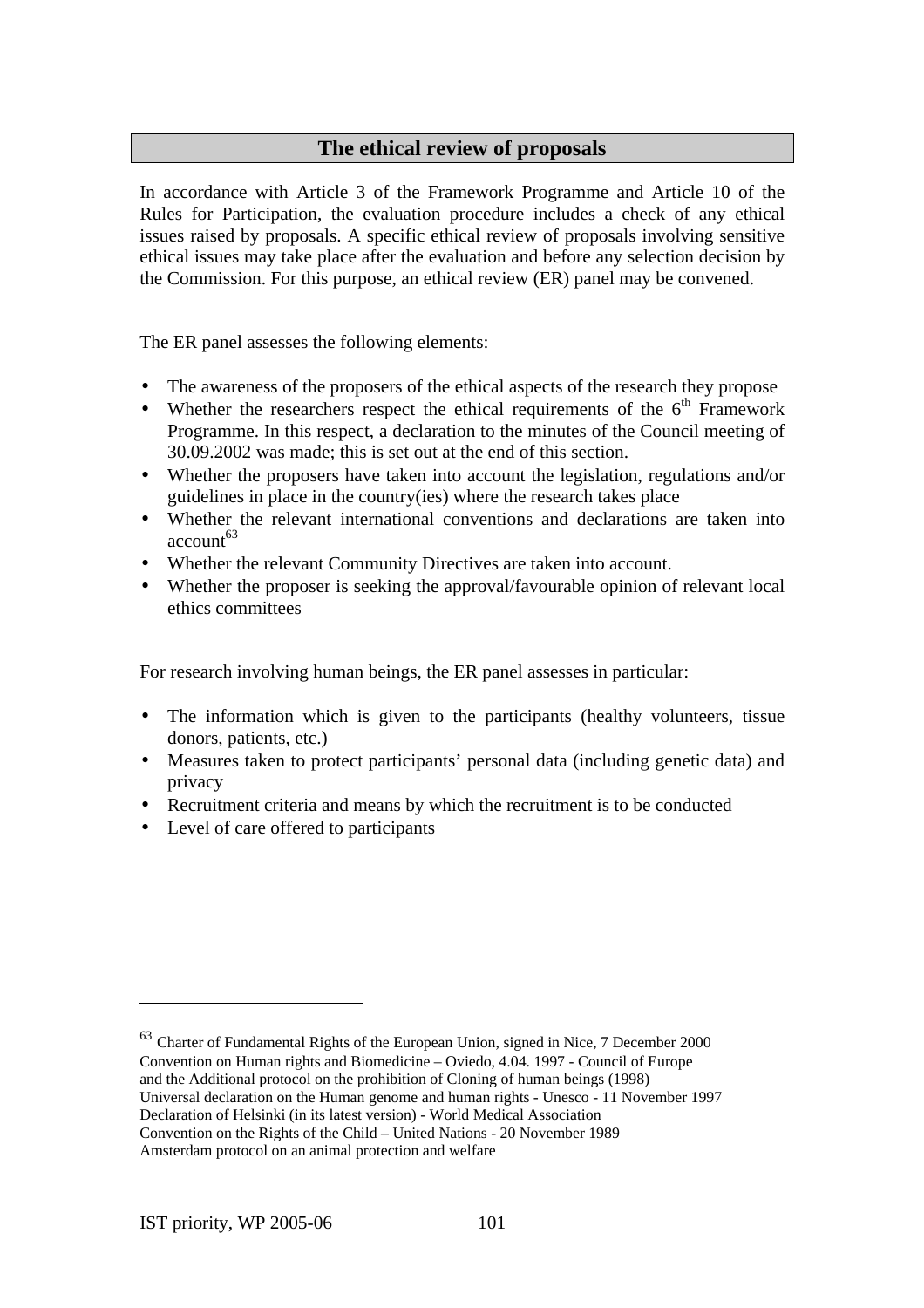For research involving isolated or banked human embryonic stem cells in culture and foetal tissues and cells (for which restrictions apply, see the declaration to the Council minutes below) the ER panel assesses in particular:

- Whether the proposers have taken into account the legislation, regulations and/or codes of conduct in place in the country(ies) where the research using human embryonic stem cells in culture will take place.The procedures for obtaining informed consent
- The source of the human embryonic and foetal tissues/cells.
- Measures taken to protect personal data (including genetic data) and privacy
- The nature of financial inducements, if any.

For research involving animals, the ER panel assesses in particular:

- Whether the proposers are applying the 'Three Rs' principle: Replacement, Reduction and Refinement, and in particular:
	- ♦ Are animal experiments replaced by alternatives whenever possible?
	- ♦ Is animal suffering avoided or kept to a minimum?
	- ♦ Is animal welfare guaranteed and are the principles of biodiversity respected?

With respect to research involving human embryonic stem cells (as mentioned above), the relevant declaration to the minutes of the Council meeting of 30 September 2002 is as follows:

"The Council and the Commission agree that detailed implementing provisions concerning research activities involving the use of human embryos and human embryonic stem cells which may be funded under the  $6<sup>th</sup>$  Framework Programme shall be established by 31 December 2003. The Commission states that, during that period and pending establishment of the detailed implementing provisions, it will not propose to fund such research, with the exception of the study of banked or isolated human embryonic stem cells in culture. The Commission will monitor the scientific advances and needs as well as the evolution of international and national legislation, regulations and ethical rules regarding this issue, taking into account also the opinions of the European Group of Advisers on the Ethical Implications of Biotechnology (1991–1997) and the opinions of the European Group on Ethics in Science and New technologies (as from 1998), and report to the European Parliament and the Council by September 2003.

The Council states that it intends to discuss this issue at a meeting in September 2003.

In the review of any subsequent proposal submitted to Council when applying Article 5 of the Decision 1999/468/EC the Commission recalls its statement concerning Article 5 of Decision 1999/468/EC, according to which the Commission, in order to find a balanced solution, will act in such a way as to avoid going against any predominant position which might emerge within the Council against the appropriateness of an implementing measure (cf. OJ C 203, 17.7.1999, p. 1).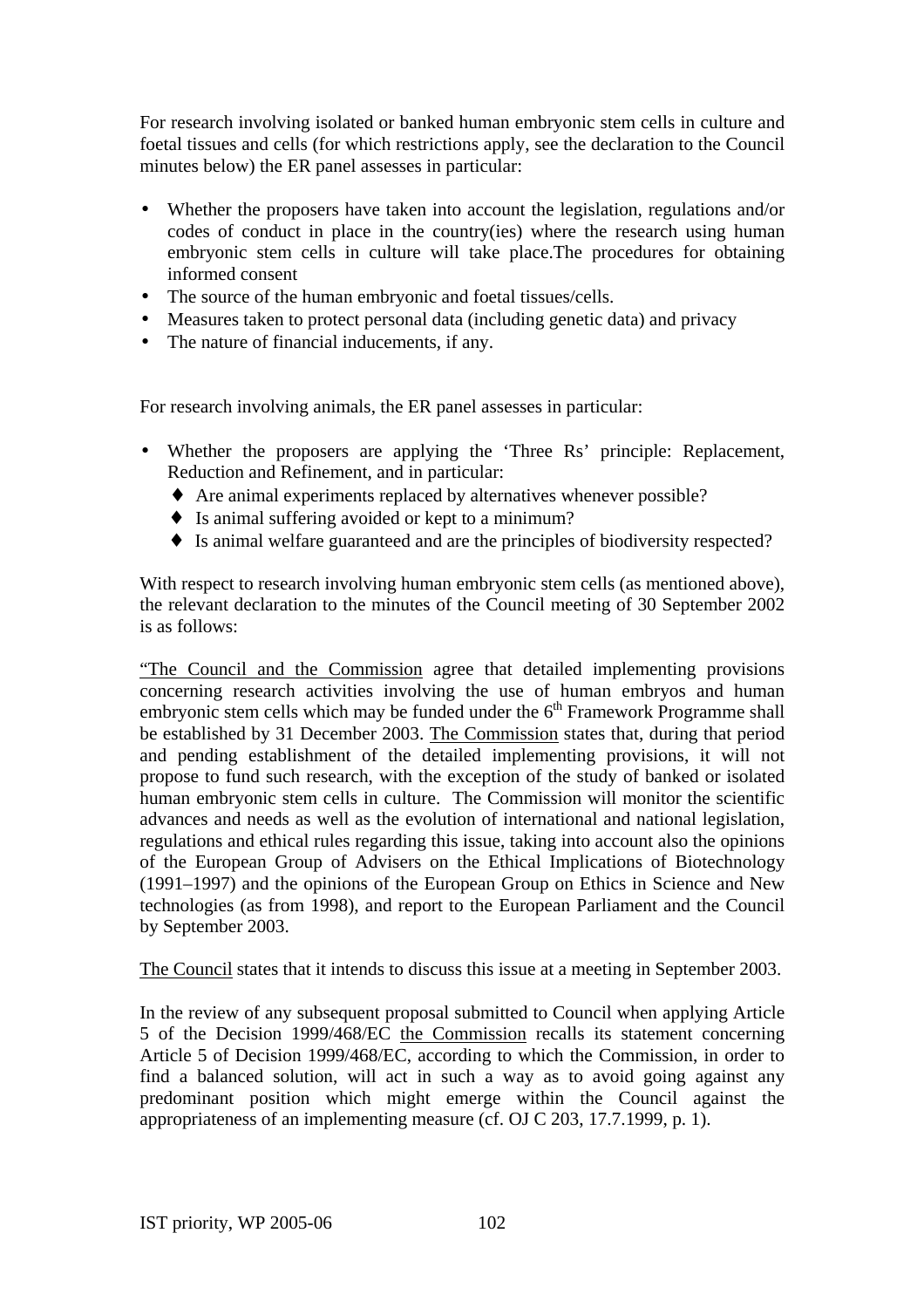The Council notes the intention of the Commission to submit to the programme Committee, established under the specific Research programme "Integrating and strengthening the ERA", procedural modalities concerning research involving the use of human embryos and human embryonic stem cells, in accordance with Article 6, paragraph 3, first indent.

The Council further notes the intention of the Commission to present to Council and Parliament in Spring 2003 a report on human embryonic stem cell research which will form the basis for discussion at an inter-institutional seminar on bioethics.

Taking into account the seminar's outcome, the Commission will submit, based on article 166 (4) of the Treaty, a proposal establishing further guidelines on principles for deciding on the Community funding of research projects involving the use of human embryos and human embryonic stem cells.

The Council and the Commission will do their utmost, counting on the support of the European Parliament, to complete the legislative procedure as early as possible and at the latest in December 2003.

The Council and the Commission expect that the above mentioned seminar will contribute, as suggested by the European Parliament, to a Europe-wide and wellstructured discussion process on the ethical issues of modern biotechnology, particularly on human embryonic stem cells, in order to enhance public understanding.

The Council and the Commission note that the ethical acceptability of various research fields is related to the diversity among Member States, and is governed by national law in accordance with the principle of subsidiarity. Moreover, the Commission notes that research using human embryos and human embryonic stem cells is allowed in several Member States, but not in others."